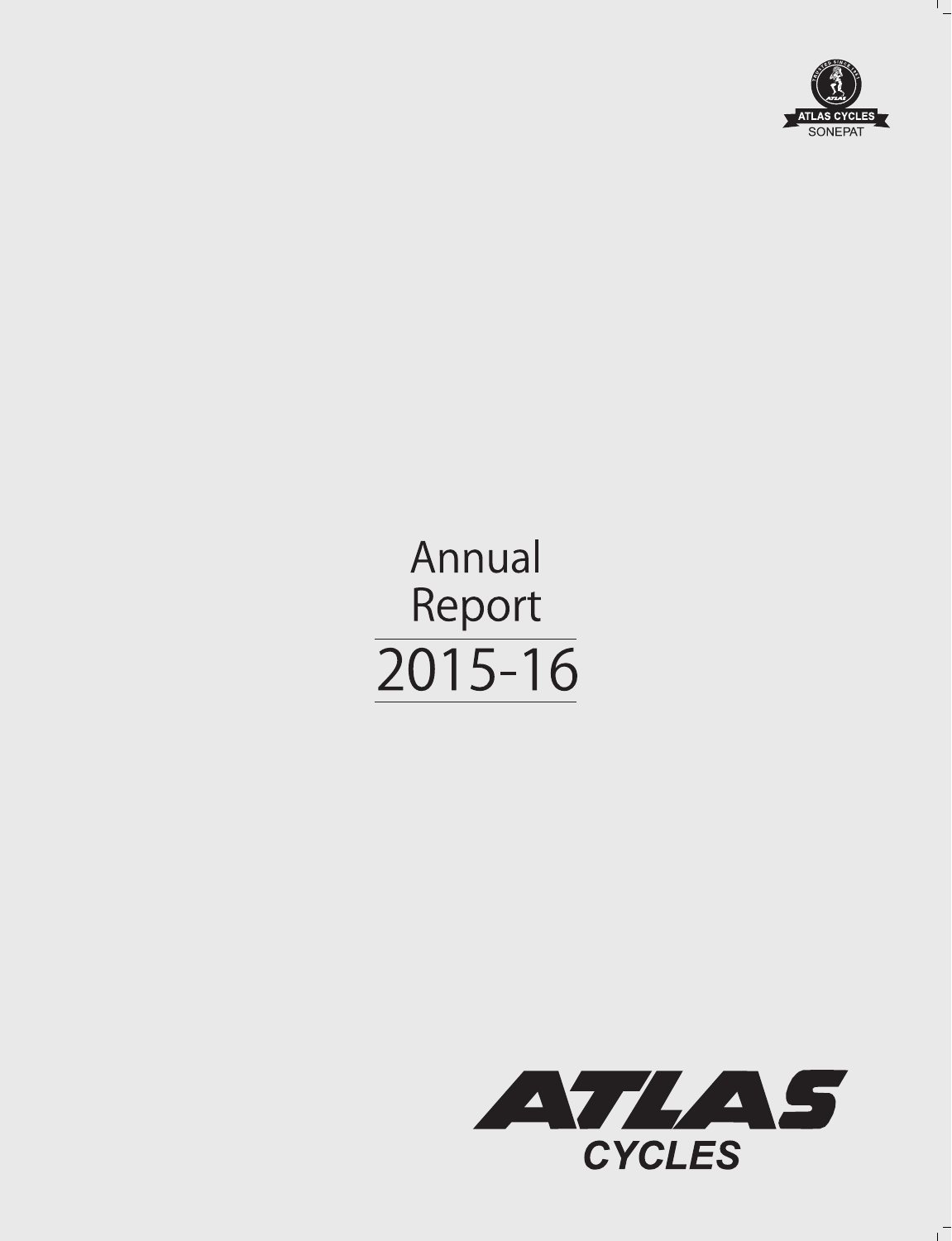$-$ <sup>1</sup>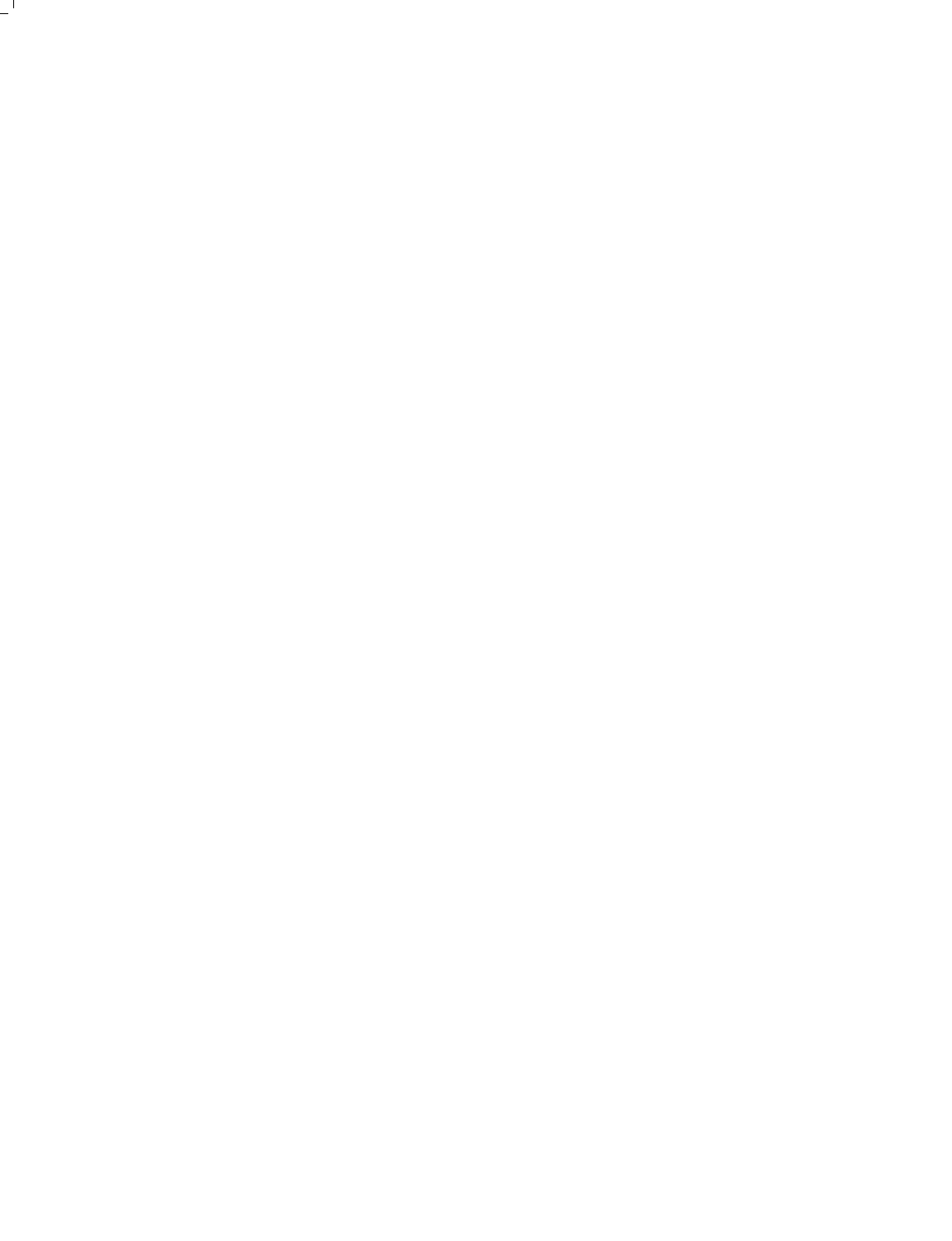# **ATLAS CYCLES (HARYANA) LIMITED**

# **INDUSTRIAL AREA, ATLAS ROAD, SONEPAT-131001 CIN : L35923HR1950PLC001614 www.atlasbicycles.com**

# **BOARD OF DIRECTORS :**

Mr. Hira Lal Bhatia (DIN: 00159258), Non Executive Director Mr. I.D. Chugh (DIN: 00073257), Whole Time Director Mr. Kartik Roop Rai (DIN: 06789287), Independent Director Mr. Sanjiv Kavaljit Singh (DIN: 00015689), Independent Director Ms. Veena Buber (DIN: 07163537), Non Executive Woman Director

# **COMPANY SECRETARY**

Mr. Jaspreet Singh

#### **REGISTERED OFFICE :**

Industrial Area, Atlas Road, Sonepat –131001 (Haryana)

#### **SECRETARIAL AUDITORS :**

Messers Mukesh Arora & Co. Company Secretaries, Delhi

# **BANKERS :**

Central Bank of India Punjab National Bank Bank of Baroda

#### **BOARD COMMITTEES : Audit Committee**

Mr. Kartik Roop Rai (DIN: 06789287) Chairman Mr. Sanjiv Kavaljit Singh (DIN: 00015689) Member Mr. Hira Lal Bhatia (DIN: 00159258) Member

# **Stakeholders Relationship Committee**

Mr. Hira Lal Bhatia (DIN: 00159258) Chairman Mr. I. D. Chugh (DIN: 00073257) Member

# **Nomination & Remuneration Committee**

Mr. Sanjiv Kavaljit Singh (DIN: 00015689) Chairman Mr. Kartik Roop Rai (DIN: 06789287) Member Mr. Hira Lal Bhatia (DIN: 00159258) Member

# **Risk Management Committee**

Mr. Hira Lal Bhatia (DIN: 00159258) Chairman Mr. I. D. Chugh (DIN: 00073257) Member

### **SONEPAT UNIT**

Atlas Road, Industrial Area,Sonepat - 131001 (Haryana)

# **SAHIBABAD UNIT**

Plot No. 55, Site-IV, UPSIDC, Industrial Area,Sahibabad – 201010 (U.P.)

#### **MALANPUR UNIT**

Plot No. U-16, 17, 21 & 22, Malanpur Industrial Area Near Gwalior, Distt. Bhind (M. P.)

#### **STATUTORY AUDITORS :**

Messers Mehra Khanna & Company Chartered Accountants, Delhi

#### **REGISTRAR AND SHARE TRANSFER AGENTS :**

Mas Services Limited T-34, 2nd Floor, Okhla Industrial Area, Phase-2, New Delhi-110020 Tel: (011) 26387281, 82, 83

#### **STOCK EXCHANGE(S) WHERE COMPANY'S SECURITIES ARE REGISTERED**

National Stock Exchange of India Limited BSE Limited

#### **E-MAIL**

companylaw@atlascyclesonepat.com

#### **WEBSITE**

www.atlasbicycles.com

# **CORPORATE IDENTITY NUMBER**

CIN : L35923HR1950PLC001614

# **CONTENTS NEINC**

# **PARTICULARS Page No.**

| Directors' Report                                | 2  |
|--------------------------------------------------|----|
| Corporate Governance Report                      | 22 |
| Management Discussion & Analysis                 | 33 |
| <b>Auditors' Report</b>                          | 35 |
| <b>Balance Sheet</b>                             | 38 |
| Statement of Profit & Loss                       | 39 |
| <b>Cash Flow Statement</b>                       | 40 |
| Notes to Financial Statement                     | 41 |
| <b>Consolidated Auditors' Report</b>             | 56 |
| <b>Consolidated Balance Sheet</b>                | 57 |
| Consolidated Statement of Profit & Loss          | 58 |
| <b>Consolidated Cash Flow Statement</b>          | 59 |
| <b>Consolidated Notes to Financial Statement</b> | 60 |
|                                                  |    |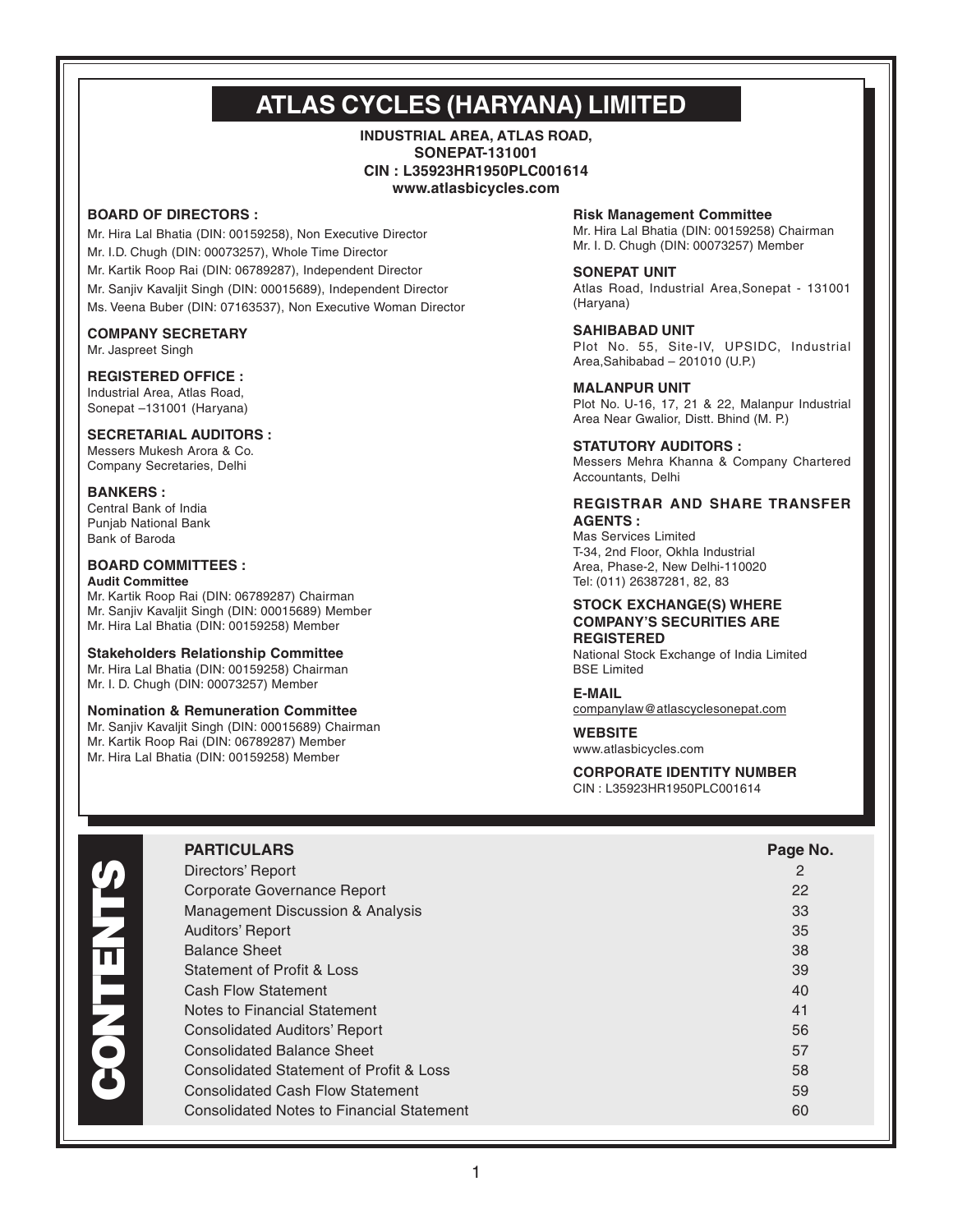# **BOARD'S REPORT / DIRECTORS' REPORT 2016 CIN: L35923HR1950PLC001614**

# **TO THE MEMBERS:-**

Your directors are delighted to present Sixty Fifth Annual Report of your Company along with the audited statement of accounts for the year ended 31st March 2016.

# **FINANCIAL HIGHLIGHTS, STATE OF COMPANY AFFAIRS & FATURE PROSPECTS**

|                                       |         |                      |        | (₹ In Lacs)           |
|---------------------------------------|---------|----------------------|--------|-----------------------|
| <b>Particulars</b>                    |         | 2015-16              |        | 2014-15               |
| OPERATING PROFITS/(LOSSES)            |         | 715.65               |        | (1832.53)             |
| ADD: PROFIT ON SALE<br>OF ASSETS      | (18.80) |                      | 623.51 |                       |
| ADD: PROFIT ON SALE<br>OF MUTUAL FUND | 21.49   |                      | 124.84 |                       |
| ADD: DIVIDEND INCOME                  | 19.93   | 22.62                | 56.71  | 805.06                |
|                                       |         | 738.27               |        | (1027.47)             |
| <b>LESS: FINANCE COST</b>             | 784.98  |                      | 1107.4 |                       |
| <b>DEPRECIATION</b>                   | 546.90  | 1,331.88             | 662.85 | 1770.25               |
|                                       |         | (593.61)             |        | (2797.75)             |
| LESS: PROVISION FOR TAX               |         | (267.87)<br>(325.74) |        | (902.48)<br>(1895.24) |
| ADD : PROFIT BROUGHT FORWARD          |         | (2,753.17)           |        | (857.93)              |
|                                       |         | (3,078.91)           |        | (2,753.17)            |

The Company has gone into high losses due to non performance of Malanpur Unit of the Company which is being closed down by the Company and Company is showing remarkable recovery. The Losses of the Company during the Financial Year ended 31.03.2016 were  $\bar{\tau}$  325.74 Lacs as against ₹ 1,895.24 during the Financial Year ended 31.03.2015. The Company is optimistic that it will be able to show profits and declare dividend next year onwards.

# **PRODUCTION**

During the year under consideration, the Company produced 21,45,411 bicycles as against 23,00,923 bicycles in the previous year.

# **SALES**

Sales during the year amounted to  $\bar{\tau}$  570.99 Crore including the sales to foreign countries as against  $\bar{\tau}$  594.59 Crore including the sales to foreign countries in the previous year.

# **TRANSFER TO RESERVES**

The Company proposes to transfer  $\bar{\tau}$  NIL to the General Reserve for the year 2015-16 as against  $\bar{\tau}$  NIL to General Reserve in the previous year.

# **EXPORTS**

During the period under consideration your Company exported bicycles and bicycle components to several countries thereby earning valuable foreign exchange of  $\bar{\tau}$  1735.38 Lacs.

# **SHARE CAPITAL**

The paid up Equity Share Capital as at 31<sup>st</sup> March 2016 stood at ₹ 3,25,19,190/- i.e. 32,51,919 Equity Shares of ₹ 10 Each. During the year under review, the Company has not issued shares with differential voting rights nor has granted any stock options or sweat equity. As on 31<sup>st</sup> March 2016, none of the Directors of the Company hold instruments convertible into equity shares of the Company.

# **DIVIDEND**

During the year under review, your company has not declared any Dividend for the financial year ended 31<sup>st</sup> March 2016 due to losses.

# **CONSOLIDATED ACCOUNTS**

The Consolidated Financial Statements of the Company are prepared in accordance with relevant Accounting Standards viz. AS-21, AS-23 and AS-27 issued by the Institute of Chartered Accountants of India and forms part of this Annual Report. The 3 wholly owned subsidiary companies of the Company are yet to commence its business.

# **CHANGE IN NATURE OF BUSINESS**

There is no change in nature of business.

# **PERFORMANCE OF THE UNITS**

Sahibabad unit of the Company continued to do well. There was a substantial increase in number of cycles sold, sale value and the net Profit of the unit. A series of high end alloy & carbon fiber bicycles was launched by the name called MAGNUM in the ultra premium segment. Sonepat Unit's performance was not that good and Malanpur Unit of the Company is closed and is in the process of being sold.

# **MANAGEMENT DISCUSSION AND ANALYSIS REPORT**

Management Discussion and Analysis Report for the year under review, as stipulated under Regulation 34 (2) read with Part B of Schedule V of SEBI (Listing Obligations and Disclosure Requirements) Regulations, 2015, is presented in a separate section forming part of the Annual Report.

# **REMUNERATION POLICY, REMUNERATION OF DIRECTOR AND APPOINTMENT OF DIRECTOR**

For a policy on director appointment, remuneration and criteria of evolution required to be disclosed under section 178(3) of the companies act, 2013 and under the SEBI (Listing obligation and Disclosure Regulation), 2015, please refer to Point No. 8 of Corporate Governance Report.

# **DIRECTORS**

Mr. Hira Lal Bhatia (DIN: 00159258) is retiring by rotation at this Annual General Meeting and, being eligible, offer himself for reappointment.

Further, pursuant to Regulation 26 of SEBI (Listing Obligations and Disclosure Requirements) Regulations, 2015, the shareholders may take note that Mr. Hira Lal Bhatia, Non Executive Director of the Company holds Nil equity shares in the Company as on the date of this report.

During the year, Mr. Hari Krishan Ahuja (DIN : 00315876) ceased to be Non-Executive Director of the Company on 24<sup>th</sup> February 2016 due to his death. In the Board Meeting held on 25th March 2016, the Board of Directors expressed profound sorrow over the sad demise of Mr. Hari Krishan Ahuja, Non-Executive Director of the Company, and observed a two minute silence as a mark of respect, praying for the departed soul to rest in peace.

On cessation of Mr. Hari Krishan Ahuja (DIN : 00315876), composition of board of directors was required to be realigned and in order to have alteast 2 non-executive directors in the Board of Directors of the Company as per provisions of sub-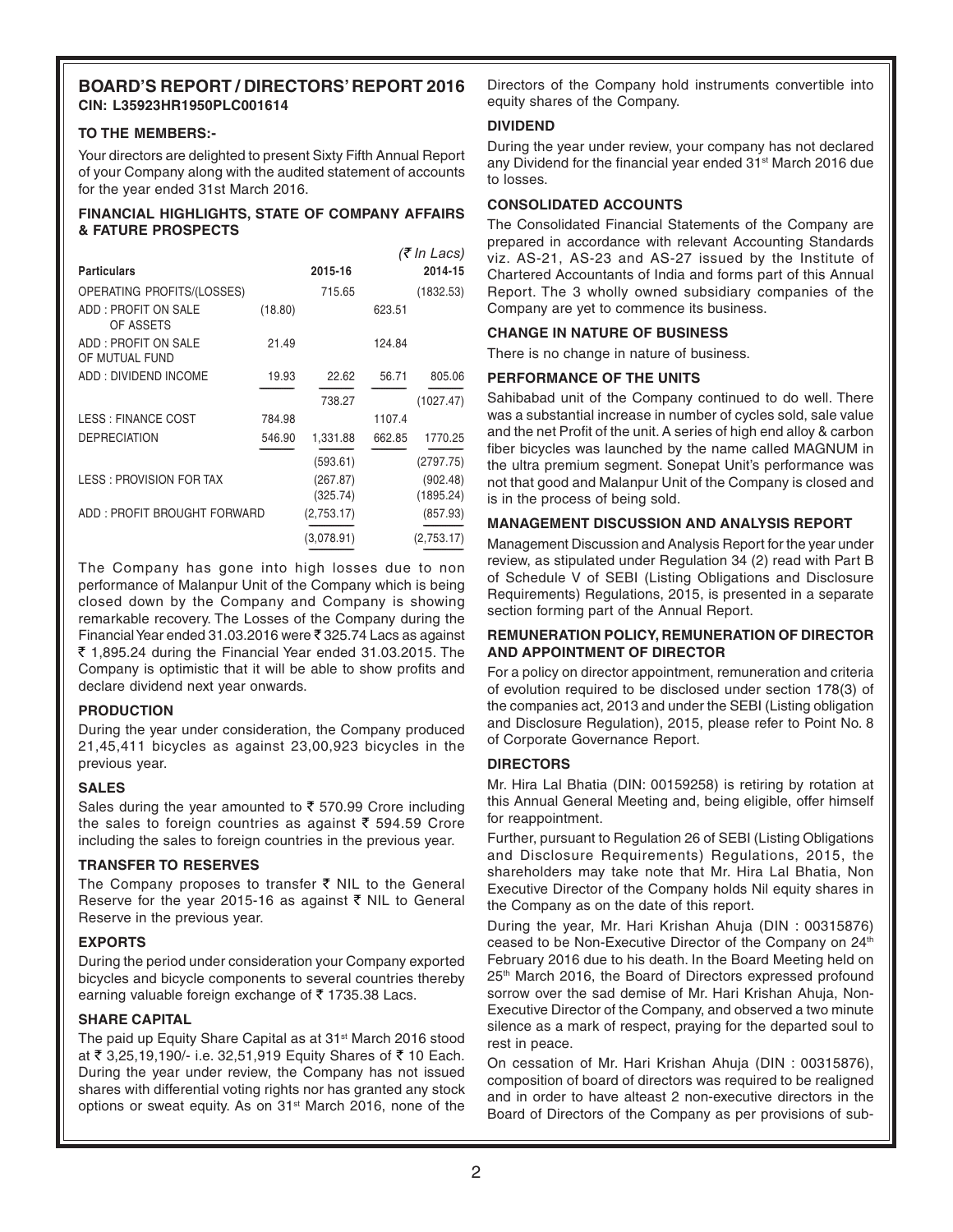sections (*6*) and (*7*) of section 152 of the Companies Act, 2013 in respect of retirement of directors by rotation, Ms. Veena Buber (DIN: 07163537), who was appointed as Independent Woman Director of the Company in the previous Annual General Meeting of the Company on 30<sup>th</sup> September 2015 for a tenure of 5 years, was appointed as Non-Executive Woman Director of the Company retiring by rotation in the Board Meeting held on 25<sup>th</sup> March 2016. Accordingly the designation of Ms. Veena Buber (DIN: 07163537) was changed from Independent Woman Director to Non-Executive Woman Director of the Company liable to retire by rotation with effect from 25<sup>th</sup> March 2016.

Mr. Vikram Khosla (DIN : 01574818) ceased to be Independent Director of the Company with effect from 14<sup>th</sup> May 2016 due to vacation of office as per provisions of Section 167 of the Companies Act, 2013 for not attending any of the Meetings of the Board of Directors of the Company for a continuous period of 12 months.

In the Board Meeting held on 19<sup>th</sup> April 2016, the Board of Directors perused and took note of the statement of declarations received from the Independent Directors viz; Mr. Sanjiv Kavaljit Singh (DIN: 00015689) and Mr. Kartik Roop Rai (DIN: 06789287) that they fulfill all the criteria of Independent director envisaged in Regulation 16(1)(b) of Securities Exchange Board of India (Listing Obligations and Disclosure Requirements) Regulations, 2015 and under Section 149(6) of the Companies Act, 2013.

# **CRITERIA FOR MAKING PAYMENT TO NON-EXECUTIVE DIRECTORS**

Non-Executive Directors are paid only sitting fees of  $\bar{z}$  10,000 for attending the Board Meeting and  $\bar{\tau}$  4000 for attending the Committee Meeting of the Company.

# **KEY MANAGERIAL PERSONNEL**

In the capacity of Key Managerial Personnel, the Company has following officers :

- 1. Mr. Ishwar Das Chugh, Whole Time Director
- 2. Mr. Chander Mohan Dhall, Chief Financial Officer
- 3. Mr. Narendra Pal Singh, Chief Executive Officer
- 4. Mr. Jaspreet Singh, Company Secretary

Mr. Chander Mohan Dhall was appointed as Manager of the Company for a period of 1 year from  $1<sup>st</sup>$  January 2015 to 31 $<sup>st</sup>$ </sup> December 2015. Then he was appointed as Chief Executive Officer of the Company for a period from  $1<sup>st</sup>$  January 2016 to 31<sup>st</sup> March 2016. Then he ceased to be Chief Executive Officer of the Company on 12<sup>th</sup> February 2016 and was appointed as Chief Financial Officer of the Company with effect from 12<sup>th</sup> February 2016 till 31<sup>st</sup> March 2017. Mr. Narendra Pal Singh was appointed as Chief Executive Officer of the Company with effect from 12<sup>th</sup> February 2016 till 31<sup>st</sup> March 2017.

# **COMPLIANCE CERTIFICATE BY CHIEF FINANCIAL OFFICER AND CHIEF EXECUTIVE OFFICER**

Board of Directors in the board meeting held on 24<sup>th</sup> August 2016 took note of the Compliance Certificate duly signed by Mr. Chander Mohan Dhall, Chief Financial Officer and Mr. Narendra Pal Singh, Chief Executive Officer that they have reviewed financial statements and cash flow statement etc. as per Regulation 17(8) read with Schedule II Part B of SEBI (Listing Obligations and Disclosure Requirements) Regulations, 2015.

# **PERFORMANCE OF BOARD EVALUATION**

Pursuant to the provisions of the Companies Act, 2013 and Regulation 17(10) & Regulation 25(4) of SEBI (Listing Obligations and Disclosure Requirements) Regulations, 2015, a healthy discussion was held among directors after taking into consideration of the various aspects of the Board's functioning, composition of the Board and its Committees, culture, execution and performance of specific duties, obligations and governance in the Board Meeting held on 13<sup>th</sup> August 2015.

The performance evaluation of the Independent Directors as per Regulation 17(10) of SEBI (Listing Obligations and Disclosure Requirements) Regulations, 2015 was completed. The performance evaluation of the Chairman and the Non-Independent Directors was carried out by the Independent Directors as per Regulation 25(4) of SEBI (Listing Obligations and Disclosure Requirements) Regulations, 2015. The Board of Directors expressed their satisfaction with the evaluation process.

# **NUMBER OF MEETINGS OF THE BOARD**

There were total 10 number of Board Meetings held during the financial year 2015-16. Further details are provided in the Corporate Governance Report.

# **DEPOSITS (INCLUDING LOANS FROM MEMBERS)**

Unclaimed deposits aggregating to  $\bar{\tau}$  21,000 pending for more than 7 years, have been credited to Investors Education and Protection Fund of Government of India.

The Sahibabad Unit of the Company has repaid all its deposit holders amounting to  $\bar{\tau}$  6,08,86,000 and Sonepat Unit and Malanpur Unit of the Company are in the process of repaying all its deposit holders. The Company has not accepted any further deposits from the public or members during the year as Company could not fulfill the credit rating requirement and thus could not comply with all the provisions of Section 73 to 76 of the Companies Act, 2013 read with Companies (Acceptance of Deposits) Rules, 2014.

The Company has also filed an application under Section 74(2) of Companies Act, 2013 to National Company Law Tribunal (erstwhile Company Law Board) for extension of time in repayment of its deposits and interest thereon. Deposits due for payment but not paid as on date of application to NCLT / CLB i.e. 18<sup>th</sup> February 2016 amounted to ₹3,36,50,958 for 175 Deposit Holders of Sonepat Unit of the Company and Nil for Malanpur Unit of the Company. Deposits not yet due for payment as on 18<sup>th</sup> February 2016 amounted to  $\bar{\tau}$  1,55,22,303 for 275 Deposit Holders of Sonepat Unit of the Company and ` 3,20,21,857 for 2 Deposit Holders of Malanpur Unit of the Company who are also promoters of the Company and have consented to be paid over next 48 months.

# **PARTICULARS OF LOANS, GUARANTEES OR INVESTMENTS**

There were NIL Loans, Guarantees and Investments covered under the provisions of Section 186 of the Companies Act, 2013.

# **WHISTLE BLOWER MECHANISM / VIGIL MECHANISM**

The Company has a whistle blower policy to report genuine concerns or grievances. The Whistle Blower Policy has been posted on the website of the Company and whistle blower mechanism is reviewed regularly by the Audit Committee of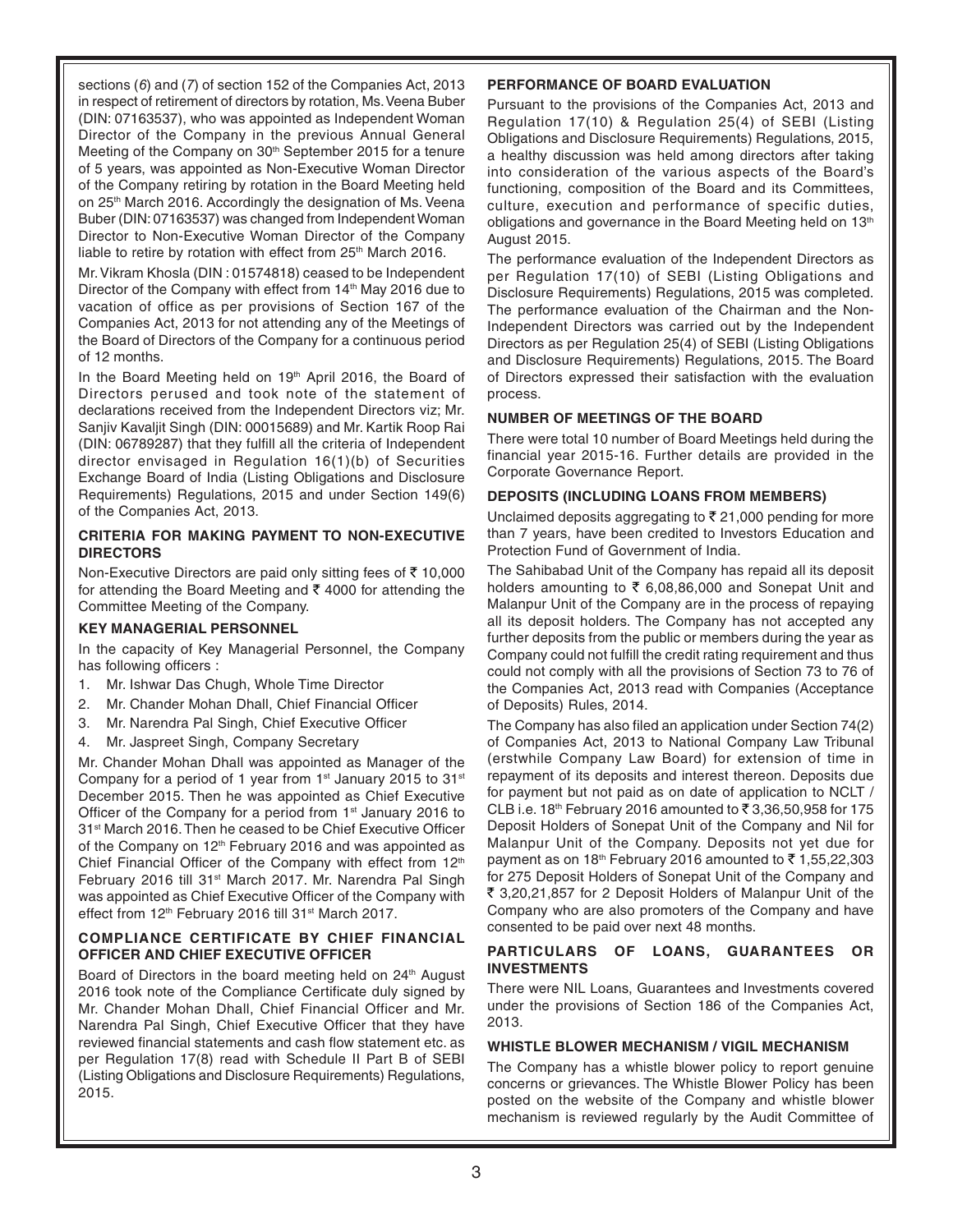the Company. There were Nil complaints recorded under Whistle Blower Mechanism during the year.

# **NOMINATION AND REMUNERATION POLICY**

The Board of Directors has framed a policy which lays down a framework in relation to remuneration of Directors, Key Managerial Personnel and Senior Management of the Company. This policy also lays down criteria for selection and appointment of Board Members. The details of this policy are explained in the Corporate Governance Report.

# **RISK MANAGEMENT POLICY**

The Company has developed and implemented the risk management policy for the Company including identification therein of elements of risk, if any, which in the opinion of the Board may threaten the existence of the company. The Company has formulated a Risk Management Committee which discussed on the impact and acceptability of all risks to which Company is exposed. It also discussed to take suitable action or propose to the Board of Directors for taking any suitable action for minimizing the risks. Accordingly, it has considered to study risks by dividing into following categories :

- 1. Strategic Risk Assessment
- 2. Operation Risk Assessment
- 3. Compliance Risk Assessment
- 4. Internal Audit Risk Assessment
- 5. Financial Statement Risk Assessment
- 6. Fraud Risk Assessment
- 7. Market Risk Assessment
- 8. Credit Risk Assessment
- 9. Customer Risk Assessment
- 10. Supply Chain Risk Assessment
- 11. Product Risk Assessment
- 12. Security Risk Assessment
- 13. Information Technology Risk Assessment
- 14. Project Risk Assessment

The Risk Management Committee emphasized that unacceptable risk needs to be "designed out" of the system consciously at all stages, at all levels, in all areas, for example, management structure, purchasing, contracting, development, maintenance, and human factors. More details are explained in the Corporate Governance Report also.

# **RELATED PARTY TRANSACTIONS**

All transactions entered with Related Parties for the year under review were on arm's length basis and in the ordinary course of business and that the provisions of Section 188 of the Companies Act, 2013 are not attracted. Thus disclosure in form AOC-2 is not required. Further, there are no material related party transactions during the year under review with the Promoters, Directors or Key Managerial Personnel and there are no related party transactions which exceeds ten percent of the annual consolidated turnover of the Company as per last audited financial statements of the Company. The Company has developed a Related Party Transactions framework through Standard Operating Procedures for the purpose of identification and monitoring of such transactions.

All Related Party Transactions are placed before the Audit Committee on quarterly basis for confirmation. Omnibus approval was obtained on a yearly basis for transactions which are repetitive in nature subject to further approval in case actual transactions are found to be exceeding the omnibus approval. A statement giving details of all Related Party Transactions are placed before the Audit Committee for review on quarterly basis.

A Policy on Material Related Party Transactions as approved by the Board of Directors has been uploaded on the website of the Company www.atlasbicycles.com. None of the Directors have any pecuniary relationship or transactions vis-à-vis the Company.

# **SIGNIFICANT AND MATERIAL ORDERS PASSED BY THE REGULATORS OR COURTS**

There are no significant and material orders passed by the Regulators / Courts that would impact the going concern status of the Company and its future operations.

# **CORPORATE GOVERNANCE**

The Company complies with the clauses of Listing Agreement entered into with the National Stock Exchange of India Limited and BSE Limited where the Company's shares are listed and as New Listing regulations become applicable from 1st December 2015, the Company complies with the SEBI (Listing Obligations and Disclosure Requirements) Regulations, 2015. Further, in terms of the provisions of Section C of Schedule V of SEBI (Listing Obligations and Disclosure Requirements) Regulations, 2015, your Company has complied with the requirements of Corporate Governance and a Report on Corporate Governance together with certificate from the Company's Statutory Auditors confirming compliance, is set out in a statement, which forms part of this Annual Report.

# **EXTRACT OF ANNUAL RETURN**

The details forming part of the extract of the Annual Return in form MGT-9, as required under Section 92 of the Companies Act, 2013, is annexed to this Report and forms an integral part of this Report.

# **STATUTORY AUDITORS AND AUDITORS' REPORT**

M/s Mehra Khanna & Co., Chartered Accountants, (Firm Registration Number: 01141N) were re-appointed in the 63rd Annual General Meeting for a period of 3 years upto the conclusion of 66th Annual General Meeting. Their appointment is proposed to be ratified at the forthcoming Annual General Meeting. As required under the provisions of Section 139 of the Companies Act, 2013, the Company has obtained written confirmation dated 10<sup>th</sup> August 2016 which was noted in the Board Meeting held on 13<sup>th</sup> August 2016 from M/s Mehra Khanna & Co. that their appointment, if made, would be in conformity with the limits specified in the said Section. The qualifications or remarks in the Auditor's Report read with Notes to financial statements are self explanatory.

# **SECRETARIAL AUDITOR AND SECRETARIAL AUDITOR'S REPORT**

Pursuant to the provisions of Section 204 of the Companies Act, 2013 and rules made thereunder, the Company has appointed M/s Mukesh Arora & Company, a firm of Company Secretaries in Practice (Certificate of Practice Number : 4405) to undertake the Secretarial Audit of the Company. The Secretarial Audit Report is included as Annexure and forms an integral part of this Report. The 3 (three) secretarial audit observations for the year under review requiring clarification by the Company are replied by the Company and form part of the Secretarial Audit Report which is noted in the Board Meeting held on 24<sup>th</sup> August 2016.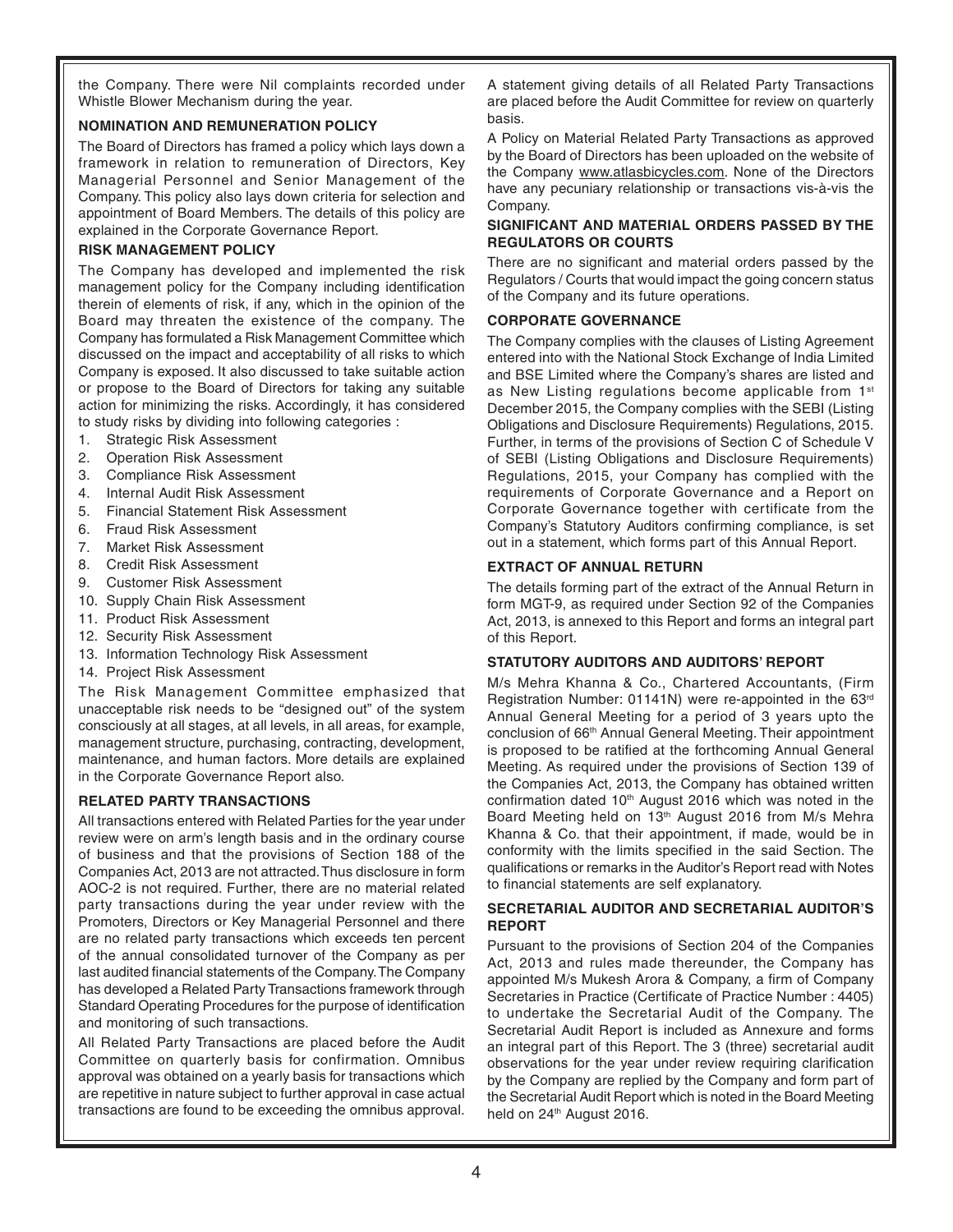# **COST AUDIT**

As per the requirement of Central Government and pursuant to Section 148 of the Companies Act, 2013 read with the Companies (Cost Records and Audit) Rules, 2014 as amended from time to time, your Company is not required to carry out audit of cost records relating to Bicycle Industry. Accordingly, your Company did not appoint Cost Auditor in this financial year.

# **INTERNAL CONTROL SYSTEM AND THEIR ADEQUACY**

Your Company has an effective internal control and risk mitigation system, which are constantly assessed and strengthened with new/revised standard operating procedures. The Company's internal control system is commensurate with its size, scale and complexities of its operations. The Company has appointed Mr. Harish Kumar Arora as Internal Auditor of the Sonepat Unit of the Company, Mr. Gopal D. Girdharwal, as Internal Auditor of the Sahibabad Unit of the Company and Mr. Sanjay Kapur, Joint President of Malanpur Unit of the Company is reporting on internal control and audit procedures followed. The main thrust of internal audit is to test and review controls, appraisal of risks and business processes, besides benchmarking controls with best practices in the industry.

The Audit Committee of the Company actively reviews the adequacy of internal control systems and effectiveness of internal audit function.

# **CORPORATE SOCIAL RESPONSIBILITY (CSR)**

Requirements relating to Corporate Social Responsibilities as envisaged in Schedule VII of the Companies Act, 2013 and Companies (Corporate Social Responsibility Policy) Rules, 2014 are not applicable on our Company.

# **HUMAN RESOURCE DEVELOPMENT AND INDUSTRIAL RELATION**

Your Company strives to provide the best working environment with ample opportunities to grow and explore. Your Company maintains a work environment that is free from physical, verbal and sexual harassment. Every initiative and policy of the Company takes care of welfare of all its employees. The human resource development function of the Company is guided by a strong set of values and policies. The details of initiatives taken by the Company for the development of human resource are given in Management Discussion and Analysis Report. The Company maintained healthy, cordial and harmonious industrial relations at all levels throughout the year.

# **STATUTORY INFORMATION**

The Business Responsibility Reporting as required by Regulation 34 of SEBI (Listing Obligations and Disclosure Requirements) Regulations, 2015 is not applicable to your Company for the financial year ending 31<sup>st</sup> March 2016.

# **PERSONNEL AND PARTICULARS OF EMPLOYEES**

The industrial relations with the workers and staff of the Company remained cordial throughout the year. There was unity of objective among all levels of employees, continuously striving for improvement in work practices and productivity. Training and development of employees continue to be an area of prime importance.

Particulars of the employees as required under section 197 (12) of the Companies Act, 2013 read with the Companies (Appointment and Remuneration of Managerial Personnel) Rules, 2014 and forming part of the Directors' Report for the

year ended 31<sup>st</sup> March 2016 is given in a Annexure to the Report.

None of the employees listed in the said Annexure is a relative of any Director of the Company. Apart from Mr. Vikram Kapur, President of Sonepat Unit, Mr. Rajiv Kapur, Joint President of Sonepat Unit, Mr. Gautam Kapur, Joint President of Sahibabad Unit, Mr. Girish Kapur, Joint President of Sahibabad Unit and Mr. Sanjay Kapur, Joint President of Malanpur Unit, none of the employees hold (by himself or along with his spouse and dependent children) more than two percent of the equity shares of the Company.

# **DISCLOSURES UNDER SEXUAL HARASSMENT OF WOMEN AT WORKPLACE (PREVENTION, PROHIBITION & REDRESSAL) ACT, 2013**

There were NIL cases of sexual harassment filed during the Financial Year.

# **LISTING OF COMPANY'S EQUITY SHARE**

Your Company's shares continue to be listed on BSE Limited and National Stock Exchange of India Limited. The annual listing Fee for the year 2015-2016 has been paid to BSE Limited and National Stock Exchange of India Limited.

# **CONSERVATION OF ENERGY, TECHNOLOGY ABSORPTION AND FOREIGN EXCHANGE EARNINGS AND OUTGO**

The information under Section 134(3)(m) of the Companies Act, 2013 read with Rule 8(3) of the Companies (Accounts) Rules, 2014 for the year ended 31<sup>st</sup> March 2016 is given here below :

# **CONSERVATION OF ENERGY**

a. the steps taken or impact on conservation of energy;

# **SONEPAT UNIT**

The following measures were taken for Conservation of energy:-

- a) Power Load rationalized and Contract demand reduced from 2250 KVA to 1350 KVA and all load on one OLTC transformer of 1600 KVA and made 1000 KVA surplus.
- b) Plant being relaid to save Energy and movement cost.
- c) Lobo Compressor of 5 HP installed for agitation of Process Plants and stopped one Compressor of 25 HP.
- d) Hot Water Generator installed to replace Pet Coke Boiler
- e) New Heat Exchanger installed in Paint Shop for better Fuel efficiency.

# **SAHIBABAD UNIT**

The following measures were taken for Conservation of energy:-

- a) L E D lights were fitted in store department in place of normal lights to save energy.
- b) Two rotary compressors were installed in E.T. Plant in place of gear box &motor system to save energy.
- c) One more hot water generator was installed which is a substitute of boiler & is energy efficient.
- b. the steps taken by the company for utilising alternate sources of energy : Hot water generators were installed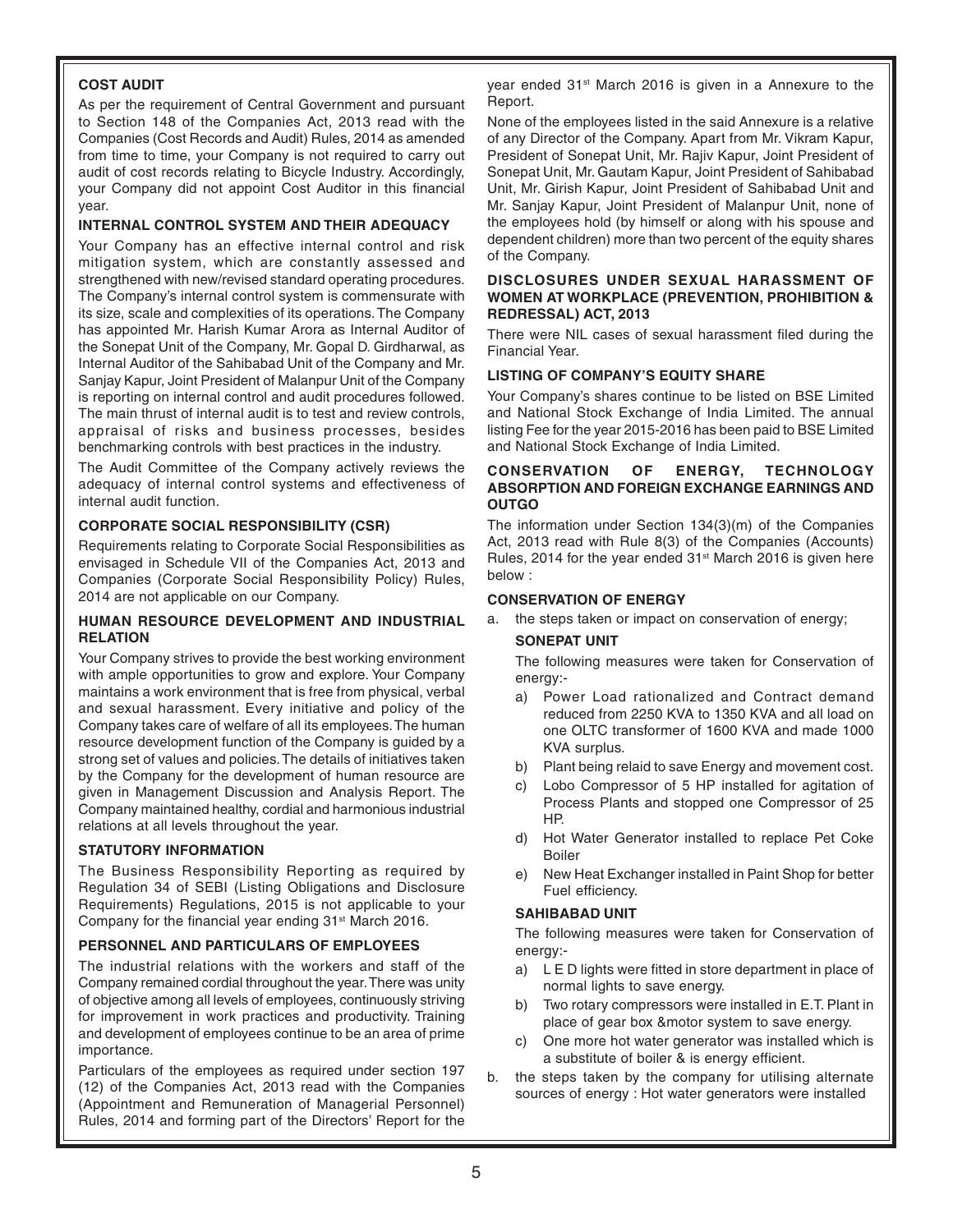c. the capital investment on energy conservation equipments : Negligible.

# **TECHNOLOGY ABSORPTION**

a. The efforts made towards technology absorption **SONEPAT UNIT**

The following efforts were made:-

- a. New Slat Conveyor line installed for better productivity of SKD Line.
- b. New Tail End Dippling line installed with I.R. Heater for better productivity.
- c. Flytomatic pretreatement line installed
- d. Drying Oven installed to dry components pretreatement for better quality.
- e. Higher capacity Rectifier installed in debrassing for improved productivity and quality.

# **SAHIBABAD UNIT**

The following efforts were made:-

- a. For the movement of fancy frames, a new four wheel conveyor was installed from Assembly Department to Store dept. to replace manual handling.
- b. A Manual Phosphating line was converted to Automatic Phosphating line in Paint Shop to increase production of fancy bicycles.
- c. One inclined slat conveyor was installed for movement of material to maximise floor in finished goods store to replace manual handling.
- b. The benefits derived like product improvement, cost reduction, product development or import substitution : Cost Reduction;
- c. In case of imported technology (imported during the last three years reckoned from the beginning of the financial year)
	- i. the details of technology imported : Nil;
	- ii. the year of import : Nil;
	- iii. whether the technology been fully absorbed : Nil;
	- iv. if not fully absorbed, areas where absorption has not taken place, and the reasons thereof: NA; and
- d. The expenditure incurred on Research and Development : Negligible.

# **FOREIGN EXCHANGE EARNING AND OUTGO**

Total foreign exchange earned: ₹1,735.38 lacs Total foreign exchange used: ₹ 99.45 lacs

# **DIRECTORS' RESPONSIBILITY STATEMENT**

To the best of knowledge and belief and according to the information and explanations obtained by them, your Directors make the following statement in terms of Section 134(3)(c) of the Companies Act, 2013 that:

- In the preparation of the Annual Accounts for the year ended 31st March 2016, the applicable accounting standards have been followed along with proper explanation relating to material departures, if any;
- II. The directors had selected such accounting policies and applied them consistently and made judgments and estimates that are reasonable and prudent so as to give a true and fair view of the state of affairs of the Company as at 31st March 2016 and of the loss of the Company for that period;
- III. The directors had taken proper and sufficient care for the maintenance of adequate accounting records in accordance with the provisions of the Act for safeguarding the assets of the Company and for preventing and detecting fraud and other irregularities, to the best of the knowledge and ability of the Directors.
- IV. The Annual Accounts have been prepared on a going concern basis.
- V. The Directors had laid down internal financial controls to be followed by the Company and that such internal financial controls are adequate and were operating effectively; and
- VI. The Directors had devised proper system to ensure compliance with the provisions of all applicable laws and that such systems were adequate and operating effectively.

# **INTERNAL FINANCIAL CONTROLS**

The Internal Financial Controls with reference to Financial Statements are found to be adequate by the Statutory Auditors of the Company.

# **REPORT ON THE HIGHLIGHTS OF PERFORMANCE OF ITS SUBSIDIARY COMPANIES, JOINT VENTURES, ASSOCIATE COMPANIES AND THEIR CONTRIBUTION TO THE OVERALL PERFORMANCE OF THE COMPANY**

The Company has 3 (three) wholly owned subsidiary companies viz. Atlas Cycles Sonepat Limited, Atlas Cycles (Sahibabad) Limited and Atlas Cycles (Malanpur) Limited. These companies are yet to commence its business and accordingly there are no highlights of performance or their contribution to the overall performance of the Company to reflect during the year. The Annual Reports of Subsidiary Companies are available for download at www.atlasbicycles.com. Apart from these, the Company do not have any associate companies and joint ventures.

Form AOC-1 containing salient features of 3 wholly owned subsidiary companies duly certified by Statutory Auditors of the Company under section 129(3) of the Companies Act, 2013 read with Rule 5 of Companies (Accounts) Rules, 2014 are annexed herewith. There are no associate companies as per definition given in Section 2(6) of the Companies Act, 2015. There are no companies which have become or ceased to be

subsidiary companies, associate companies or joint ventures during the year.

# **ACKNOWLEDGEMENT**

The Board of Directors wishes to place on record its appreciation for the commitment, dedication and hard work done by the employees in the Company and the cooperation extended by Banks, Government authorities, customers and shareholders of the Company and looks forward to a continued mutual support and co-operation.

# **HIRA LAL BHATIA**

**(DIN: 00159258)** 3-B/11, N.E.A., Utri Marg, New Delhi – 110060

**SANJIV KAVALJIT SINGH (DIN: 00015689)** 104, Malcha Marg Chanakya Puri Delhi - 110021  $\left\{\right\}$ 

Date: 24<sup>th</sup> August 2016 Place : Delhi

DIRECTORS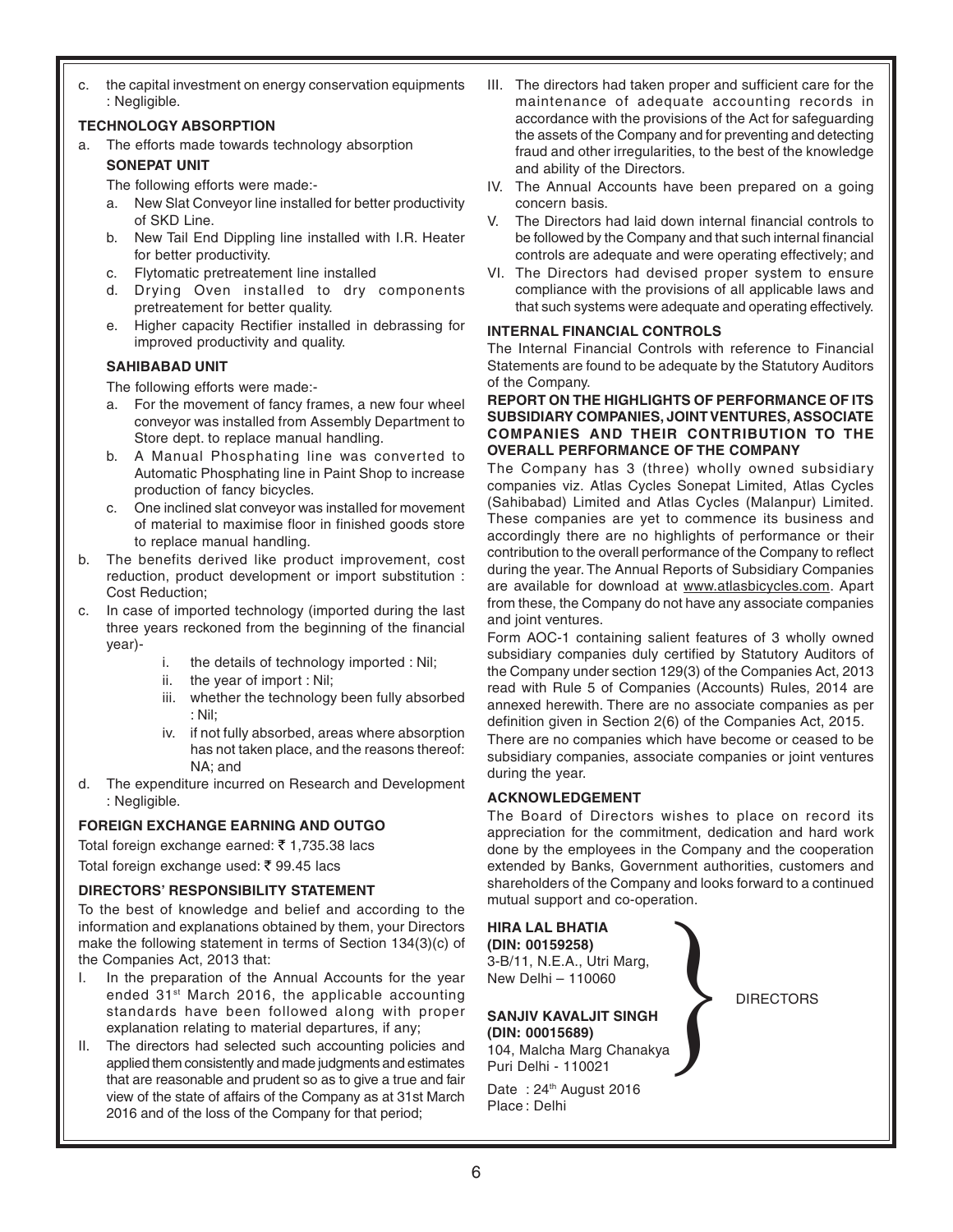# **SECRETARIAL AUDIT REPORT**

FOR THE FINANCIAL YEAR ENDED ON 31ST MARCH, 2016 [Form MR-3 Pursuant to section 204(1) of the Companies Act, 2013 and rule No.9 of the Companies (Appointment and Remuneration of Managerial Personnel) Rules, 2014.

To,

The Members,

ATLAS CYCLES (HARYANA) LIMITED

Atlas Road, Industrial Area

Sonepat -131001 (Haryana) India.

I have conducted the secretarial audit of the compliance of applicable statutory provisions and the adherence to good corporate practices by **ATLAS CYCLES (HARYANA) LIMITED**(hereinafter called the Company). Secretarial Audit was conducted in a manner that provided me a reasonable basis for evaluating the corporate conducts / statutory compliances and expressing my opinion thereon.

Based on my verification of the Company's books, papers, minute books, forms and returns filed and other records maintained by the Company and also the information provided by the Company, its officers, agents and authorized representatives during the conduct of secretarial audit, I hereby report that in my opinion, the Company has, during the audit period covering the financial year ended on **31st March 2016 ('Audit Period'**) complied with the statutory provisions listed hereunder and also that the Company has proper Boardprocesses and compliance-mechanism in place to the extent, in the manner and subject to the reporting made hereinafter :

 I have examined the books, papers, minute books, forms and returns filed and other records maintained by the Company for the financial year ended **on 31st March 2016** according to the provisions of:

- (i) The Companies Act, 2013 (the Act) and the rules made there under;
- (ii) The Securities Contracts (Regulation) Act, 1956 ('SCRA') and the rules made there under;
- (iii) The Depositories Act, 1996 and the Regulations and Byelaws framed there under;
- (iv) Foreign Exchange Management Act, 1999 and the rules and regulations made there under to the extent of Foreign Direct Investment, Overseas Direct Investment and External Commercial Borrowings;
- (v) The following Regulations and Guidelines prescribed under the Securities and Exchange Board of India Act, 1992 ('SEBI Act') viz.: —
	- (a) The Securities and Exchange Board of India (Substantial Acquisition of Shares and Takeovers) Regulations, 2011;
	- (b) The Securities and Exchange Board of India (Prohibition of Insider Trading) Regulations, 2015;
	- (c) The Securities and Exchange Board of India (Issue of Capital and Disclosure Requirements) Regulations, 2009 **(Not applicable as the company did not issue any security during the financial year under review.);**
	- (d) The Securities and Exchange Board of India (Share

Based Employee Benefits) Regulations, 2014 **(Not applicable as the company has not granted any options to its employees during the financial year under review);**

- (e) The Securities and Exchange Board of India (Issue and Listing of Debt Securities) Regulations, 2008 **(Not applicable as the company has not issued any debt securities during the financial year under review);**
- (f) The Securities and Exchange Board of India (Registrars to an Issue and Share Transfer Agents) Regulations, 1993 regarding the Companies Act and dealing with client;
- (g) The Securities and Exchange Board of India (Delisting of Equity Shares) Regulations, 2009 **(Not applicable as the company has not Delist its Equity Shares during the financial year under review);** and
- (h) The Securities and Exchange Board of India (Buyback of Securities) Regulations, 1998 (**Not applicable as the company has not bought back any of its securities during the financial year under review);**
- (VI) and other applicable laws like Factories Act, 1948, The Payment of Gratuity Act, 1972.

I have also examined compliance with the applicable clauses of the following:

- (i) Secretarial Standards issued by The Institute of Company Secretaries of India i.e. Secretarial Standards-1(Meeting of the Board of Directors) & Secretarial Standards-2 (General Meetings).
- (ii) The Listing Agreements entered into by the Company with Bombay Stock Exchange **(BSE),** National Stock Exchange **(NSE)** and Delhi Stock Exchange **(DSE).**
- (iii) The Securities and Exchange Board of India (Listing Obligation and Disclosure Requirements) Regulations, 2015.

During the period under review, the Company has complied with the provisions of the Act, Rules, Regulations, Guidelines, Standards, etc. mentioned above, **subject to the following observations** :-

*Observation No.1 Non-Compliance of Regulation 33 of SEBI (Listing Obligation & Disclosure Requirements) Regulation, 2015 (Earlier Clause-41 of Listing Agreement) regarding delayed submission of financial result for the year ended 31st March, 2016. Company has also received notices of penalty in this regard from the Stock Exchanges (NSE/BSE).*

*Company's Response: The Audited financial results for the year ended 31st March, 2016 were not compiled timely due to the reason that there was a delay in reconciliation of outstanding entries among the 3 units of the Company viz. Sonepat Unit, Sahibabad Unit and Malanpur Unit and then the Manager (Accounts) of Sonepat Unit of the Company had stopped coming to the office without giving any notice and without giving proper handover of record of accounts and fixed deposits which led to some operational difficulties in the preparation of financial results of all three units of the Company viz. Sonepat, Sahibabad and Malanpur.*

*Observation No.2: Non-compliance of Section 73 of Companies Act, 2013 read with Rule 16 of Companies*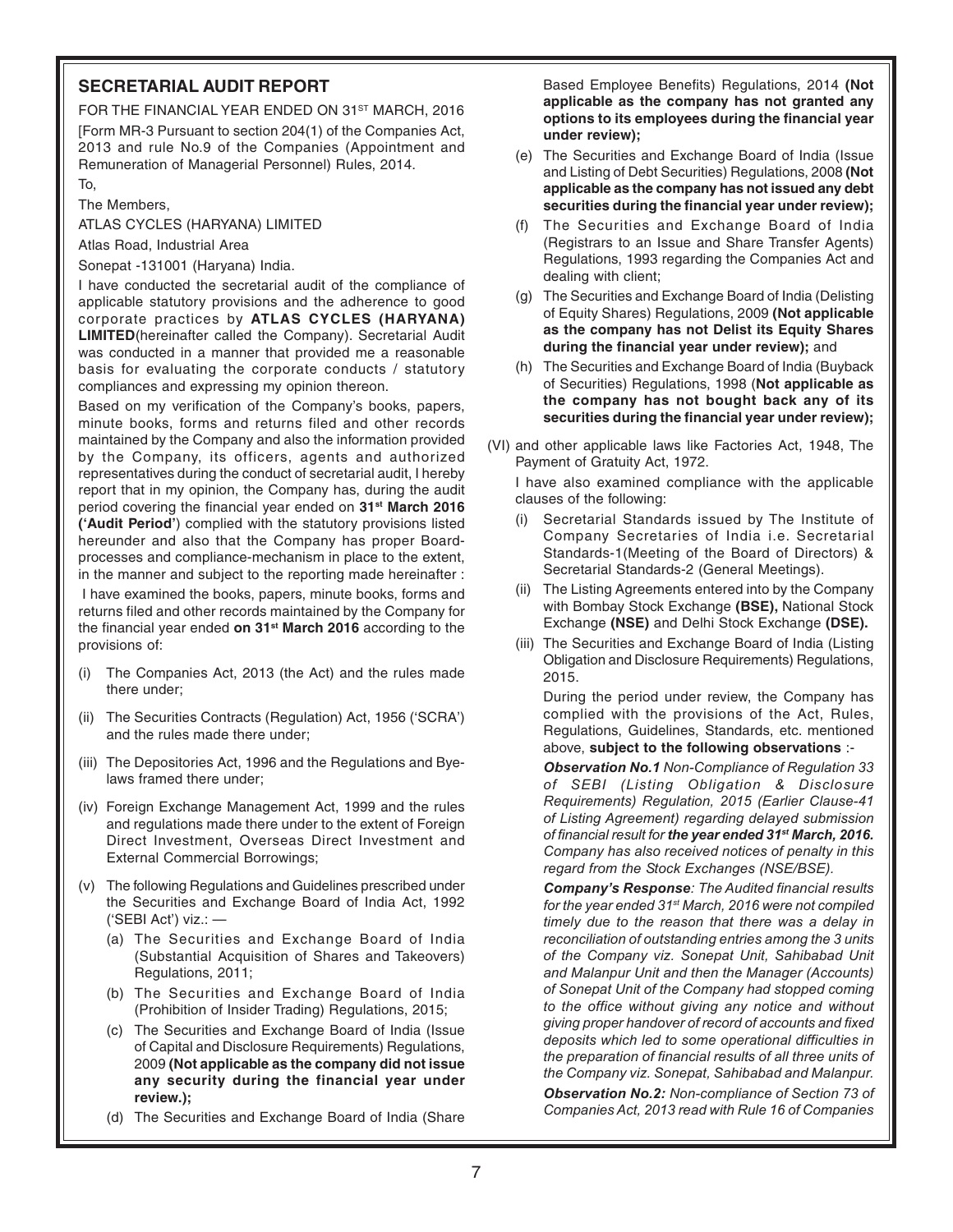*(Acceptance of Deposit) Rules, 2014 regarding filing of Return of Deposit in E-Form DPT-3 in the year 2015- 16.*

*Company's Response: The Manager (Accounts) of Sonepat Unit of the Company had stopped coming to the office without giving any notice and without giving proper handover of record of accounts and fixed deposits which led to some operational difficulties in the preparation of List of Deposit Holders and Form DPT-3. Data of Sahibabad Unit and Malanpur Unit of the Company is ready and Sonepat Unit of the Company had also assured that it will be able to prepare its information by the month of August, 2016. The Company has also filed application for extension of time for repayment of fixed deposits under section74 (2) of Companies Act, 2013 to the National Company Law Tribunal (erstwhile Company Law Board).*

*Observation No. 3: Event occurred after audit period:- An objection has been raised by the shareholder of the company that reappointment of Mr. Ishwar Das Chugh as whole time director of the company in the Annual General Meeting of the company held on 30 Sept., 2013 was invalid as Mr. Ishwar Das Chugh had crossed his age of 70 years and instead of passing ordinary resolution , a special resolution was required to be passed as per schedule XIII of the Companies Act, 1956.*

*Company's Response: Although the resolution was passed with unanimous votes in favour of reappointment of Mr. Ishwar Das Chugh as Whole Time Director of the Company, but inadvertently it was passed as Ordinary Resolution instead of Special Resolution. The Company has passed Board resolution on 21st July, 2016 to appoint Mr. Ishwar Das Chugh as Whole Time Director of the Company & Company has convened an Extra Ordinary General Meeting to be held on 29th August, 2016 to re-appoint Mr. Ishwar Das Chugh as Whole Time Director by passing Special Resolution. The Company has also filed an application in this regard on 28th July, 2016 to the Central Government to obtain it's approval to the reappointment of Mr. Ishwas Das Chugh as Whole Time Director of the Company. The Company has taken all the steps reasonably required to resolve the matter.*

# **I further report that**

The Board of Directors of the Company is duly constituted with proper balance of Executive Directors, Non-Executive Directors and Independent Directors. The changes in the composition of the Board of Directors that took place during the period under review were carried out in compliance with the provisions of the Act.

Adequate notice is given to all Directors to schedule the Board Meetings, agenda and detailed notes on agenda were sent at least seven days in advance and a system exists for seeking and obtaining further information and clarifications on the agenda items before the meeting and for meaningful participation at the meeting.

All decision at Board Meeting and Committee are carried through while the dissenting members' views are captured and recorded as part of the minutes.

I further report that there are adequate systems and processes in the Company commensurate with the size and operations of the company to monitor and ensure compliance with applicable laws, rules, regulations and guidelines.

# **For Mukesh Arora & Co.**

**Company Secretaries Mukesh Arora F.C.S No. 4819 C.P No. 4405 New Delhi, 22nd August, 2016**

**This report is to be read with our letter of even date which is annexed as** *Annexure-A* **and forms an integral part of this report.**

#### **Annexure A**

To The Members ATLAS CYCLES (HARYANA) LIMITED Atlas Road, Industrial Area Sonepat -131001 (Haryana) India.

Our report of even date is to be read along with this letter

- 1. Maintenance of Secretarial Record is the responsibility of the management of the company. Our responsibility is to express an opinion on these secretarial records based on audit
- 2. I have followed the audit practices and process as were appropriate to obtain reasonable assurance about the correctness of the contents of the secretarial records. The verification was done on the test basis to ensure that correct facts are reflected in secretarial records. I believe that the process and practices, we followed provide a reasonable basis for our opinion
- 3. I have not verified that correctness and appropriateness of financial records and books of Accounts of the company
- 4. Where ever required, I have obtained the Management representation about the compliance of laws, rules and regulations and happening of events etc.
- 5. The compliance of the provisions of corporate and other applicable, laws, rules, regulations, standards is the responsibility of management. Our Examination was limited to the verification of procedures on test basis
- 6. The Secretarial Audit report is neither an assurance as to the future viability of the company nor of the efficacy or effectiveness with which the Management has conducted the affairs of the Company.

#### **Signature:**

**(Mukesh Arora) Practicing Company Secretary Member ship No. 4819 Certificate of Practice No. 4405**

**Date: 22nd August, 2016 Place: New Delhi**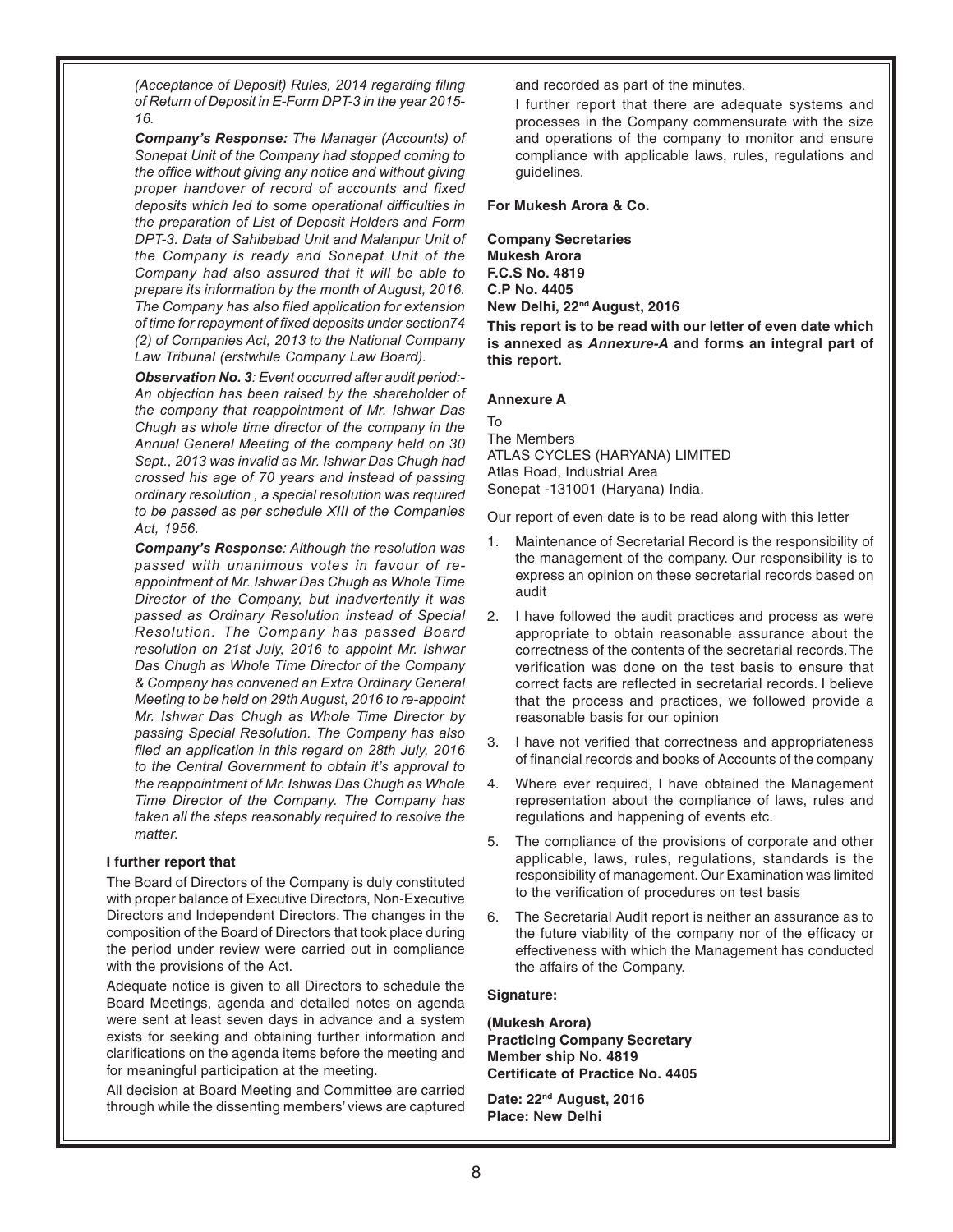# **FORM NO. MGT 9 EXTRACT OF ANNUAL RETURN As on financial year ended on 31.03.2016 Pursuant to Section 92 (3) of the Companies Act, 2013 and rule 12(1) of the Company (Management & Administration) Rules, 2014.**

# **I. REGISTRATION & OTHER DETAILS:**

|    | <b>CIN</b>                                                                    | L35923HR1950PLC001614                                                                                                                                                    |  |  |  |  |  |
|----|-------------------------------------------------------------------------------|--------------------------------------------------------------------------------------------------------------------------------------------------------------------------|--|--|--|--|--|
| 2. | <b>Registration Date</b>                                                      | 31st March, 1950                                                                                                                                                         |  |  |  |  |  |
| 3. | Name of the Company                                                           | Atlas Cycles (Haryana) Limited                                                                                                                                           |  |  |  |  |  |
| 4. | Category/Sub-category of the Company                                          | Public company / Limited by shares                                                                                                                                       |  |  |  |  |  |
| 5. | Address of the Registered office<br>& contact details                         | Atlas Cycles (Haryana) Limited, Industrial Area,<br>Atlas Road, Sonepat -131001 (Haryana)                                                                                |  |  |  |  |  |
| 6. | Whether listed or Unlisted                                                    | Listed                                                                                                                                                                   |  |  |  |  |  |
| 7. | Name, Address & contact details of the<br>Registrar & Transfer Agent, if any. | <b>MAS SERVICES LIMITED</b><br>T-34, 2 <sup>nd</sup> floor, okhla industrial Area, phase-2,<br>New Delhi-110020<br>Tel: (0110 26387281, 82, 83), Email: info@masserv.com |  |  |  |  |  |

# **II. PRINCIPAL BUSINESS ACTIVITIES OF THE COMPANY (AII** the business activities contributing 10 % or more of the total turnover of the company shall be stated)

| <b>S. No. I</b> | Name and Description of main products / services | NIC Code of the<br><b>Product/service</b> | % to total turnover<br>of the company |
|-----------------|--------------------------------------------------|-------------------------------------------|---------------------------------------|
|                 | Manufacturers Of Bicycles                        | 3761 & 3768                               | 100%                                  |

# **III. PARTICULARS OF HOLDING,SUBSISIARY AND ASSOCIATE COMPANIES**

| S. No. | Name and address<br>of the company        | <b>CIN/GLN</b>        | Holding/Subsidiary/<br><b>Associate</b> | $%$ of<br>shares held | <b>Applicable</b><br><b>Section</b> |
|--------|-------------------------------------------|-----------------------|-----------------------------------------|-----------------------|-------------------------------------|
|        | <b>Atlas Cycles</b><br>(Malanpur) Limited | U35929HR1999PLC034259 | <b>SUBSIDIARY</b>                       | $100\%$               | 2(87)                               |
| 2      | Atlas Cycles<br>(Sahibabad) Limited       | U35929HR1999PLC034260 | <b>SUBSIDIARY</b>                       | 100%                  | 2(87)                               |
| 3      | <b>Atlas Cycles</b><br>Sonepat Limited    | U35929HR1999PLC034261 | <b>SUBSIDIARY</b>                       | 100%                  | 2(87)                               |

# **IV. SHARE HOLDING PATTERN (Equity Share Capital Breakup as percentage of Total Equity) Category-wise Share Holding**

| Category of<br><b>Shareholders</b>           |              |                 | No. of Shares held at the beginning<br>of the year [As on 31-March-2015] | No. of Shares held at the end<br>of the year [As on 31-March-2016] |        |                 |              |                                         |                                |
|----------------------------------------------|--------------|-----------------|--------------------------------------------------------------------------|--------------------------------------------------------------------|--------|-----------------|--------------|-----------------------------------------|--------------------------------|
|                                              | <b>Demat</b> | <b>Physical</b> | <b>Total</b>                                                             | $%$ of<br><b>Total</b><br><b>Shares</b>                            | Demat  | <b>Physical</b> | <b>Total</b> | $%$ of<br><b>Total</b><br><b>Shares</b> | % Change<br>during<br>the year |
| A. Promoters                                 |              |                 |                                                                          |                                                                    |        |                 |              |                                         |                                |
| $(1)$ Indian                                 |              |                 |                                                                          |                                                                    |        |                 |              |                                         |                                |
| a) Individual/ HUF                           | 771310       | 62639           | 833949                                                                   | 25.65                                                              | 771310 | 62639           | 833949       | 25.65                                   | Nil                            |
| b) Central Govt                              | Nil          | Nil             | Nil                                                                      | Nil                                                                | Nil    | Nil             | Nil          | Nil                                     | Nil                            |
| c) State Govt(s)                             | Nil          | Nil             | Nil                                                                      | Nil                                                                | Nil    | Nil             | Nil          | Nil                                     | Nil                            |
| d) Bodies Corp.                              | 33532        | 587084          | 620616                                                                   | 19.08                                                              | 33532  | 587084          | 620616       | 19.08                                   | Nil                            |
| e) Banks / Fl                                | Nil          | Nil             | Nil                                                                      | Nil                                                                | Nil    | Nil             | Nil          | Nil                                     | Nil                            |
| f) Any other                                 | Nil          | Nil             | Nil                                                                      | Nil                                                                | Nil    | Nil             | Nil          | Nil                                     | Nil                            |
| <b>Total shareholding</b><br>of Promoter (A) | 804842       | 649723          | 1454565                                                                  | 44.73                                                              | 804842 | 649723          | 1454565      | 44.73                                   | Nil                            |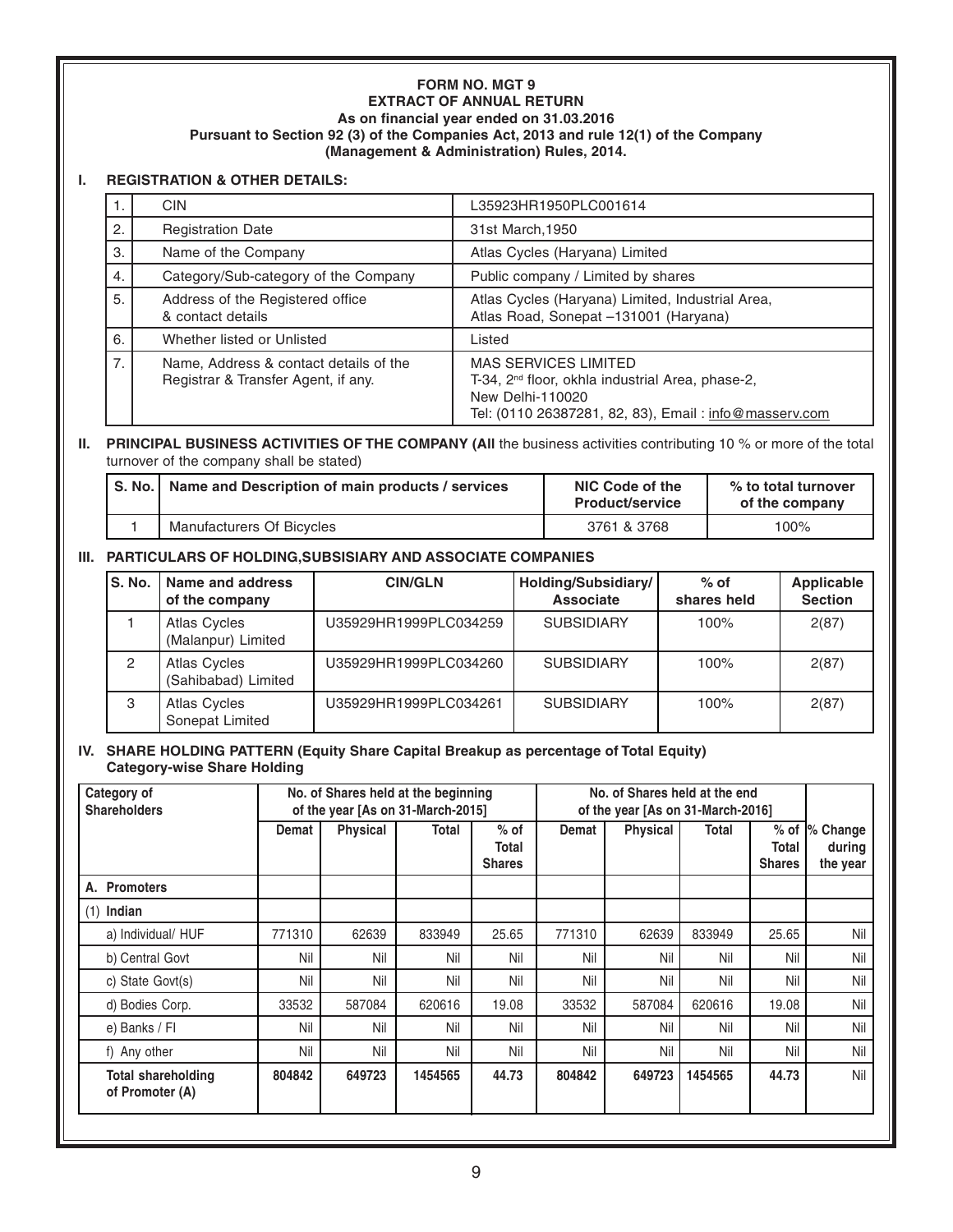|    | Category of<br><b>Shareholders</b>                                                       |         |                 | No. of Shares held at the beginning<br>of the year [As on 31-March-2015] |                                         |         | No. of Shares held at the end<br>of the year [As on 31-March-2016] |              |                                         |                                |
|----|------------------------------------------------------------------------------------------|---------|-----------------|--------------------------------------------------------------------------|-----------------------------------------|---------|--------------------------------------------------------------------|--------------|-----------------------------------------|--------------------------------|
|    |                                                                                          | Demat   | <b>Physical</b> | <b>Total</b>                                                             | $%$ of<br><b>Total</b><br><b>Shares</b> | Demat   | Physical                                                           | Total        | $%$ of<br><b>Total</b><br><b>Shares</b> | % Change<br>during<br>the year |
|    | <b>B.</b> Public Shareholding                                                            |         |                 |                                                                          |                                         |         |                                                                    |              |                                         |                                |
|    | 1. Institutions                                                                          |         |                 |                                                                          |                                         |         |                                                                    |              |                                         |                                |
|    | a) Mutual Funds                                                                          | Nil     | 953             | 953                                                                      | 0.03                                    | Nil     | 953                                                                | 953          | 0.03                                    | Nil                            |
|    | b) Banks / Fl                                                                            | 3896    | Nil             | 3896                                                                     | 0.12                                    | 13805   | Nil                                                                | 13805        | 0.42                                    | 0.30                           |
|    | c) Central Govt                                                                          | Nil     | Nil             | Nil                                                                      | Nil                                     | Nil     | Nil                                                                | Nil          | Nil                                     | Nil                            |
|    | d) State Govt(s)                                                                         | Nil     | Nil             | Nil                                                                      | Nil                                     | Nil     | Nil                                                                | Nil          | Nil                                     | Nil                            |
|    | e) Venture Capital Funds                                                                 | Nil     | Nil             | Nil                                                                      | Nil                                     | Nil     | Nil                                                                | Nil          | Nil                                     | Nil                            |
|    | f) Insurance Companies                                                                   | Nil     | Nil             | Nil                                                                      | Nil                                     | Nil     | Nil                                                                | Nil          | Nil                                     | Nil                            |
|    | g) Flls                                                                                  | 9147    | Nil             | 9147                                                                     | 0.28                                    | 9147    | Nil                                                                | 9147         | 0.28                                    | Nil                            |
|    | h) Foreign Venture<br>Capital Funds                                                      | Nil     | Nil             | Nil                                                                      | Nil                                     | Nil     | Nil                                                                | Nil          | Nil                                     | Nil                            |
|    | i) Others (specify)                                                                      | Nil     | Nil             | Nil                                                                      | Nil                                     | Nil     | Nil                                                                | Nil          | Nil                                     | Nil                            |
|    | Sub-total $(B)(1)$ :-                                                                    | 13043   | 953             | 13996                                                                    | 0.43                                    | 23905   | 953                                                                | 23905        | 0.73                                    | 0.30                           |
|    | 2. Non-Institutions                                                                      |         |                 |                                                                          |                                         |         |                                                                    |              |                                         |                                |
| a) | <b>Bodies Corp.</b>                                                                      |         |                 |                                                                          |                                         |         |                                                                    |              |                                         |                                |
|    | i) Indian                                                                                | 198579  | 5373            | 203952                                                                   | 6.27                                    | 196963  | 5073                                                               | 202036       | 6.21                                    | 0.06                           |
|    | ii) Overseas                                                                             | Nil     | Nil             | Nil                                                                      | Nil                                     | Nil     | Nil                                                                | Nil          | Nil                                     | Nil                            |
|    | b) Individuals                                                                           |         |                 |                                                                          |                                         |         |                                                                    |              |                                         |                                |
|    | i) Individual shareholders<br>holding nominal share<br>capital up to ₹1 lakh             | 1074877 | 200131          | 1275008                                                                  | 39.21                                   | 1142388 | 188752                                                             | 1331140      | 40.93                                   | 1.72                           |
|    | ii) Individual shareholders<br>holding nominal share<br>capital in excess<br>of ₹ 1 lakh | 219864  | 23770           | 243634                                                                   | 7.49                                    | 151284  | 23770                                                              | 175054       | 5.38                                    | 2.11                           |
| c) | Others (specify)                                                                         |         |                 |                                                                          |                                         |         |                                                                    |              |                                         |                                |
|    | Non Resident Indians                                                                     | 6445    | 297             | 6742                                                                     | 0.21                                    | 13465   | 297                                                                | 13762        | 0.42                                    | 0.21                           |
|    | Overseas Corporate<br><b>Bodies</b>                                                      | Nil     | Nil             | Nil                                                                      | Nil                                     | Nil     | Nil                                                                | Nil          | Nil                                     | Nil                            |
|    | Foreign Nationals                                                                        | Nil     | Nil             | Nil                                                                      | Nil                                     | Nil     | Nil                                                                | Nil          | Nil                                     | Nil                            |
|    | <b>Clearing Members</b>                                                                  | 54021   | Nil             | 54021                                                                    | 1.66                                    | 51456   | Nil                                                                | 51456        | 1.58                                    | 0.08                           |
|    | <b>Trusts</b>                                                                            | Nil     | Nil             | Nil                                                                      | Nil                                     | 1.      | Nil                                                                | $\mathbf{1}$ | 0                                       | 0                              |
|    | Foreign Bodies - D R                                                                     | Nil     | Nil             | Nil                                                                      | Nil                                     | Nil     | Nil                                                                | Nil          | Nil                                     | Nil                            |
|    | Sub-total (B)(2):-                                                                       | 1553787 | 229571          | 1783358                                                                  | 54.84                                   | 1555557 | 217892                                                             | 1773449      | 54.53                                   | 0.31                           |
|    | <b>Total Public</b><br>Shareholding (B)=<br>$(B)(1)+(B)(2)$                              | 1566830 | 230524          | 1797354                                                                  | 55.27                                   | 1578509 | 218845                                                             | 1797354      | 55.27                                   | Nil                            |
|    | C. Shares held by Custodian<br>for GDRs & ADRs                                           | Nil     | Nil             | Nil                                                                      | Nil                                     | Nil     | Nil                                                                | Nil          | Nil                                     | Nil                            |
|    | Grand Total (A+B+C)                                                                      | 2371672 | 880247          | 3251919                                                                  | 100                                     | 2383351 | 868568                                                             | 3251919      | 100                                     | <b>Nil</b>                     |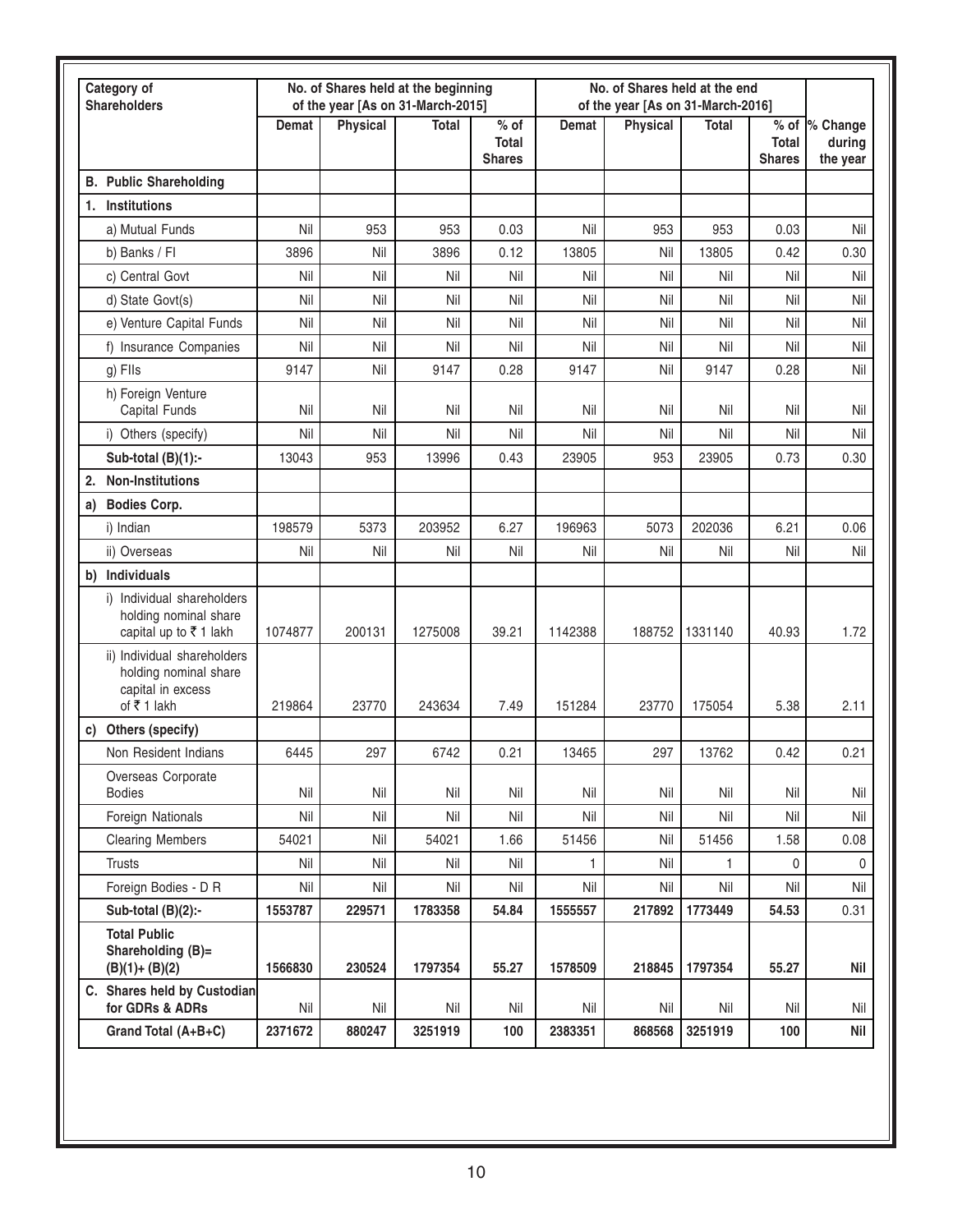| S.<br>No.      | <b>Shareholder's Name</b> |                         | Shareholding at the<br>beginning of the year     |                                                             |                         | Shareholding at<br>the end of the year           |                                                             |                                                       |
|----------------|---------------------------|-------------------------|--------------------------------------------------|-------------------------------------------------------------|-------------------------|--------------------------------------------------|-------------------------------------------------------------|-------------------------------------------------------|
|                |                           | No. of<br><b>Shares</b> | % of total<br><b>Shares</b><br>of the<br>company | % of Shares<br>Pledged/<br>encumbered<br>to total<br>shares | No. of<br><b>Shares</b> | % of total<br><b>Shares</b><br>of the<br>company | % of Shares<br>Pledged/<br>encumbered<br>to total<br>shares | % change<br>in share<br>holding<br>during<br>the year |
| $\mathbf{1}$   | Sanjay Kapur              | 12,000                  | 0.37                                             | 0.00                                                        | 12,000                  | 0.37                                             | 0.00                                                        | 0.00                                                  |
| $\overline{c}$ | Sanjay Kapur              | 94,599                  | 2.91                                             | 0.00                                                        | 94,599                  | 2.91                                             | 0.00                                                        | 0.00                                                  |
| 3              | Sanjay Kapur              | 18,339                  | 0.56                                             | 0.00                                                        | 18,339                  | 0.56                                             | 0.00                                                        | 0.00                                                  |
| 4              | Vikram Kapur              | 45,534                  | 1.40                                             | 0.00                                                        | 45,534                  | 1.40                                             | 0.00                                                        | 0.00                                                  |
| 5              | Vikram Kapur(HUF)         | 20,660                  | 0.64                                             | 0.00                                                        | 20,660                  | 0.64                                             | 0.00                                                        | 0.00                                                  |
| 6              | Gautam Kapur              | 5,076                   | 0.16                                             | 0.00                                                        | 5,076                   | 0.16                                             | 0.00                                                        | 0.00                                                  |
| $\overline{7}$ | Gautam Kapur              | 28,674                  | 0.88                                             | 0.00                                                        | 28,674                  | 0.88                                             | 0.00                                                        | 0.00                                                  |
| 8              | Gautam Kapur              | 95,754                  | 2.94                                             | 0.00                                                        | 95,754                  | 2.94                                             | 0.00                                                        | 0.00                                                  |
| 9              | Girish Kapur              | 29,452                  | 0.91                                             | 0.00                                                        | 29,452                  | 0.91                                             | 0.00                                                        | 0.00                                                  |
| 10             | Girish Kapur              | 5,013                   | 0.15                                             | 0.00                                                        | 5,013                   | 0.15                                             | 0.00                                                        | 0.00                                                  |
| 11             | Girish Kapur              | 76,119                  | 2.34                                             | 0.00                                                        | 76,119                  | 2.34                                             | 0.00                                                        | 0.00                                                  |
| 12             | Girish Kapur              | 18,465                  | 0.57                                             | 0.00                                                        | 18,465                  | 0.57                                             | 0.00                                                        | 0.00                                                  |
| 13             | Rajiv Kapur               | 43,145                  | 1.33                                             | 0.00                                                        | 43,145                  | 1.33                                             | 0.00                                                        | 0.00                                                  |
| 14             | RajivKapur(HUF)           | 47,219                  | 1.45                                             | 0.00                                                        | 47,219                  | 1.45                                             | 0.00                                                        | 0.00                                                  |
| 15             | Jai Dev Kapur             | 17,442                  | 0.54                                             | 0.00                                                        | 17,442                  | 0.54                                             | 0.00                                                        | 0.00                                                  |
| 16             | Salil Kapur               | 266                     | 0.01                                             | 0.00                                                        | 266                     | 0.01                                             | 0.00                                                        | 0.00                                                  |
| 17             | Arun Kapur                | 27,676                  | 0.85                                             | 0.00                                                        | 27,676                  | 0.85                                             | 0.00                                                        | 0.00                                                  |
| 18             | Arun Kapur                | 6,509                   | 0.20                                             | 0.00                                                        | 6,509                   | 0.20                                             | 0.00                                                        | 0.00                                                  |
| 19             | Arun Kapur                | 2,044                   | 0.06                                             | 0.00                                                        | 2,044                   | 0.06                                             | 0.00                                                        | 0.00                                                  |
| 20             | Arun Kapur                | 2,073                   | 0.06                                             | 0.00                                                        | 2,073                   | 0.06                                             | 0.00                                                        | 0.00                                                  |
| 21             | Arun Kapur                | 974                     | 0.03                                             | 0.00                                                        | 974                     | 0.03                                             | 0.00                                                        | 0.00                                                  |
| 22             | Neely Kapur               | 162                     | 0.00                                             | 0.00                                                        | 162                     | 0.00                                             | 0.00                                                        | 0.00                                                  |
| 23             | Angad Kapur               | 25,900                  | 0.80                                             | 0.00                                                        | 25,900                  | 0.80                                             | 0.00                                                        | 0.00                                                  |
| 24             | Meera Kapur               | 11,823                  | 0.36                                             | 0.00                                                        | 11,823                  | 0.36                                             | 0.00                                                        | 0.00                                                  |
| 25             | Bimla Kapur               | 6,458                   | 0.20                                             | 0.00                                                        | 6,458                   | 0.20                                             | 0.00                                                        | 0.00                                                  |
| 26             | Bimla Kapur               | 3,000                   | 0.09                                             | 0.00                                                        | 3,000                   | 0.09                                             | 0.00                                                        | 0.00                                                  |
| 27             | <b>Bimla Kapur</b>        | 2,643                   | 0.08                                             | 0.00                                                        | 2,643                   | 0.08                                             | 0.00                                                        | 0.00                                                  |
| 28             | Bimla Kapur               | 3,594                   | 0.11                                             | 0.00                                                        | 3,594                   | 0.11                                             | 0.00                                                        | 0.00                                                  |
| 29             | B.D. Kapur (HUF)          | 18,119                  | 0.56                                             | 0.00                                                        | 18,119                  | 0.56                                             | 0.00                                                        | 0.00                                                  |
| 30             | Achla Bawa                | 950                     | 0.03                                             | 0.00                                                        | 950                     | 0.03                                             | 0.00                                                        | 0.00                                                  |
| 31             | Rahul Kapur               | 653                     | 0.02                                             | 0.00                                                        | 653                     | 0.02                                             | 0.00                                                        | 0.00                                                  |
| 32             | Rahul Kapur               | 12,175                  | 0.37                                             | 0.00                                                        | 12,175                  | 0.37                                             | 0.00                                                        | 0.00                                                  |
| 33             | Rishav Kapur              | 12,175                  | 0.37                                             | 0.00                                                        | 12,175                  | 0.37                                             | 0.00                                                        | 0.00                                                  |
| 34             | Rishav Kapur              | 654                     | 0.02                                             | 0.00                                                        | 654                     | 0.02                                             | 0.00                                                        | 0.00                                                  |
| 35             | Radhika Girish Kapur      | 11,288                  | 0.35                                             | 0.00                                                        | 11,288                  | 0.35                                             | 0.00                                                        | 0.00                                                  |
| 36             | <b>Bindu Kapur</b>        | 12,131                  | 0.37                                             | 0.00                                                        | 12,131                  | 0.37                                             | 0.00                                                        | 0.00                                                  |
| 37             | Abhinav Kapur             | 24,350                  | 0.75                                             | 0.00                                                        | 24,350                  | 0.75                                             | 0.00                                                        | 0.00                                                  |
| 38             | Malti P Mehra             | 1                       | 0.00                                             | 0.00                                                        | 1                       | 0.00                                             | 0.00                                                        | 0.00                                                  |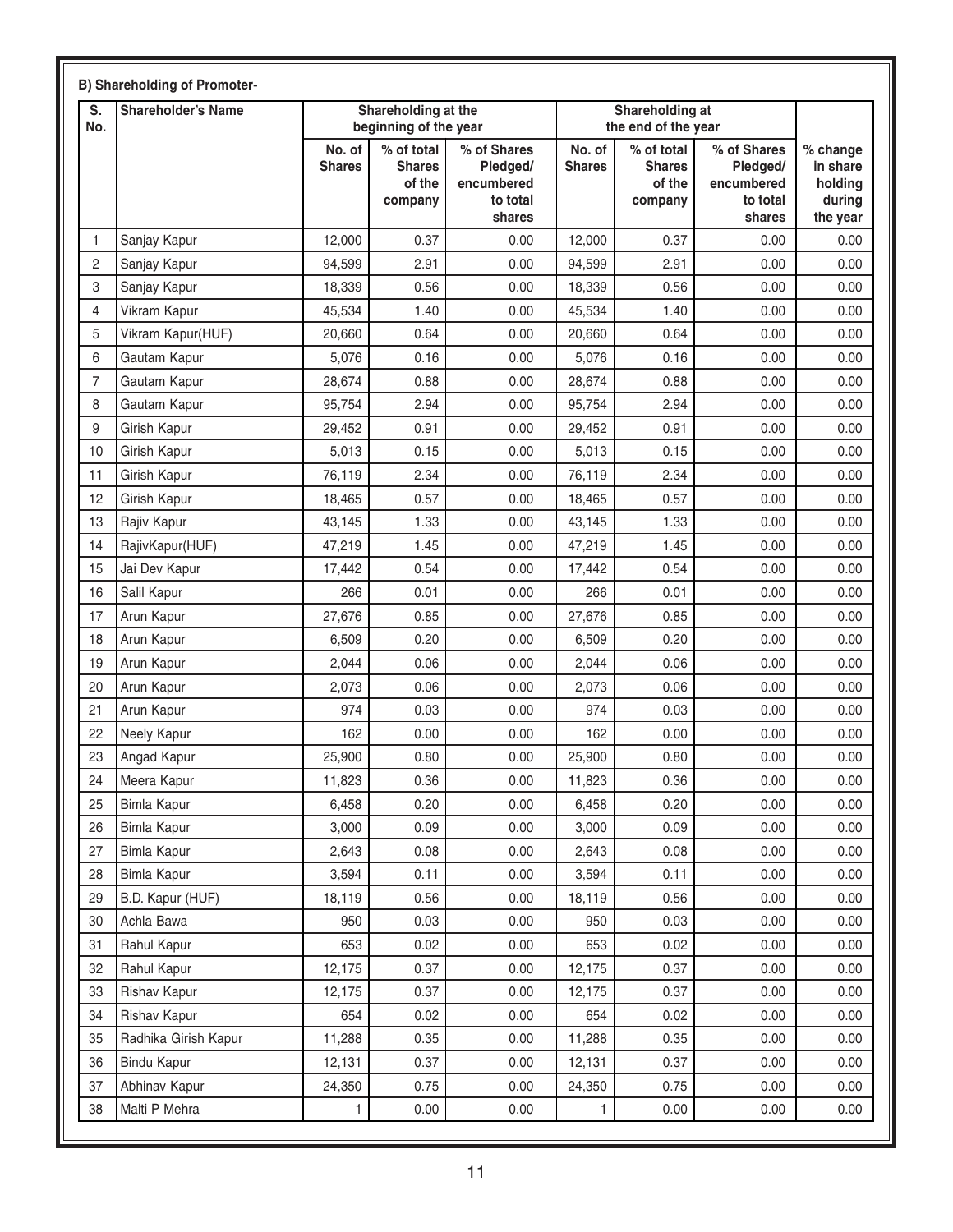| S.<br>No. | <b>Shareholder's Name</b>             |                         | Shareholding at the<br>beginning of the year     |                                                             |                         | Shareholding at<br>the end of the year           |                                                             |                                                       |
|-----------|---------------------------------------|-------------------------|--------------------------------------------------|-------------------------------------------------------------|-------------------------|--------------------------------------------------|-------------------------------------------------------------|-------------------------------------------------------|
|           |                                       | No. of<br><b>Shares</b> | % of total<br><b>Shares</b><br>of the<br>company | % of Shares<br>Pledged/<br>encumbered<br>to total<br>shares | No. of<br><b>Shares</b> | % of total<br><b>Shares</b><br>of the<br>company | % of Shares<br>Pledged/<br>encumbered<br>to total<br>shares | % change<br>in share<br>holding<br>durina<br>the year |
| 39        | Sita Singh                            | 2,668                   | 0.08                                             | 0.00                                                        | 2,668                   | 0.08                                             | 0.00                                                        | 0.00                                                  |
| 40        | Ashwin Kapur                          | 13,099                  | 0.40                                             | 0.00                                                        | 13,099                  | 0.40                                             | 0.00                                                        | 0.00                                                  |
| 41        | Prashant Kapur                        | 13,099                  | 0.40                                             | 0.00                                                        | 13,099                  | 0.40                                             | 0.00                                                        | 0.00                                                  |
| 42        | Sakshi Kapur                          | 7,635                   | 0.23                                             | 0.00                                                        | 7,635                   | 0.23                                             | 0.00                                                        | 0.00                                                  |
| 43        | Siddhant Kapur                        | 26,198                  | 0.81                                             | 0.00                                                        | 26,198                  | 0.81                                             | 0.00                                                        | 0.00                                                  |
| 44        | Renu Aggarwal                         | 1                       | 0.00                                             | 0.00                                                        |                         | 0.00                                             | 0.00                                                        | 0.00                                                  |
| 45        | Shri Jagdish Kapur(HUF)               | 17,224                  | 0.53                                             | 0.00                                                        | 17,224                  | 0.53                                             | 0.00                                                        | 0.00                                                  |
| 46        | Madhvi Malhotra                       | 10,916                  | 0.34                                             | 0.00                                                        | 10,916                  | 0.34                                             | 0.00                                                        | 0.00                                                  |
| 47        | Milton cycles Industries<br>Pvt. Ltd. | 3,25,846                | 10.02                                            | 0.00                                                        | 3,25,846                | 10.02                                            | 0.00                                                        | 0.00                                                  |
| 48        | Limrose Engg. Works Pvt. Ltd.         | 2,57,650                | 7.92                                             | 0.00                                                        | 2,57,650                | 7.92                                             | 0.00                                                        | 0.00                                                  |
| 49        | Corona RimMfg. Co. Ltd                | 3,588                   | 0.11                                             | 0.00                                                        | 3,588                   | 0.11                                             | 0.00                                                        | 0.00                                                  |
| 50        | Jankidas &Sons Pvt. Ltd               | 33,532                  | 1.03                                             | 0.00                                                        | 33,532                  | 1.03                                             | 0.00                                                        | 0.00                                                  |
|           | <b>TOTAL</b>                          | 14,54,565               | 44.72                                            | 0.00                                                        | 14,54,565               | 44.72                                            | 0.00                                                        | 0.00                                                  |

**C) Change in Promoters' Shareholding (please specify, if there is no change)**

| S.<br>No. | Name       | Shareholding                                                                           |                                           | <b>Date</b> | Increase/<br>in (Decrease)<br>Shareholding | Reason     | <b>Cumulative Shareholding</b><br>During the Year<br>(01-Apr-15) to (31-Mar-16) |                                           |
|-----------|------------|----------------------------------------------------------------------------------------|-------------------------------------------|-------------|--------------------------------------------|------------|---------------------------------------------------------------------------------|-------------------------------------------|
|           |            | No. of shares<br>at the beginning<br>$(01-Apr-15)$<br>end of the year<br>$(31-Mar-16)$ | % of total<br>shares<br>of the<br>company |             |                                            |            | No. of<br>shares                                                                | % of total<br>shares<br>of the<br>company |
|           | <b>NIL</b> | <b>NIL</b>                                                                             | <b>NIL</b>                                | <b>NIL</b>  | <b>NIL</b>                                 | <b>NIL</b> | <b>NIL</b>                                                                      | <b>NIL</b>                                |

# **D) Shareholding Pattern of top ten Shareholders:**

**(Other than Directors, Promoters and Holders of GDRs and ADRs):**

| S.<br>No. | Name                                 | Shareholding                                                                           |                                           | Date                                   | Increase/<br>in (Decrease)<br>Shareholding | Reason               | <b>Cumulative Shareholding</b><br>During the Year<br>(01-Apr-15) to (31-Mar-16) |                                           |
|-----------|--------------------------------------|----------------------------------------------------------------------------------------|-------------------------------------------|----------------------------------------|--------------------------------------------|----------------------|---------------------------------------------------------------------------------|-------------------------------------------|
|           |                                      | No. of shares<br>at the beginning<br>$(01-Apr-15)$<br>end of the year<br>$(31-Mar-16)$ | % of total<br>shares<br>of the<br>company |                                        |                                            |                      | No. of<br>shares                                                                | % of total<br>shares<br>of the<br>company |
| 1.        | Meera Harshad<br>kumar Tanna         | 22,766<br>22,766                                                                       | 0.70<br>0.70                              | 01-Apr-15<br>31-Mar-16                 |                                            | Nil move-<br>ment    | 22,766<br>22,766                                                                | 0.70<br>0.70                              |
| 2.        | Harshad Kumar<br>Prabhudas Tanna     | 31,905<br>31,905                                                                       | 0.98<br>0.98                              | 01-Apr-15<br>31-Mar-16                 |                                            | Nil move-<br>ment    | 31,905<br>31,905                                                                | 0.98<br>0.98                              |
| 3.        | My Money Capital<br>Services Pvt.Ltd | 14,009<br>3,099                                                                        | 0.43<br>0.10                              | 01-Apr-15<br>$11$ -Jun-15<br>31-Mar-15 | (1,000)<br>(10,000)                        | Transfer<br>Transfer | 17,558<br>13,009<br>3,009                                                       | 0.54<br>0.40<br>0.10                      |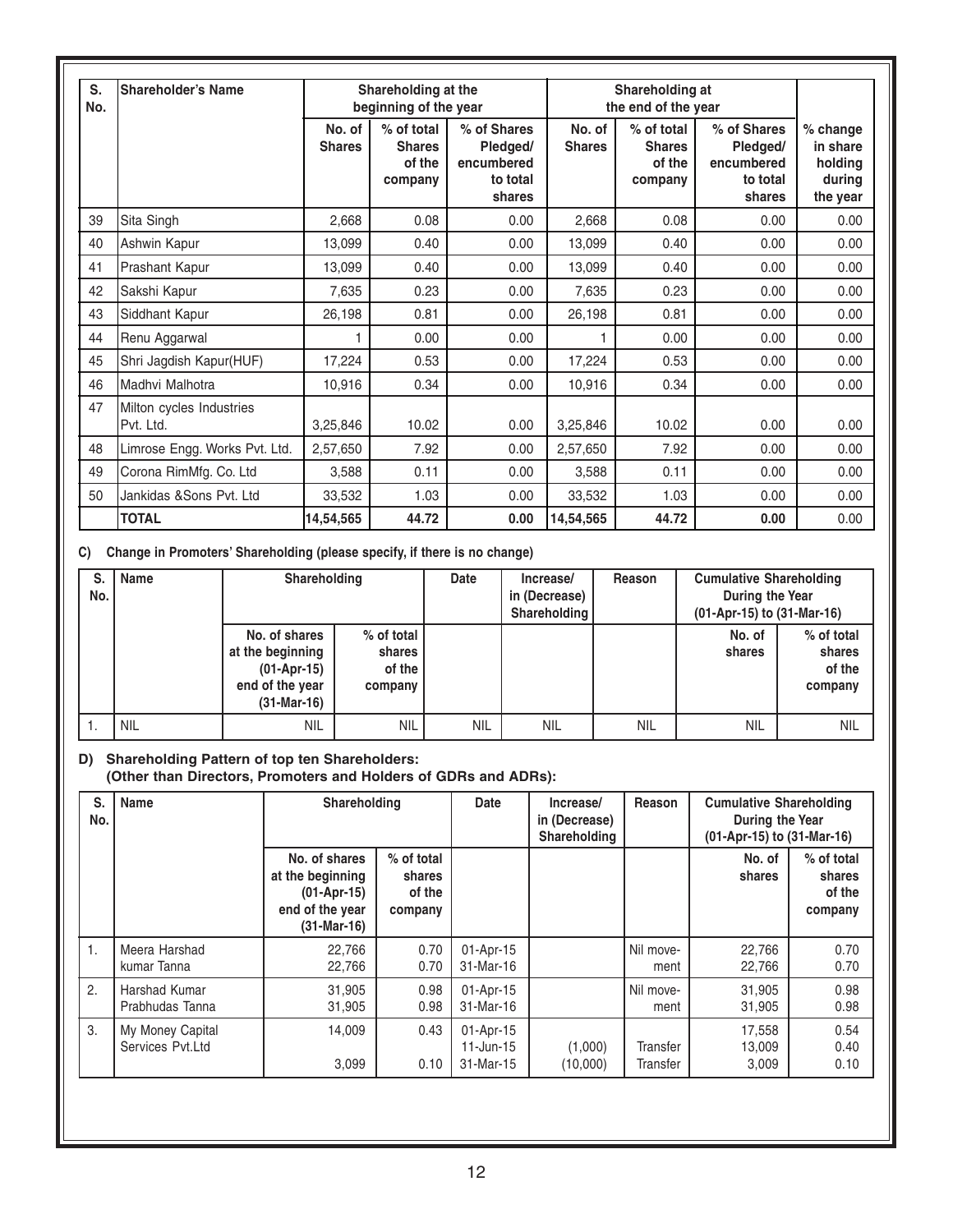| S.<br>No. | Name                           | Shareholding                                                                           |                                           | <b>Date</b>                                                                                                                                                                                                                                                                                                                           | Increase/<br>in (Decrease)<br>Shareholding                                                                                                                              | Reason                                                                                                                                                                                                                                                                                             | <b>Cumulative Shareholding</b><br>During the Year<br>(01-Apr-15) to (31-Mar-16)                                                                                                   |                                                                                                                                                                              |
|-----------|--------------------------------|----------------------------------------------------------------------------------------|-------------------------------------------|---------------------------------------------------------------------------------------------------------------------------------------------------------------------------------------------------------------------------------------------------------------------------------------------------------------------------------------|-------------------------------------------------------------------------------------------------------------------------------------------------------------------------|----------------------------------------------------------------------------------------------------------------------------------------------------------------------------------------------------------------------------------------------------------------------------------------------------|-----------------------------------------------------------------------------------------------------------------------------------------------------------------------------------|------------------------------------------------------------------------------------------------------------------------------------------------------------------------------|
|           |                                | No. of shares<br>at the beginning<br>$(01-Apr-15)$<br>end of the year<br>$(31-Mar-16)$ | % of total<br>shares<br>of the<br>company |                                                                                                                                                                                                                                                                                                                                       |                                                                                                                                                                         |                                                                                                                                                                                                                                                                                                    | No. of<br>shares                                                                                                                                                                  | % of total<br>shares<br>of the<br>company                                                                                                                                    |
| 4.        | <b>ICICI Bank Limited</b>      | 600                                                                                    | 0.02<br>11005                             | 01-Apr-15<br>08-May-2015<br>15-May-2015<br>19-June-2015<br>07-Aug-2015<br>28-Aug-2015<br>04-Sep-2015<br>11-Sep-2015<br>30-Sep-2015<br>09-Oct-2015<br>16-Oct-2015<br>23-Oct-2015<br>30-Oct-2015<br>25-Dec-2015<br>01-Jan-2016<br>22-Jan-2016<br>05-Feb-2016<br>12-Feb-2016<br>19-Feb-2016<br>04-Mar-2016<br>25-Mar-2016<br>31-Mar-2016 | 74<br>300<br>828<br>(290)<br>673<br>(195)<br>(100)<br>(132)<br>(100)<br>(200)<br>(100)<br>(100)<br>9709<br>(4507)<br>4310<br>14<br>(12)<br>269<br>(100)<br>(100)<br>164 | <b>Transfer</b><br>Transfer<br><b>Transfer</b><br>Transfer<br>Transfer<br>Transfer<br>Transfer<br><b>Transfer</b><br>Transfer<br>Transfer<br>Transfer<br>Transfer<br><b>Transfer</b><br><b>Transfer</b><br>Transfer<br>Transfer<br>Transfer<br><b>Transfer</b><br>Transfer<br>Transfer<br>Transfer | 600<br>674<br>974<br>1802<br>1512<br>2185<br>1990<br>1890<br>1758<br>1658<br>1458<br>1358<br>1258<br>10967<br>6460<br>10770<br>10784<br>10772<br>11041<br>10941<br>10841<br>11005 | 0.02<br>0.02<br>0.03<br>0.06<br>0.05<br>0.07<br>0.06<br>0.06<br>0.05<br>0.05<br>0.04<br>0.04<br>0.04<br>0.34<br>0.20<br>0.33<br>0.33<br>0.33<br>0.34<br>0.34<br>0.34<br>0.34 |
| 5.        | Rahul Dhruv                    | 32,000<br>33,000                                                                       | 0.98<br>1.01                              | 01-Apr-15<br>03-Jul-15<br>31-Mar-16                                                                                                                                                                                                                                                                                                   | 1,000                                                                                                                                                                   | <b>Transfer</b>                                                                                                                                                                                                                                                                                    | 32,000<br>33,000<br>33,000                                                                                                                                                        | 0.98<br>1.01<br>1.01                                                                                                                                                         |
| 6.        | Ramesh Chand                   | 25,000<br>31,000                                                                       | 0.77<br>0.95                              | 01-Apr-15<br>03-Jul-15<br>18-Sep-15<br>09-Oct-15<br>31-Mar-16                                                                                                                                                                                                                                                                         | (2,500)<br>2,500<br>6,000                                                                                                                                               | Transfer<br>Transfer<br><b>Transfer</b>                                                                                                                                                                                                                                                            | 25,000<br>22,500<br>25,000<br>31,000<br>31,000                                                                                                                                    | 0.77<br>0.69<br>0.77<br>0.95<br>0.95                                                                                                                                         |
| 7.        | My Money<br>SecurityLtd.       | 50,000<br>50,000                                                                       | 1.54<br>1.54                              | 01-Apr-15<br>31-Mar-16                                                                                                                                                                                                                                                                                                                |                                                                                                                                                                         |                                                                                                                                                                                                                                                                                                    | 50,000<br>50,000                                                                                                                                                                  | 1.54<br>1.54                                                                                                                                                                 |
| 8.        | Ramnath Ramdittamal<br>Mukhija | 24,189<br>26,911                                                                       | 0.74<br>0.83                              | 01-Apr-15<br>18-Sep-15<br>31-Mar-16                                                                                                                                                                                                                                                                                                   | 2722                                                                                                                                                                    | Transfer                                                                                                                                                                                                                                                                                           | 24,189<br>26,911<br>26,911                                                                                                                                                        | 0.74<br>0.83<br>0.83                                                                                                                                                         |
| 9.        | Rajni Seth                     | 0<br>11875                                                                             | 0.00<br>0.37                              | 01-Apr-15<br>31-Mar-16                                                                                                                                                                                                                                                                                                                |                                                                                                                                                                         |                                                                                                                                                                                                                                                                                                    | 0<br>011,875                                                                                                                                                                      | 0.00<br>0.000.37                                                                                                                                                             |
| 10.       | Renu Kapoor                    | 0<br>11,895                                                                            | 0.00<br>0.37                              | 01-Apr-15<br>31-Mar-16                                                                                                                                                                                                                                                                                                                |                                                                                                                                                                         |                                                                                                                                                                                                                                                                                                    | 0<br>11,895                                                                                                                                                                       | 0.00<br>0.37                                                                                                                                                                 |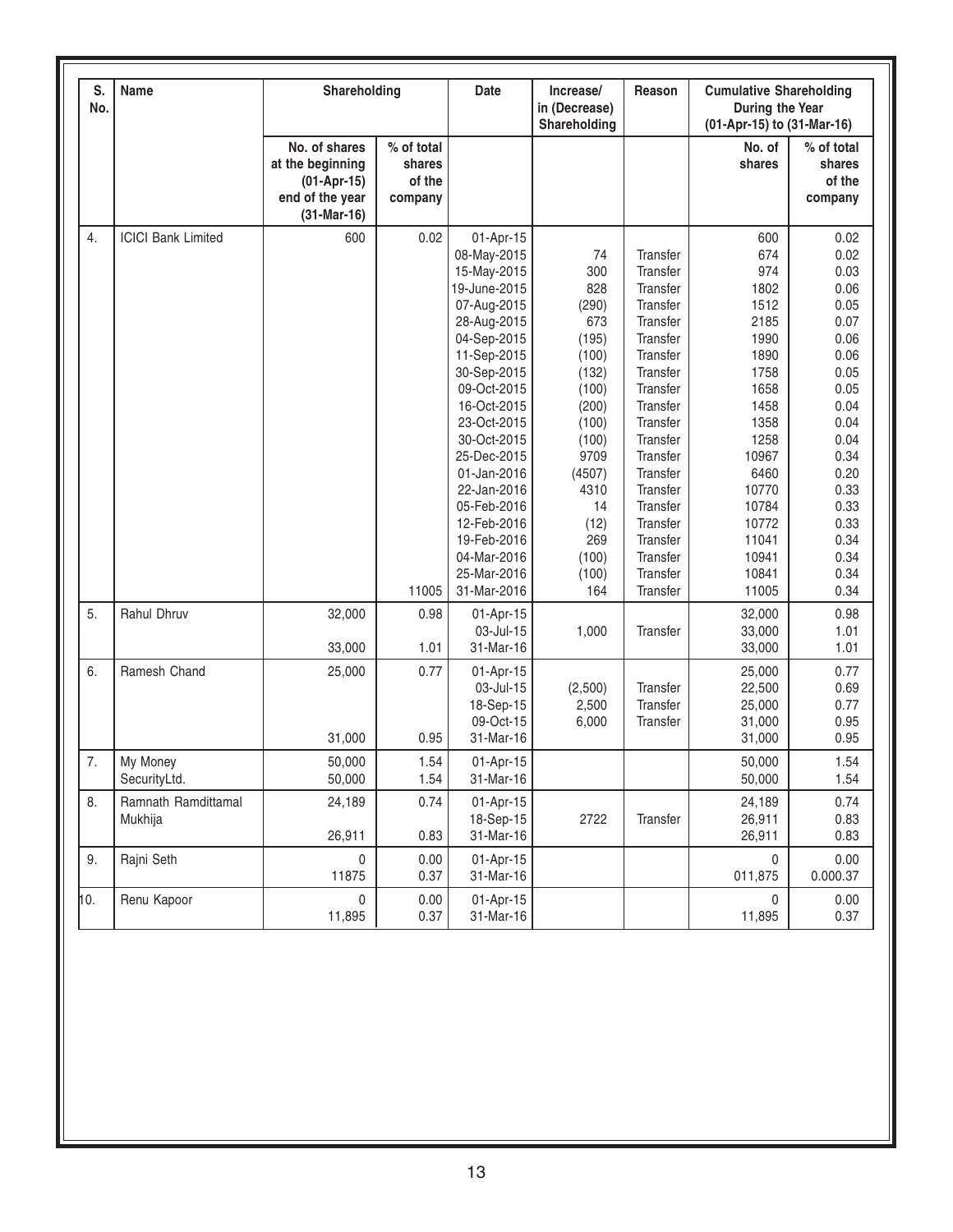| S.<br>No.      | Name                                                 | Shareholding                                                                           |                                           | <b>Date</b>             | Increase/<br>in (Decrease)<br>Shareholding | Reason          | <b>Cumulative Shareholding</b><br>During the Year<br>(01-Apr-15) to (31-Mar-16) |                                           |
|----------------|------------------------------------------------------|----------------------------------------------------------------------------------------|-------------------------------------------|-------------------------|--------------------------------------------|-----------------|---------------------------------------------------------------------------------|-------------------------------------------|
|                |                                                      | No. of shares<br>at the beginning<br>$(01-Apr-15)$<br>end of the year<br>$(31-Mar-16)$ | % of total<br>shares<br>of the<br>company |                         |                                            |                 | No. of<br>shares                                                                | % of total<br>shares<br>of the<br>company |
| A              | <b>DIRECTOR</b>                                      |                                                                                        |                                           |                         |                                            |                 |                                                                                 |                                           |
| 1              | Mr.Hari krishan Ahuja**                              | $\mathbf{0}$<br>0                                                                      | 0.00<br>0.00                              | $1-Apr-15$<br>31-Mar-16 | 0                                          | Nil<br>Movement | $\mathbf{0}$<br>0                                                               | 0.00<br>0.00                              |
| $\overline{2}$ | Mr. Hira Lal Bhatia                                  | $\mathbf{0}$<br>0                                                                      | 0.00<br>0.00                              | $1-Apr-15$<br>31-Mar-16 | $\Omega$                                   | Nil<br>Movement | $\mathbf{0}$<br>0                                                               | 0.00<br>0.00                              |
| 3              | Mr.Vikram Khosla**                                   | 0<br>0                                                                                 | 0.00<br>0.00                              | $1-Apr-15$<br>31-Mar-16 | 0                                          | Nil<br>Movement | 0<br>0                                                                          | 0.00<br>0.00                              |
| 4              | Mr. Kartik Roop Rai.                                 | $\mathbf{0}$<br>0                                                                      | 0.00<br>0.00                              | $1-Apr-15$<br>31-Mar-16 | $\Omega$                                   | Nil<br>Movement | 0<br>0                                                                          | 0.00<br>0.00                              |
| 5              | Mr. Sanjiv Kavaljit Singh                            | $\mathbf 0$<br>0                                                                       | 0.00<br>0.00                              | 1-Apr-15<br>31-Mar-16   | $\Omega$                                   | Nil<br>Movement | $\mathbf{0}$<br>0                                                               | 0.00<br>0.00                              |
| 6              | Ms. Veena Buber                                      | $\mathbf{0}$<br>0                                                                      | 0.00<br>0.00                              | $1-Apr-15$<br>31-Mar-16 | 0                                          | Nil<br>Movement | 0<br>0                                                                          | 0.00<br>0.00                              |
| B              | <b>Key Managerial</b><br><b>Personnel</b>            |                                                                                        |                                           |                         |                                            |                 |                                                                                 |                                           |
| 1              | Mr. I.D Chugh<br>(Whole time Director)               | 60<br>60                                                                               | 0.00<br>0.00                              | $1-Apr-15$<br>31-Mar-16 | 0                                          | Nil<br>Movement | $\mathbf{0}$<br>0                                                               | 0.00<br>0.00                              |
| $\overline{2}$ | Mr. Chander Mohan Dhall<br>(Chief Financial Officer) | 0<br>0                                                                                 | 0.00<br>0.00                              | $1-Apr-15$<br>31-Mar-16 | 0                                          | Nil<br>Movement | 0<br>0                                                                          | 0.00<br>0.00                              |
| 3              | Mr. Narendra Pal Singh<br>(ChiefExecutive Officer)   | $\mathbf 0$<br>0                                                                       | 0.00<br>0.00                              | $1-Apr-15$<br>31-Mar-16 | 0                                          | Nil<br>Movement | 0<br>0                                                                          | 0.00<br>0.00                              |
| 4              | Mr. Jaspreet Singh<br>(Company Secretary)            | $\mathbf 0$<br>0                                                                       | 0.00<br>0.00                              | 1-Apr-15<br>31-Mar-16   | $\mathbf{0}$                               | Nil<br>Movement | 0<br>0                                                                          | 0.00<br>0.00                              |

\*\* Mr. Hari Krishan Ahuja ceased to be Director of the Company as on 24<sup>th</sup> February 2016 due to his death and Pursuant **to Section 167(1)(b) of the Companies Act, 2013, Mr. Vikram Khosla, Independent Director of the Company has ceased to be the Director of the Company with effect from 14.05.2016 due to his absence from all the Meetings of the Board of Directors held during last 12 months.**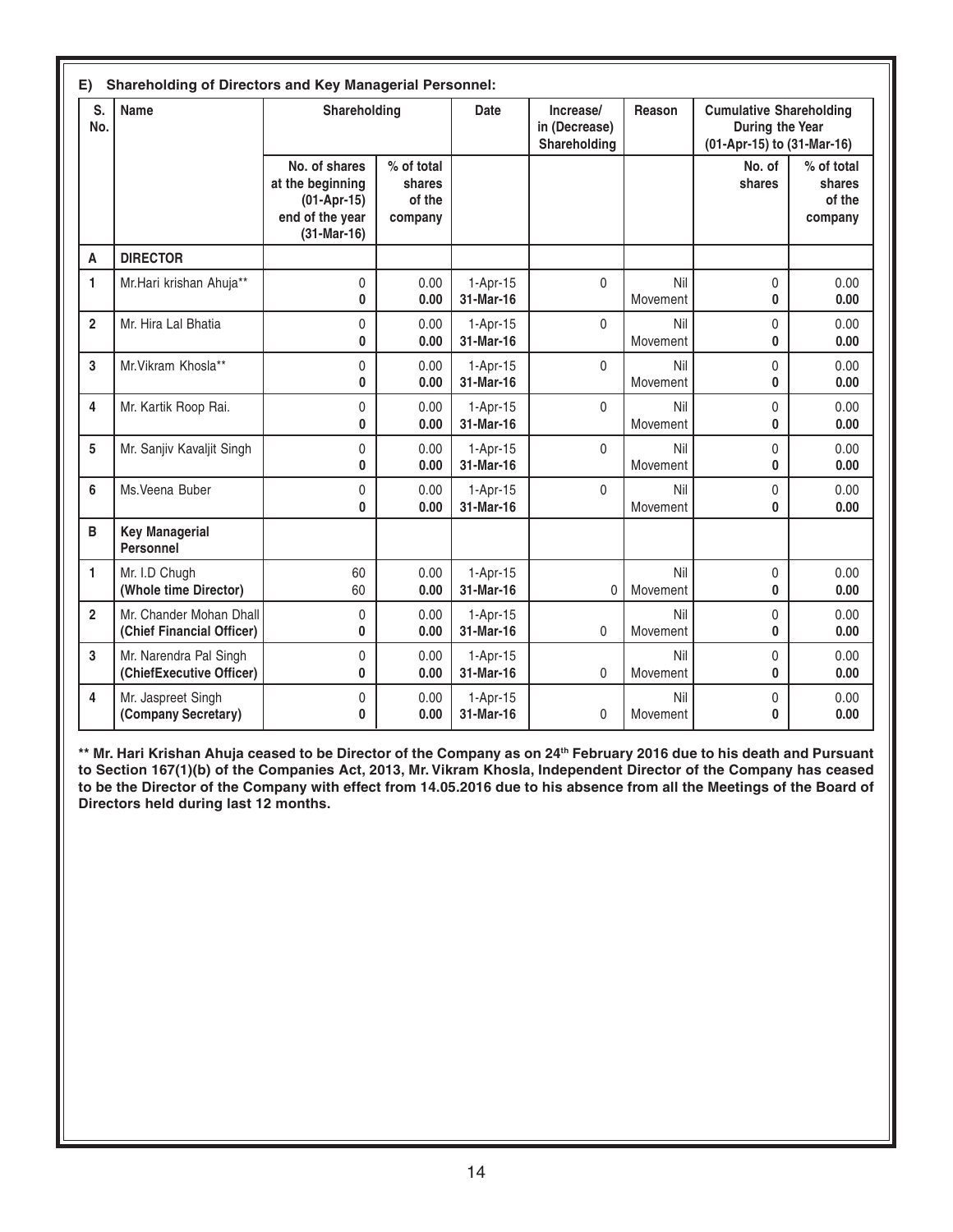F) **INDEBTEDNESS -**Indebtedness of the Company including interest outstanding/accrued but not due for payment.

|                                                     | <b>Secured Loans</b><br>excluding deposits | <b>Unsecured</b><br>Loans | <b>Deposits</b> | Total<br><b>Indebtedness</b> |
|-----------------------------------------------------|--------------------------------------------|---------------------------|-----------------|------------------------------|
| Indebtedness at the beginning of the financial year |                                            |                           |                 |                              |
| <b>Principal Amount</b><br>i)                       | 62, 11, 50, 494                            | 6,26,69,358               | 10,06,53,857    | 26,63,56,921                 |
| Interest due but not paid<br>ii)                    | Nil                                        | Nil                       | Nil             | Nil                          |
| iii) Interest accrued but not due                   | Nil                                        | Nil                       | Nil             | Nil                          |
| Total (i+ii+iii)                                    | 62,11,50,494                               | 6,26,69,358               | 10,06,53,857    | 26,63,56,921                 |
| Change in Indebtedness during the financial year    |                                            |                           |                 |                              |
| * Addition                                          | 12,38,14,386                               | Nil                       | Nil             | 12,38,14,386                 |
| * Reduction                                         | (20, 46, 60, 225)                          | (3, 10, 75, 014)          | (2,37,85,000)   | (25, 95, 20, 239)            |
| <b>Net Change</b>                                   | (8,08,45,839)                              | (3, 10, 75, 014)          | (2,37,85,000)   | (13, 57, 05, 853)            |
| Indebtedness at the end of the financial year       |                                            |                           |                 |                              |
| <b>Principal Amount</b><br>i)                       | 54,03,04,655                               | 3,15,94,344               | 7,68,68,857     | 64,87,67,856                 |
| Interest due but not paid<br>ii)                    | Nil                                        | Nil                       | Nil             | Nil                          |
| iii) Interest accrued but not due                   | Nil                                        | Nil                       | 38,84,252       | 38,84,252                    |
| Total (i+ii+iii)                                    | 54,03,04,655                               | 3, 15, 94, 344            | 8,07,53,109     | 65,26,52,108                 |

# **VI. REMUNERATION OF DIRECTORS AND KEY MANAGERIAL PERSONNEL-**

**A.** Remuneration to Managing Director, Whole-time Directors and/or Manager:

| S.<br>No.      | <b>Particulars of Remuneration</b>                                                     | <b>Whole Time Director</b><br>(I.D Chugh) | <b>Total Amount</b> |
|----------------|----------------------------------------------------------------------------------------|-------------------------------------------|---------------------|
|                | <b>Gross salary</b>                                                                    |                                           |                     |
|                | (a) Salary as per provisions contained in section<br>17(1) of the Income-tax Act, 1961 | 13,53,543                                 | 13,53,543           |
|                | Value of perquisites u/s 17(2) Income-tax Act, 1961<br>(b)                             | 0                                         | 0                   |
|                | (c) Profits in lieu of salary under section 17(3)<br>Income- tax Act, 1961             | 0                                         | $\Omega$            |
| $\overline{2}$ | <b>Stock Option</b>                                                                    | 0                                         | 0                   |
| 3              | <b>Sweat Equity</b>                                                                    | 0                                         | 0                   |
| 4              | <b>Commission</b>                                                                      |                                           |                     |
|                | as % of profit<br>$\bullet$                                                            | 0                                         | $\Omega$            |
|                | others, specify<br>$\bullet$                                                           | 0                                         | 0                   |
| 5              | <b>Others</b>                                                                          | 23,000*                                   | 23,000*             |
|                | Total (A)                                                                              | 13,76,543                                 | 13,76,543           |

**\* Conveyance for attending the Board Meetings and Committee Meetings.**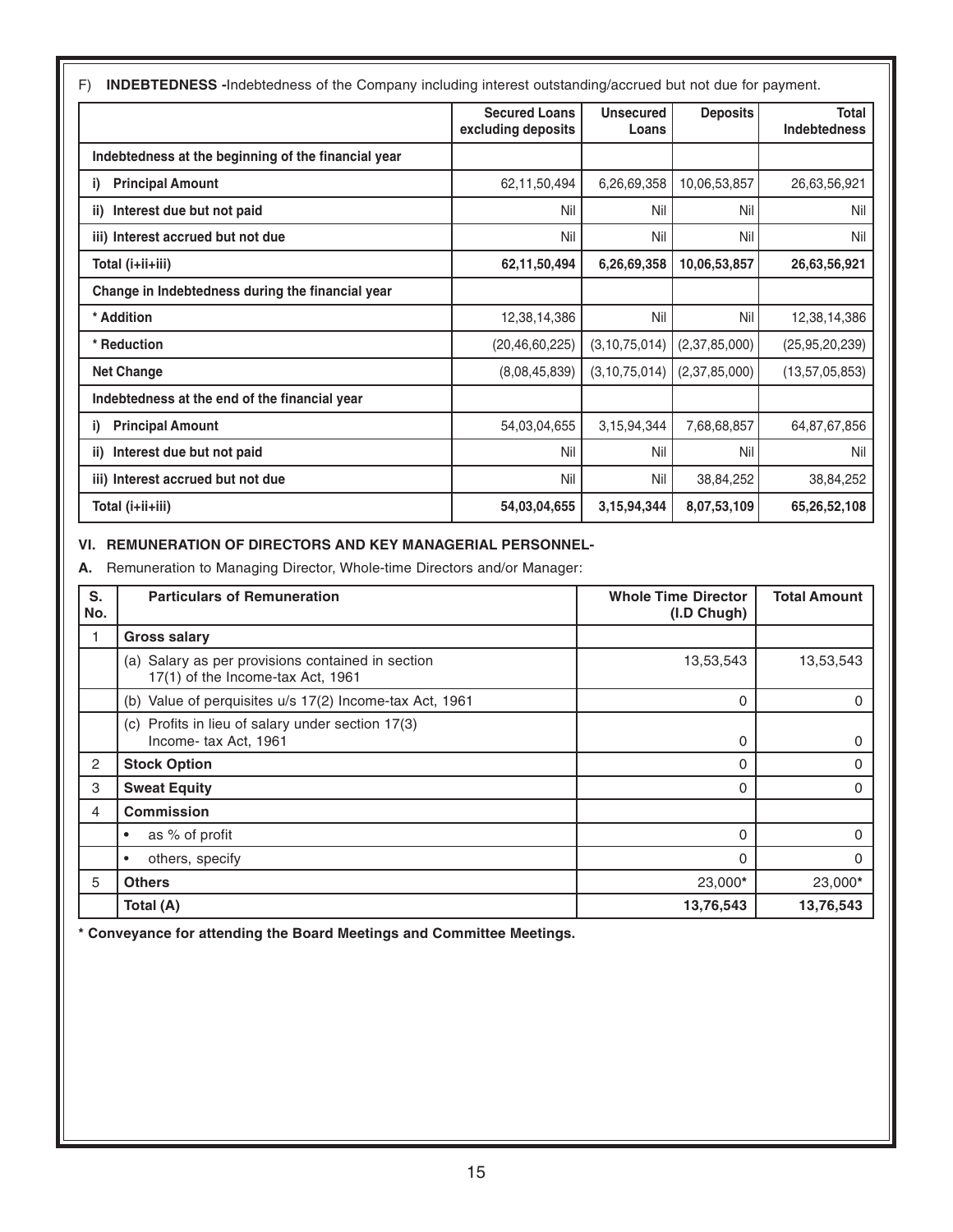| S.<br>No.      | <b>Particulars of</b><br><b>Remuneration</b> |                                      | <b>Name of Directors</b>     |                     |                         |                                 |                       |          |  |  |  |  |
|----------------|----------------------------------------------|--------------------------------------|------------------------------|---------------------|-------------------------|---------------------------------|-----------------------|----------|--|--|--|--|
|                |                                              | Mr.Hari<br><b>Krishan</b><br>Ahuja   | Mr. HiraLal<br><b>Bhatia</b> | Mr.Vikram<br>Khosla | Mr. Kartik<br>Roop Rai. | Mr. Sanjiv<br>Kavaljit<br>Singh | Mrs. Veena<br>Buber** | (in ₹)   |  |  |  |  |
| 1              | <b>Independent Directors</b>                 |                                      |                              |                     |                         |                                 |                       |          |  |  |  |  |
|                | Fee for attending board                      |                                      | N.A                          |                     | 1,06,000                | 1,06,000                        |                       | 2,34,500 |  |  |  |  |
|                | meetings (in ₹)                              |                                      |                              |                     |                         |                                 |                       |          |  |  |  |  |
|                | Commission                                   |                                      |                              | 0                   | 0                       | O                               | N.A                   | $\bf{0}$ |  |  |  |  |
|                | Others, please specify*                      |                                      |                              | 7,500               | 26,000                  | 26,000                          |                       | 59,500   |  |  |  |  |
|                | Total (1)                                    |                                      |                              | 30,000              | 1,32,000                | 1,32,000                        |                       | 2,94,000 |  |  |  |  |
| $\overline{2}$ |                                              | <b>Other Non-Executive Directors</b> |                              |                     |                         |                                 |                       |          |  |  |  |  |
|                | Fee for attending board                      | 48,000                               | 98,000                       |                     |                         |                                 | 65,000                | 2,11,000 |  |  |  |  |
|                | meetings (in ₹)                              |                                      |                              |                     |                         |                                 |                       |          |  |  |  |  |
|                | Commission                                   | $\Omega$                             | 0                            |                     | N.A                     |                                 | $\Omega$              |          |  |  |  |  |
|                | Others, please specify**                     | 16,000                               | 22,000                       |                     |                         |                                 | 15,000                | 53,000   |  |  |  |  |
|                | Total (2)                                    | 64000                                | 1,20,000                     |                     |                         |                                 | 80,000                | 2,64,000 |  |  |  |  |
|                | Total (B)=(1+2) (in ₹)                       | 64000                                | 1,20,000                     | 30,000              | 1,32,000                | 1,32,000                        | 80,000                | 5,58,000 |  |  |  |  |

**\*Out of pocket expenses for attending the Board Meetings and Committee Meetings**

\*\* Mr. Hari Krishan Ahuja ceased to be Director of the Company as on 24<sup>th</sup> February 2016 due to his death and Pursuant to Section **167(1)(b) of the Companies Act, 2013, Mr. Vikram Khosla, Independent Director of the Company has ceased to be the Director of the Company with effect from 14.05.2016 due to his absence from all the Meetings of the Board of Directors held during last 12 months.**

# **C. REMUNERATION TO KEY MANAGERIAL PERSONNEL OTHER THAN MD/MANAGER/WTD**

| S.<br>No.      | <b>Particulars of Remuneration</b>                                                     | <b>Key Managerial Personnel</b>        |                                        |                                                |  |
|----------------|----------------------------------------------------------------------------------------|----------------------------------------|----------------------------------------|------------------------------------------------|--|
|                |                                                                                        | <b>CFO</b><br>Mr. C.M.<br><b>Dhall</b> | $\mathsf{cs}$<br>Mr. Jaspreet<br>Singh | <b>CEO</b><br>Mr. Narendra<br><b>Pal Singh</b> |  |
|                | <b>Gross salary</b>                                                                    |                                        |                                        |                                                |  |
|                | (a) Salary as per provisions contained in section<br>17(1) of the Income-tax Act, 1961 | 7,08,000                               | 9,65,955                               | 9,81,400                                       |  |
|                | (b) Value of perquisites u/s 17(2) Income-tax Act, 1961                                | 0                                      | 0                                      | 0                                              |  |
|                | (c) Profits in lieu of salary under section 17(3)<br>Income-tax Act, 1961              | 0                                      | $\Omega$                               | 0                                              |  |
| $\overline{2}$ | <b>Stock Option</b>                                                                    | 0                                      | $\Omega$                               | 0                                              |  |
| 3              | <b>Sweat Equity</b>                                                                    | 0                                      | 0                                      | 0                                              |  |
| 4              | <b>Commission</b>                                                                      | $\Omega$                               | $\Omega$                               | $\Omega$                                       |  |
|                | - as % of profit                                                                       | 0                                      | $\Omega$                               | 0                                              |  |
|                | others, specify                                                                        | 0                                      | $\Omega$                               | $\Omega$                                       |  |
| 5              | Others, please specify                                                                 | 0                                      | 0                                      | 0                                              |  |
|                | <b>Total</b>                                                                           | 7,08,000                               | 9,65,955                               | 9,81,400                                       |  |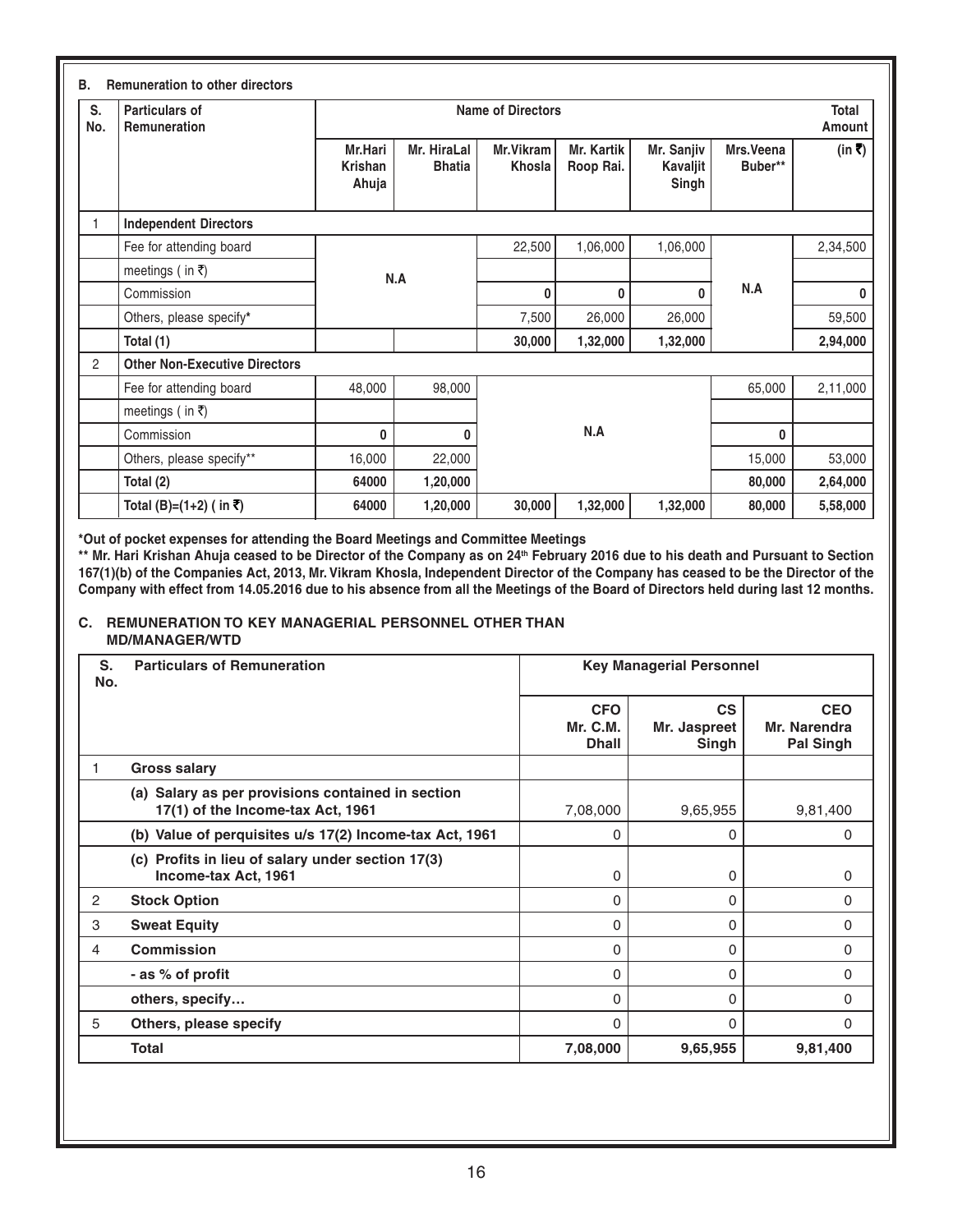| VII. PENALTIES / PUNISHMENT/ COMPOUNDING OF OFFENCES: |                                        |                                    |                                                                            |                                                  |                                          |  |  |  |  |
|-------------------------------------------------------|----------------------------------------|------------------------------------|----------------------------------------------------------------------------|--------------------------------------------------|------------------------------------------|--|--|--|--|
| <b>Type</b>                                           | Section of the<br><b>Companies Act</b> | <b>Brief</b><br><b>Description</b> | <b>Details of Penalty</b><br>/ Punishment<br>/ Compounding<br>fees imposed | <b>Authority</b><br>[RD / NCLT/<br><b>COURT]</b> | Appeal made,<br>if any (give<br>Details) |  |  |  |  |
| A. COMPANY                                            |                                        |                                    |                                                                            |                                                  |                                          |  |  |  |  |
| <b>Penalty</b>                                        |                                        | <b>NIL</b>                         |                                                                            |                                                  |                                          |  |  |  |  |
| <b>Punishment</b>                                     |                                        |                                    |                                                                            |                                                  |                                          |  |  |  |  |
| Compounding                                           |                                        |                                    |                                                                            |                                                  |                                          |  |  |  |  |
| <b>DIRECTORS</b><br><b>B.</b>                         |                                        |                                    |                                                                            |                                                  |                                          |  |  |  |  |
| <b>Penalty</b>                                        |                                        |                                    | <b>NIL</b>                                                                 |                                                  |                                          |  |  |  |  |
| <b>Punishment</b>                                     |                                        |                                    |                                                                            |                                                  |                                          |  |  |  |  |
| Compounding                                           |                                        |                                    |                                                                            |                                                  |                                          |  |  |  |  |
| <b>C. OTHER OFFICERS IN DEFAULT</b>                   |                                        |                                    |                                                                            |                                                  |                                          |  |  |  |  |
| <b>Penalty</b>                                        |                                        |                                    | <b>NIL</b>                                                                 |                                                  |                                          |  |  |  |  |
| <b>Punishment</b>                                     |                                        |                                    |                                                                            |                                                  |                                          |  |  |  |  |
| Compounding                                           |                                        |                                    |                                                                            |                                                  |                                          |  |  |  |  |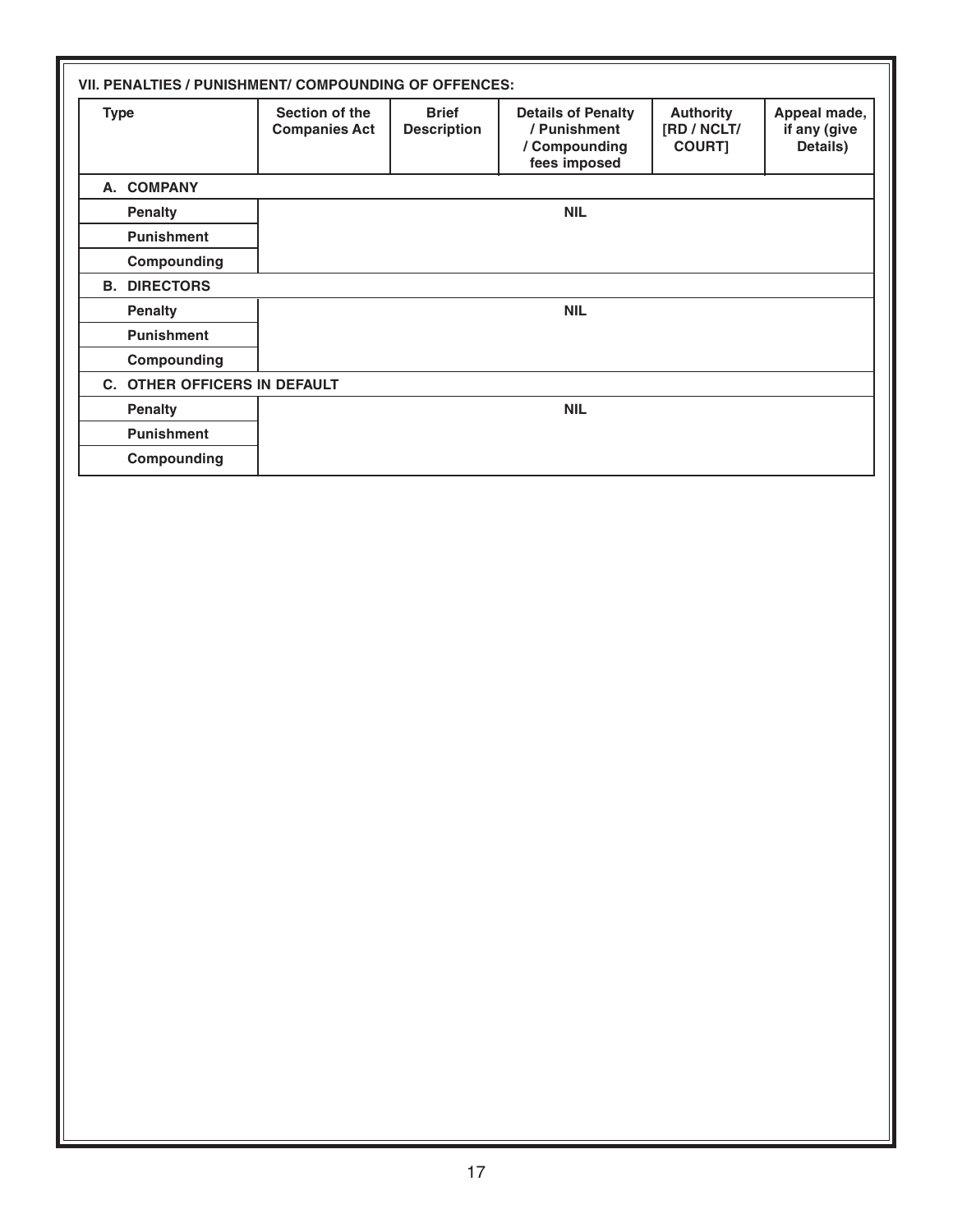# **Form AOC-1**

(Pursuant to first proviso to sub-section (3) of section 129 read with rule 5 of Companies (Accounts) Rules, 2014) **Statement containing salient features of the financial statement of subsidiaries/associate companies/joint ventures**

# **Part "A": Subsidiaries**

(Information in respect of each subsidiary to be presented with amounts in  $\bar{\tau}$ )

| SI. No.        | <b>Particulars</b>                                                                                                                |                                                                           | <b>Details</b>                                                           |                                                                       |
|----------------|-----------------------------------------------------------------------------------------------------------------------------------|---------------------------------------------------------------------------|--------------------------------------------------------------------------|-----------------------------------------------------------------------|
| $\mathbf{1}$ . | SI. No.                                                                                                                           | (1)                                                                       | (2)                                                                      | (3)                                                                   |
| 2.             | Name of the subsidiary                                                                                                            | Atlas Cycles<br>(Sahibabad)<br>Limited<br>(CIN:U35929HR1999<br>PLC034260) | Atlas Cycles<br>(Malanpur)<br>Limited<br>(CIN:U35929HR1999<br>PLC034259) | Atlas Cycles<br>Sonepat<br>Limited<br>(CIN:U35929HR1999<br>PLC034261) |
| 3.             | The date since when subsidiary was acquired                                                                                       | 28-05-1999                                                                | 28-05-1999                                                               | 28-05-1999                                                            |
| 4.             | Reporting period for the subsidiary concerned,<br>if different from the holding company's<br>reporting period                     | <b>NA</b>                                                                 | <b>NA</b>                                                                | <b>NA</b>                                                             |
| 5.             | Reporting currency and Exchange rate as on<br>the last date of the relevant Financial year in<br>the case of foreign subsidiaries | <b>NA</b>                                                                 | <b>NA</b>                                                                | <b>NA</b>                                                             |
| 6.             | Share capital                                                                                                                     | 5,00,000                                                                  | 5,00,000                                                                 | 5,00,000                                                              |
| 7.             | Reserves & surplus                                                                                                                | (66, 136)                                                                 | (80, 614)                                                                | (75, 690)                                                             |
| 8.             | Total assets                                                                                                                      | 4,36,162                                                                  | 4,21,684                                                                 | 4,28,791                                                              |
| 9.             | <b>Total Liabilities</b>                                                                                                          | 2,298                                                                     | 2,298                                                                    | 4,481                                                                 |
| 10.            | Investments                                                                                                                       | J.                                                                        | ÷,                                                                       |                                                                       |
| 11.            | Turnover                                                                                                                          | ÷,                                                                        | ٠                                                                        |                                                                       |
| 12.            | Profit before taxation                                                                                                            | (66, 136)                                                                 | (80, 614)                                                                | (75, 690)                                                             |
| 13.            | Provision for taxation                                                                                                            |                                                                           |                                                                          |                                                                       |
| 14.            | Profit after taxation                                                                                                             | (66, 136)                                                                 | (80, 614)                                                                | (75, 690)                                                             |
| 15.            | Proposed Dividend                                                                                                                 |                                                                           |                                                                          |                                                                       |
| 16.            | Extent of shareholding (in percentage)                                                                                            | 100%                                                                      | 100%                                                                     | 100%                                                                  |

# **Notes:**

1. Names of subsidiaries which are yet to commence operations : Atlas Cycles (Sahibabad) Limited, Atlas Cycles (Malanpur) Limited and Atlas Cycles Sonepat Limited

2. Names of subsidiaries which have been liquidated or sold during the year : NIL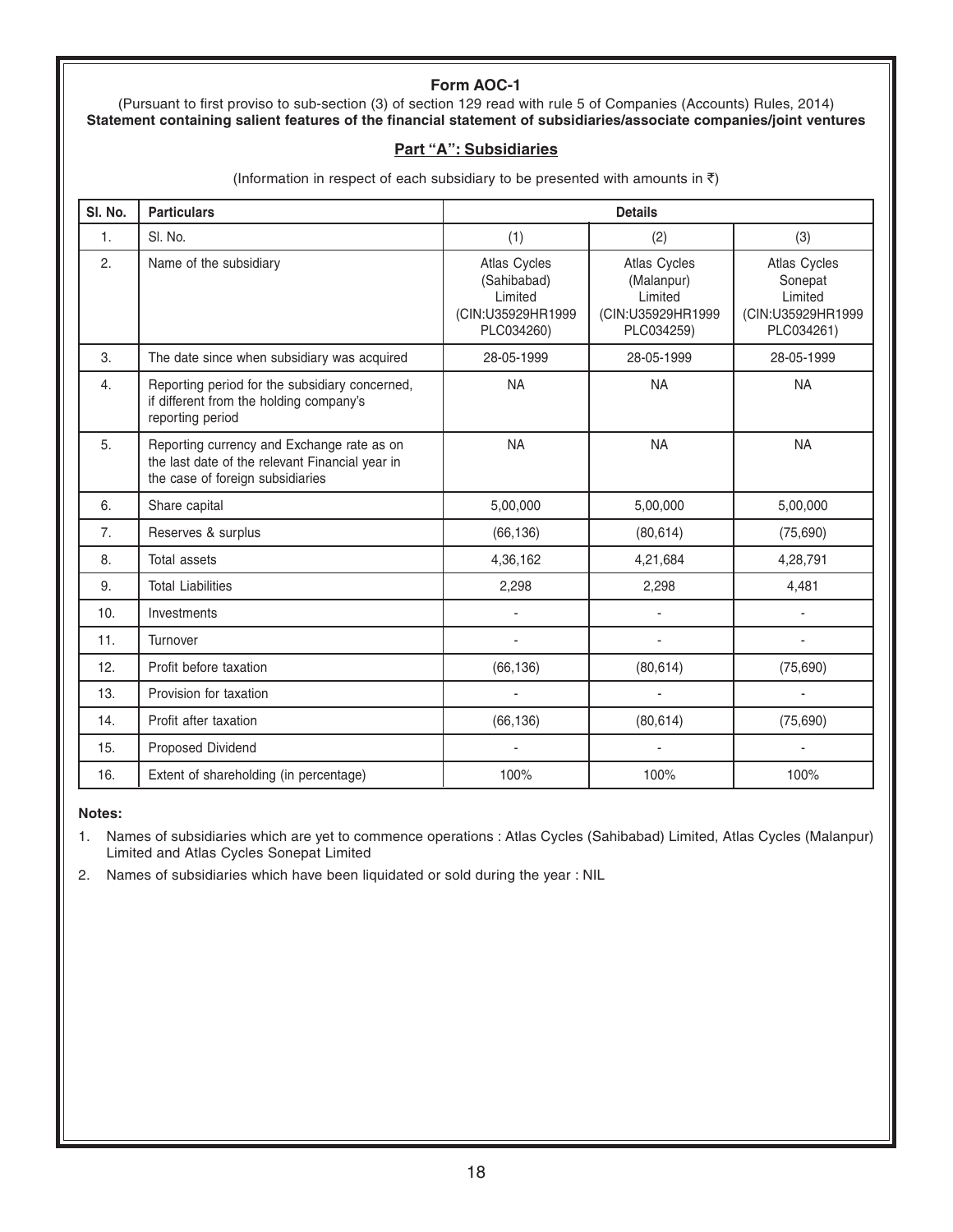# **Part "B": Associates and Joint Ventures**

# **Statement pursuant to Section 129 (3) of the Companies Act, 2013 related to Associate Companies and Joint Ventures**

|     | Name of associates/Joint Ventures                                         | <b>NIL</b> |  |
|-----|---------------------------------------------------------------------------|------------|--|
| 1.  | Latest audited Balance Sheet Date                                         |            |  |
| 2.  | Date on which the Associate or Joint Venture was associated or acquired   |            |  |
| 3.  | Shares of Associate or Joint Ventures held by the Company on the year end |            |  |
|     | No.                                                                       |            |  |
|     | Amount of Investment in Associates or Joint Venture                       |            |  |
|     | Extend of Holding (in percentage)                                         |            |  |
| 4.  | Description of how there is significant influence                         |            |  |
| 5.  | Reason why the associate/joint venture is not consolidated                |            |  |
| 6.  | Networth attributable to shareholding as per latest audited Balance Sheet |            |  |
| 7.  | Profit/Loss for the year                                                  |            |  |
| ۱.  | Considered in Consolidation                                               |            |  |
| ii. | Not Considered in Consolidation                                           |            |  |

# NOTES :

- 1. Names of associates or joint ventures which are yet to commence operations : NIL
- 2. Names of associates or joint ventures which have been liquidated or sold during the year : NIL

This Form is certified in the same manner in which the Balance Sheet is certified.

**JASPREET SINGH KOHLI Chander Mohan Dhall** Company Secretary **Chief Financial Officer** 

For **MEHRA KHANNA & COMPANY**

Chartered Accountants FRN:01141N

Place: New Delhi Date: 24th August, 2016

**CA.RAJIV BHASIN Sanjiv Kavaljit Singh Hira Lal Bhatia** PARTNER (DIN : 00015689) (DIN: 00159258) M.NO:093845 Independent Director Chairman and Non Executive Director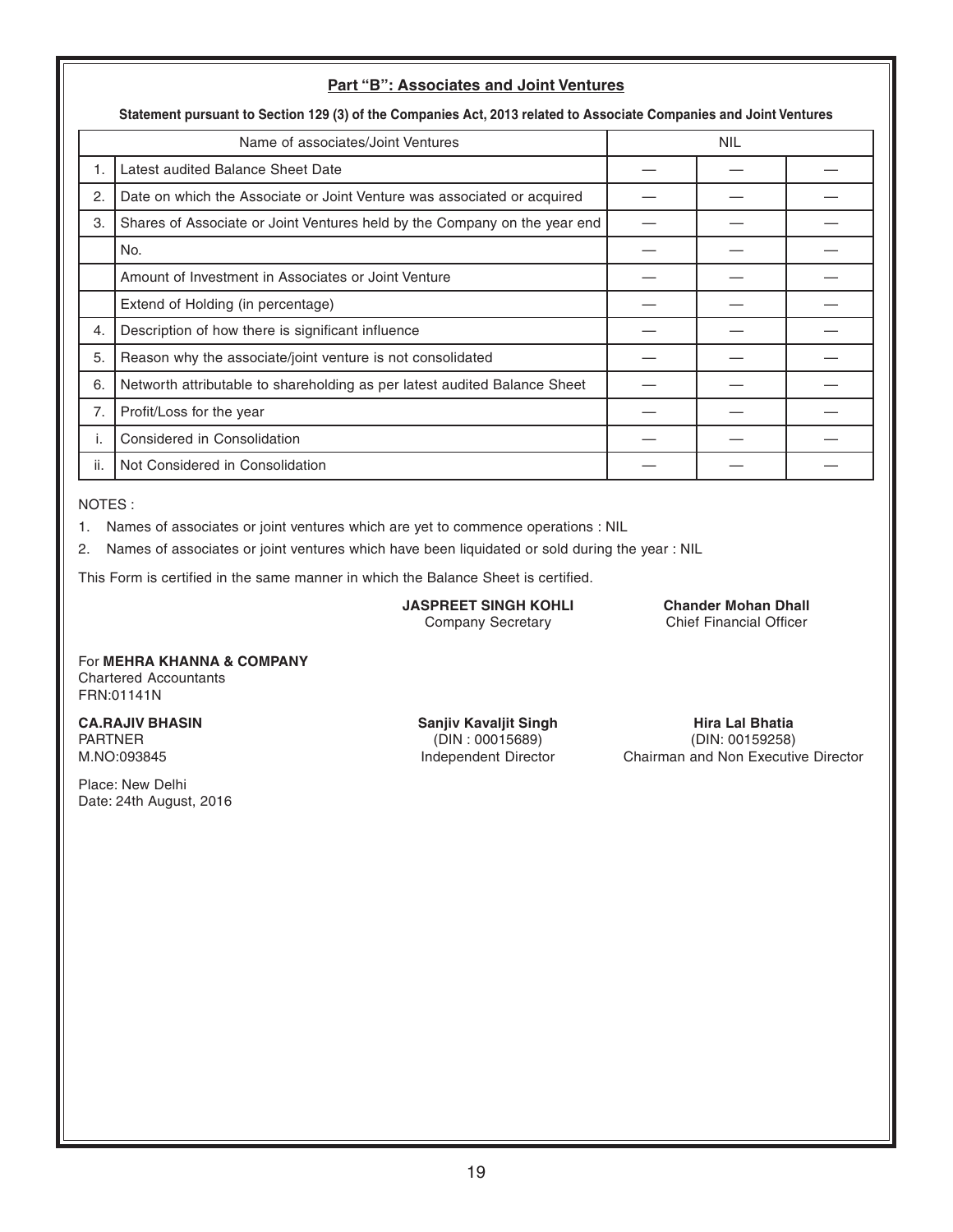| Sr. No. | <b>Requirements</b>                                                                                                                                                                                                                                                                                                                                                   | <b>Disclosure</b>                                                                                                                                                                                                                                                                                                                                                                                                                   |           |  |  |
|---------|-----------------------------------------------------------------------------------------------------------------------------------------------------------------------------------------------------------------------------------------------------------------------------------------------------------------------------------------------------------------------|-------------------------------------------------------------------------------------------------------------------------------------------------------------------------------------------------------------------------------------------------------------------------------------------------------------------------------------------------------------------------------------------------------------------------------------|-----------|--|--|
| 1.      | The ratio of the remuneration of each director to the                                                                                                                                                                                                                                                                                                                 | Name of the Director                                                                                                                                                                                                                                                                                                                                                                                                                | Ratio     |  |  |
|         | median remuneration of the employees of the                                                                                                                                                                                                                                                                                                                           | <b>NA</b><br>Mr. Hira Lal Bhatia (DIN: 00159258)                                                                                                                                                                                                                                                                                                                                                                                    |           |  |  |
|         | company for the financial year                                                                                                                                                                                                                                                                                                                                        | Mr. I. D. Chugh (DIN: 00073257)                                                                                                                                                                                                                                                                                                                                                                                                     | 6.25X     |  |  |
|         |                                                                                                                                                                                                                                                                                                                                                                       | Mr. Kartik Roop Rai (DIN: 06789287)<br><b>NA</b>                                                                                                                                                                                                                                                                                                                                                                                    |           |  |  |
|         |                                                                                                                                                                                                                                                                                                                                                                       | Mr. Sanjiv Kavaljit Singh (DIN: 00015689)                                                                                                                                                                                                                                                                                                                                                                                           | <b>NA</b> |  |  |
|         |                                                                                                                                                                                                                                                                                                                                                                       | Ms. Veena Buber (DIN: 07163537)                                                                                                                                                                                                                                                                                                                                                                                                     | <b>NA</b> |  |  |
|         |                                                                                                                                                                                                                                                                                                                                                                       | Mr. Vikram Khosla (DIN: 01574818)                                                                                                                                                                                                                                                                                                                                                                                                   | <b>NA</b> |  |  |
|         |                                                                                                                                                                                                                                                                                                                                                                       | Mr. Hari Krishan Ahuja (DIN: 00315876)                                                                                                                                                                                                                                                                                                                                                                                              | <b>NA</b> |  |  |
|         |                                                                                                                                                                                                                                                                                                                                                                       | 1. The median remuneration of employees of the<br>Company was 2,16,600.<br>2. For this purpose, Sitting Fees paid to the Directors<br>have not been considered as remuneration. Only<br>Mr. I D Chugh, Whole Time Director is paid<br>remuneration and other directors are paid only<br>sitting fees and conveyance for attending board<br>meetings and committee meetings.<br>3. Figures have been rounded off wherever necessary. |           |  |  |
| 2.      | The percentage increase in remuneration of each                                                                                                                                                                                                                                                                                                                       | Mr. Hira Lal Bhatia (Director)*                                                                                                                                                                                                                                                                                                                                                                                                     | <b>NA</b> |  |  |
|         | director, Chief Financial Officer, Chief Executive                                                                                                                                                                                                                                                                                                                    | Mr. I. D. Chugh (Whole Time Director)                                                                                                                                                                                                                                                                                                                                                                                               | 1.50%     |  |  |
|         | Officer and Company Secretary in the financial year.                                                                                                                                                                                                                                                                                                                  | Mr. Kartik Roop Rai (Director)*                                                                                                                                                                                                                                                                                                                                                                                                     | <b>NA</b> |  |  |
|         |                                                                                                                                                                                                                                                                                                                                                                       | Mr. Sanjiv Kavaljit Singh (Director)*                                                                                                                                                                                                                                                                                                                                                                                               | <b>NA</b> |  |  |
|         |                                                                                                                                                                                                                                                                                                                                                                       | Ms. Veena Buber (Director)*                                                                                                                                                                                                                                                                                                                                                                                                         | <b>NA</b> |  |  |
|         |                                                                                                                                                                                                                                                                                                                                                                       | Mr. Chander Mohan Dhall (CFO)*                                                                                                                                                                                                                                                                                                                                                                                                      | <b>NA</b> |  |  |
|         |                                                                                                                                                                                                                                                                                                                                                                       | Mr. Narendra Pal Singh (CEO)*                                                                                                                                                                                                                                                                                                                                                                                                       | NA.       |  |  |
|         |                                                                                                                                                                                                                                                                                                                                                                       | Mr. Jaspreet Singh (CS)                                                                                                                                                                                                                                                                                                                                                                                                             | 20%       |  |  |
|         |                                                                                                                                                                                                                                                                                                                                                                       | * For this purpose, Sitting Fees paid to the<br>Directors have not been considered as<br>remuneration.<br>** Mr. Chander Mohan Dhall is first time appointed<br>as CFO and Mr. Narendra Pal Singh is first time                                                                                                                                                                                                                     |           |  |  |
|         |                                                                                                                                                                                                                                                                                                                                                                       | appointed as CEO.                                                                                                                                                                                                                                                                                                                                                                                                                   |           |  |  |
|         |                                                                                                                                                                                                                                                                                                                                                                       | *** Increase in remuneration is made as per<br>appraisal system and Remuneration and<br>Nomination Policy of the Company.                                                                                                                                                                                                                                                                                                           |           |  |  |
| 3.      | The percentage increase in the median remuneration<br>of employees in the financial year:                                                                                                                                                                                                                                                                             | Same                                                                                                                                                                                                                                                                                                                                                                                                                                |           |  |  |
| 4.      | The number of permanent employees on<br>the rolls of company.                                                                                                                                                                                                                                                                                                         | There were 459 employees as on March 31, 2016                                                                                                                                                                                                                                                                                                                                                                                       |           |  |  |
| 5.      | Average percentage increase already made in the<br>salaries of employees other than the managerial<br>personnel in the last financial year and its comparison<br>with the percentage increase in the managerial<br>remuneration and justification thereof and point<br>out if there are any exceptional circumstances<br>for increase in the managerial remuneration. | Same                                                                                                                                                                                                                                                                                                                                                                                                                                |           |  |  |
| 6.      | Affirmation that the remuneration is as per the                                                                                                                                                                                                                                                                                                                       | Yes, it is affirmed.                                                                                                                                                                                                                                                                                                                                                                                                                |           |  |  |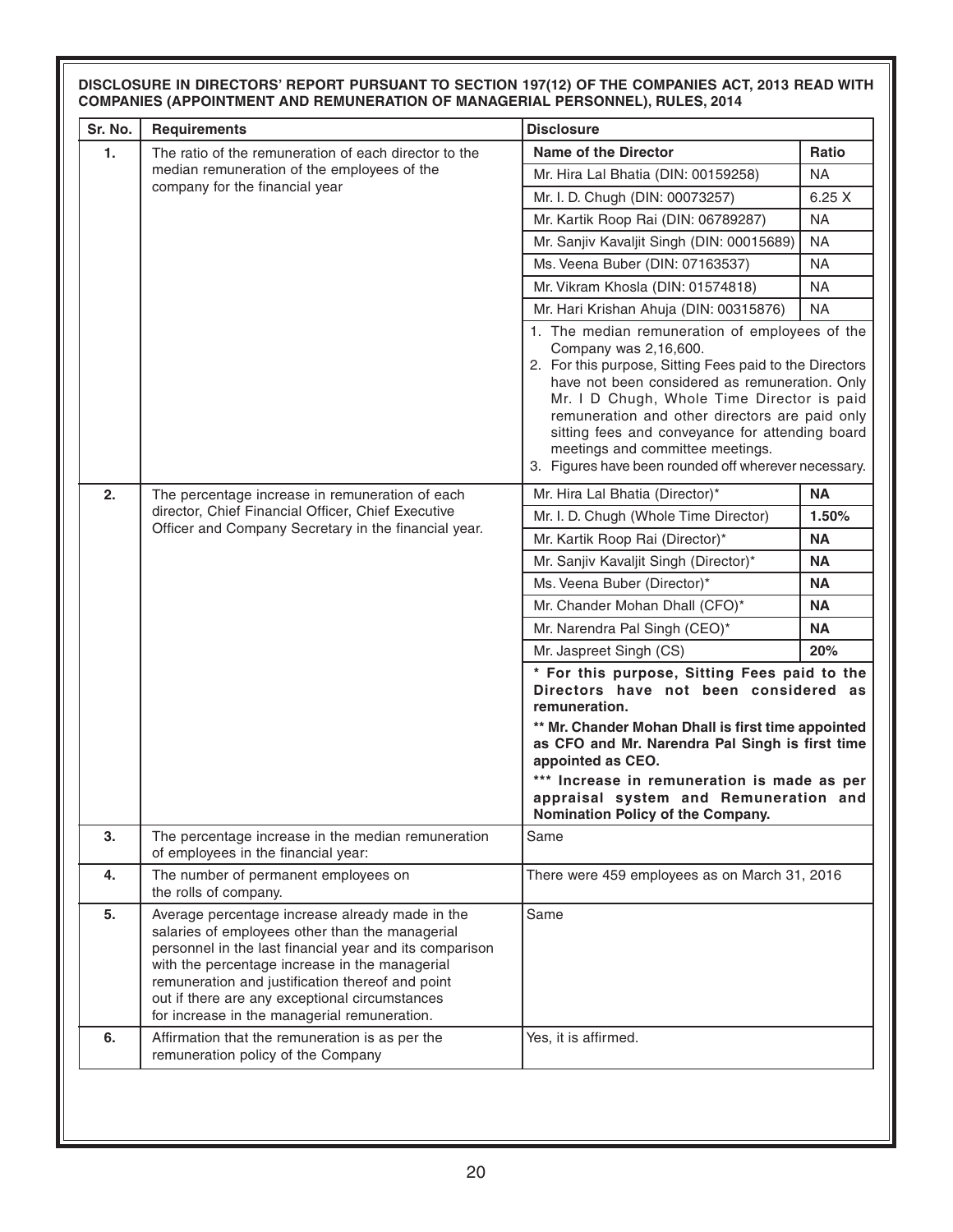General Note:

1. Profit of the Company is calculated as per Section 198 of the Companies Act, 2013.

**STATEMENT SHOWING TOP TEN EMPLOYEES OF THE COMPANY :**

| Sr.<br>No. | <b>Name</b>              | <b>Designation</b>                                                                        | <b>Remuneration</b><br><b>Received</b><br><b>PER MONTH</b> | Nature of<br><b>Employment</b>                                                     | % of Equity<br><b>Shares held</b> |
|------------|--------------------------|-------------------------------------------------------------------------------------------|------------------------------------------------------------|------------------------------------------------------------------------------------|-----------------------------------|
| 1.         | <b>MR. GAUTAM KAPUR</b>  | <b>JOINT PRESIDENT</b><br>(Sahibabad)                                                     | 604,935                                                    | <b>JOINT PRESIDENT</b><br>(Sahibabad)                                              | 3.98%                             |
| 2.         | <b>MR. GIRISH KAPUR</b>  | <b>JOINT PRESIDENT</b><br>(Sahibabad)                                                     | 604,935                                                    | <b>JOINT PRESIDENT</b><br>(Sahibabad)                                              | 3.97%                             |
| 3.         | <b>MR. RISHAV KAPUR</b>  | <b>SENIOR VICE</b><br><b>PRESIDENT</b><br>(Sahibabad)                                     | 483,416                                                    | <b>SENIOR VICE</b><br><b>PRESIDENT</b><br>(Sahibabad)                              | 0.004%                            |
| 4.         | <b>MR. VIKRAM KAPUR</b>  | <b>PRESIDENT</b><br>(Sonepat)                                                             | 481,736                                                    | <b>PRESIDENT</b><br>(Sonepat)                                                      | 2.04%                             |
| 5.         | MR. RAJIV KAPUR          | <b>JOINT PRESIDENT</b><br>(Sonepat)                                                       | 481,621                                                    | <b>JOINT PRESIDENT</b><br>(Sonepat)                                                | 2.78%                             |
| 6.         | <b>MR. RAHUL KAPUR</b>   | <b>SENIOR VICE</b><br><b>PRESIDENT</b><br>(Sahibabad)                                     | 468,653                                                    | <b>SENIOR VICE</b><br><b>PRESIDENT</b><br>(Sahibabad)                              | 0.004%                            |
| 7.         | <b>MR. ABHINAV KAPUR</b> | <b>SENIOR VICE</b><br><b>PRESIDENT</b><br>(Sahibabad)                                     | 409,641                                                    | <b>SENIOR VICE</b><br><b>PRESIDENT</b><br>(Sahibabad)                              | 0.75%                             |
| 8.         | <b>MR. ANGAD KAPUR</b>   | <b>SENIOR VICE</b><br><b>PRESIDENT</b><br>(Sonepat)                                       | 393,359                                                    | <b>SENIOR VICE</b><br><b>PRESIDENT</b><br>(Sonepat)                                | 0.80%                             |
| 9.         | MR. I.D.CHUGH            | <b>FACTORY</b><br><b>MANAGER</b><br>(Sahibabad) &<br><b>Whole Time</b><br><b>Director</b> | 129,813                                                    | <b>FACTORY</b><br><b>MANAGER</b><br>(Sahibabad) &<br><b>Whole Time</b><br>Director | 0.002%                            |
| 10.        | <b>MR. SANJAY KAPUR</b>  | <b>JOINT PRESIDENT</b><br>(Malanpur)                                                      | 111.610                                                    | <b>JOINT PRESIDENT</b><br>(Malanpur)                                               | 3.84%                             |

Note: No Employee is a relative of any Director of the Company.

**STATEMENT SHOWING EMPLOYEES OF THE COMPANY DRAWING SALARY MORE THAN WHOLE TIME DIRECTOR OF THE COMPANY AND HOLDING MORE THAN 2% EQUITY SHARES :**

| Sr.<br>No. | <b>Name</b>             | <b>Designation</b>                    | <b>Remuneration</b><br><b>Received</b><br><b>PER MONTH</b> | Nature of<br><b>Employment</b>        | % of Equity<br><b>Shares held</b> |
|------------|-------------------------|---------------------------------------|------------------------------------------------------------|---------------------------------------|-----------------------------------|
| 1.         | <b>MR. GAUTAM KAPUR</b> | <b>JOINT PRESIDENT</b><br>(Sahibabad) | 604.935                                                    | <b>JOINT PRESIDENT</b><br>(Sahibabad) | 3.98%                             |
| 2.         | <b>MR. GIRISH KAPUR</b> | <b>JOINT PRESIDENT</b><br>(Sahibabad) | 604,935                                                    | <b>JOINT PRESIDENT</b><br>(Sahibabad) | 3.97%                             |
| 3.         | MR. VIKRAM KAPUR        | <b>PRESIDENT</b><br>(Sonepat)         | 481,736                                                    | <b>PRESIDENT</b><br>(Sonepat)         | 2.04%                             |
| 4.         | MR. RAJIV KAPUR         | <b>JOINT PRESIDENT</b><br>(Sonepat)   | 481,621                                                    | <b>JOINT PRESIDENT</b><br>(Sonepat)   | 2.78%                             |

Note : There are no employees in the Company in receipt of remuneration in aggregate of ₹1,02,00,000 in a year if employed for whole year or is in receipt of remuneration of  $\overline{\tau}$  8,50,000 per month.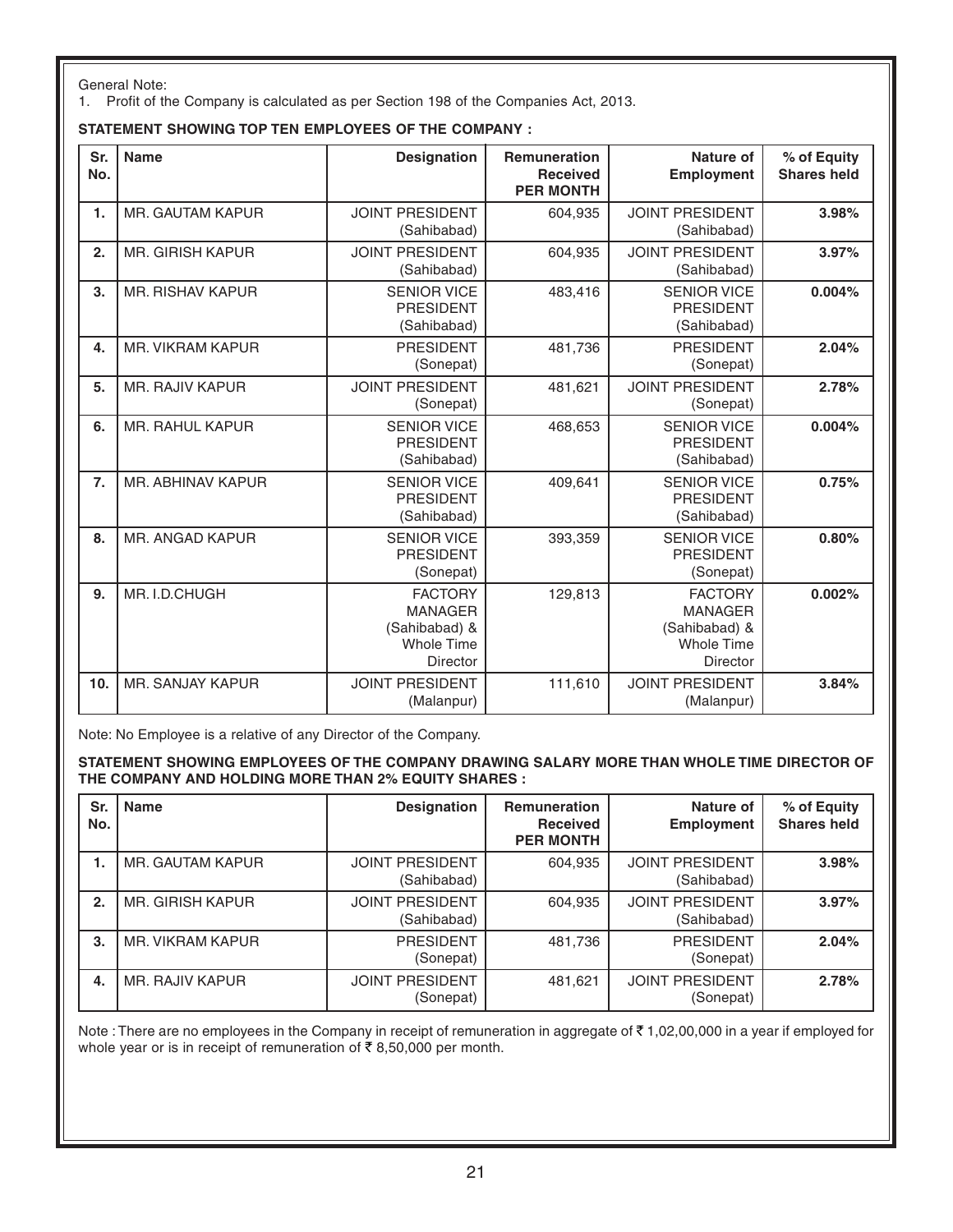# **CORPORATE GOVERNANCE REPORT 2015-2016 CIN:L35923HR1950PLC001614**

Corporate Governance is the set of policies, processes and practices governing the affairs of a Company in pursuit of its business goals. Corporate Governance is based on the principles of integrity, fairness, equity, transparency, accountability and commitment to values. Good governance practices stem from the culture and mindset of the organization. As stakeholders across the globe evince keen interest in the practices and performance of companies, Corporate Governance has emerged on the centre stage.

Over the years, governance processes and systems have been strengthened and institutionalized at Atlas. Effective implementation of these policies underpins the commitment of the Company to uphold highest principles of Corporate Governance consistent with the Company's goal to enhance shareholders' value.

Keeping in view the Company's size, complexity, global operations and corporate traditions, the Company's Governance framework is based on the following main principles:

- Constitution of Board of Directors of appropriate composition, size, varied expertise and commitment to discharge their responsibilities and duties.
- Ensuring timely flow of information to the Board and its Committees to enable them discharge their functions effectively.
- A sound system of risk management and internal control.
- Independent verification and safeguarding integrity of the Company's financial reporting.
- Timely and balanced disclosure of all material information concerning the Company to all stakeholders.
- Transparency and accountability.
- Fair and equitable treatment to all stakeholders including employees, customers, shareholders and investors.
- Compliance with all the rules and regulations.

The Company recognizes that good Corporate Governance is a continuing exercise and is committed to follow the best practices in the overall interest of the stakeholders.

The Securities Exchange Board of India (SEBI) has notified SEBI (Listing Obligation and Disclosure Requirements) Regulations, 2015 (LODR) on September 2, 2015, replacing the earlier listing agreement with effect from December 1, 2015. In accordance with new Listing Regulations and the best practices followed internationally on Corporate Governance, the details of governance systems and processes are as under:

# **1. COMPANY'S PHILOSOPHY ON CODE OF GOVERNANCE**

Corporate Governance deals with the complex set of relationships between the Company and its board of directors, management, shareholders, and other stakeholders. Your Company believes that changes are inevitable in the corporate world, whether relating to laws, rules, regulations, standards, procedures, public disclosures, thereby constantly posing challenges for the corporate to meet with the highest set of standards of business ethics and fair play. However adherence to Corporate Governance practices at each such time shall lead the way to transparent and just business operations.

Corporate Governance encompasses good practices, adherence to laws, procedures, standards and implicit rules that enable the management to take wise and sound decisions, whose results will have an impact not only on its shareholders, creditors, associates, employees and the government but society at large. The core objective of Corporate Governance is to maximize shareholder value through an open and transparent disclosure regime. Corporate Governance practice enables every stakeholder to have access to fullest information about the Company and its functioning thereby achieving stakeholder's satisfaction.

In view of the above statement, your Company reaffirms its commitment to excellence in Corporate Governance and constantly strives and endeavors to attain the high standards of business ethics and fair play, by employing the finest practices of corporate values and ethics. Your Company also believes that good Corporate Governance will also help to translate into being a responsible corporate citizen.

# **2. BOARD OF DIRECTORS**

# *Composition and category*

The Board of Directors of the Company **("the Board")** provides leadership and guidance to the Company's Management and also supervises, directs and manages the performance of the Company. The Board has constituted various committees of Directors, for the matters requiring special attention and their effective and efficient disposal.

Your Company's Board is represented by professionally qualified Executive, Non-Executive and Independent Non Executive Directors. The Board as on date is comprised of one Executive director, two Non Executive Directors and two Independent directors. None of the Directors is related to each other.

Details of the Directors constituting the Board, their category, shareholding in the Company, number of Directorships in other public limited companies etc. are as follows:

| Name of Director                             | Designation            | Category of                  | Shareholding   | No. of other    | No. of Committee Memberships |            |
|----------------------------------------------|------------------------|------------------------------|----------------|-----------------|------------------------------|------------|
|                                              |                        | Directorship                 | in the company | Directorships # | Member #                     | Chairman   |
| Mr. Hira Lal Bhatia<br>(DIN: 00159258)       | Director               | Non Executive                | <b>NIL</b>     | 3               | 4                            | 2          |
| Mr. I. D. Chugh<br>(DIN: 00073257)           | Whole Time<br>Director | Executive                    | 60             | 4               | 2                            | <b>NIL</b> |
| Mr. Kartik Roop Rai<br>(DIN: 06789287)       | Director               | Independent<br>Non Executive | <b>NIL</b>     | <b>NIL</b>      | 2                            |            |
| Mr. Sanjiv Kavaljit Singh<br>(DIN: 00015689) | Director               | Independent<br>Non Executive | <b>NIL</b>     | 3               | 2                            |            |
| Ms. Veena Buber<br>(DIN: 07163537)           | Director               | Non Executive                | <b>NIL</b>     | <b>NIL</b>      | <b>NIL</b>                   | <b>NIL</b> |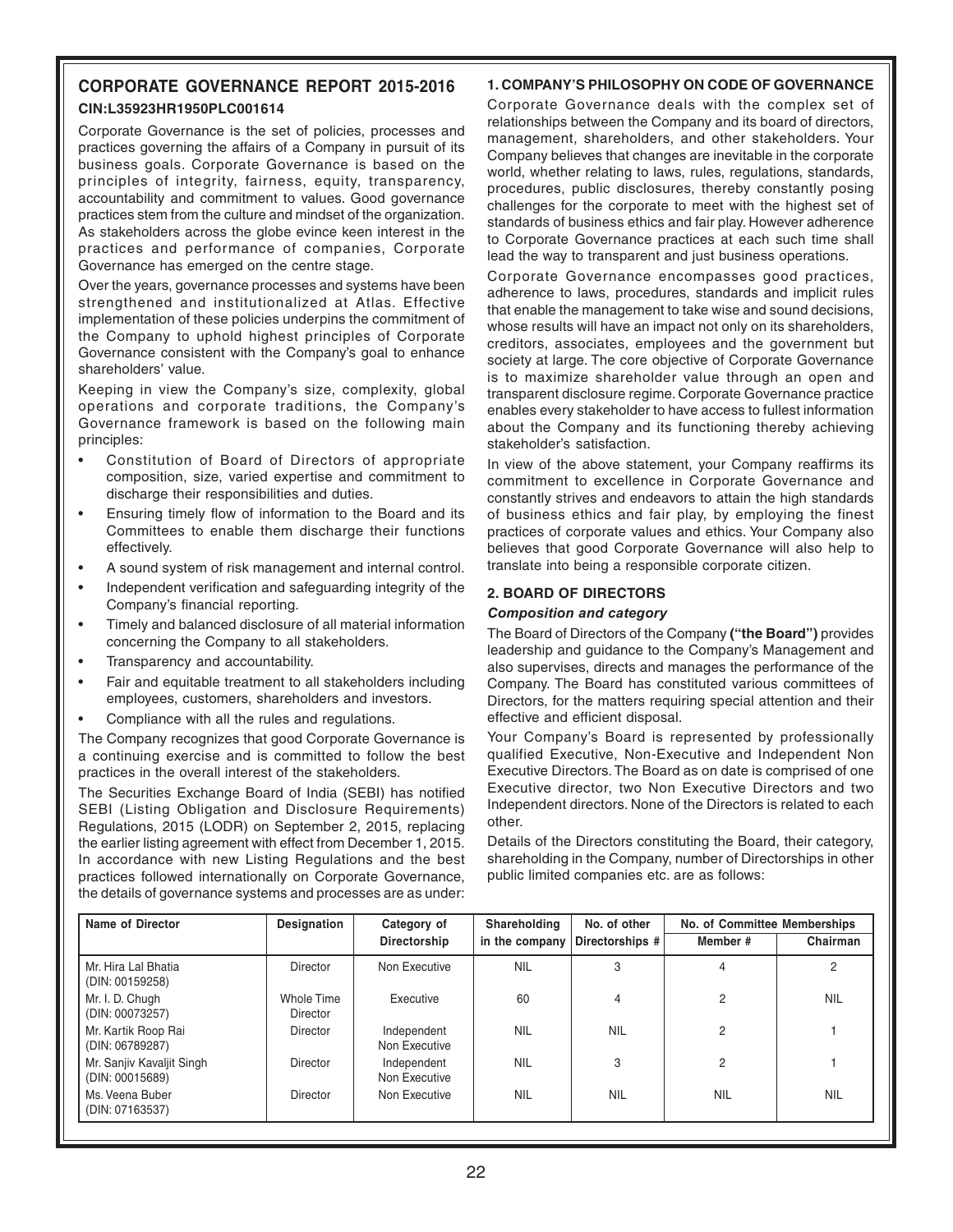23

ten Committees and Chairman of more than five Committees across all companies in which they are Directors. *Board Procedure* The Board meets at least once in a quarter to review the quarterly performance and the financial results. The Board Meetings are generally scheduled in advance and the notice of each Board Meeting is given in writing to each Director. All the items on the agenda are accompanied by notes giving comprehensive information on the related subject and in certain matters such as financial/business plans, financial results, detailed presentations are made. The Company is following the applicable Secretarial Standards

**#** Excluding private limited companies and foreign companies. **#** Membership / Chairmanship of following Committees are considered : Audit Committee, Stakeholders Relationship Committee, Nomination & Remuneration Committee, Risk

The ratio between Executive and Non-Executive Directors and

None of the Directors on the Board is a member of more than

Management Committee.

Independent Directors is 1:2:2.

relating to Board Meetings, Resolutions passed by circulation, Annual General Meeting, Extra-ordinary General Meetings and Postal Ballot.

The information as specified in Part A of Schedule II of the SEBI (Listing Obligations and Disclosure Requirements) Regulations, 2015 is regularly made available to the Board.

To enable the Board to discharge its responsibilities effectively, the members of the Board are briefed of every Board Meeting, on the overall performance of the Company, with presentations by business heads. Senior Management is invited to attend the Board Meeting so as to provide additional inputs to the items being discussed by the Board.

The Board's role, functions, responsibility and accountability are clearly defined. In addition to statutory matters requiring Board's approval, all major decisions involving policy formulation, strategy and business plans, annual operating and capital expenditure budgets, new investments, details of joint ventures, sale of business unit/ division, compliance with statutory/ regulatory requirements, major accounting provisions and write-offs are considered by the Board.

# *Attendance of each director at the meetings of the Company*

The detail of attendance of each Director of the Company in Board Meetings held during the financial year 2015-16 is given below:

| Name of the Directors                         | <b>Attendance of Meeting</b><br>during 2015-16 |                 |
|-----------------------------------------------|------------------------------------------------|-----------------|
|                                               | <b>Board Meetings</b>                          | <b>Last AGM</b> |
| Mr. Hari Krishan Ahuja<br>(DIN: 00315876)     | 6                                              | No              |
| Mr. Hira Lal Bhatia<br>(DIN: 00159258)        | 8                                              | Yes             |
| Mr. I. D. Chugh<br>(DIN: 00073257)            | 10                                             | Yes             |
| Mr. Sanjiv Kavaljit Singh<br>(DIN: 000 15689) | 10                                             | Yes             |
| Mr. Vikram Khosla<br>(DIN: 01574818)          | з                                              | No              |

| Name of the Directors                  | <b>Attendance of Meeting</b><br>during 2015-16 |                 |
|----------------------------------------|------------------------------------------------|-----------------|
|                                        | <b>Board Meetings</b>                          | <b>Last AGM</b> |
| Mr. Kartik Roop Rai<br>(DIN: 06789287) | 10                                             | Yes             |
| Ms. Veena Buber<br>(DIN: 07163537)     | 8                                              | No              |

# *Number of Board Meetings held and the dates on which held*

Ten Board Meetings were held during the financial year 2015- 16. The Company has held at least one Board Meeting in every three months and the maximum time gap between any two such meetings was not more than one hundred and twenty days.

The details of the Board Meetings are as under:

| Date              |   | Board Strength   No. of Directors<br>present |
|-------------------|---|----------------------------------------------|
| April 6, 2015     |   |                                              |
| April 29, 2015    |   |                                              |
| May 14, 2015      |   | 6                                            |
| June 17, 2015     |   | 5                                            |
| August 13, 2015   |   | 5                                            |
| September 7, 2015 |   | 5                                            |
| November 12, 2015 |   | 5                                            |
| December 26, 2015 |   | 5                                            |
| February 12, 2016 |   | 5                                            |
| March 25, 2016    | հ | 5                                            |

# *Agenda and Minutes*

All the departments of the Company communicate to the Company Secretary well in advance with regard to matters requiring approval of the Board/Committees of the Board to enable him to include the same in the agenda for the Board/ Committee meeting(s). Agenda papers are generally circulated to the Board/Committee members well in advance before the meeting.

The Company Secretary while preparing the agenda and minutes of the Board/Committee meeting has ensured adherence to the applicable provisions of the law including the Companies Act, 2013. The applicable Secretarial Standards issued by the Institute of Company Secretaries of India (ICSI) are also being followed by the Company. The draft minutes of the proceedings of each meeting are circulated by the Company Secretary to the board members for their comments within 15 days of conclusion of Board Meeting, and after giving 7 days time to give their comments on the same, minutes are recorded in the minutes book duly dated and signed by the Company Secretary. Thereafter, minutes are confirmed by the Board / Committee in its next meeting and once minutes are signed by the Chairman, its duly certified by Company Secretary copy is circulated to all the board members within 15 days of signing of minutes. The Board also takes note of the minutes of the Committee Meetings and subsidiary companies board meetings.

All material information is incorporated in the agenda papers for facilitating meaningful and focused discussions at the meeting. The information regularly supplied to the Board interalia includes the following: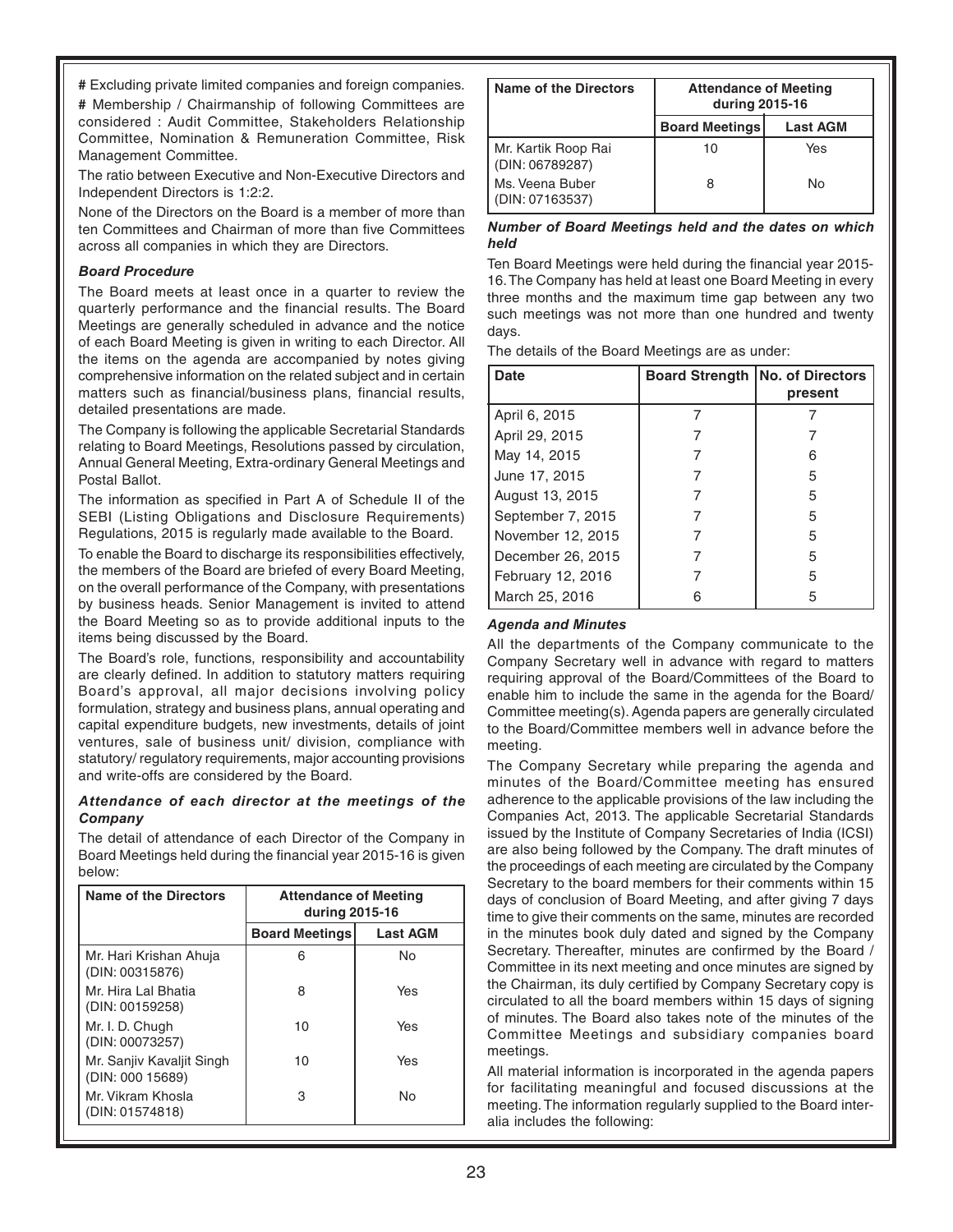- Annual operating plans and budgets and any updates thereon.
- Capital budgets and updates, if any.
- Quarterly results of the Company and its operating divisions or business segments.
- Minutes of meetings of Audit Committee and other committees of the Board.
- Legal compliance report and certificate
- Information on recruitment, resignation and remuneration of senior officers.
- Show cause, demand, prosecution notices and penalty notices issued, if any against the Company having material impact.
- Fatal or serious accidents, dangerous occurrences, material effluent or pollution problems, if any.
- Any material default in financial obligations to or by the Company, or substantial non-recoveries against sale, if any.
- Any issue, which involves possible public or product liability claims of substantial nature, including any judgment or order which, may have passed strictures on the conduct of the Company or taken an adverse view regarding another enterprise that can have negative implication on the Company, if any.
- Details of any joint venture or collaboration agreement, if any.
- Transactions that involve substantial payment towards goodwill, brand equity, or intellectual property, if any.
- Significant labour problems and their proposed solutions. Any significant development in human resources/industrial relations front like signing of wage agreement, implementation of Voluntary Retirement Scheme etc., if any.
- Sale of investments, subsidiaries, assets which are material in nature and not in normal course of business, if any.
- Quarterly details of foreign exchange exposures and the steps taken by management to limit the risks of adverse exchange rate movement, if material.
- Non-compliance of any regulatory, statutory nature or listing requirements and shareholders service such as delay in share transfer, etc.

# **3. SEPARATE MEETING OF INDEPENDENT DIRECTORS**

The Independent Directors of the Company meets at least once in a year as per the requirement of Regulation 25(3) of the SEBI (Listing Obligations and Disclosure Requirements) Regulations, 2015 and Schedule IV of Companies Act, 2013 read with Rules made thereunder. The Meetings of Independent Directors were held on 13<sup>th</sup> August 2015 in which all Independent Directors were present except Mr. Vikram Khosla and on 25<sup>th</sup> May, 2016 in which all Independent Directors were present.

The Independent Directors in the Meetings, inter-alia:

- Reviewed the performance of Non-Independent Directors and the Board as whole.
- Reviewed the performance of Chairman of the Company, taking into account the views of Executive Directors and Non Executive Directors.

Assessed the quality, quantity and timeliness of flow of information between the Company and the Board that is necessary for the Board to effectively and reasonably perform their duties.

# **4. FAMILIARIZATION PROGRAMME FOR INDEPENDENT DIRECTORS**

The familiarization programme for Independent Directors is designed based on requirement of Regulation 25(7) of the SEBI (Listing Obligations and Disclosure Requirements) Regulations, 2015. This is available on the website of the Company www.AtlasBicycles.com. The familiarization programme aims at familiarizing the Independent Directors to understand the business of the Company in depth that would facilitate their active participation in managing the Company, to understand legal framework and to facilitate them to understand their roles, responsibilities, powers, duties etc. The details of the familiarization programmes imparted to Independent Directors of the Company is available at www.atlasbicycles.com/otherinformation.htm

# **5. CODE OF CONDUCT**

The Board of Directors of the Company has formulated a Code of Conduct for all Board Members and Senior Management Members of the Company. The Code of Conduct has been posted on the website of the Company www.AtlasBicycles.com. All the Directors and Senior Management Members have affirmed compliance with the Code of Conduct as approved and adopted by the Board of Directors. A declaration to that effect signed by the Chief Executive Officer forms part of the Annual Report of the Company.

# **6. WHISTLE BLOWER POLICY**

The Company has adopted the Code of Ethics & Business Conduct, which lays down the principles and standards that should govern the actions of the Company and its employees. Any actual or potential violation of the Code, howsoever insignificant or perceived as such, would be a matter of serious concern for the Company. The role of employees in pointing out such violations of the Code cannot be undermined. Accordingly, this Whistle blower Policy ("the Policy") has been formulated with a view to provide a mechanism for employees of the Company to raise concerns on any violations of legal or regulatory requirements, incorrect or misrepresentation of any financial statements and reports, etc.

The Whistle blower policy intends to cover serious concerns that could have grave impact on the operations and performance of the business of the Company.

The policy neither releases employees from their duty of confidentiality in the course of their work, nor is it a route for taking up a grievance about a personal situation.

# **7. AUDIT COMMITTEE** *Broad Terms of Reference*

The Audit Committee of the Board of Directors of the Company, inter-alia, provides assurance to the Board on the adequacy of the internal control systems and financial disclosures.

The Terms of Reference of the Audit Committee are wide enough to cover the matters specified for Audit Committee under Regulation 18 of the SEBI (Listing Obligations and Disclosure Requirements) Regulations, 2015 as well as in Section 177 of the Companies Act, 2013 and inter-alia includes: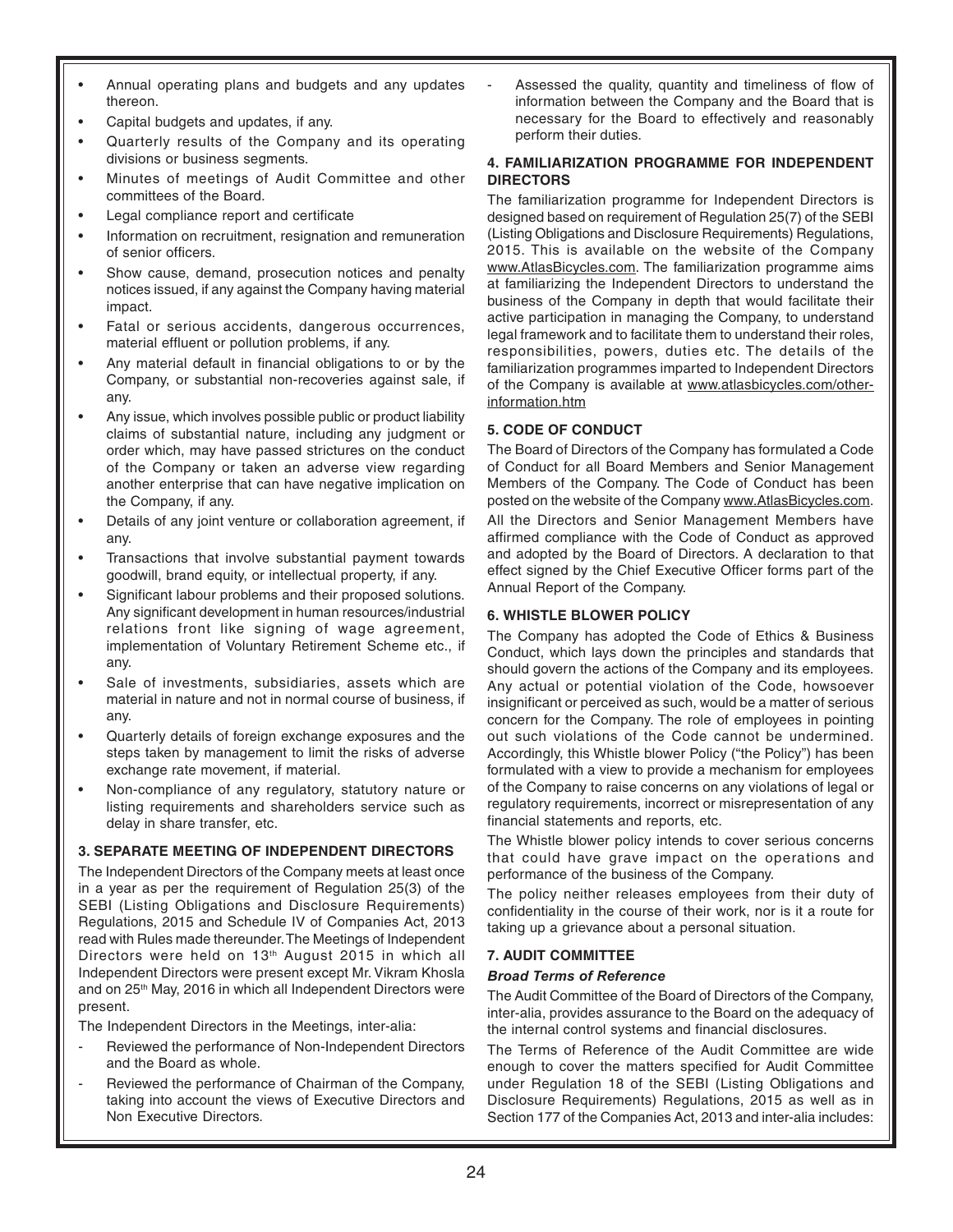- oversight of the Company's financial reporting process and the disclosure of its financial information to ensure that the financial statement is correct, sufficient and credible;
- recommending to the Board, the appointment, reappointment and, if required, the replacement or removal of the Statutory Auditors and the fixation of audit fees;
- reviewing, with the management, the annual financial statement before submission to the Board for approval,
- reviewing with the management, the quarterly financial statements before submission to the Board for approval;
- reviewing with the management, performance of statutory and internal auditors, adequacy of the internal control systems;
- discussion with internal auditors any significant findings and follow up thereon;
- discussion with statutory auditors before audit commences, about the nature and scope of audit as well as post-audit discussion to ascertain any area of concern;

In fulfilling the above role, the Audit Committee has powers to investigate any activity within its terms of reference, to seek information from employees and to obtain outside legal and professional advice.

The Audit Committee, while reviewing the Annual Financial Statements also reviewed the applicability of various Accounting Standards (AS) referred to in Section 133 of the Companies Act, 2013. Compliance of the Accounting Standards as applicable to the Company has been ensured in the Financial Statements for the year ended March 31, 2016.

# *Composition*

The Audit Committee comprised of three Directors one of them is Non-Executive Director and remaining two are Independent Directors of the Company. The Composition of Audit Committee is in accordance with the provisions of Regulation 18 (1) of the SEBI (Listing Obligations and Disclosure Requirements) Regulations, 2015 and Section 177 of the Companies Act, 2013. All these Directors possess adequate knowledge of corporate finance, accounts and company law.

The Meetings of the Audit Committee are attended by the Company Secretary. The Company Secretary acts as Secretary to the Committee. The Minutes of the Audit Committee Meetings are noted by the Board of Directors at the subsequent Board Meeting.

The constitution of Audit Committee as on 31<sup>st</sup> March, 2016 comprised of the following:

| <b>Name of Member</b>                        | <b>Designation</b> | <b>Category</b>                  |
|----------------------------------------------|--------------------|----------------------------------|
| Mr. Kartik Roop Rai<br>(DIN: 06789287)       | Chairman           | Independent<br>Director          |
| Mr. Sanjiv Kavaljit Singh<br>(DIN: 00015689) | Member             | Independent<br>Director          |
| Mr. Hira Lal Bhatia<br>(DIN: 00159258)       | Member             | Non-executive<br><b>Director</b> |

# *Meetings and attendance*

The Audit committee held five meetings during the financial year ended 31<sup>st</sup> March, 2016 and the gap between two meetings did not exceed one hundred and twenty days. The Audit Committee Meetings were held on 14.05.2015, 13.08.2015, 07.09.2015, 12.11.2015 and 12.02.2016.

The attendance of the members at the Audit Committee Meetings are as under:

| <b>Name of Members</b>                       | No. of<br>meetings<br>held | No. of<br>meetings<br>attended<br>during | Leave of<br>absence<br>sought |
|----------------------------------------------|----------------------------|------------------------------------------|-------------------------------|
| Mr. Kartik Roop Rai<br>(DIN: 06789287)       | 5                          | 5                                        | <b>NIL</b>                    |
| Mr. Sanjiv Kavaljit Singh<br>(DIN: 00015689) | 5                          | 5                                        | <b>NIL</b>                    |
| Mr. Hira Lal Bhatia<br>(DIN: 00159258)       | 5                          | 4                                        | NIL                           |

# **8. NOMINATION AND REMUNERATION COMMITTEE**

The Nomination and Remuneration Committee and its Policy are in compliance with Section 178 of the Companies Act, 2013 read along with the applicable rules thereto and Regulation 19 of the SEBI (Listing Obligations and Disclosure Requirements) Regulations, 2015. The Objectives of the Committee is to:

- formulation of the criteria for determining qualifications, positive attributes and independence of a director and recommend to the board of directors a policy relating to, the remuneration of the directors, key managerial personnel and other employees;
- formulation of criteria for evaluation of performance of independent directors and the board of directors;
- devising a policy on diversity of board of directors;
- identifying persons who are qualified to become directors and who may be appointed in senior management in accordance with the criteria laid down, and recommend to the board of directors their appointment and removal.
- whether to extend or continue the term of appointment of the independent director, on the basis of the report of performance evaluation of independent directors.

# **Evaluation Criteria**

- a) The Committee shall identify and ascertain the integrity, qualification, expertise and experience of the person for appointment as Director, KMP or at Senior Management level and recommend to the Board his / her appointment.
- b) A person should possess adequate qualification, expertise and experience for the position he / she is considered for appointment. The Committee has discretion to decide whether qualification, expertise and experience possessed by a person is sufficient / satisfactory for the concerned position.
- c) The Company shall not appoint or continue the employment of any person as Managing Director, Whole-time Director or Manager who has attained the age of seventy years. Provided that the term of the person holding this position may be extended beyond the age of seventy years with the approval of shareholders by passing a special resolution based on the explanatory statement annexed to the notice for such motion indicating the justification for extension of appointment beyond seventy years.

# **Remuneration Policy**

a) The remuneration / compensation / commission etc. to the Whole-time Director, KMP and Senior Management Personnel is determined by the Committee and recommended to the Board for approval. The remuneration / compensation / commission etc. is subject to the prior/ post approval of the shareholders of the Company and Central Government, wherever required.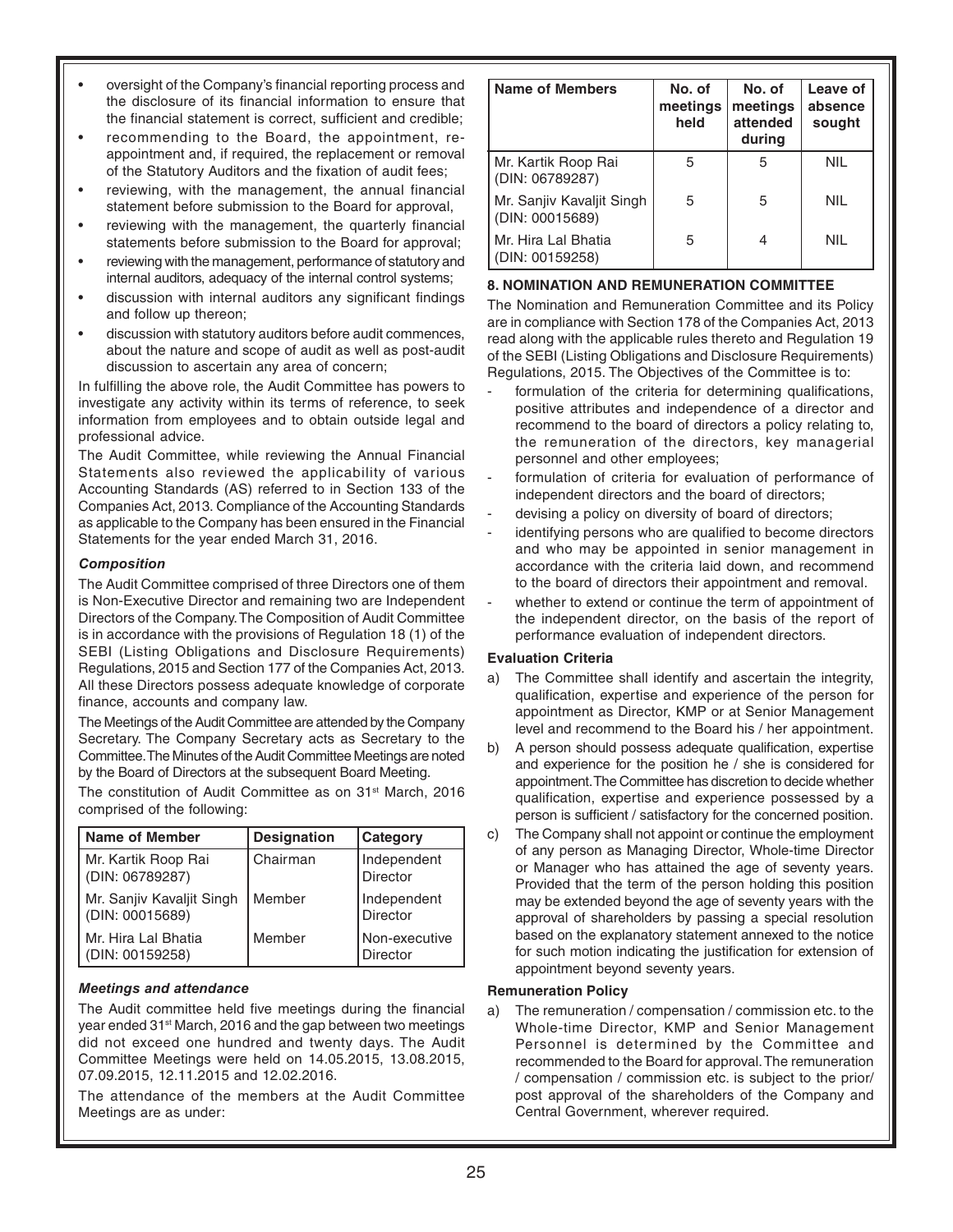- b) The remuneration and commission to be paid to the Wholetime Director shall be in accordance with the percentage / slabs / conditions laid down in the Articles of Association of the Company and as per the provisions of the Act.
- c) Increments to the existing remuneration/ compensation structure may be recommended by the Committee to the Board which should be within the slabs approved by the Shareholders in the case of Whole-time Director.
- d) Where any insurance is taken by the Company on behalf of its Whole-time Director, Chief Executive Officer, Chief Financial Officer, the Company Secretary and any other employees for indemnifying them against any liability, the premium paid on such insurance shall not be treated as part of the remuneration payable to any such personnel. Provided that if such person is proved to be guilty, the premium paid on such issuance shall be treated as part of the remuneration.

# **A. Whole Time Director**

- Salary and commission within the limits prescribed under the Companies Act, 2013.

- Annual increments depending upon individual's performance. - No sitting fees.

# **B. Non-Executive Directors**

- Sitting fees and out of pocket expenses for attending meetings. The remuneration payable to Whole Time Director was decided by the Board of Directors while renewing his appointment for five years from 31.03.2013 shareholders' approval was obtained at the Annual General Meeting held on 30.09.2013.

The remuneration payable to non-executive directors is decided by the Board of Directors.

# **Details of remuneration paid during 2015-2016.**

# **A. Whole Time Director**

| <b>Name</b>                        | Shri I.D. Chugh |
|------------------------------------|-----------------|
| Salary                             | 7,76,040        |
| Long Service Allowance             | 2,580           |
| House Rent Allowance               | 1,45,620        |
| <b>Other Allowance</b>             | 1,74,640        |
| <b>Super Annuation</b>             | 1,08,977        |
| <b>Provident Fund Contribution</b> | 95,686          |
| <b>Medical Expenses</b>            | 50,000          |
| Total                              | 13,53,543       |

Plus Conveyance for attending the Board Meetings and Committee Meetings is  $\overline{\xi}$  23,000.

No Stock options is offered to any of the Directors or employees of the Company. Resolution passed at the General Meetings read with explanatory statement for appointment / reappointment of Whole Time Director disclose details of service contract, notice period, etc.

# **B. Non-Executive Directors**

Remuneration by way of sitting fees and out of pocket expenses for attending the meetings of the Board and Committees.

| <b>Name of Director</b>                   | <b>Sitting</b><br>Fee<br>(₹) | Out of<br><b>Pocket</b><br>expenses<br>(₹) | Total<br>(₹) |
|-------------------------------------------|------------------------------|--------------------------------------------|--------------|
| Mr. Hari Krishan Ahuja<br>(DIN: 00315876) | 48,000/-                     | 16,000/-                                   | 64000/-      |

| <b>Name of Director</b>                      | <b>Sitting</b><br><b>Fee</b> | Out of<br><b>Pocket</b><br>expenses | <b>Total</b> |
|----------------------------------------------|------------------------------|-------------------------------------|--------------|
|                                              | (₹)                          | (₹)                                 | (₹)          |
| Mr. Hira Lal Bhatia<br>(DIN: 00159258)       | 98,000/-                     | 22.000/-                            | 1,20,000/-   |
| Ms. Veena Buber<br>(DIN: 07163537)           | 65,000/-                     | 15.000/-                            | 80,000/-     |
| Mr. Vikram Khosla<br>(DIN: 01574818)         | 22,500/-                     | $7.500/-$                           | $30.000/-$   |
| Mr. Kartik Roop Rai<br>(DIN: 06789287)       | 1,06,000/-                   | 26,000/-                            | 1,32,000/-   |
| Mr. Sanjiv Kavaljit Singh<br>(DIN: 00015689) | 1,06,000/-                   | 26.000/-                            | 1,32,000/-   |

# *Meetings and attendance*

The Nomination and Remuneration Committee held Two meetings during the financial year ended 31<sup>st</sup> March, 2016. The Nomination and Remuneration Committee Meetings were held on 13.08.2015, and 12.02.2016.

The attendance of the members at the Nomination and Remuneration Committee Meetings are as under:

| <b>Name of Members</b>                       | No. of<br>meetings<br>held | No. of<br>meetings<br>attended<br>during | Leave of<br>absence<br>sought |
|----------------------------------------------|----------------------------|------------------------------------------|-------------------------------|
| Mr. Kartik Roop Rai<br>(DIN: 06789287)       | 2                          | 2                                        | <b>NIL</b>                    |
| Mr. Sanjiv Kavaljit Singh<br>(DIN: 00015689) | 2                          | 2                                        | <b>NIL</b>                    |
| Mr. Hira Lal Bhatia<br>(DIN: 00159258)       | 2                          | 2                                        | <b>NIL</b>                    |

# **9. STAKEHOLDER'S RELATIONSHIP COMMITTEE** *Composition*

The Stakeholder's Relationship Committee formulated in compliance with Regulation 20 of the SEBI (Listing Obligations and Disclosure Requirements) Regulations, 2015 and comprises of Executive and Non-Executive Directors. The composition of Stakeholder's Relationship Committee is as follows:

| Designation   Category                          |                                                   |
|-------------------------------------------------|---------------------------------------------------|
| Non-executive<br>Director<br>Executive Director |                                                   |
|                                                 | <b>IChairman</b><br>Mr. Ishwar Das Chugh   Member |

# *Terms of Reference*

The Stakeholder's Relationship Committee, inter alia, oversees and reviews all matters connected with the investor services in connection with applications received and shares allotted in the Initial Public Offer, status of refund account, conversion of partly paid shares into fully paid shares, rematerialization and dematerialization of shares and transfer of shares of the Company. The Committee oversees performance of the Registrar and Transfer Agent of the Company and recommends measures for overall improvement in the quality of investor services.

The Secretarial Department of the Company and the Registrar and Share Transfer Agent, Mas Services Limited attend to all grievances of the shareholders and investors received directly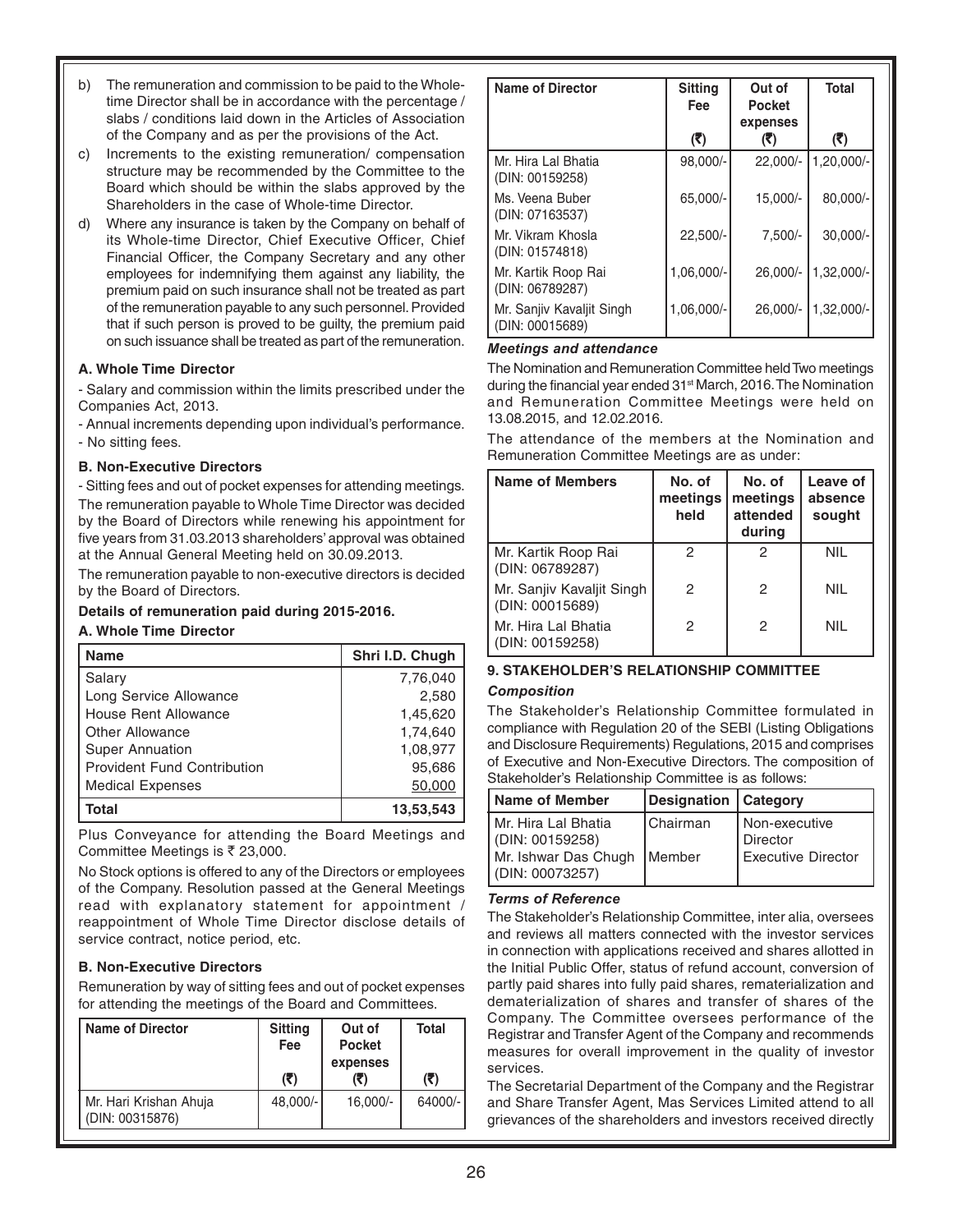or through SEBI, Stock Exchanges, Ministry of Corporate Affairs, Registrar of Companies etc.

The Minutes of the Stakeholder's Relationship Committee are noted by the Board of Directors at the Board Meetings.

Continuous efforts are made to ensure that grievances are more expeditiously redressed to the complete satisfaction of the investors.

# *Meetings*

Three Stakeholders Relationship Committee Meetings were held during the year on 14.05.2015, 13.08.2015, and 12.02.2016. The attendance of each member as at 31st March, 2016 is as given below:

| <b>Name of Members</b>                    | No. of<br>meetings<br>held<br>during<br>tenure | No. of<br>meetings<br>attended<br>during<br>tenure | Leave<br>οf<br>absence<br>sought |
|-------------------------------------------|------------------------------------------------|----------------------------------------------------|----------------------------------|
| Mr. Ishwar. Das. Chugh<br>(DIN: 00073257) | 3                                              | З                                                  | <b>NIL</b>                       |
| Mr. Hira Lal Bhatia<br>(DIN: 00159258)    | 3                                              | 3                                                  | <b>NIL</b>                       |

# *Complaints received and redressed during the year 2015- 2016*

During the year 5 complaints were received from shareholders / debenture holders all of which were replied / resolved to the full satisfaction of the shareholders.

# **10. SHARE TRANSFER SUB-COMMITTEE**

Shri I.D. Chugh (DIN: 00073257), Whole Time Director of the Company has been delegated the power to approve share transfers. There were no share transfers pending for registration for more than 21 days during the year.

# **11. RISK MANAGEMENT COMMITTEE**

The Risk Management Committee and its Policy earlier formulated in compliance with Clause 49(VI) of the Listing Agreement entered by Company with National Stock Exchange of India Limited, BSE Limited and Delhi Stock Exchange Limited is still continuing. As on 01.12.2015 the SEBI (Listing Obligations and Disclosure Requirements) Regulations, 2015 became applicable to the Company and according to these regulations there is no need to formulate Risk Management Committee for our Company. However, The Company is still continuing to comply with provisions. Company conducted its Meeting of Risk Management Committee on 13<sup>th</sup> August 2015 which was attended by all the committee members.

# **12. RELATED PARTY TRANSACTON POLICY**

The Board of Directors of the Company formulates a policy for entering into Related Party Transactions in accordance with the Provisions of Section 188 of the Companies Act, 2013 read with Rules made there under and as per Regulation 23 of the SEBI (Listing Obligations and Disclosure Requirements) Regulations, 2015. All related party transactions are entered into at arm's length, in ordinary course of business and are not material.

# A. **APPROVAL AND REVIEW**

- a) All Related Party Transactions (including any modification/renewal thereof) are entered with prior approval of the Audit Committee.
- b) The Audit Committee grants omnibus approval to proposed Related Party Transactions in accordance with Regulation 23 of the SEBI (Listing Obligations and Disclosure Requirements) Regulations, 2015 accepting

those transactions which fall under Section 188 of the Companies Act, 2013, subject to the following conditions:

- i. The omnibus approval must be as per the policy on related party transactions and for transaction which are repetitive in nature;
- ii. the Committee is satisfied of the need of such omnibus approval and that such approval is in the interest of the listed entity.
- iii. the omnibus approval shall specify (i) the name of the related party, nature of transaction, period of transaction, maximum amount of transaction that can be entered into, (ii) the indicative base price / current contracted price and the formula for variation in the price if any and (iii) such other conditions as the Committee may deem fit;

Provided that where the need for Related Party Transaction cannot be foreseen and aforesaid details are not available, the Committee grants omnibus approval for such transactions subject to their value not exceeding  $\bar{\tau}$  1 crore per transaction.

- c) All Related Party Transactions which are 'Material' shall also require prior approval of the shareholders by way of special resolution and all Related Parties shall abstain from voting, irrespective of whether they are party to the particular transaction or not. Provided that if the legal requirement is relaxed or made stringent on this requirement, then the same will be followed.
- d) All Related Party Transactions, are reviewed by the Audit Committee on quarterly basis.

# **B. MATERIAL RELATED PARY TRANSACTION**

Subject to the provisions of Regulation 23 (1) of the SEBI (Listing Obligations and Disclosure Requirements) Regulations, 2015, a transaction with a related party shall be considered material if the transaction / transactions to be entered into individually or taken together with previous transactions during a financial year, exceeds 10% of the annual consolidated turnover of the Company as per the last audited financial statement of the Company.

# **13. COMPLIANCE OFFICER**

Mr. Jaspreet Singh, Company Secretary act as the Compliance officer of the Company for complying with the requirements of the SEBI (Listing Obligations and Disclosure Requirements) Regulations, 2015 and requirements of SEBI (Prohibition of Insider Trading) Regulation, 1992 / 2015.

# **14. SUBSIDIARY COMPANIES**

The Company has three wholly owned Subsidiary Companies viz. Atlas Cycles Sonepat Limited (CIN : U35929HR1999P LC034261), Atlas Cycles (Sahibabad) Limited (CIN : U35929 HR1999PLC034260) and Atlas Cycles (Malanpur) Limited (CIN : U35929HR1999PLC034259).

The minutes of Board Meetings of Atlas Cycles Sonepat Limited held on 06.04.2015, 13.08.2015, 04.09.2015, 26.12.2015, and 25.03.2016 were placed at the Board Meeting of the holding Company Atlas Cycles (Haryana) Limited for review on 29.04.2015, 26.12.2015, 25.03.2016, and 13.08.2016 respectively. The minutes of Board Meetings of Atlas Cycles (Sahibabad) Limited held on 06.04.2015, 13.08.2015, 04.09.2015, 26.12.2015, and 25.03.2016 were placed at the Board Meeting of the holding Company Atlas Cycles (Haryana) Limited for review on 29.04.2015, 26.12.2015, 25.03.2016, and 13.08.2016 respectively. The minutes of Board Meetings of Atlas Cycles (Malanpur) Limited held on 06.04.2015, 13.08.2015, 04.09.2015, 26.12.2015, and 25.03.2016 were placed at the Board Meeting of the holding Company Atlas Cycles (Haryana) Limited for review on 29.04.2015, 26.12.2015, 25.03.2016, and 13.08.2016 respectively.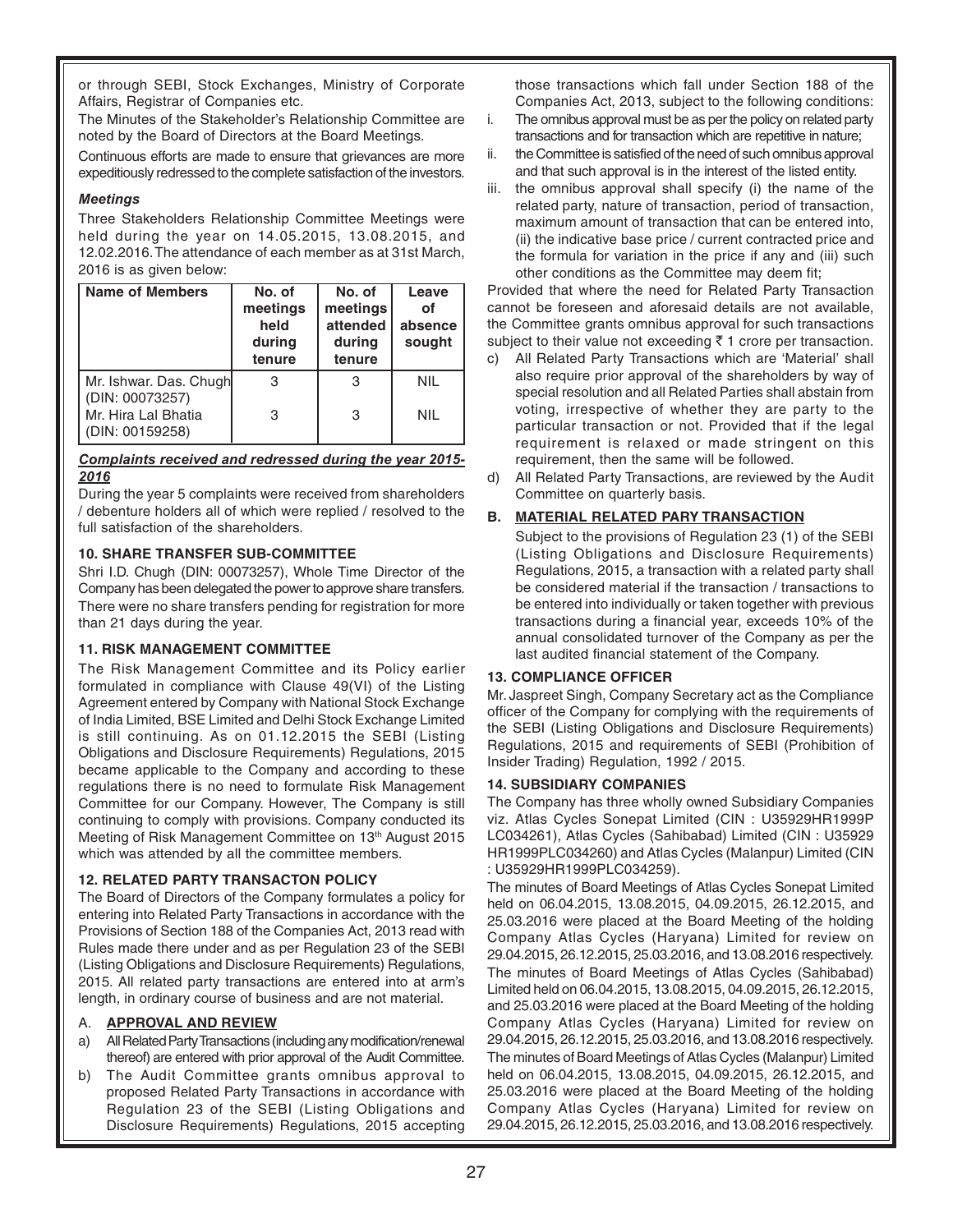# **15. CORPORATE GOVERNANCE MANUAL**

The Company strictly adhere to Secretarial Standards notified by the Central Government for Board Meetings, Committee Meetings and General Meetings and follows comprehensive Corporate Governance procedures for effective functioning of the Board and its Committees. It has also incorporated the Code of Conduct and Ethics for Directors and Senior Management which is available on the website of the Company www.atlasbicycles.com. It has also incorporated Code of Conduct relating to Insider Trading titled "Code of Practices and Procedures and Code Of Conduct to Regulate, Monitor and Report Trading in Securities and Fair Disclosure of Unpublished Price Sensitive Information pursuant to the requirements of the Securities and Exchange Board of India (Prohibition of Insider Trading) Regulations, 2015". These are regularly monitored and reviewed.

# **16. LEGAL COMPLIANCE REPORTING**

As required under Regulation 17(3) SEBI (Listing Obligations and Disclosure Requirements) Regulations, 2015, the Board periodically reviews compliance of various laws applicable to the Company.

# **17. ANNUAL GENERAL MEETINGS**

The details of last three Annual General Meetings of the Company are given hereunder:

| Year    | <b>AGM</b>           | Date                 | <b>Time</b> | <b>Venue</b>                               | <b>Special Resolution passed</b>                                                                                                                                                                                                                                                                                                        |
|---------|----------------------|----------------------|-------------|--------------------------------------------|-----------------------------------------------------------------------------------------------------------------------------------------------------------------------------------------------------------------------------------------------------------------------------------------------------------------------------------------|
| 2012-13 | 62 <sup>nd</sup> AGM | 30th September, 2013 | 4:00 p.m.   | Atlas                                      | <b>NIL</b>                                                                                                                                                                                                                                                                                                                              |
| 2013-14 | 63rd AGM             | 30th December, 2014  | 4:00 p.m.   | Cycles<br>(Haryana)                        | (One)(For Acceptance of Deposits as per<br>Companies Act, 2013)                                                                                                                                                                                                                                                                         |
| 2014-15 | 64 <sup>th</sup> AGM | 30th September, 2015 | 4:00 p.m.   | Limited,<br>Industrial<br>Area,<br>Sonepat | 3 (Three)<br>(i) For appointment of Ms. Veena Buber as<br>Independent Women Director.<br>(ii) Confirmation of Appointment & Approval of<br>Remuneration of Mr. Chander Mohan Dhall as<br>Manager of the Company.<br>(iii) Approval under Section $180(1)(C)$ of<br>Companies Act, 2013 for exceeding Borrowing<br>power of the Company. |

# **18. POSTAL BALLOT**

There were two Special Resolutions proposed for passing through postal Ballot:

Resolution No. 1: Shifting of Registered Office of the Company from Sonepat, State of Haryana to the National Capital Territory of Delhi.

Resolution No. 2 : Sale of Malanpur Unit, M.P. (Undertaking) of Atlas Cycles (Haryana) Limited.

Resolution No. 2 was passed as special resolution through Postal Ballot for Sale of Undertaking (Malanpur Unit, M.P.) of Atlas Cycles (Haryana) Limited dated 26<sup>th</sup> December 2015 and Resolution No. 1 was kept in abeyance pursuant to the Order passed by Company Law Board in the matter of Vikram Kapur & Another Vs. Atlas Cycles (Haryana) Limited & Others during the financial year 2015-2016.

Mr. Dinesh Nangru, Chartered Accountant, was appointed as the Scrutinizer for the Postal Ballot and complete procedure followed is available at www.atlasbicycles.com/postalballot.htm.

# **19. EXTRAORDINARY GENERAL MEETING**

No Extraordinary General Meeting was held during the financial year 2015-2016.

# **20. DISCLOSURES**

*a) Disclosure on materially significant related party transactions that are not in conflict with the interests of the Company at large.*

Related party transactions as per AS-18 have been dealt with in schedule 35 (Notes forming part of the accounts). However, these transactions are not in conflict with the interest of the Company.

*b) Disclosure of Accounting Treatment*

In the preparation of the financial statements, the Company has followed the Accounting Standards referred in Section 133 of the Companies Act, 2013. The significant accounting policies which are consistently applied are set out in Notes to Accounts.

# *c) Risk Management*

Business risk evaluation and management is an ongoing process within the Company. During the year under review, a detailed exercise on 'Risk Assessment and Management' was carried out covering the entire gamut of business operations.

# *d) Details of non compliance by the Company, penalties, and strictures imposed on the Company by Stock Exchange or SEBI or any Statutory Authority, on any matter related to capital markets, during the last three years.*

The Company has complied with all the requirements of the SEBI (Listing Obligations and Disclosure Requirements) Regulations, 2015. During the last 3 years, there were delay in timely submission of Quarterly and Yearly Financial Results to the Stock Exchanges due to closing down of Malanpur Unit of the Company which had impacted the whole company. Accordingly, there were penalties imposed by the National Stock Exchange of India Limited amounting to  $\bar{\tau}$  21.62 Lacs and BSE Limited amounting to  $\bar{\tau}$  3.56 Lacs. The Company is in the process of considering possibilities of reduction of penalties or any condonation or waiver thereof and will pay the penalties thereafter. Apart from this, there were no strictures or penalties imposed either by SEBI or the Stock Exchange or any statutory authority for noncompliance of any matter related to the capital market since the listing of the Company.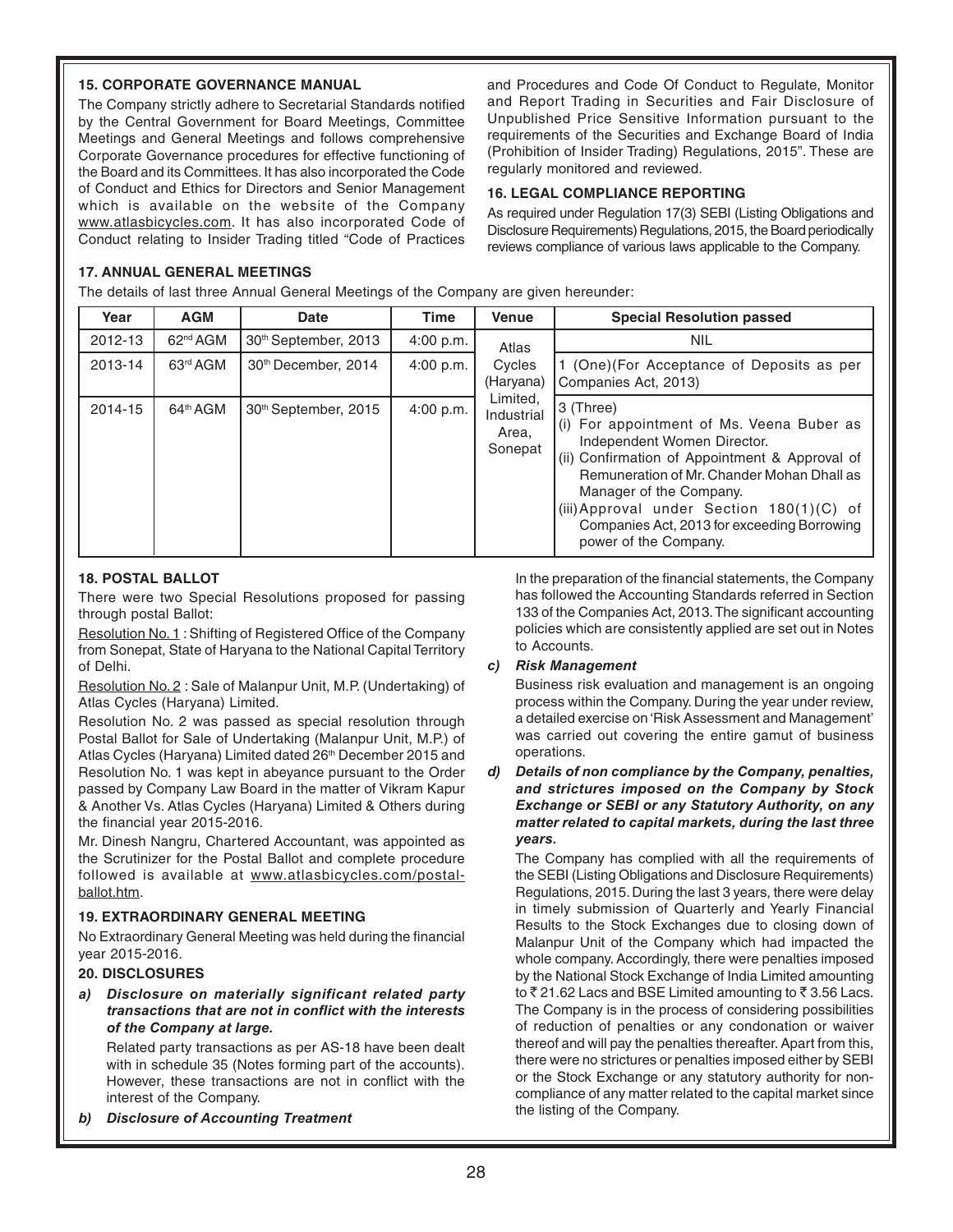# **21. MEANS OF COMMUNICATION**

- The Board of Directors of the Company approves and takes on record the quarterly, half yearly and yearly financial results, in the Performa prescribed by Regulation 33 the SEBI (Listing Obligations and Disclosure Requirements) Regulations, 2015.
- The approved financial results are sent forthwith to the National Stock Exchange of India Limited and BSE Limited and are published in a National English language Newspaper, viz, Financial Express. In addition, the same are published in a local Hindi language Newspaper, viz., Jan Satta, with in forty-eight hours of approval thereof.
- The Company's financial results and official news releases are being displayed on the Company's website i.e. www.atlasbicycles.com.
- No formal presentations or analysis were made to the institutional investors during the year under review.
- Management Discussion and Analysis forms part of the Annual Report, which is posted to the shareholders of the Company.

# **22. MANAGEMENT DISCUSSION & ANALYSIS REPORT**

A detailed review of the progress of the project and the future outlook of the Company and its business, as stipulated under Regulation 34 (2) read with Part B of Schedule V of SEBI (Listing Obligations and Disclosure Requirements) Regulations, 2015, is presented in a separate section forming part of this Annual Report.

# **23. CORPORATE ETHICS**

As a responsible corporate citizen, the Company consciously follows corporate ethics in both business and corporate interactions. The Company has framed various codes and policies, which act as guiding principles for carrying business in ethical way. Our various policies available at www.atlasbicycles.com/policies.htm are:

- Code of Conduct for Directors and Senior Management Personnel;
- Code of Practices and Procedures and Code Of Conduct to Regulate, Monitor and Report Trading in Securities and Fair Disclosure of Unpublished Price Sensitive Information pursuant to the requirements of the Securities and Exchange Board of India (Prohibition of Insider Trading) Regulations, 2015;
- Policy on Material Related Party Transactions;
- Policy on Familiarization Programme for Independent Directors;
- Risk Management Policy;
- Nomination & Remuneration Policy
- Policy for Preservation of Documents
- Whistle Blower Policv
- **Archival Policy**
- Policy for Determination of Materiality of Events and Information
- Policy for Determining Material Subsidiaries The Company has adopted discretionary requirements as specified in Part E of Schedule II of Sebi (Listing Obligations and Disclosure Requirements) Regulation, 2015 as to having separate posts of Chaiman and Chief Executive Officer. Mr. Hira Lal Bhatia is the Chairman and Mr. Narendra Pal Singh is the Chief Executive Officer.

# **24. CEO/CFO CERTIFICATION**

The Chief Executive Officer and the Chief Financial Officer(s) have submitted the certificate to the Board as required under Regulation 17(8) read with Part B of Schedule II of SEBI (Listing Obligations and Disclosure Requirements) Regulations, 2015.

# **25. REPORT ON CORPORATE GOVERNANCE**

The Company has submitted Quarterly Compliance Reports to the Stock Exchange within 15 days from the close of each quarter as per Regulation 27 of SEBI (Listing Obligations and Disclosure Requirements) Regulations, 2015, duly signed by the compliance Officer.

# **26. GENERAL SHAREHOLDERS INFORMATION**

# **Registered office** Industrial Area, Atlas Road,

Sonepat-131001, Haryana

*30th September, 2016, 4:00 p.m.*

*Industrial Area, Atlas Road,*

*Sonepat-131001*

# *Annual General Meeting*

*Day, Date and Time Friday,*

**Venue** *Atlas Cycles (Haryana) Limited*

# *Financial Calendar*

- Financial reporting for the : Middle of quarter ending June 30, 2016 August, 2016
- Financial reporting for the half : Middle of year ending September 30, 2016 November, 2016
- 
- Financial reporting for the quarter : Middle of ending December 31, 2016 February, 2017
	-
- Financial reporting for the year : End May, 2017 ending March 31, 2017

# *Book Closure Period*

29th September, 2016 to 30th September, 2016 **(Both days inclusive)**

# *Dividend payment Date*

When dividend is declared, dividend payment is made within 30 days of the date of declaration to those shareholders whose names appear on the Register of members on the date of Annual General Meeting.

# *Listing of Equity Shares on Stock Exchange(s)*

National Stock Exchange of India Limited (NSE) Exchange Plaza, Bandra-Kurla Complex Bandra (E), MUMBAI – 400051 Bombay Stock Exchange Limited, (BSE)

P. J. Towers, 25th Floor, Dalal Street, Mumbai-400001,

# *Listing Fees*

Annual Listing Fee for the year 2016-2017 has been paid to National Stock Exchange of India Limited and BSE Limited where the equity shares of the Company are listed, in the Month of April, 2016 i.e. within the stipulated time.

# *Stock Code*

Scrip Code - National Stock Exchange of India Limited - "ATLASCYCLE"

Bombay Stock Exchange Limited - '505029'

ISIN for Equity Shares - INE446A01017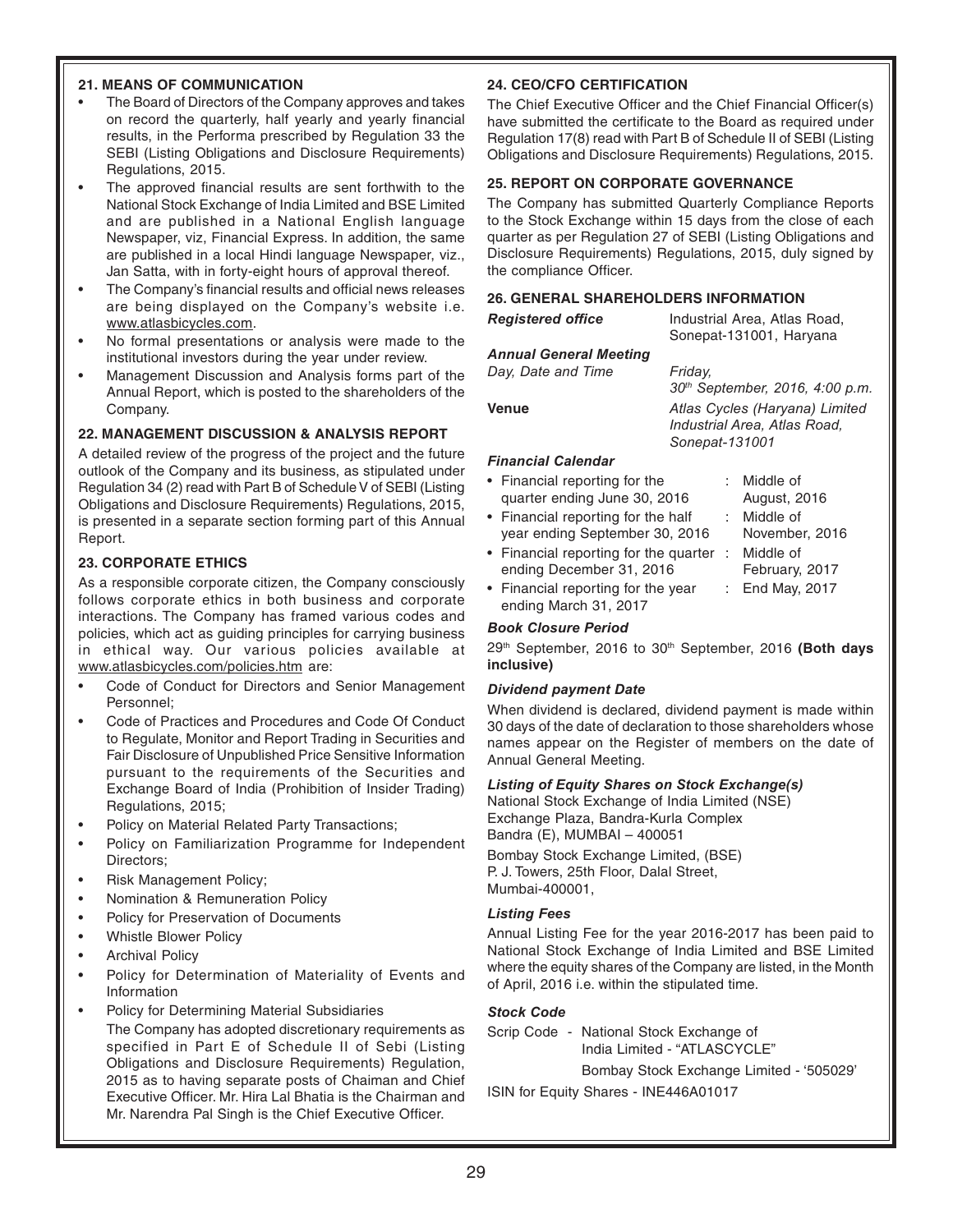# *Stock Market Data*

Monthly high and low prices of equity shares of Atlas Cycles (Haryana) Limited at the National Stock Exchange (NSE) and Bombay Stock Exchange Limited (BSE) during the year under review in comparison to NSE and BSE (Sensex) are given hereunder:

| <b>Month</b> | <b>Equity Share Price on NSE and BSE</b> |            |                           |            |  |  |
|--------------|------------------------------------------|------------|---------------------------|------------|--|--|
|              | <b>Share Price on NSE</b>                |            | <b>Share Price on BSE</b> |            |  |  |
|              | <b>HIGH</b>                              | <b>LOW</b> | <b>HIGH</b>               | <b>LOW</b> |  |  |
|              | ₹                                        |            | ₹                         |            |  |  |
| April, 2015  | 257.40                                   | 203.00     | 256.95                    | 204.00     |  |  |
| May, 2015    | 231.70                                   | 210.20     | 231.00                    | 210.50     |  |  |
| June, 2015   | 220.90                                   | 195.00     | 219.40                    | 195.00     |  |  |
| July, 2015   | 243.90                                   | 200.75     | 244.00                    | 201.90     |  |  |
| August, 2015 | 233.85                                   | 166.00     | 234.00                    | 167.00     |  |  |
| Sep., 2015   | 241.00                                   | 157.60     | 241.00                    | 155.00     |  |  |
| Oct., 2015   | 250.00                                   | 202.65     | 249.60                    | 205.10     |  |  |
| Nov., 2015   | 217.40                                   | 200.00     | 217.60                    | 199.90     |  |  |
| Dec., 2015   | 234.90                                   | 201.00     | 235.00                    | 202.10     |  |  |
| Jan., 2016   | 243.85                                   | 182.00     | 244.00                    | 182.90     |  |  |
| Feb., 2016   | 201.95                                   | 161.90     | 199.80                    | 161.00     |  |  |
| Mar., 2016   | 213.70                                   | 163.50     | 213.60                    | 161.60     |  |  |

# *Shareholding Pattern by Size* **DISTRIBUTION SCHEDULE AS ON 31/03/2016 NOMINAL VALUE OF EACH SHARE -** ` **10/-**

# **Atlas Cycles (Haryana) Limited Share Price Versus NIFTY**



The Company's shares are regularly traded on BSE Limited and National Stock Exchange of India Limited.

There are no outstanding global depository receipts or american depository receipts or warrants or any convertible instruments

| <b>NO OF SH</b><br><b>HOLDERS</b> | $%$ TO<br><b>TOTAL</b> | <b>SHARE HOLDING OF</b><br><b>NOMINAL VALUE OF ₹</b> | <b>NO OF SHARE</b>          | <b>AMOUNT IN ₹ % TO TOTAL</b> |        |
|-----------------------------------|------------------------|------------------------------------------------------|-----------------------------|-------------------------------|--------|
| 10486                             | 94.947                 | 1 TO 5000                                            | 750789                      | 7507890                       | 23.088 |
| 286                               | 2.590                  | 5001 TO 10000                                        | 215794                      | 2157940                       | 6.636  |
| 118                               | 1.068                  | 10001 TO 20000                                       | 171770                      | 1717700                       | 5.282  |
| 50                                | 0.453                  | 20001 TO 30000                                       | 124672                      | 1246720                       | 3.834  |
| 22                                | 0.199                  | 30001 TO 40000                                       | 77735                       | 777350                        | 2.390  |
| 17                                | 0.154                  | 40001 TO 50000                                       | 76860                       | 768600                        | 2.364  |
| 25                                | 0.226                  | 50001 TO 100000                                      | 177411                      | 1774110                       | 5.456  |
| 40                                | 0.362                  | 100001 AND ABOVE                                     | 1656888                     | 16568880                      | 50.951 |
| 11044                             | 100                    | <b>TOTAL</b>                                         | 3251919                     | 32519190                      | 100    |
| TOTAL SHARE HOLDERS IN NSDL       |                        | 5302                                                 |                             | TOTAL SHARES IN NSDL          |        |
| TOTAL SHARE HOLDERS IN CDSL       |                        | 2829                                                 | <b>TOTAL SHARES IN CDSL</b> |                               | 573874 |
| TOTAL SHARE HOLDERS IN PHY        |                        | 2913                                                 | <b>TOTAL SHARES IN PHY</b>  |                               | 868568 |
| <b>TOTAL</b>                      |                        | 11044                                                |                             | <b>TOTAL</b>                  |        |

# *Registrar and Share Transfer Agent*

M/s Mas Services Limited, Delhi has been appointed as the Registrar and Share Transfer Agent of the Company w.e.f. 01.02.2003 for handling the share transfer work both in physical and electronic form. All correspondence relating to share transfer, transmission, dematerialization, rematerialisation etc. can be made at the following address:

# **MAS SERVICES LIMITED**

T-34, IInd Floor, Okhla Industrial Area, Phase II, New Delhi – 110020 Tel.: 011-26387281, 7282, 7283, Fax: 011-26387384 Contact Person: Mr. Sharwan Mangla (General Manager) **Timing:** Monday to Friday, 10.00 a.m. to 1.00 p.m. and 2.00 p.m. to 4.00 p.m.

#### *Share Transfer System*

Shares sent for transfer in physical form are processed and transfer is completed by our Registrar and Share Transfer Agents within a period of 15 days from the date of receipt provided all the documents are in order. In case of shares in electronic form, the transfers are processed by NSDL/CDSL through respective Depository Participants. Share Transfer Requests under objection are returned within two weeks.

Shareholders can trade in the Company's share only in electronic form. The process for getting the shares dematerialized is as follows: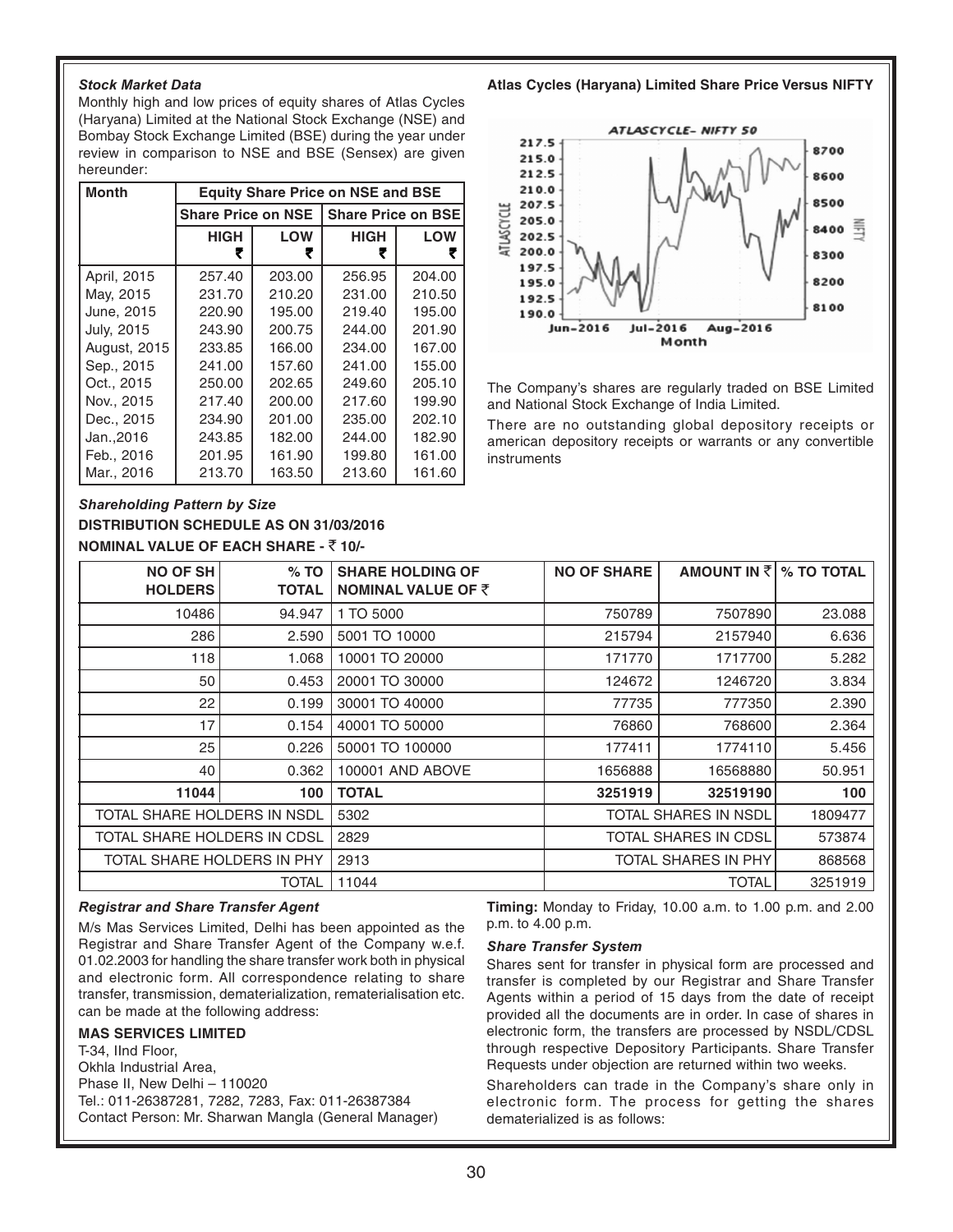- Shareholder submits the share certificates along with Dematerialization request Form (DRF) to Depository Participant (DP).
- DP processes the DRF and generates a unique Dematerialization Request No.
- DP forwards DRF and share certificates to Registrar and Share Transfer Agent (RTA).
- RTA after processing the DRF confirms or rejects the request to Depositories.
- If confirmed by the RTA, Depositories give credit to shareholder in his account maintained with DP.

This process takes approximately 10-15 days from the date of receipt of DRF. As trading in shares of the Company can be done only in electronic form, it is advisable that the shareholders who are holding shares in physical form get their shares dematerialized.

| <b>Category of Shareholder</b>  | No. of<br>shares held | Percentage of<br>shareholding |
|---------------------------------|-----------------------|-------------------------------|
| Promoters, Associates and       |                       |                               |
| <b>Relatives</b>                | 1454565               | 44.73                         |
| Mutual Funds/ UTI               | 953                   | 0.03                          |
| <b>Financial Institution</b>    | 13805                 | 0.42                          |
| Foreign Institutional Investors | 9147                  | 0.28                          |
| <b>Bodies Corporate</b>         | 191836                | 5.90                          |
| <b>General Public</b>           | 1516394               | 46.63                         |
| Non-Resident Indian / OCB       | 13762                 | 0.42                          |
| <b>Clearing Member</b>          | 51456                 | 1.58                          |
| Trust                           |                       | 0.00                          |
| Total                           | 3251919               | 100.00                        |

#### *Categories of Equity Shareholders as on March 31, 2016*

# *Dematerialization of shares and liquidity*

As on 31.03.2016 of the total equity share, 73.29% were held in dematerialized Form and the balance 26.71% shares in physical form. The Company has not issued any GDRs/ ADRs/ Warrants or any convertible instruments which are pending for conversion.

# *Plant Locations*

The Company's plants are located at Sonepat, Sahibabad, Malanpur, Bawal and Rasoi.

# *Nomination*

Shareholders holding shares in physical form and desirous of making nomination in respect of their shareholding in the Company are requested to submit their request to the Registrar & Transfer Agent of the Company.

# *Address for Correspondence*

**(a) Investor Correspondence:** For any query in relation to the shares of the Company.

**For Shares held in Physical Form:**

# **MAS SERVICES LIMITED**

T-34, IInd Floor, Okhla Industrial Area, Phase II, New Delhi – 110020 Tel.: 011-26387281, 7282, 7283 Fax: 011-26387384 Contact Person: Mr. Sharwan Mangla (General Manager) **Timing:** Monday to Friday, 10.00 a.m. to 1.00 p.m. and 2.00 p.m. to 4.00 p.m.

# **For Shares held in Demat Form:**

To the Investors' Depository Participant(s) and / or Mas Services Limited at the above mentioned address.

**(b) For grievance redressal and any query on Annual Report**

Company Law Department

Atlas Cycles (Haryana) Ltd, Industrial Area, Atlas Road,

Sonepat – 131001

E-mail: companylaw@atlascyclesonepat.com

Website: www.atlasbicycles.com

Ph. No.: 0130-2200001 to 2200006

Fax No. 0130-2200018

# **22. COMPLIANCE CERTIFICATE OF THE AUDITORS**

The Statutory Auditors have certified that the Company has complied with the conditions of Corporate Governance as stipulated in Regulation 24 & Regulation 27 of the SEBI (Listing Obligations and Disclosure Requirements) Regulations, 2015 and the same forms part of this Annual Report.

The Certificate from the Statutory Auditors will be sent to the BSE Limited and National Stock Exchange of India Limited along with the Annual Report of the Company.

# **23. RECONCILIATION OF SHARE CAPITAL AUDIT**

As stipulated by SEBI, a qualified Chartered Accountant or Practicing Company Secretary carries out Reconciliation of Share Capital Audit to reconcile the total admitted Capital with National Securities Depository Limited (NSDL) and Central Depository Services (India) Limited (CDSL) and the total issued and listed capital. This audit is carried out by Mr. Rajiv Bhasin, Chartered Accountant and the report thereon is submitted to the National Stock Exchange of India Limited and BSE Limited.

The audit confirms that the total Listed and Paid-up Capital is in agreement with the aggregate of the total number of shares in dematerialized form (held with NSDL and CDSL) and total number of shares in physical form.

# **24. OBSERVANCE OF THE SECRETARIAL STANDARDS ISSUED BY THE INSTITUTE OF COMPANY SECRETARIES OF INDIA**

The Institute of Company Secretaries of India (ICSI) has issued Secretarial Standards on important aspects like Board Meetings, General Meetings, Maintenance of Registers and Records, Minutes of Meetings and Transmission of Shares, etc. Now the Secretarial Standards relating to the Board Meetings and General Meetings of the Company have become mandatory to comply with effect from 1<sup>st</sup> July 2015 and the Company is strictly complying with the same.

**HIRA LAL BHATIA (DIN: 00159258)** 3-B/11, N.E.A., Utri Marg, New Delhi – 110060 DIRECTORS **SANJIV KAVALJIT SINGH (DIN: 00015689)** 104, Malcha Marg Chanakya Puri Delhi - 110021 Date: 24<sup>th</sup> August 2016 Place : Delhi }<br>a <br>}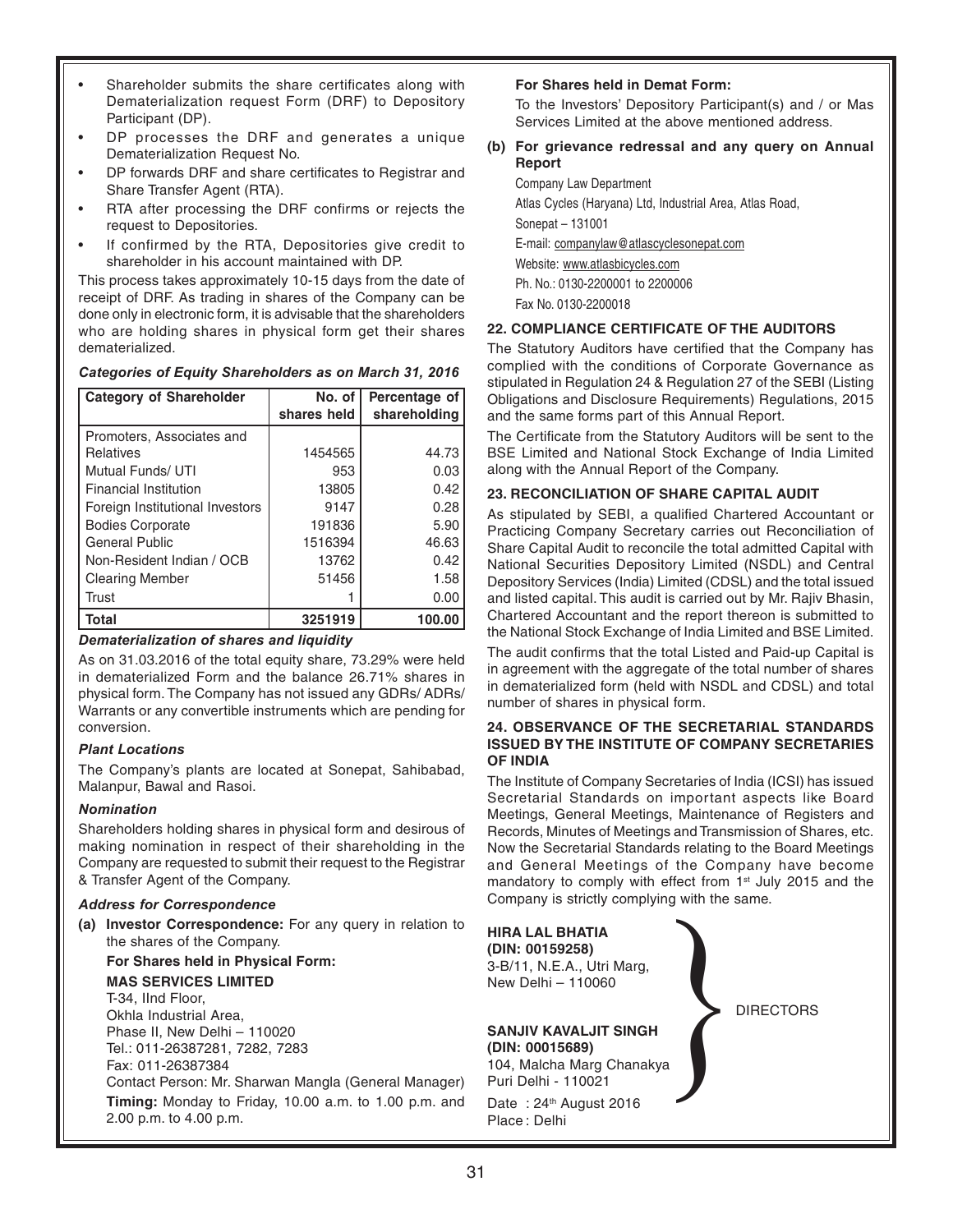# **Declaration on Code of Conduct as per Schedule V Part D of Securities and Exchange Board of India (Listing Obligations and Disclosure Requirements) Regulations, 2015**

I Declare that the members of Board of Directors and Senior Management Personnel have affirmed compliance with the code of conduct of board of directors and senior management.

> **Sd/- NARENDRA PAL SINGH CHIEF EXECUTIVE OFFICER**

Date: 23<sup>rd</sup> August 2016

# **CERTIFICATE FROM AUDITORS REGARDING COMPLIANCE OF CONDITIONS OF CORPORATE GOVERNANCE TO THE MEMBERS OF**

# **ATLAS CYCLES (HARYANA) LIMITED**

# **CIN: L35923HR1950PLC001614**

We have examined the compliance of condition of Corporate Governance by Atlas Cycles (Haryana) Ltd. for the year ended March 31, 2016 as stipulated in Part E of Schedule V of Securities and Exchange Board of India (Listing Obligations and Disclosure Requirements) Regulations, 2015.

The compliance of conditions of Corporate Governance is the responsibility of the management. Our examination was limited to procedures and implementation thereof adopted by the company for ensuring the compliance of the conditions of Corporate Governance. It is neither an audit nor an expression of opinion on the financial statement of the company.

In our opinion and to the best of our information and according to the explanations given to us, we certify that the company has complied with the conditions of corporate governance as stipulated in the above mentioned Listing Regulation/Erstwhile Listing agreement except that there were certain delays in filing of Financial Results for year/quarter ended 31.03.2015 and Shareholding Pattern for quarter ended 31.03.2015 with the Stock Exchanges during the FY 2015-16.

We state that in respect of investor grievances received during the year ended March 31, 2016 no investor grievances are pending for a period exceeding one month against the company as per the records maintained by the company.

We further state such compliance is neither an assurance as to the further viability of the company nor the efficiency or effectiveness with which the management has conducted the affairs of the company.

> For **Mehra Khanna & Company** Chartered Accountants FR No:- 001141N

**CA. RAJIV BHASIN** Place : Delhi (PARTNER) Date : 24.08.2016 Mem.No: - 093845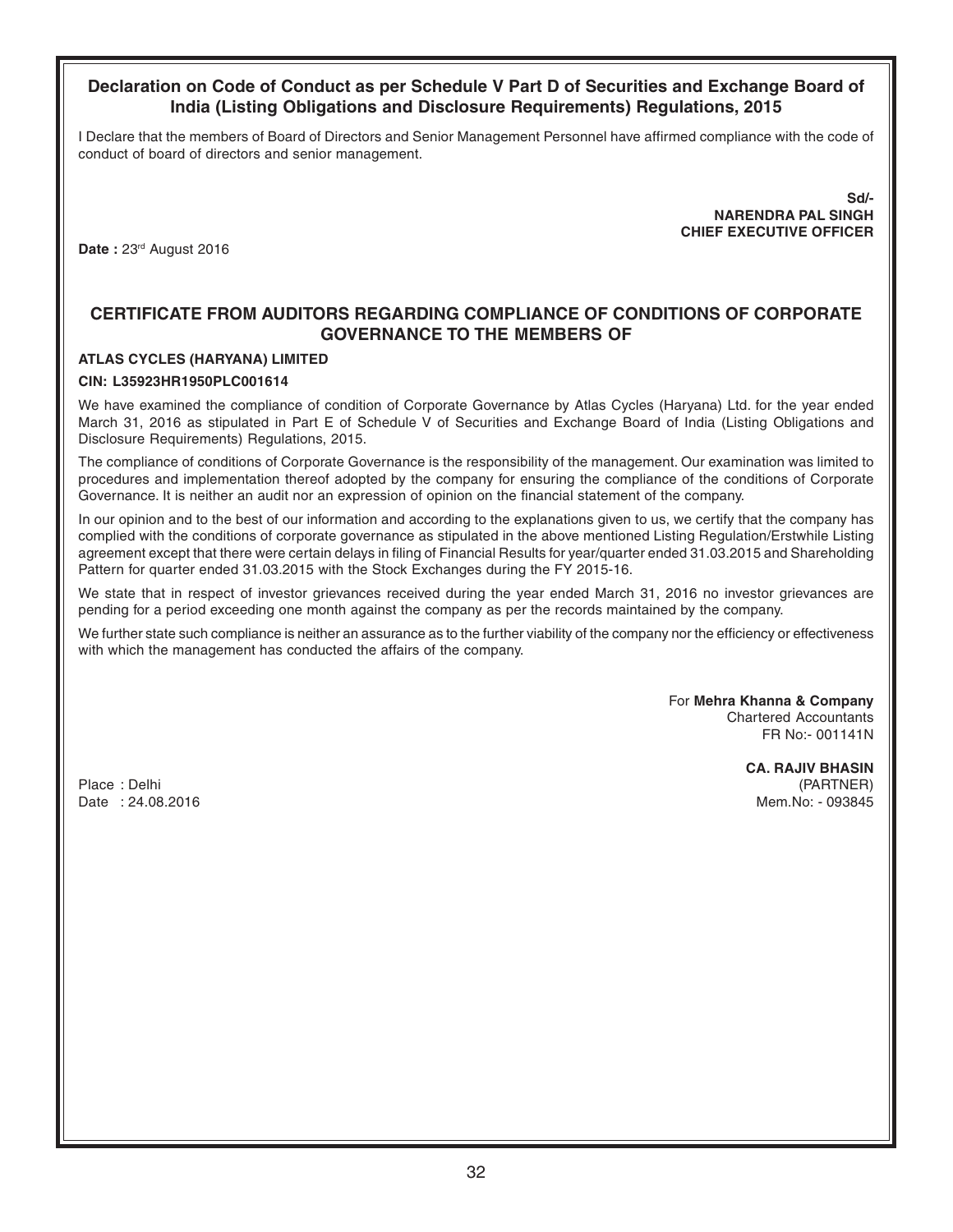# **MANAGEMENT DISCUSSION & ANALYSIS FORWARD LOOKING STATEMENTS**

This report contains forward-looking statements, which may be identified by the use of words like 'plans', 'expects', 'will', 'anticipates', 'believes', 'intends', 'projects', 'estimates' or other words of similar connotation. All statements that address expectations or projections about the future, including, but not limited to statements about the Company's strategy for growth, product development, market position, expenditures, and financial results, are forward-looking statements. Forwardlooking statements are based on certain assumptions and expectations of future events. The Company cannot guarantee that these assumptions and expectations are accurate or will be realized. The Company's actual results, performance or achievements could thus differ materially from those projected in any such forward looking statements. The Company assumes no responsibility to amend, modify or revise any forward looking statement, on the basis of any subsequent developments, information or events.

# **INDUSTRY OVERVIEW**

India produces approximately 10% of the world annual bicycle production, which is estimated at 125 Million units. The annual domestic demand of bicycles in India is approximately 10 million units, out of which around 2.5 million units is a government demand for the various welfare schemes. Exports out of India are largely to Africa and the less developed economies and negligible to western markets. Today, the Indian bicycle manufacturing and bicycle parts industry is widely recognized for its quality standards in the international market.

The market for the premium or the lifestyle bikes targeted towards the lifestyle consumer is just about emerging on account of increasing individual incomes and higher aspiration levels of the middle income group. Growth in the "specials segment" (Sport Light Roadster, mountain terrain bike and children's bicycles) was higher than in the "standard segment. The definition of high end bikes itself is changing.

Not only are the price points changing but even definitions of the segment are. Hitherto, cycles were simplistically segmented into gents, ladies, kids and high end. But now the lifestyle bikes are being segmented in line with the global trend that is based on their usage. There are Road bikes, Mountain tarrain bikes and Children bikes etc.

The demand for these cycles at this stage is very limited but is set to grow at a frenetic pace in future. While the mass-market segment is experiencing a sluggish growth of between 4-6% annually the premium & lifestyle segment is growing at a CAGR of over 30%. The market size for the lifestyle cycles is estimated at not more than 0.25 million units annually but its only time that this segment will form an important part of the industry

M/S Atlas Cycles (Haryana) Limited is a Public Limited Company having presence in bicycles segment with a track record of more than 64 Years, having established brand both in Indian as well as International Market. The company is engaged in manufacturing of bicycles and its components and steel tubes with units at Sonepat, Sahibabad, Malanpur, Bawal and Rasoi.

Apart from rising input costs, cheap Chinese bicycles are also entering in domestic market.

# **OPPORTUNITY AND THREATS**

The areas of strength are promoters having long track record, rich experience and strong financial soundness, Atlas Brand is well accepted both in Indian as well as International Market and one of the largest cycle manufacturer in the world. However, the areas of weaknesses: Rising input cost i.e. prices of sheets, strips, Tyres, Tubes and other related chemicals are governed by external forces including its trend in International Market. Product obsolescence vis-a-vis non-acceptance of model could adversely affect the revenue stream and profitability. Further these are the major areas under business risk, promoters risk, and financial risk and so on.

# **PRODUCTWISE PERFORMANCE**

The company has a recognized Research and Development centre recognized by the Government of India which is continuously working on development of new models and upgrading the present models. The company has introduced a number of new models in the market keeping in view the market trend and customer preference for fancy bicycles. Introduction of new models of fancy bicycle and E-bike has been continuously followed and the sale in this segment has gone up significantly. Further Atlas has widened its product range also.

# **OUT – LOOK**

Bicycle Industry is getting more and more competitive and to compete with the world leaders in producing high class bicycles and tapping export market the Indian bicycle industry needs to incorporate the latest Research and Development facilities and pay special attention to design development.

On the whole, the future of the bicycle industry is very challenging. With the globalization, the domestic market is open to goods and services from global companies because of low tariff. Thus the bicycle industry is facing very challenging time.

Protection is a thing of the past. Only those companies will survive which successfully structure and modernize technology to combat global competitiveness in terms of quality, cost and product development.

# **RISK AND CONCERNS**

Small manufacturers in the unorganized sector have set up their units which certainly pose a threat to the organized sector. Cheap import from China supplying cheap and substandard products in the market is also threatening our bicycle industry. Steel Prices are changing on regular basis and there is a wide fluctuation in chemical industry and other metals including Nickels, Brass etc., which are governed by some external forces. Further as it is the product of necessity, it is not easy to increase the price on frequent intervals.

# **INTERNAL CONTROL SYSTEM AND THEIR ADEQUACY**

To achieve effectiveness and efficiency of operation, reliability of financial reporting and compliance with applicable laws, rules, and regulations and compliance of significant policies, the Company has a well defined system of internal control throughout the organization. The internal audit department regularly probes the deficiency in operation of internal control and suggest ways to rectify such deficiencies. To improve efficiency and internal control company has introduced Microsoft-Navision 2009, an Enterprise Resource Planning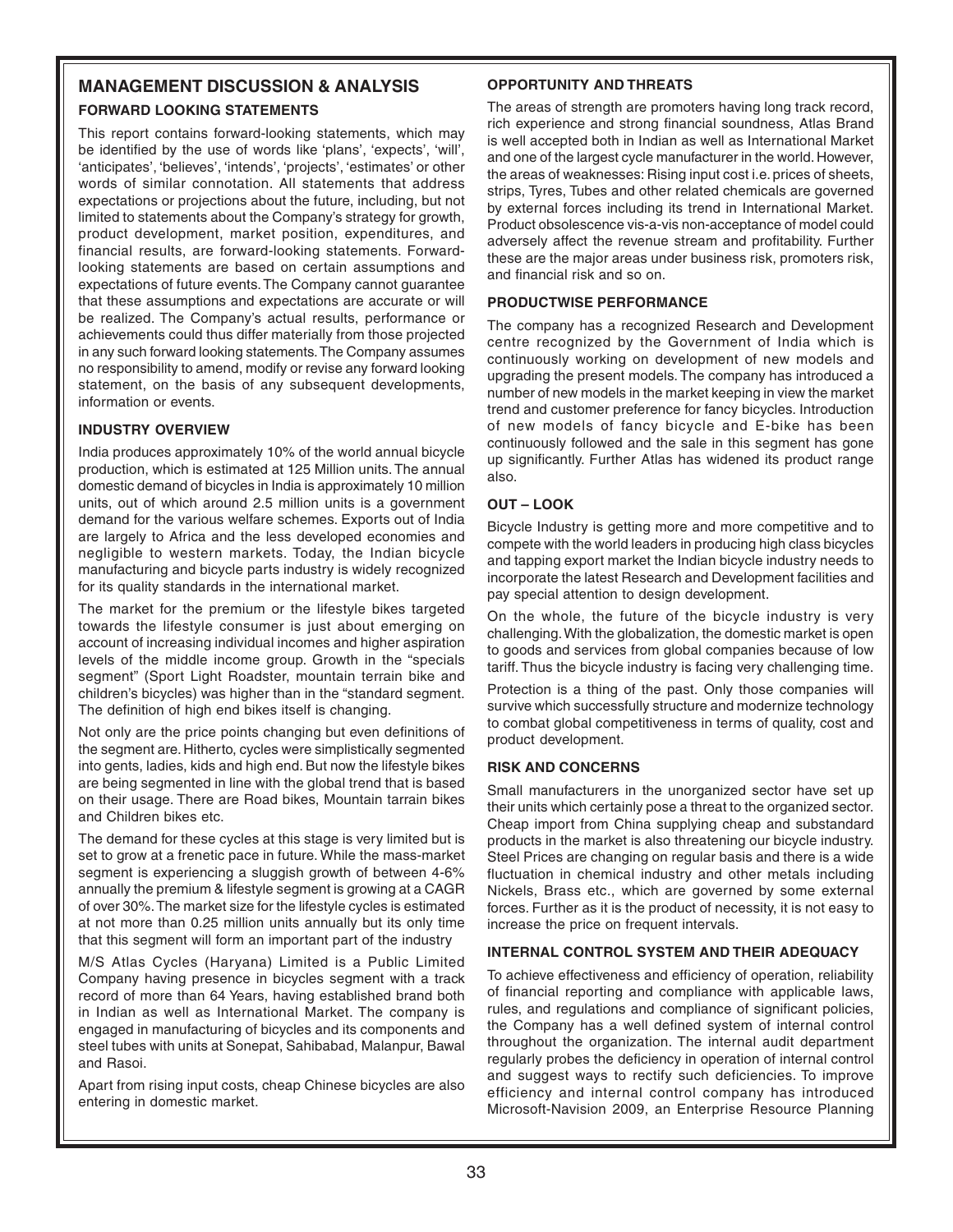(ERP) system. Due to the total integration, there is a consistent flow of accurate and easy to access data within all the departments. The company has adequate systems of internal control to provide reasonable assurance that assets are safeguarded and protected against loss from unauthorized use or disposition and those transactions are authorized, recorded and reported properly.

# **FINANCIAL PERFORMANCE**

The company achieved a turnover  $\bar{\tau}$  608.50 Crores during the year compared to  $\bar{\tau}$  626.71 Crores during the previous year.

# **HEALTH SAFETY AND ENVIRONMENT**

Atlas is fully committed to the safety, health and well-being of its employees and to minimizing the environmental impact on its business operations. A safe and healthy environment is maintained, and appropriate steps are taken with the object of minimizing the environmental impact on all processes and practices. The Company has a range of policies, including on quality, safety and health aspects to guide the employees work practices, actions and decisions. The Company strives to continuously improve the effectiveness of its policies and the employees are encouraged to contribute their mite in this direction. All employees are obliged to ensure that they fully understand all policies and do fully comply with the requirements.

# **HUMAN RESOURCE AND INDUSTRIAL RELATIONS**

One of the "Key" reasons for the exponential growth of Atlas is undoubtedly its "People". The Company has always provided an open and challenging work environment wherein the staff members get an opportunity to rapidly gain and assimilate knowledge. Creativity and dedication of all the employees represent the most precious assets of the Company. For the growth of the organization, the human resource function has an important role to play not only in identifying and recruiting suitable individuals but also in developing and rewarding its employees. As such, we have remained focused on strengthening human capital through continuous training and

development and by upgrading skills of employees to meet the Company's objectives. The Company has a union free environment and the industrial relations scenario continued to be stable during the year.

# **CAUTIONARY STATEMENT**

Statements in the Directors' Report & Management Discussion and Analysis describing the Company's objectives, projections, estimates, expectations or predictions may be "forward-looking statements" within the meaning of applicable securities laws and regulations. Actual results could differ materially from those expressed or implied. Important factors that could make a difference to the Company's operation include raw material availability and prices, cyclical demand and pricing in the Company's principal market, changes in Government regulations, tax regimes, economic developments within India and the countries in which the Company conducts business and other incidental factors.

# **APPRECIATION**

Your Directors express their warm appreciation to all the employees working at various units for their diligence and contribution. Your Directors also wish to record their appreciation for the support and co-operation received from the dealers, agents, suppliers, bankers and all other stakeholders.

# **HIRA LAL BHATIA**

**(DIN: 00159258)** 3-B/11, N.E.A., Utri Marg, New Delhi – 110060

# **SANJIV KAVALJIT SINGH (DIN: 00015689)**

104, Malcha Marg Chanakya Puri Delhi - 110021  $\left\{\right\}$ 

Date: 24<sup>th</sup> August 2016 Place : Delhi

**DIRECTORS**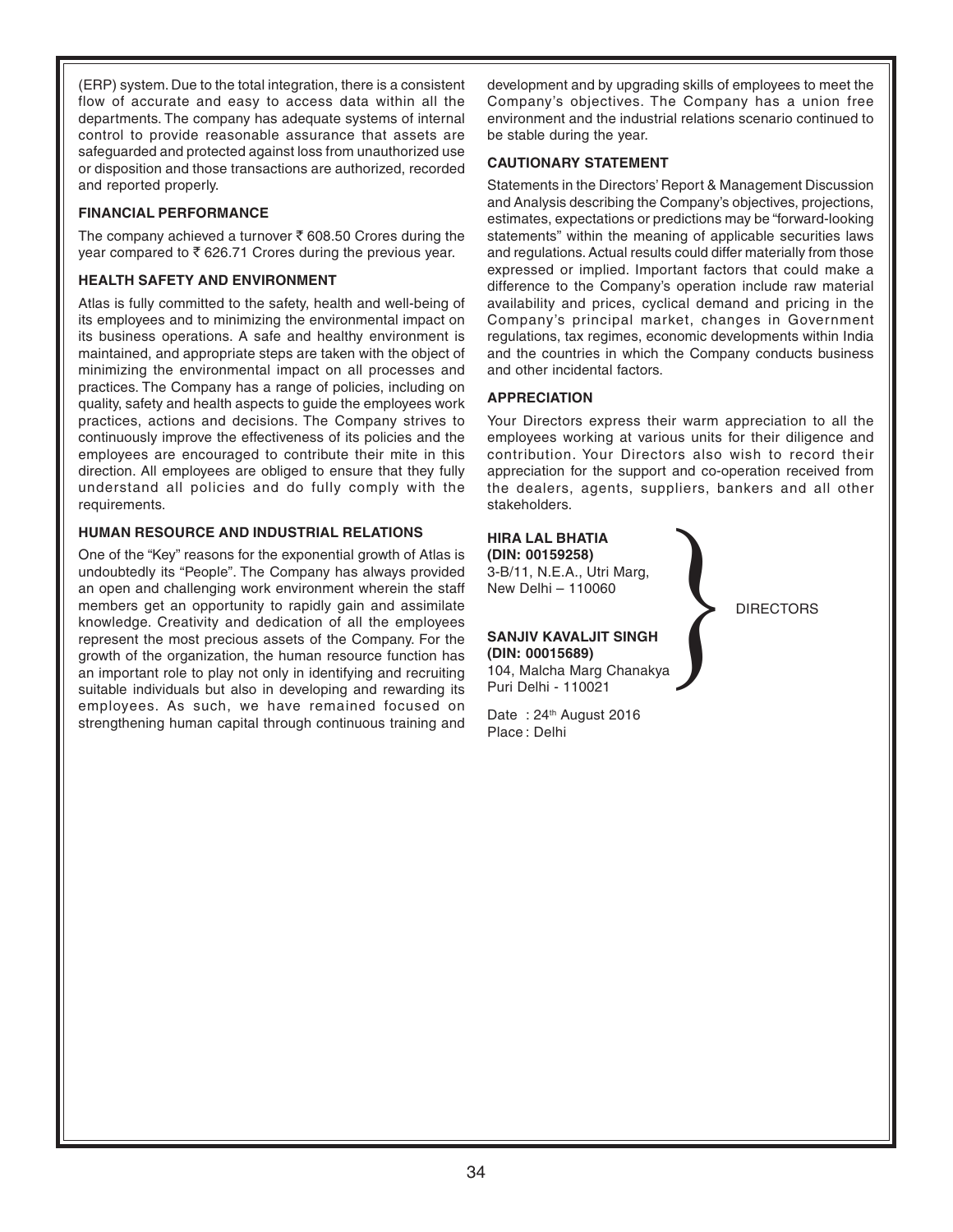# **INDEPENDENT AUDITOR'S REPORT**

To the Members of

# **ATLAS CYCLES (HARYANA) LTD.**

# **Report on the Financial Statements**

We have audited the accompanying financial statements of ATLAS CYCLES (HARYANA) LIMITED ('the Company'), which comprise the Balance Sheet as at 31 March 2016, the statement of Profit & Loss and Cash Flow Statement for the year then ended, and a summary of the significant accounting policies and other explanatory information ("financial statements").

# **Management's Responsibility for the Financial Statements**

The Company's Board of Directors are responsible for the matters stated in Section 134(5) of the Companies Act, 2013 ("the Act") with respect to the preparation of these financial statements that give a true and fair view of the financial position, financial performance in accordance with the accounting principles generally accepted in India, including the Accounting Standards specified under Section 133 of the Act, read with Rule 7 of the Companies (Accounts) Rules, 2014. This responsibility also includes maintenance of adequate accounting records in accordance with the provisions of the Act for safeguarding the assets of the Company and for preventing and detecting frauds and other irregularities; selection and application of appropriate accounting policies; making judgments and estimates that are reasonable and prudent; and design, implementation and maintenance of adequate internal financial controls, that were operating effectively for ensuring the accuracy and completeness of the accounting records, relevant to the preparation and presentation of the financial statements that give a true and fair view and are free from material misstatement, whether due to fraud or error.

# **Auditor's Responsibility**

Our responsibility is to express an opinion on these financial statements based on our audit. We have taken into account the provisions of the Act, the accounting and auditing standards and matters which are required to be included in the audit report under the provisions of the Act and the Rules made thereunder.

We conducted our audit in accordance with the Standards on Auditing specified under Section 143(10) of the Act. Those Standards require that we comply with ethical requirements and plan and perform the audit to obtain reasonable assurance about whether the financial statements are free from material misstatement.

An audit involves performing procedures to obtain audit evidence about the amounts and the disclosures in the financial statements. The procedures selected depend on the auditor's judgment, including the assessment of the risks of material misstatement of the financial statements, whether due to fraud or error. In making those risk assessments, the auditor considers internal financial controls relevant to the Company's preparation of the financial statements that give a true and fair view in order to design audit procedures that are appropriate in the circumstances, but not for the purpose of expressing an opinion on whether the Company has in place an adequate internal financial controls system over financial reporting and the operating effectiveness of such controls. An audit also includes evaluating the appropriateness of the accounting policies used and the reasonableness of the accounting estimates made by the Company's Directors, as well as evaluating the overall presentation of the financial statements.

We believe that the audit evidence we have obtained is sufficient and appropriate to provide a basis for our audit opinion on the financial statements.

# **Opinion**

In our opinion and to the best of our information and according to the explanations given to us, subject to Note No 34 which is selfexplanatory in itself, the aforesaid financial statements give the information required by the Act in the manner so required and give a true and fair view in conformity with the accounting principles generally accepted in India,

- a) In case of the Balance Sheet, of the state of affairs of the Company as at 31<sup>st</sup> March 2016;
- b) In case of Statement of Profit & Loss, the loss incurred for the year then ended on 31st March, 2016.
- c) In the case of the Cash Flow Statement, of the cash flows for the year ended on that date.

# **Report on Other Legal and Regulatory Requirements**

- (i) As required by the Companies (Auditor's Report) Order, 2016 ("the Order"), as amended, issued by the Central Government of India in terms of sub-section (11) of section 143 of the Act, we give in the "**Annexure A"** a statement on the matters specified in the paragraph 3 and 4 of the Order, to the extent applicable.
- (ii) As required by Section 143 (3) of the Act, we report that:
	- (a) we have sought and obtained all the information and explanations which to the best of our knowledge and belief were necessary for the purposes of our audit;
	- (b) in our opinion, proper books of account as required by law have been kept by the Company so far as it appears from our examination of those books;
	- (c) the Balance Sheet, the statement of profit and loss and cash flow Statement dealt with by this Report are in agreement with the books of account;
	- (d) in our opinion, the aforesaid financial statements comply with the Accounting Standards specified under Section 133 of the Act, read with Rule 7 of the Companies (Accounts) Rules, 2014;
	- (e) on the basis of the written representations received from the directors as on 31 March 2016 taken on record by the Board of Directors, none of the directors is disqualified as on 31 March 2016 from being appointed as a director in terms of Section 164 (2) of the Act;
	- (f) with respect to the adequacy of the Internal Financial Controls Over Financial Reporting of the Company and the operating effectiveness of such controls, refer to our separate report in **"Annexure B"**; and
	- (g) with respect to the other matters to be included in the Auditor's Report in accordance with Rule 11 of the Companies (Audit and Auditors) Rules, 2014, in our opinion and to the best of our information and according to the explanations given to us:
		- i. The company does not have any pending litigations which would impact its financial position;
		- ii. The Company did not have any long term contracts including derivative contracts for which there were any material foreseeable losses; and
		- iii. There were no amounts which were required to be transferred to the Investor Education & Protection Fund by the Company.

**For Mehra Khanna & Co** Chartered Accountants **Firm Registration No: 001141N**

**CA Rajiv Bhasin** Place: New Delhi **Partner** Date: 24.08.2016 Membership No:093845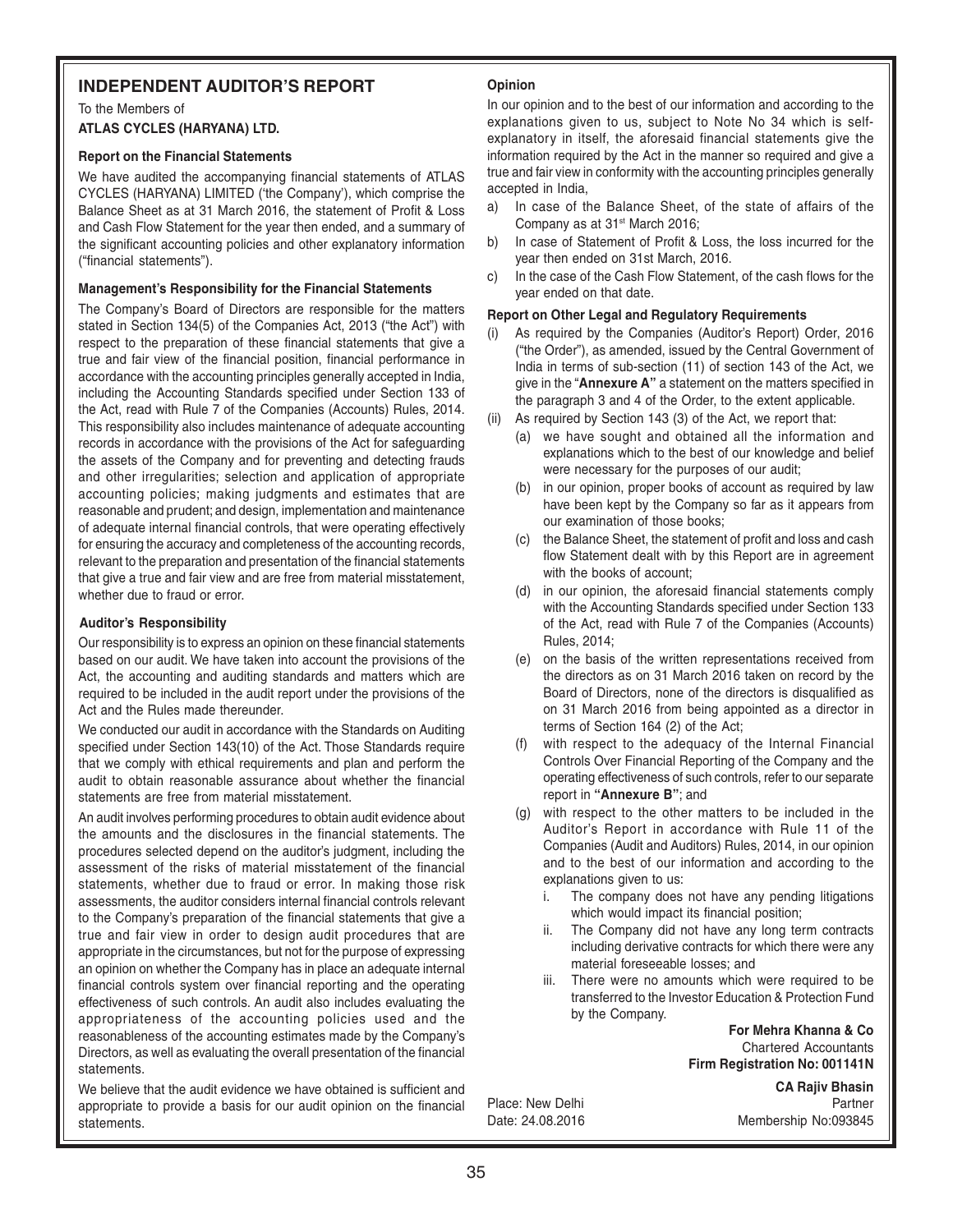# **"Annexure A" to the Independent Auditors' Report**

Referred to in paragraph 1 under the heading 'Report on Other Legal & Regulatory Requirement' of our report of even date to the financial statements of the Company for the year ended March 31, 2016:

- 1) (a) The Company has maintained proper records showing full particulars, including quantitative details and situation of fixed assets;
	- (b) The Fixed Assets have been physically verified by the management in a phased manner, designed to cover all the items over a period of three years, which in our opinion, is reasonable having regard to the size of the company and nature of its business. Pursuant to the program, a portion of the fixed asset has been physically verified by the management during the year and no material discrepancies between the books records and the physical fixed assets have been noticed.
	- (c) According to information and explanations given to us and on the basis of our examination of the records of the company, the title deeds of immovable properties are held in the name of the company.
- 2) (a) As explained to us, the inventories were physically verified during the year by the Management, wherever applicable, at reasonable intervals other than for inventories lying with third parties at the end of the year for which confirmations have been obtained in most of the cases.
	- b) The discrepancies noticed on physical verification of the inventory as compared to books records which has been properly dealt with in the books of account were not material.
- 3) The Company has not granted any loans, secured or unsecured to companies, firms, Limited Liability partnerships or other parties covered in the Register maintained under section 189 of the Act. Accordingly, the provisions of clause 3 (iii) (a) to (C) of the Order are not applicable to the Company and hence not commented upon.
- 4) In our opinion and according to the information and explanations given to us, the company has complied with the provisions of section 185 and I86 of the Companies Act, 2013 In respect of loans, investments, guarantees, and security.
- 5) The Company has not accepted deposits from the public and hence the directives issued by the Reserve Bank of India and the provisions of Sections 73 to 76 or any other relevant provisions of the Act and the Companies (Acceptance of Deposit) Rules, 2015 with regard to the deposits accepted from the public are not applicable. However, company has failed to repay deposits accepted before 1<sup>st</sup> Apr 2014 to the tune of  $\overline{5}$  768.69 Lacs.
- 6) As informed to us, the maintenance of Cost Records has not been specified by the Central Government under sub-section (1) of Section 148 of the Act, in respect of the activities carried on by the company and the such accounts and records are made and maintained by the company.
- 7) a) According to the information and explanation given to us, and the records of the company examined by us, the company is generally not regular in depositing with the appropriate authorities undisputed statutory dues including provident fund, employees state insurance, income-tax, sale tax, duty of excise, value added tax, cess. However, according to the information and explanation given to us,

no undisputed material amounts payable in respect of statutory dues were in arrears as at 31st March, 2016 for a period more than six months from the date they became payable.

b) According to the information and explanation given to us, there are no dues of income tax, service tax, duty of customs, duty of excise, value added tax outstanding on account of any dispute. However, below mentioned sales tax entry tax liability is outstanding on balance sheet date.

| Name             | Amount (INR) |
|------------------|--------------|
| VAT              | 205.99       |
| <b>CST</b>       | 465.26       |
| <b>Entry Tax</b> | 37.95        |
| Total            | 709.20       |

- 8) In our opinion and according to the information and explanations given to us, the Company has not defaulted in the repayment of dues to banks. The Company has not taken any loan either from financial institutions or from the government and has not issued any debentures.
- 9) Based upon the audit procedures performed and the information and explanations given by the management, the company has not raised moneys by way of initial public offer or further public offer including debt instruments. However, term Loans raised by the company has been applied for which those are raised.
- 10) To the best of our knowledge and according to the information and explanations given to us, we report that no fraud by the Company or on the company by its officers or employees has been noticed or reported during the year.
- 11) To the best of our knowledge and according to the information and explanations given to us, the managerial remuneration has been paid or provided in accordance with the requisite approvals mandated by the provisions of section 197 read with Schedule V to the Companies Act;
- 12) In our opinion, the Company is not a Nidhi Company. Therefore, the provisions of clause 4 (xii) of the Order are not applicable to the Company.
- 13) In our opinion, all transactions with the related parties are in compliance with section 177 and 188 of Companies Act, 2013 and the details have been disclosed in the Financial Statements as required by the applicable accounting standards.
- 14) Based upon the audit procedures performed and the information and explanations given by the management, the company has not made any preferential allotment or private placement of shares or fully or partly convertible debentures during the year under review. Accordingly, the provisions of clause 3 (xiv) of the Order are not applicable to the Company and hence not commented upon.
- 15) Based upon the audit procedures performed and the information and explanations given by the management, the company has not entered into any non-cash transactions with directors or persons connected with him. Accordingly, the provisions of clause 3 (xv) of the Order are not applicable to the Company and hence not commented upon.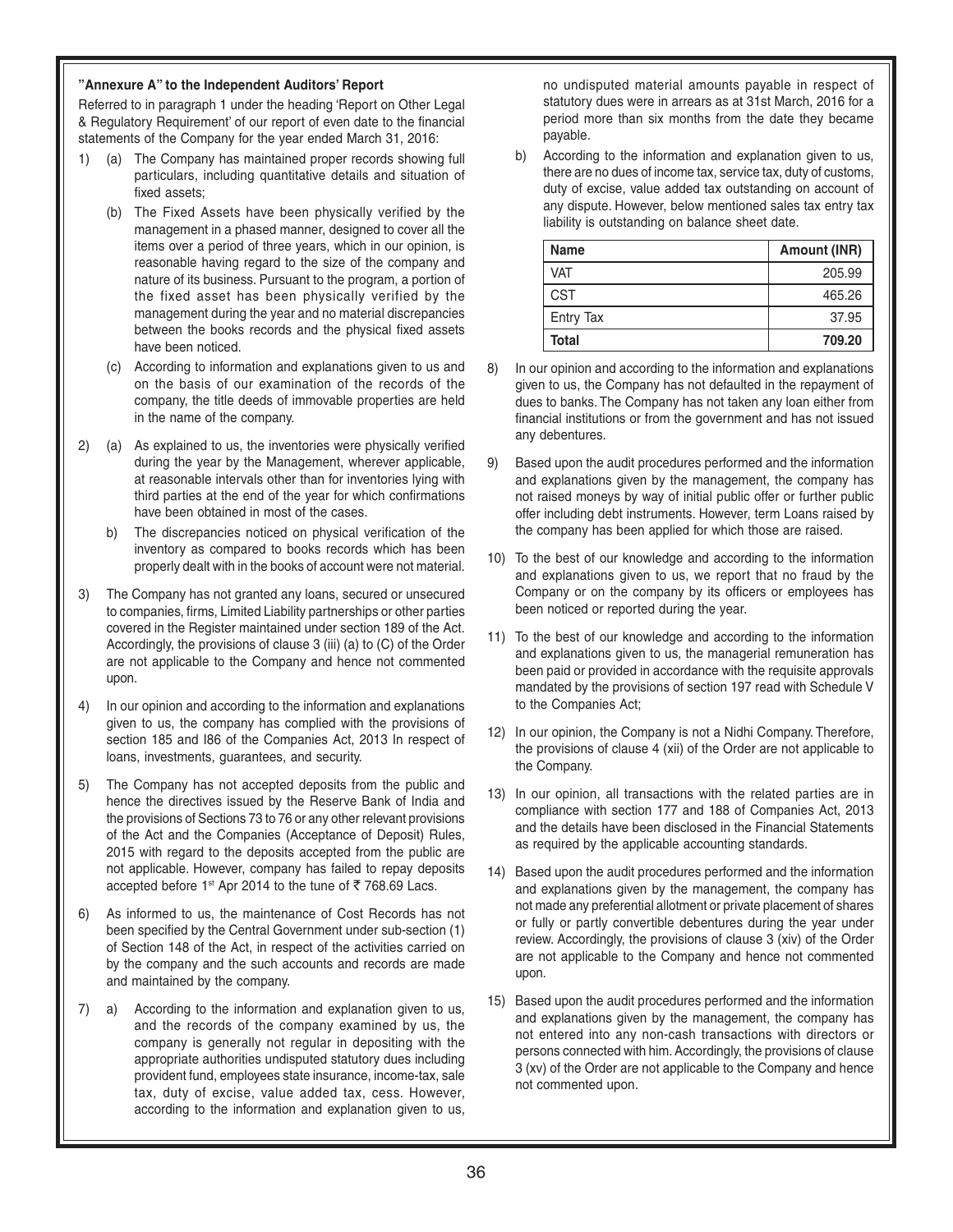16) In our opinion, the company is not required to be registered under section 45 IA of the Reserve Bank of India Act, 1934 and accordingly, the provisions of clause 3 (xvi) of the Order are not applicable to the Company and hence not commented upon.

#### **For Mehra Khanna & Co** Chartered Accountants **Firm Registration No: 001141N**

**CA Rajiv Bhasin**

Place: New Delhi **Place:** New Delhi **Partner** Date: 24.08.2016 Membership No:093845

# **Annexure - B to the Auditors' Report**

# **Report on the Internal Financial Controls under Clause (i) of Subsection 3 of Section 143 of the Companies Act, 2013 ("the Act")**

We have audited the internal financial controls over financial reporting of ATLAS CYCLES (HARYANA) LIMITED ("the Company") as of 31 March 2016 in conjunction with our audit of the standalone financial statements of the Company for the year ended on that date.

# **Management's Responsibility for Internal Financial Controls**

The Company's management is responsible for establishing and maintaining internal financial controls based on the internal control over financial reporting criteria established by the Company considering the essential components of internal control stated in the Guidance Note on Audit of Internal Financial Controls over Financial Reporting issued by the Institute of Chartered Accountants of India ('ICAI'). These responsibilities include the design, implementation and maintenance of adequate internal financial controls that were operating effectively for ensuring the orderly and efficient conduct of its business, including adherence to company's policies, the safeguarding of its assets, the prevention and detection of frauds and errors, the accuracy and completeness of the accounting records, and the timely preparation of reliable financial information, as required under the Companies Act, 2013.

#### **Auditors' Responsibility**

Our responsibility is to express an opinion on the Company's internal financial controls over financial reporting based on our audit. We conducted our audit in accordance with the Guidance Note on Audit of Internal Financial Controls over Financial Reporting (the "Guidance Note") and the Standards on Auditing, issued by ICAI and deemed to be prescribed under section 143(10) of the Companies Act, 2013, to the extent applicable to an audit of internal financial controls, both applicable to an audit of Internal Financial Controls and, both issued by the Institute of Chartered Accountants of India. Those Standards and the Guidance Note require that we comply with ethical requirements and plan and perform the audit to obtain reasonable assurance about whether adequate internal financial controls over financial reporting was established and maintained and if such controls operated effectively in all material respects. Our audit involves performing procedures to obtain audit evidence about the adequacy of the internal financial controls system over financial reporting and their operating effectiveness. Our audit of internal financial controls over financial reporting included obtaining an understanding of internal financial controls over financial reporting, assessing the risk that a material weakness exists, and testing and evaluating the design and operating effectiveness of internal control based on the assessed risk. The procedures selected depend on the auditor's judgment, including the assessment of the risks of material misstatement of the financial statements, whether due to fraud or error. We believe that the audit

evidence we have obtained is sufficient and appropriate to provide a basis for our audit opinion on the Company's internal financial controls system over financial reporting.

# **Meaning of Internal Financial Controls over Financial Reporting**

A company's internal financial control over financial reporting is a process designed to provide reasonable assurance regarding the reliability of financial reporting and the preparation of financial statements for external purposes in accordance with generally accepted accounting principles. A company's internal financial control over financial reporting includes those policies and procedures that (1) pertain to the maintenance of records that, in reasonable detail, accurately and fairly reflect the transactions and dispositions of the assets of the company; (2) provide reasonable assurance that transactions are recorded as necessary to permit preparation of financial statements in accordance with generally accepted accounting principles, and that receipts and expenditures of the company are being made only in accordance with authorisations of management and directors of the company; and (3) provide reasonable assurance regarding prevention or timely detection of unauthorised acquisition, use, or disposition of the company's assets that could have a material effect on the financial statements.

# **Inherent Limitations of Internal Financial Controls Over Financial Reporting**

Because of the inherent limitations of internal financial controls over financial reporting, including the possibility of collusion or improper management override of controls, material misstatements due to error or fraud may occur and not be detected. Also, projections of any evaluation of the internal financial controls over financial reporting to future periods are subject to the risk that the internal financial control over financial reporting may become inadequate because of changes in conditions, or that the degree of compliance with the policies or procedures may deteriorate.

#### **Opinion**

In our opinion, the Company has, in all material respects, an adequate internal financial controls system over financial reporting and such internal financial controls over financial reporting were operating effectively as at 31 March 2016, based on the internal control over financial reporting criteria established by the Company considering the essential components of internal control stated in the Guidance Note on Audit of Internal Financial Controls Over Financial Reporting issued by the Institute

> **For Mehra Khanna & Co** Chartered Accountants **Firm Registration No: 001141N**

**CA Rajiv Bhasin** Place: New Delhi **Partner** Date: 24.08.2016 Membership No:093845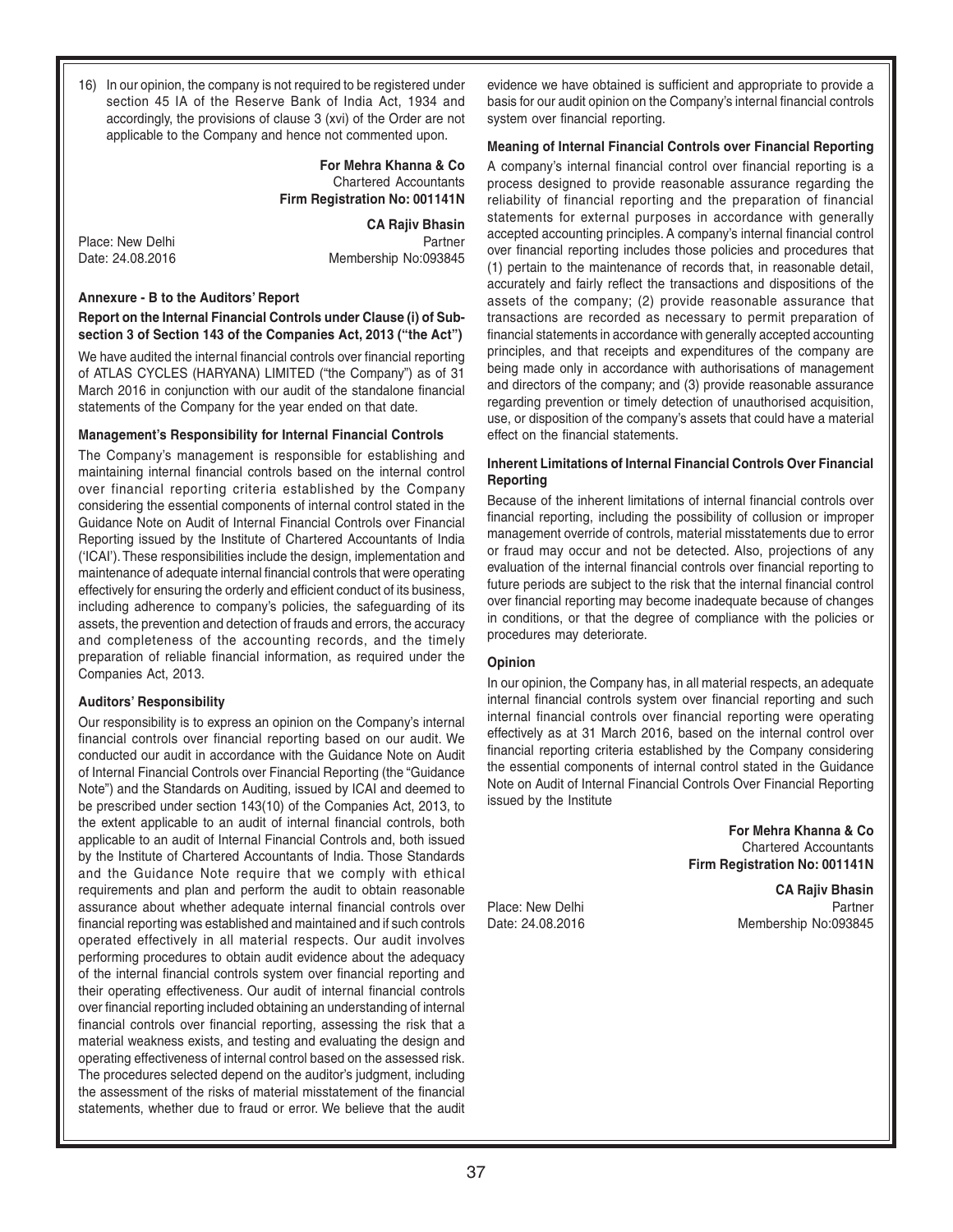| <b>Atlas Cycles (Haryana) Limited</b>                                                                                                         |                             |                      |                       |                                    |                        |                                   |
|-----------------------------------------------------------------------------------------------------------------------------------------------|-----------------------------|----------------------|-----------------------|------------------------------------|------------------------|-----------------------------------|
| <b>Balance Sheet as at 31st March, 2016</b>                                                                                                   |                             |                      |                       |                                    |                        | (₹ in Lacs)                       |
| <b>DESCRIPTION</b>                                                                                                                            |                             |                      | Note No.              |                                    | 31.03.2016             | 31.03.2015                        |
| <b>EQUITY AND LIABILITIES</b>                                                                                                                 |                             |                      |                       |                                    |                        |                                   |
| <b>SHAREHOLDERS FUNDS</b>                                                                                                                     |                             |                      |                       |                                    |                        |                                   |
| Share Capital<br>Reserves and Surplus                                                                                                         |                             |                      | 2<br>3                |                                    | 325.19<br>9,075.86     | 325.19<br>9,401.60                |
|                                                                                                                                               |                             |                      |                       |                                    | 9,401.05               | 9,726.79                          |
|                                                                                                                                               |                             |                      |                       |                                    |                        |                                   |
| <b>SHARE APPLICATION MONEY PENDING ALLOTMENT</b><br><b>NON-CURRENT LIABILITIES</b>                                                            |                             |                      |                       |                                    |                        |                                   |
| Long-term borrowings                                                                                                                          |                             |                      | 4                     |                                    | 160.73                 | 79.24                             |
| Deferred tax liabilities (net)                                                                                                                |                             |                      | 5                     |                                    |                        |                                   |
| Other Long term liabilities                                                                                                                   |                             |                      | 6                     |                                    | 281.85                 | 271.88                            |
| Long-term provisions                                                                                                                          |                             |                      | $\overline{7}$        |                                    | 65.21                  | 82.37                             |
|                                                                                                                                               |                             |                      |                       |                                    | 507.79                 | 433.49                            |
| <b>CURRENT LIABILITIES</b>                                                                                                                    |                             |                      |                       |                                    |                        |                                   |
| Short-term borrowings                                                                                                                         |                             |                      | 8                     |                                    | 5,894.77               | 9,445.27                          |
| Trade payables                                                                                                                                |                             |                      | 9                     |                                    | 11,248.06              | 9,916.10                          |
| Other current liabilities                                                                                                                     |                             |                      | 10                    |                                    | 4,178.29               | 3,869.61                          |
| Short-term provisions                                                                                                                         |                             |                      | $\overline{7}$        |                                    | 2,459.81               | 2,536.24                          |
|                                                                                                                                               |                             |                      |                       |                                    | 23,780.93              | 25,767.22                         |
| <b>TOTAL</b>                                                                                                                                  |                             |                      |                       |                                    | 33,689.77              | 35,927.50                         |
| <b>ASSETS</b>                                                                                                                                 |                             |                      |                       |                                    |                        |                                   |
| <b>NON-CURRENT ASSETS</b>                                                                                                                     |                             |                      |                       |                                    |                        |                                   |
| <b>Fixed Assets</b>                                                                                                                           |                             |                      | 11                    |                                    |                        |                                   |
| Tangible assets                                                                                                                               |                             |                      |                       |                                    | 9,332.20               | 9,215.81                          |
| Intangible assets                                                                                                                             |                             |                      |                       |                                    |                        |                                   |
| Capital work-in-progress                                                                                                                      |                             |                      |                       |                                    |                        | 428.42                            |
| Intangible assets under development                                                                                                           |                             |                      |                       |                                    |                        |                                   |
| Non-current investments                                                                                                                       |                             |                      | 12                    |                                    | 92.16                  | 65.03                             |
| Deferred tax assets (net)                                                                                                                     |                             |                      | 5                     |                                    | 811.35                 | 543.48                            |
| Long-term loans and advances<br>Other non-current assets                                                                                      |                             |                      | 13<br>14              |                                    | 1,668.97<br>13.99      | 1,805.71<br>10.46                 |
|                                                                                                                                               |                             |                      |                       |                                    |                        |                                   |
|                                                                                                                                               |                             |                      |                       |                                    | 11,918.67              | 12,068.91                         |
| <b>CURRENT ASSETS</b>                                                                                                                         |                             |                      |                       |                                    |                        |                                   |
| <b>Current investments</b>                                                                                                                    |                             |                      | 12                    |                                    | 1,224.66               | 1,234.62                          |
| Inventories                                                                                                                                   |                             |                      | 15                    |                                    | 3,864.55               | 4,477.64                          |
| Trade receivables<br>Cash and Bank Balances                                                                                                   |                             |                      | 16<br>17              |                                    | 10,545.29<br>240.84    | 11,853.85<br>553.87               |
| Short-term loans and advances                                                                                                                 |                             |                      | 13                    |                                    | 5,882.69               | 5,732.59                          |
| Other current assets                                                                                                                          |                             |                      | 18                    |                                    | 13.07                  | 6.02                              |
|                                                                                                                                               |                             |                      |                       |                                    | 21,771.10              | 23,858.59                         |
| <b>TOTAL</b>                                                                                                                                  |                             |                      |                       |                                    | 33,689.77              | 35,927.50                         |
| <b>Significant Accounting Policies</b>                                                                                                        |                             |                      | 1                     |                                    |                        |                                   |
|                                                                                                                                               |                             | <b>C.M.Dhall</b>     |                       |                                    |                        | S.Khanna                          |
|                                                                                                                                               | Narendra Pal Singh<br>C.E.O | C.F.O.<br>(Unit III) |                       | <b>Ganesh Iyer</b><br>(For Unit I) |                        | (Unit II)                         |
| Notes referred to above form an integral part of the financial statements<br>This is the Balance Sheet referred to in our report of even date |                             |                      |                       |                                    |                        |                                   |
| For <b>MEHRA KHANNA &amp; CO</b><br><b>Chartered Accountants</b><br>FRN:01141N                                                                |                             |                      |                       |                                    |                        |                                   |
| <b>CA.RAJIV BHASIN</b>                                                                                                                        | Jaspreet Singh Kohli        |                      | Sanjiv Kavaljit Singh |                                    | <b>Hira Lal Bhatia</b> |                                   |
| <b>PARTNER</b>                                                                                                                                | Company Secretary           |                      | (DIN: 00015689)       |                                    | (DIN: 00159258)        |                                   |
| M.NO:093845                                                                                                                                   |                             |                      | Independent Director  |                                    |                        | Chairman & Non Executive Director |
| Delhi: the 24th August, 2016                                                                                                                  |                             |                      |                       |                                    |                        | Delhi: the 24th August, 2016      |
|                                                                                                                                               |                             |                      |                       |                                    |                        |                                   |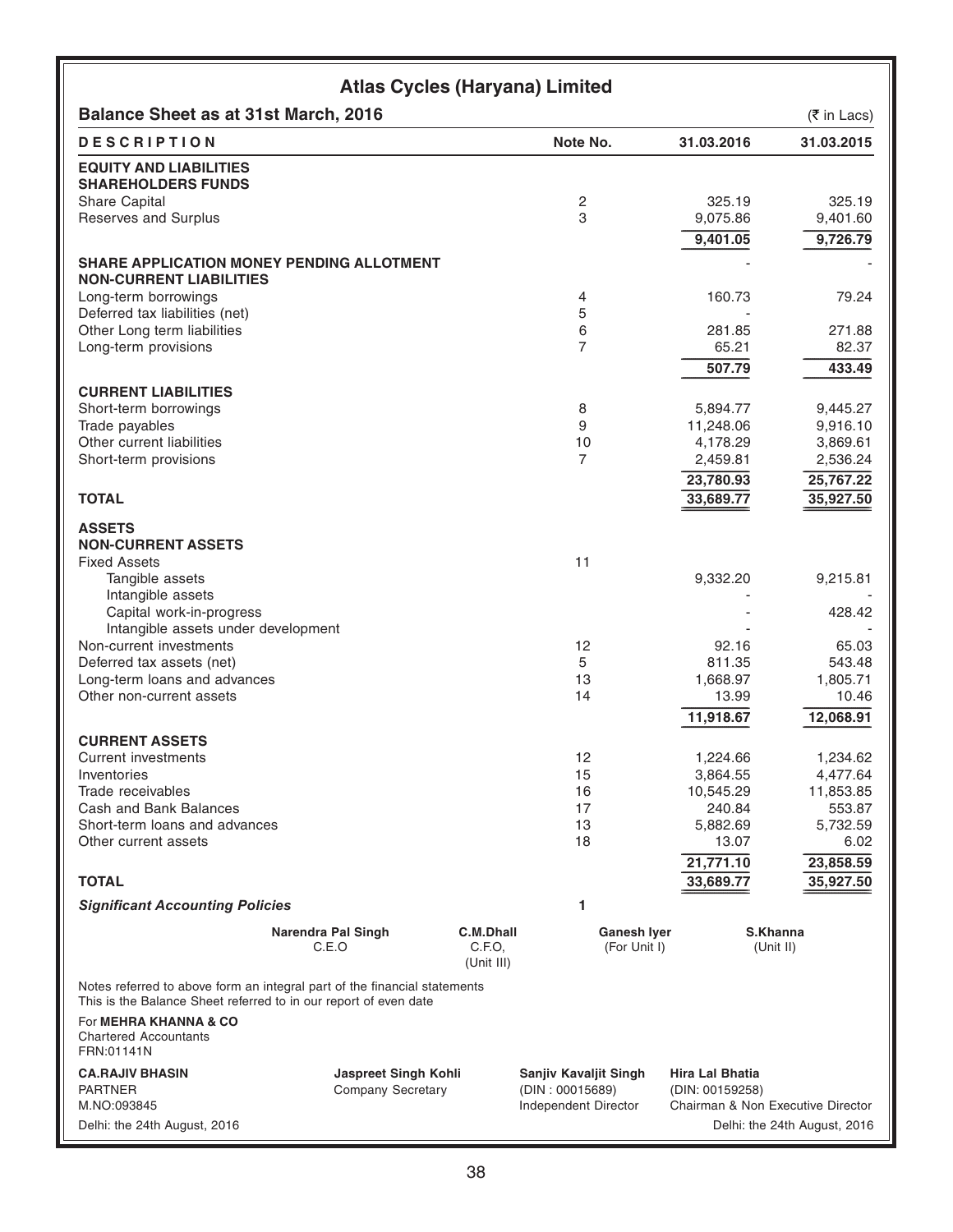| <b>Atlas Cycles (Haryana) Limited</b>                                                                                                         |                                                  |                                   |                                          |                                    |                                   |
|-----------------------------------------------------------------------------------------------------------------------------------------------|--------------------------------------------------|-----------------------------------|------------------------------------------|------------------------------------|-----------------------------------|
| Statement of Profit & Loss for the year ended 31st March, 2016                                                                                |                                                  |                                   |                                          |                                    | (₹ in Lacs)                       |
| <b>DESCRIPTION</b>                                                                                                                            |                                                  |                                   | Note No.                                 | 31.03.2016                         | 31.03.2015                        |
| <b>INCOME</b>                                                                                                                                 |                                                  |                                   |                                          |                                    |                                   |
| Revenue from operations (gross)                                                                                                               |                                                  |                                   | 19                                       | 60,850.72                          | 62,671.92                         |
| Less :- Rebate                                                                                                                                |                                                  |                                   |                                          | 2,661.68                           | 2,095.11                          |
| Less :- Excise Duty on sales                                                                                                                  |                                                  |                                   |                                          | 1,090.04                           | 1,118.18                          |
| Revenue from operations (net)                                                                                                                 |                                                  |                                   |                                          | 57,099.00                          | 59,458.63                         |
| Other Income                                                                                                                                  |                                                  |                                   | 20                                       | 78.63                              | 850.72                            |
| <b>TOTAL</b>                                                                                                                                  |                                                  |                                   |                                          | 57,177.63                          | 60,309.35                         |
|                                                                                                                                               |                                                  |                                   |                                          |                                    |                                   |
| <b>EXPENSES</b>                                                                                                                               |                                                  |                                   |                                          |                                    |                                   |
| Cost of materials consumed                                                                                                                    |                                                  |                                   | 21                                       | 40,301.64                          | 44,744.04                         |
| Purchases of trading goods                                                                                                                    |                                                  |                                   |                                          | 281.27                             | 524.46                            |
| Changes in inventories of finished goods,                                                                                                     |                                                  |                                   |                                          |                                    |                                   |
| work in progress and trading goods                                                                                                            |                                                  |                                   | 22                                       | 391.16                             | 564.59                            |
| Employee benefits expense<br>Finance costs                                                                                                    |                                                  |                                   | 23                                       | 3,527.95<br>784.98                 | 3,691.88                          |
|                                                                                                                                               |                                                  |                                   | 24<br>25                                 | 546.90                             | 1,107.43<br>662.85                |
| Depreciation and amortization expense<br><b>Other expenses</b>                                                                                |                                                  |                                   | 26                                       |                                    |                                   |
| Manufacturing expenses                                                                                                                        |                                                  |                                   |                                          | 6,864.31                           | 7,199.66                          |
| Administration expenses                                                                                                                       |                                                  |                                   |                                          | 1,693.09                           | 1,553.03                          |
| Selling expenses                                                                                                                              |                                                  |                                   |                                          | 3,379.94                           | 3,059.13                          |
| <b>TOTAL</b>                                                                                                                                  |                                                  |                                   |                                          | 57,771.24                          | 63,107.07                         |
|                                                                                                                                               |                                                  |                                   |                                          |                                    |                                   |
| Profit before exceptional and extraordinary items and tax<br>Profit before extraordinary items and tax                                        |                                                  |                                   |                                          | (593.61)<br>(593.61)               | (2,797.72)                        |
| <b>Profit before tax</b>                                                                                                                      |                                                  |                                   |                                          | (593.61)                           | (2,797.72)<br>(2,797.72)          |
| Tax expense                                                                                                                                   |                                                  |                                   |                                          |                                    |                                   |
| Provision for current tax                                                                                                                     |                                                  |                                   |                                          |                                    | 5.00                              |
| Provision for deferred tax                                                                                                                    |                                                  |                                   |                                          | (267.87)                           | (907.48)                          |
| Profit / (Loss) for the year from continuing operations                                                                                       |                                                  |                                   |                                          | (325.74)                           | (1,895.24)                        |
| Profit/(Loss) for the year                                                                                                                    |                                                  |                                   |                                          | (325.74)                           | (1,895.24)                        |
|                                                                                                                                               |                                                  |                                   |                                          |                                    |                                   |
| Earnings per share (in ₹)                                                                                                                     |                                                  |                                   |                                          |                                    |                                   |
| <b>Basic</b>                                                                                                                                  |                                                  |                                   |                                          | (10.02)                            | (58.28)                           |
| <b>Diluted</b>                                                                                                                                |                                                  |                                   |                                          | (10.02)                            | (58.28)                           |
| <b>Significant Accounting Policies</b>                                                                                                        |                                                  |                                   | 1.                                       |                                    |                                   |
|                                                                                                                                               | Narendra Pal Singh<br>C.E.O                      | C.M.Dhall<br>C.F.O.<br>(Unit III) | <b>Ganesh Iyer</b><br>(For Unit I)       |                                    | S.Khanna<br>(Unit II)             |
| Notes referred to above form an integral part of the financial statements<br>This is the Balance Sheet referred to in our report of even date |                                                  |                                   |                                          |                                    |                                   |
| For <b>MEHRA KHANNA &amp; CO</b><br><b>Chartered Accountants</b><br>FRN:01141N                                                                |                                                  |                                   |                                          |                                    |                                   |
| <b>CA.RAJIV BHASIN</b><br><b>PARTNER</b>                                                                                                      | Jaspreet Singh Kohli<br><b>Company Secretary</b> |                                   | Sanjiv Kavaljit Singh<br>(DIN: 00015689) | Hira Lal Bhatia<br>(DIN: 00159258) |                                   |
| M.NO:093845                                                                                                                                   |                                                  |                                   | Independent Director                     |                                    | Chairman & Non Executive Director |
| Delhi: the 24th August, 2016                                                                                                                  |                                                  |                                   |                                          |                                    | Delhi: the 24th August, 2016      |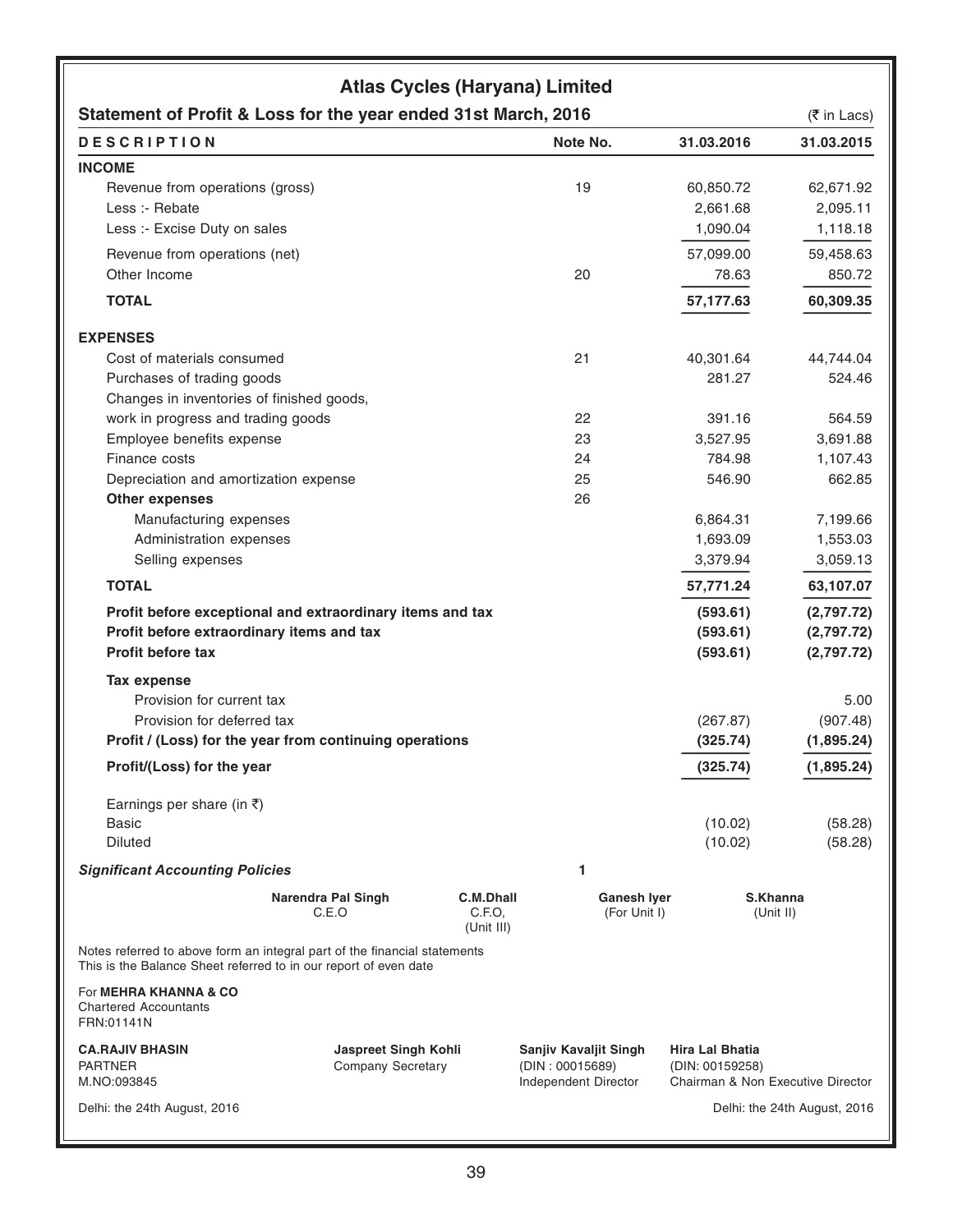|    |                                                                                                                                                                                                                                                                                                                                     | <b>Atlas Cycles (Haryana) Limited</b>            |                     |                                                                  |                                    |                                                                         |                                                                                       |
|----|-------------------------------------------------------------------------------------------------------------------------------------------------------------------------------------------------------------------------------------------------------------------------------------------------------------------------------------|--------------------------------------------------|---------------------|------------------------------------------------------------------|------------------------------------|-------------------------------------------------------------------------|---------------------------------------------------------------------------------------|
|    | CASH FLOW STATEMENT FOR THE YEAR ENDED 31ST MARCH, 2016                                                                                                                                                                                                                                                                             |                                                  |                     |                                                                  |                                    |                                                                         | (₹ in Lacs)                                                                           |
|    | <b>PARTICULARS</b>                                                                                                                                                                                                                                                                                                                  |                                                  |                     |                                                                  |                                    | 31.03.2016                                                              | 31.03.2015                                                                            |
| A  | <b>CASH FLOW FROM OPERATING ACTIVITIES</b><br>Net Profit before Interest tax and extra ordinary items                                                                                                                                                                                                                               |                                                  |                     |                                                                  |                                    | 156.18                                                                  | (2,523.47)                                                                            |
|    | Adjustments for<br>Depreciation & Misc. Write Offs                                                                                                                                                                                                                                                                                  |                                                  |                     |                                                                  |                                    | 546.90                                                                  | 662.84                                                                                |
|    | <b>Operating Profit before Working Capital Changes</b>                                                                                                                                                                                                                                                                              |                                                  |                     |                                                                  |                                    | 703.08                                                                  | (1,860.62)                                                                            |
|    | Adjustments for:<br>(Increase)/Decrease in Trade & other Receivables<br>(Increase)/Decrease in Inventories<br>(Increase)/Decrease in Loans and Advances<br>(Decrease)/Increase in Trade Payables<br>(Decrease)/Increase in Other Current Liabilities<br>Direct Taxes Paid /refund<br><b>Net Cash Flow from Operating Activities</b> |                                                  |                     |                                                                  |                                    | 1,308.56<br>613.09<br>(31.34)<br>1,331.99<br>95.85<br>54.18<br>4,075.40 | 4,383.81<br>4,790.09<br>(1,000.30)<br>(2,695.54)<br>(1,438.41)<br>(80.29)<br>2,098.74 |
| В. | <b>Cash Flow from Investing Activities</b><br>Purchase of Fixed Assets<br>Proceeds on Sale of Fixed Assets<br>Dividend Income<br>Net proceds /(Purchase) from sale of Investments<br><b>Net Cash Used in Investing Activities</b>                                                                                                   |                                                  |                     |                                                                  |                                    | (324.73)<br>71.06<br>19.93<br>4.32<br>(229.42)                          | (920.00)<br>713.37<br>56.71<br>30.14<br>(119.79)                                      |
|    | C. Cash Flow from Financing Activities<br>Proceeds/ (Repayment) from Borrowings<br><b>Interest Paid</b><br>Interest Received<br>Dividends Paid                                                                                                                                                                                      |                                                  |                     |                                                                  |                                    | (3,334.53)<br>(784.98)<br>12.54<br>(3.53)                               | (664.24)<br>(1, 107.43)<br>28.15<br>(8.33)                                            |
|    | <b>Net Cash Used in Financing Activities</b>                                                                                                                                                                                                                                                                                        |                                                  |                     |                                                                  |                                    | (4, 110.51)                                                             | (1,751.85)                                                                            |
|    | Net Increase/(Decrease) in Cash and Cash Equivalents                                                                                                                                                                                                                                                                                |                                                  |                     |                                                                  |                                    | (264.52)                                                                | 227.10                                                                                |
|    | Cash & Cash Equivalents as on 01.04.2015                                                                                                                                                                                                                                                                                            |                                                  |                     |                                                                  |                                    | 482.54                                                                  | 255.44                                                                                |
|    | Cash and Cash Equivalents as on 31.03.2016                                                                                                                                                                                                                                                                                          |                                                  |                     |                                                                  |                                    | 218.02                                                                  | 482.54                                                                                |
|    | Note: Figures of the previous year have been re-grouped & re-arranged, whereever necessary.<br>: Figures in brackets represent negative figures.                                                                                                                                                                                    | Narendra Pal Singh<br>C.E.O                      | C.M.Dhall<br>C.F.O. |                                                                  | <b>Ganesh Iyer</b><br>(For Unit I) |                                                                         | S.Khanna<br>(Unit II)                                                                 |
|    |                                                                                                                                                                                                                                                                                                                                     |                                                  | (Unit III)          |                                                                  |                                    |                                                                         |                                                                                       |
|    | Notes referred to above form an integral part of the financial statements<br>This is the Balance Sheet referred to in our report of even date                                                                                                                                                                                       |                                                  |                     |                                                                  |                                    |                                                                         |                                                                                       |
|    | For MEHRA KHANNA & CO<br><b>Chartered Accountants</b><br>FRN:01141N                                                                                                                                                                                                                                                                 |                                                  |                     |                                                                  |                                    |                                                                         |                                                                                       |
|    | <b>CA.RAJIV BHASIN</b><br><b>PARTNER</b><br>M.NO:093845                                                                                                                                                                                                                                                                             | Jaspreet Singh Kohli<br><b>Company Secretary</b> |                     | Sanjiv Kavaljit Singh<br>(DIN: 00015689)<br>Independent Director |                                    | Hira Lal Bhatia<br>(DIN: 00159258)                                      | Chairman & Non Executive Director                                                     |
|    | Delhi: the 24th August, 2016                                                                                                                                                                                                                                                                                                        |                                                  |                     |                                                                  |                                    |                                                                         | Delhi: the 24th August, 2016                                                          |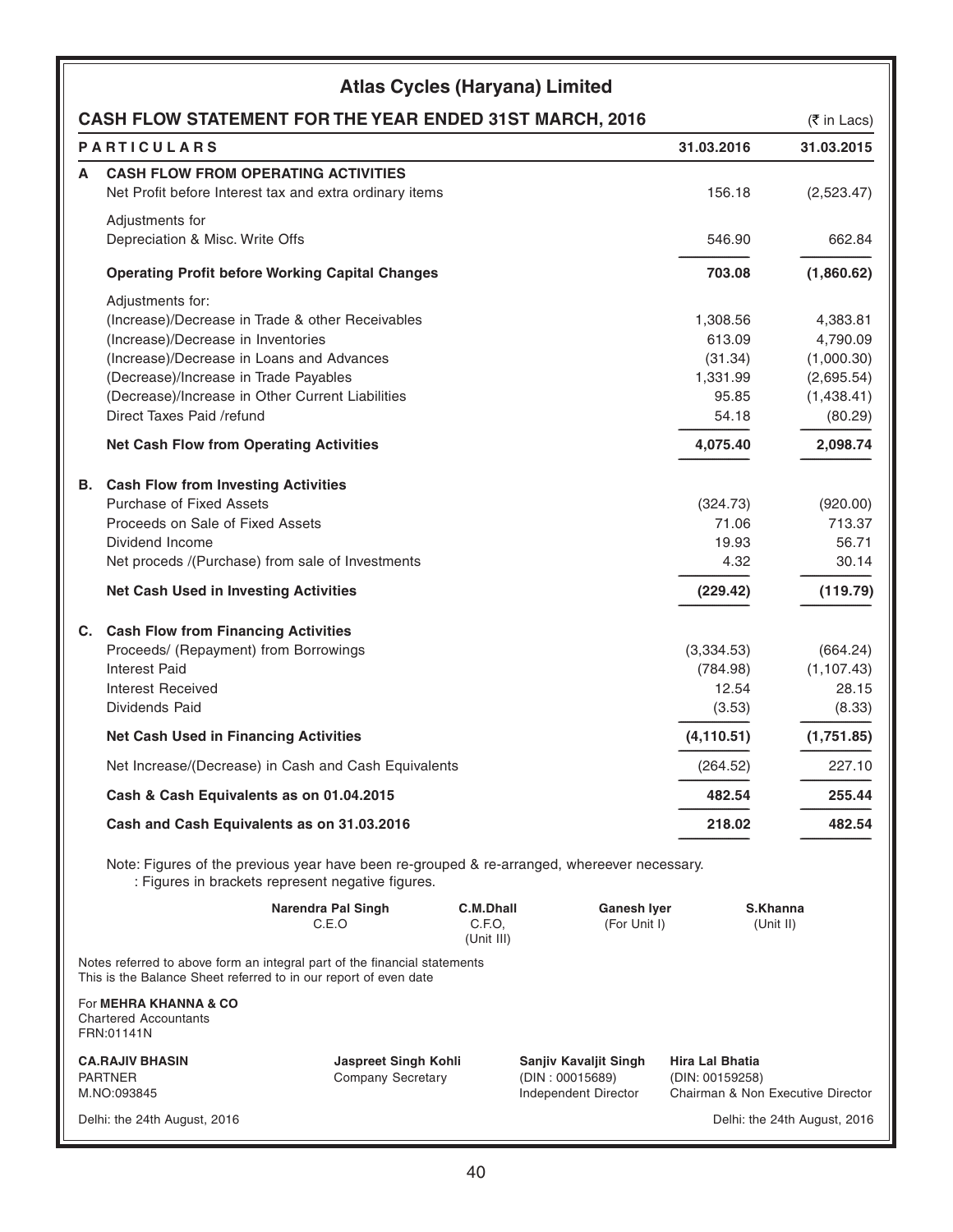# **Note No. DESCRIPTION**

# **1. SIGNIFICANT ACCOUNTING POLICIES**

# **1. BASIS OF PREPARATION OF FINANCIAL STATEMENTS**

These financial statements have been prepared to comply with the Generally Accepted Accounting Principles in India (Indian GAAP), including the Accounting Standards notified under the relevant provisions of the Companies Act, 2013. The financial statements are prepared on accrual basis under the historical cost convention, except for certain Fixed Assets which are carried at revalued amounts. The financial statements are presented in Indian rupees rounded off to the nearest rupees in lacs.

# **2. USE OF ESTIMATES**

The preparation of financial statements in conformity with Indian GAAP requires judgements, estimates and assumptions to be made that affect the reported amount of assets and liabilities, disclosure of contingent liabilities on the date of the financial statements and the reported amount of revenues and expenses during the reporting period. Difference between the actual results and estimates are recognised in the period in which the results are known/materialised.

# **3. FIXED ASSETS**

Tangible Assets are stated at cost net of recoverable taxes, trade discounts and rebates and include amounts added on revaluation, less accumulated depreciation and impairment loss, if any. The cost of Tangible Assets comprises its purchase price, borrowing cost and any cost directly attributable to bringing the asset to its working condition for its intended use, net charges on foreign exchange contracts and adjustments arising from exchange rate variations attributable to the assets.

Subsequent expenditures related to an item of Tangible Asset are added to its book value only if they increase the future benefits from the existing asset beyond its previously assessed standard of performance.

Projects under which assets are not ready for their intended use are disclosed under Capital Work-in-Progress.

Land and Building at Sonepat and at Rasoi were revalued on 30th June, 1986. Subsequent additions to these units are shown at cost.

4. Depreciation

Depreciation on Fixed Assets is provided to the extent of depreciable amount on the Written down Value (WDV) Method except in case of assets pertaining to Sahibabad, Malanpur and Bawal Unit where depreciation is provided on Straight Line Method (SLM). Depreciation is provided based on useful life of the assets as prescribed in Schedule II to the Companies Act, 2013.

5. Revenue Recognition

Revenue is recognised only when risks and rewards incidental to ownership are transferred to the customer, it can be reliably measured and it is reasonable to expect ultimate collection. Gross sales are inclusive of applicable excise duty and but are exclusive of sales tax.Dividend income is recognised when the right to receive payment is established.Interest income is recognised on a time proportion basis taking into account the amount outstanding and the interest rate applicable.

6. Investments

Current investments are carried at lower of cost and quoted/fair value, computed category-wise. Non-Current investments are stated at cost. Provision for diminution in the value of Non-Current investments is made only if such a decline is other than temporary.

7. Inventories

Items of inventories are measured at lower of cost and net realisable value after providing for obsolescence, if any, except in case of by-products which are valued at net realisable value. Cost of inventories comprises of cost of purchase, cost of conversion and other costs including manufacturing overheads incurred in bringing them to their respective present location and condition.

8. Borrowing Costs

Borrowing costs include exchange differences arising from foreign currency borrowings to the extent they are regarded as an adjustment to the interest cost. Borrowing costs that are attributable to the acquisition or construction of qualifying assets are capitalised as part of the cost of such assets. A qualifying asset is one that necessarily takes substantial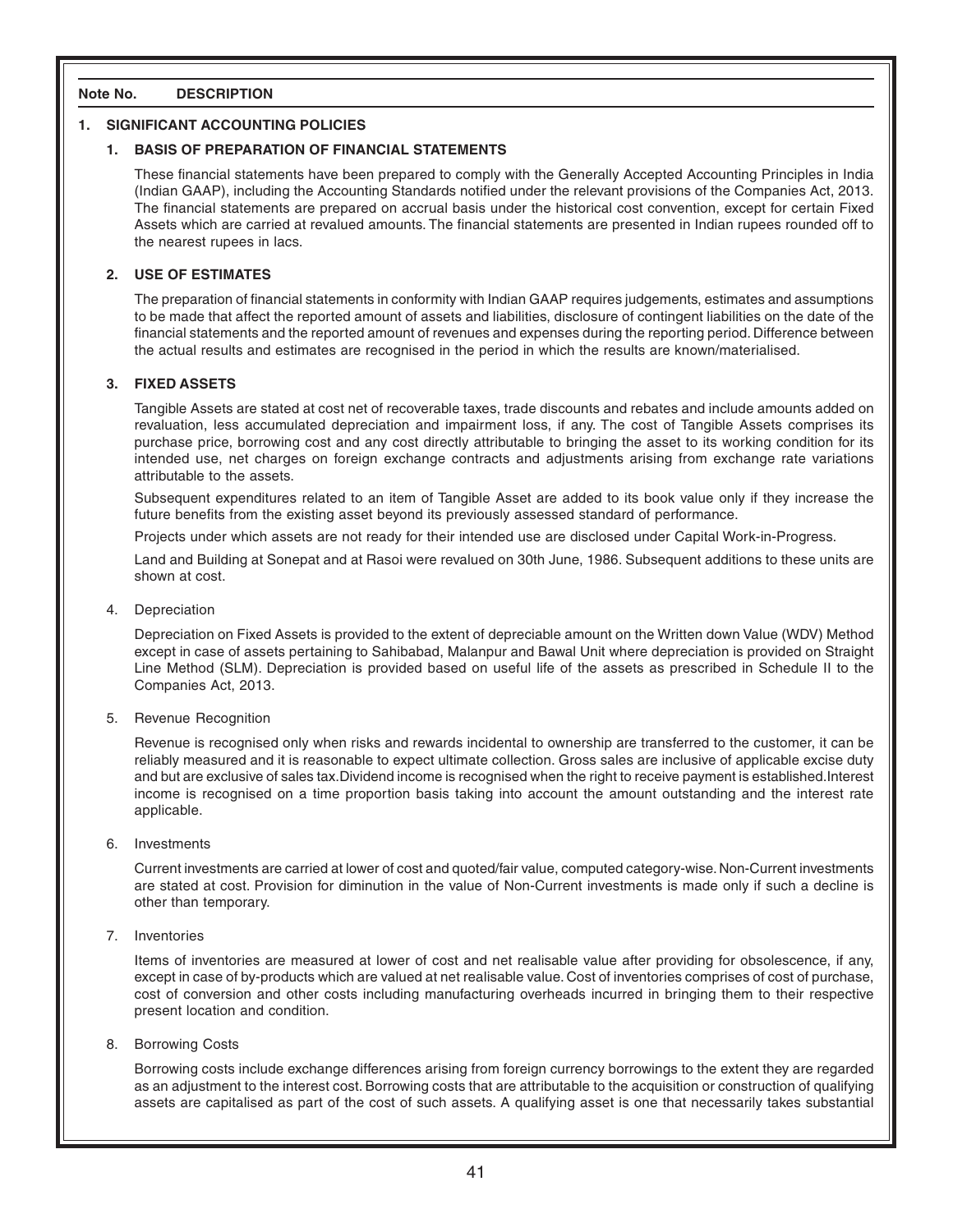period of time to get ready for its intended use. All other borrowing costs are charged to the Profit and Loss Statement in the period in which they are incurred.

9. Provisions, Contingent Liabilities and Contingent Assets

Provision is recognised in the accounts when there is a present obligation as a result of past event(s) and it is probable that an outflow of resources will be required to settle the obligation and a reliable estimate can be made. Provisions are not discounted to their present value and are determined based on the best estimate required to settle the obligation at the reporting date. These estimates are reviewed at each reporting date and adjusted to reflect the current best estimates. Contingent liabilities are disclosed unless the possibility of outflow of resources is remote. Contingent assets are neither recognised nor disclosed in the financial statements.

10. Income Taxes

Tax expense comprises of current tax and deferred tax. Current tax is measured at the amount expected to be paid to the tax authorities, using the applicable tax rates. Deferred income tax reflect the current period timing differences between taxable income and accounting income for the period and reversal of timing differences of earlier years/period. Deferred tax assets are recognised only to the extent that there is a reasonable certainty that sufficient future income will be available except that deferred tax assets, in case there are unabsorbed depreciation or losses, are recognised if there is virtual certainty that sufficient future taxable income will be available to realise the same. Deferred tax assets and liabilities are measured using the tax rates and tax law that have been enacted or substantively enacted by the Balance Sheet date.

11. Research and Development Expenses

Revenue expenditure pertaining to research is charged to the Profit and Loss Statement. Development costs of products are charged to the Profit and Loss Statement unless a product's technological feasibility has been established, in which case such expenditure is capitalised.

| Narendra Pal Singh<br>C.E.O                      | C.M.Dhall<br>C.F.O.<br>(Unit III)                                       | <b>Ganesh Iver</b><br>(For Unit I) | S.Khanna<br>(Unit II)                                |
|--------------------------------------------------|-------------------------------------------------------------------------|------------------------------------|------------------------------------------------------|
| <b>Jaspreet Singh Kohli</b><br>Company Secretary | <b>Sanjiv Kavaljit Singh</b><br>(DIN: 00015689)<br>Independent Director | <b>Hira Lal Bhatia</b>             | (DIN: 00159258)<br>Chairman & Non Executive Director |

Delhi: the 24th August, 2016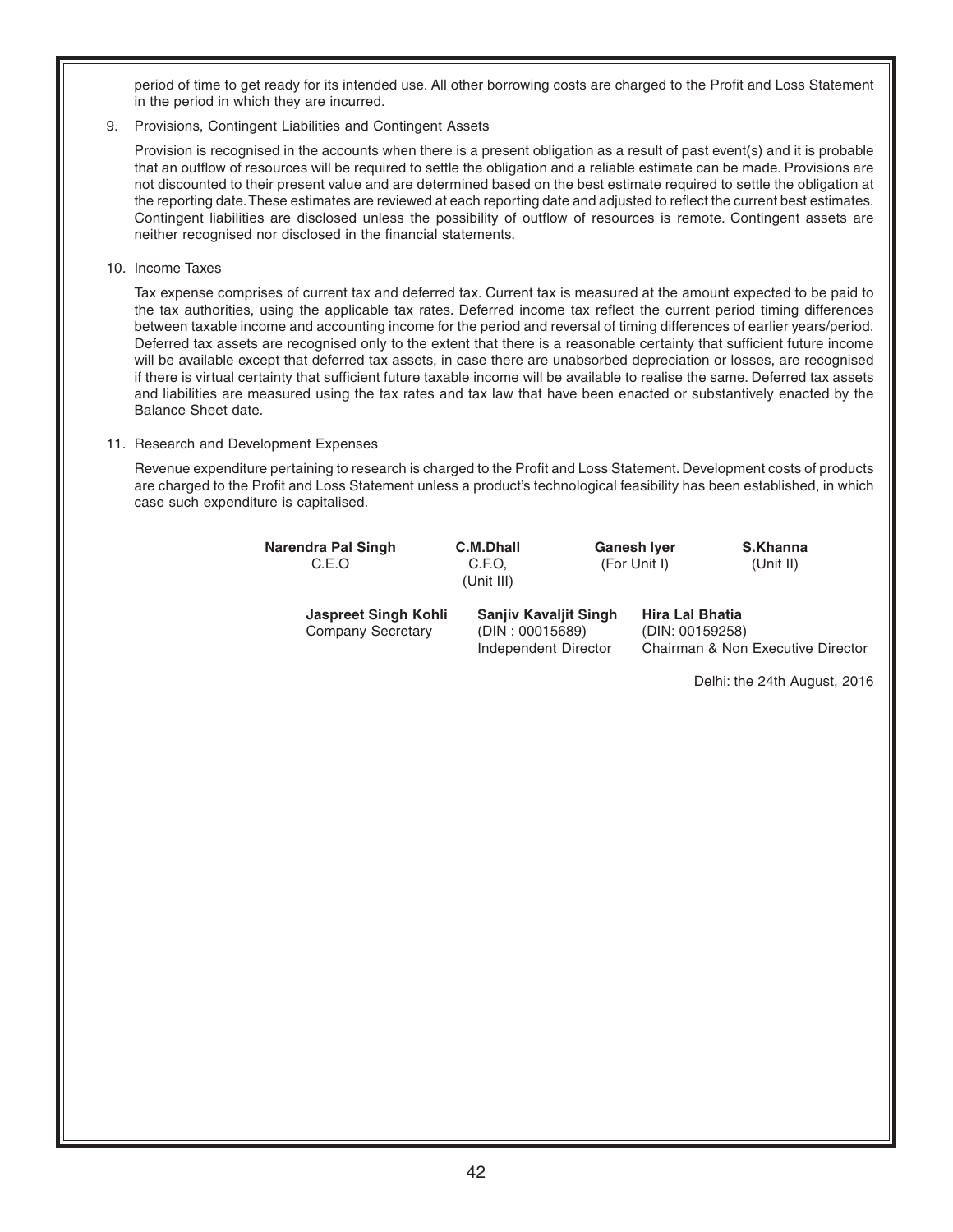# **Atlas Cycles (Haryana) Limited**

|                | <b>Notes to Financial Statements</b>                                                                                                                                                                                                                                                                                                                                                                                                                           |               | $(5 \in \text{Ln}$ Lacs) |
|----------------|----------------------------------------------------------------------------------------------------------------------------------------------------------------------------------------------------------------------------------------------------------------------------------------------------------------------------------------------------------------------------------------------------------------------------------------------------------------|---------------|--------------------------|
|                | Note No. DESCRIPTION                                                                                                                                                                                                                                                                                                                                                                                                                                           | 31.03.2016    | 31.03.2015               |
| $\overline{2}$ | <b>SHARE CAPITAL</b><br><b>AUTHORISED</b><br>30,000(30,000) 6 1/4% P.A. free of Income tax cumulative                                                                                                                                                                                                                                                                                                                                                          |               |                          |
|                | redeemable Preference shares of ₹100 each                                                                                                                                                                                                                                                                                                                                                                                                                      | 30.00         | 30.00                    |
|                | 97,00,000(97,00,000) Equity Shares of ₹10/- each                                                                                                                                                                                                                                                                                                                                                                                                               | 970.00        | 970.00                   |
|                |                                                                                                                                                                                                                                                                                                                                                                                                                                                                | 1,000.00      | 1,000.00                 |
|                | <b>ISSUED, SUBSCRIBED AND PAID UP</b><br>32,51,919 (32,51,919) Equity Shares of ₹10/-each fully paid up                                                                                                                                                                                                                                                                                                                                                        | 325.19        | 325.19                   |
|                | <b>TOTAL - SHARE CAPITAL</b>                                                                                                                                                                                                                                                                                                                                                                                                                                   | 325.19        | 325.19                   |
|                | <b>RECONCILIATION OF THE NUMBER OF EQUITY SHARES</b><br>(a)<br><b>OUTSTANDING AT THE BEGINNING AND AT THE END OF</b><br>THE REPORTING YEAR                                                                                                                                                                                                                                                                                                                     | No. of Shares | No. of Shares            |
|                | Equity Shares outstanding at the beginning of the year<br><b>Equity Shares issued during the year</b>                                                                                                                                                                                                                                                                                                                                                          | 3,251,919     | 3,251,919                |
|                | Shares outstanding at the end of the year                                                                                                                                                                                                                                                                                                                                                                                                                      | 3,251,919     | 3,251,919                |
|                | <b>TERMS/RIGHT ATTACHED TO EQUITY SHARES</b><br>(b)<br>The company has only one class of equity shares having a par value of $\bar{z}$ 10 per share. Each holder of equity shares is entitled<br>to one vote per share. The company declares and pays dividends in Indian rupees. The dividend proposed, if any, by the Board<br>of Directors is subject to the approval of the sharpholders in the ensuing Appual Coneral Meeting and also has equal right in |               |                          |

of Directors is subject to the approval of the shareholders in the ensuing Annual General Meeting and also has equal right in distribution of Profit/Surplus in proportions to the number of equity shares held by the shareholders. **(c) EQUITY SHARES IN THE COMPANY HELD BY EACH SHAREHOLDER HOLDING MORE THAN 5% SHARES ARE AS**

| UNDER: |
|--------|

| --------                              |               |           |               |        |
|---------------------------------------|---------------|-----------|---------------|--------|
|                                       |               | 2016      |               | 2015   |
| <b>NAME OF THE EQUITY SHAREHOLDER</b> | No. of Shares |           | No. of Shares | $\%$   |
| Milton Cycles Industries Ltd          | 325846        | $10.02\%$ | 325846        | 10.02% |
| Limrose Enng Works Pvt Ltd            | 257650        | 7.92%     | 257650        | 7.92%  |

 $($ ₹ in Lacs)

d) Company has not issued any ESOP Plan,or Conversion of Bonds/Debentures

e) Company has not issued any shares by way of Bonus/ Right Shares and has not Buy-back any shares in the preceding five years

|   | Note No. DESCRIPTION                                      | 31.03.2016 | 31.03.2015 |
|---|-----------------------------------------------------------|------------|------------|
| 3 | <b>RESERVES AND SURPLUS</b>                               |            |            |
|   | <b>SECURITY PREMIUM ACCOUNT</b><br>(a)                    |            |            |
|   | As per last account                                       | 606.20     | 606.20     |
|   | Add : On Conversion of Foreign Currency Convertible Bonds |            |            |
|   |                                                           | 606.20     | 606.20     |
|   | <b>FIXED ASSETS REVALUATION RESERVE</b><br>(b)            |            |            |
|   | As per last account                                       | 389.74     | 389.74     |
|   | Add:- Transferred from Statement of Profit and Loss       |            |            |
|   | Less:- Written Back during the year                       |            |            |
|   |                                                           | 389.74     | 389.74     |
|   | <b>GENERAL RESERVE</b>                                    |            |            |
|   | (C)<br>As per last account                                | 11,158.83  | 11,158.83  |
|   | Add: Transferred from Statement of Profit and Loss        |            |            |
|   |                                                           |            |            |
|   |                                                           | 11,158.83  | 11,158.83  |
|   | <b>SURPLUS - STATEMENT OF PROFIT AND LOSS</b><br>(d)      |            |            |
|   | As per last account                                       | (2,753.17) | (857.93)   |
|   | Add: Profit after Tax for the year                        | (325.74)   | (1,895.24) |
|   | <b>NET PROFIT</b>                                         | (3,078.91) | (2,753.17) |
|   | <b>Amount Available for appropriation</b>                 | (3,078.91) | (2,753.17) |
|   | <b>APPROPRIATIONS</b>                                     |            |            |
|   | Debenture Redemption Reserve                              |            |            |
|   | <b>General Reserve</b>                                    |            |            |
|   | <b>Proposed Dividend</b>                                  |            |            |
|   | Corporate Dividend Tax                                    |            |            |
|   | Net Surplus in the Statement of Profit and Loss           | (3,078.91) | (2,753.17) |
|   | <b>TOTAL - RESERVE &amp; SURPLUS</b>                      | 9,075.86   | 9,401.60   |
|   |                                                           |            |            |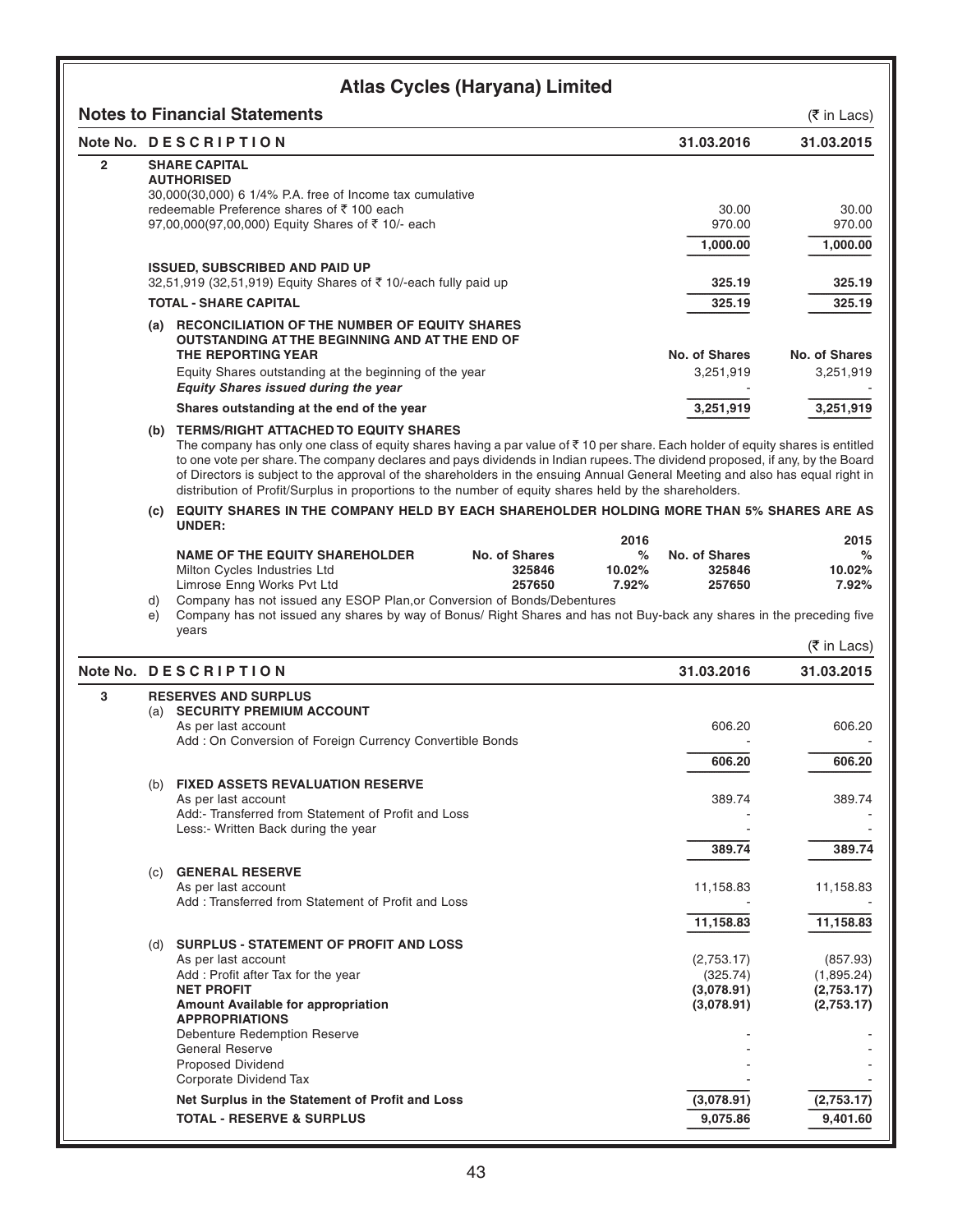|                |                                                                                                                                                                                                                                                                                                         | <b>Non-Current Portion</b> |                                                                   |                                 | (₹ in Lacs)<br><b>Current Maturity</b>                       |
|----------------|---------------------------------------------------------------------------------------------------------------------------------------------------------------------------------------------------------------------------------------------------------------------------------------------------------|----------------------------|-------------------------------------------------------------------|---------------------------------|--------------------------------------------------------------|
|                | Note No. DESCRIPTION                                                                                                                                                                                                                                                                                    | 31.03.2016                 | 31.03.2015                                                        | 31.03.2016                      | 31.03.2015                                                   |
| 4              | <b>LONG-TERM BORROWINGS</b>                                                                                                                                                                                                                                                                             |                            |                                                                   |                                 |                                                              |
|                | <b>SECURED</b><br>(a) TERM LOAN FROM BANKS                                                                                                                                                                                                                                                              |                            |                                                                   |                                 |                                                              |
|                | Rupee term loan                                                                                                                                                                                                                                                                                         |                            |                                                                   |                                 | 661.39                                                       |
|                | (b) CAR LOAN FROM BANKS                                                                                                                                                                                                                                                                                 | 160.73                     | 79.24                                                             | 139.25                          | 87.14                                                        |
|                | <b>TOTAL SECURED LONG</b><br><b>TERM BORROWINGS</b>                                                                                                                                                                                                                                                     | 160.73                     | 79.24                                                             | 139.25                          | 748.53                                                       |
|                | <b>UNSECURED LONG TERM BORROWINGS</b><br>(a) PUBLIC FIXED DEPOSITS                                                                                                                                                                                                                                      |                            |                                                                   | 768.69                          | 686.32                                                       |
|                | <b>TOTAL UNSECURED LONG</b>                                                                                                                                                                                                                                                                             |                            |                                                                   |                                 |                                                              |
|                | <b>TERM BORROWINGS</b>                                                                                                                                                                                                                                                                                  |                            |                                                                   | 768.69                          | 686.32                                                       |
|                | <b>TOTAL - LONG TERM BORROWINGS</b>                                                                                                                                                                                                                                                                     | 160.73                     | 79.24                                                             | 907.94                          | 1,434.85                                                     |
|                | Term Loan from Central Bank Of India is secured against first pari passu charge on respective unit's immovable<br>1<br>property and future assets which it may acquire in future and carries interest @ 13% p.a and is repayable on 3<br>yearly equal installments.                                     |                            |                                                                   |                                 |                                                              |
|                | The Company accepted fixed deposits from the public which carries interest @ 11% p.a. for FDRs less than<br>2<br>₹ 2,00,000/- for a period of one year and 11.5% p.a for more than one year irrespective of amount. However,<br>company is repaying fixed deposit as and when becoming due for payment. |                            |                                                                   |                                 |                                                              |
|                | 3<br>Vehicle loans are secured by way of hypothecation of vehicle concerned and carries interest from 8.5% p.a. to<br>13% p.a. on different loans and repayable in 36 / 48 equal installments.                                                                                                          |                            |                                                                   |                                 |                                                              |
|                | Note No. DESCRIPTION                                                                                                                                                                                                                                                                                    |                            | <b>Deferred Tax</b><br><b>Liability/Asset</b><br>as at 31.03.2015 | Charge/(Credit)<br>for the year | <b>Deferred Tax</b><br>Liability/(Asset)<br>as at 31.03.2016 |
| 5              | DEFERRED TAX LIABILITY (NET)<br>(a) DEFERRED TAX LIABILITY<br>Difference between book & tax depreciation<br>& Accumulated Losses                                                                                                                                                                        |                            | 543.48                                                            | (267.87)                        | 811.35                                                       |
|                | <b>Total Deferred Tax Liability</b>                                                                                                                                                                                                                                                                     |                            | 543.48                                                            | (267.87)                        | 811.35                                                       |
|                | DEFERRED TAX LIABILITY (NET)                                                                                                                                                                                                                                                                            |                            | 543.48                                                            | (267.87)                        | 811.35                                                       |
|                |                                                                                                                                                                                                                                                                                                         |                            |                                                                   |                                 |                                                              |
|                | Note No. DESCRIPTION                                                                                                                                                                                                                                                                                    |                            |                                                                   | 31.03.2016                      | 31.03.2015                                                   |
| 6              | <b>OTHER LONG TERM LIABILITIES</b>                                                                                                                                                                                                                                                                      |                            |                                                                   |                                 |                                                              |
|                | <b>Security Deposits</b><br><b>LADT Payable</b>                                                                                                                                                                                                                                                         |                            |                                                                   | 270.64<br>11.21                 | 260.67<br>11.21                                              |
|                | <b>TOTAL - OTHER LONG TERM LIABILITIES</b>                                                                                                                                                                                                                                                              |                            |                                                                   | 281.85                          | 271.88                                                       |
|                |                                                                                                                                                                                                                                                                                                         |                            |                                                                   |                                 |                                                              |
|                |                                                                                                                                                                                                                                                                                                         | Long-Term                  |                                                                   |                                 | <b>Short-Term</b>                                            |
|                | Note No. DESCRIPTION                                                                                                                                                                                                                                                                                    | 31.03.2016                 | 31.03.2015                                                        | 31.03.2016                      | 31.03.2015                                                   |
| $\overline{7}$ | <b>PROVISIONS</b><br>For Employee Beneifts                                                                                                                                                                                                                                                              |                            |                                                                   | 130.42                          | 122.08                                                       |
|                | Leave Encashment etc                                                                                                                                                                                                                                                                                    | 65.21                      | 82.37                                                             |                                 |                                                              |
|                | For Taxation<br>For Proposed Dividend                                                                                                                                                                                                                                                                   |                            |                                                                   | 1,938.21                        | 1,939.97                                                     |
|                | For Corporate Dividend Tax                                                                                                                                                                                                                                                                              |                            |                                                                   |                                 |                                                              |
|                | For Dealers Discount                                                                                                                                                                                                                                                                                    |                            |                                                                   | 81.10                           | 34.05                                                        |
|                |                                                                                                                                                                                                                                                                                                         |                            |                                                                   |                                 |                                                              |
|                | For Bills Payable<br>Others                                                                                                                                                                                                                                                                             |                            |                                                                   | 72.15<br>237.93                 | 65.59<br>374.55                                              |
|                | <b>TOTAL - PROVISIONS</b>                                                                                                                                                                                                                                                                               | 65.21                      | 82.37                                                             | 2,459.81                        | 2,536.24                                                     |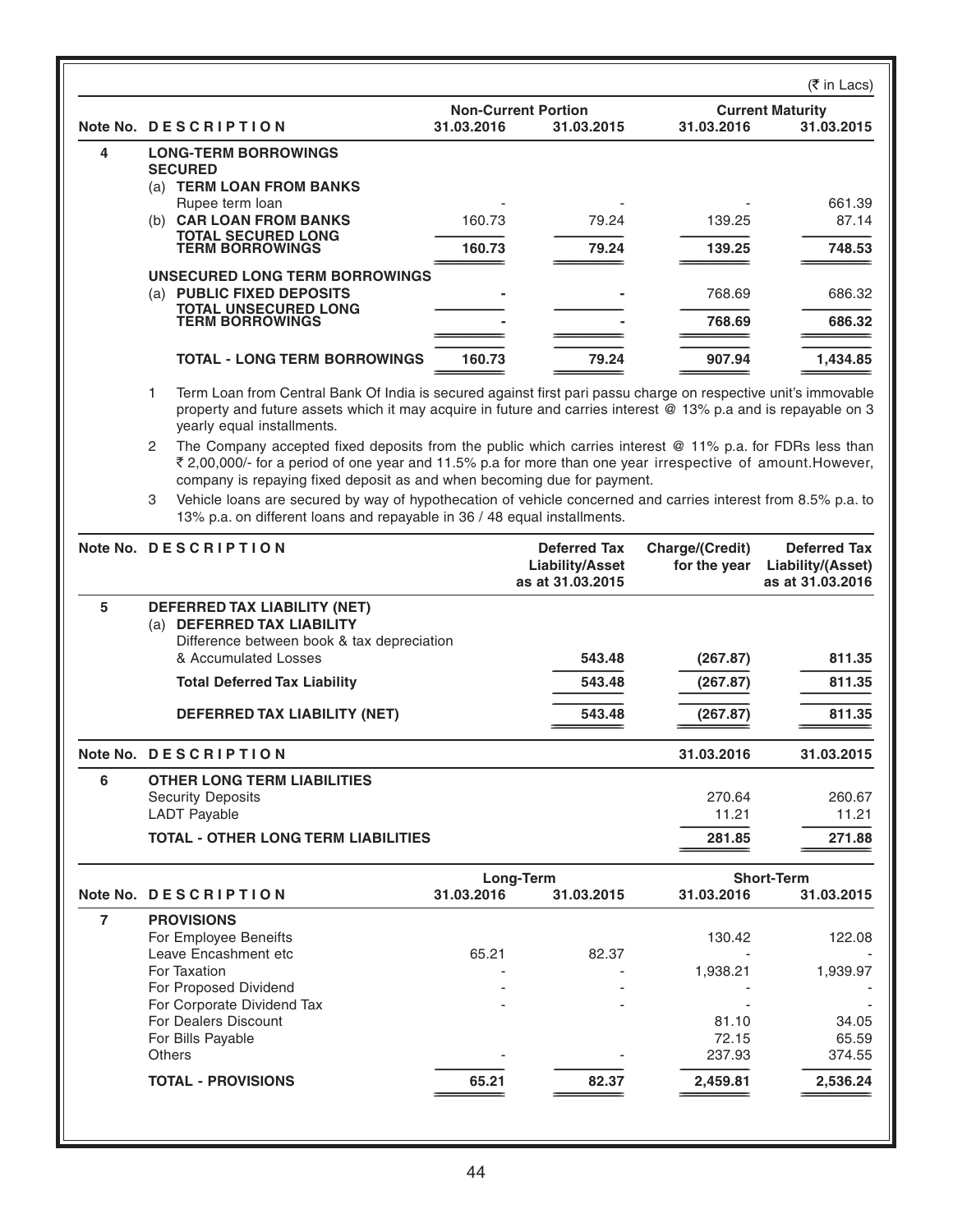|    |                                                                                                                                                                                                                              |            | (₹ in Lacs) |
|----|------------------------------------------------------------------------------------------------------------------------------------------------------------------------------------------------------------------------------|------------|-------------|
|    | Note No. DESCRIPTION                                                                                                                                                                                                         | 31.03.2016 | 31.03.2015  |
| 8  | <b>SHORT TERM BORROWINGS</b><br><b>SECURED SHORT TERM BORROWINGS</b>                                                                                                                                                         |            |             |
|    | (a) Working Capital Facility from Bank                                                                                                                                                                                       | 4,699.21   | 6,886.30    |
|    | Short Term Loans<br>(c)                                                                                                                                                                                                      | 1.00       | 625.71      |
|    | Bills Discounting from Bank/Financial Institution<br>(d)                                                                                                                                                                     | 1,194.56   | 1,933.26    |
|    | <b>TOTAL SECURED SHORT TERM BORROWINGS</b>                                                                                                                                                                                   | 5,894.77   | 9,445.27    |
|    | UNSECURED SHORT TERM BORROWINGS                                                                                                                                                                                              |            |             |
|    | (a) Loan from Body Corporate                                                                                                                                                                                                 |            |             |
|    | TOTAL UNSECURED SHORT TERM BORROWINGS                                                                                                                                                                                        |            |             |
|    | <b>TOTAL - SHORT TERM BORROWINGS</b>                                                                                                                                                                                         | 5,894.77   | 9,445.27    |
|    |                                                                                                                                                                                                                              |            |             |
|    | Cash Credit Limit from Consortium banks is secured against Hypothecation of Inventory and Book Debts and Ist<br>1<br>Charge over Fixed Assets of the Company which is repayable on demand and carries Interest @ 13.25% p.a. |            |             |
|    | Bills Discounting facility from SIDBI is fully secured by the stock against the bills discounted and IInd charge over<br>2<br>the Fixed Assets of the Company and carries interest@13.50% pa                                 |            |             |
|    | Overdraft Limit from HDFC Bank is Secured against the lien on the Mutual Funds and carries interest @12.25%<br>3<br>which is repayable on demand.                                                                            |            |             |
|    | Bill Discounting Facility from IDBI bank is secured against second charge on current and fixed assets of Malanpur<br>4<br>Unit.                                                                                              |            |             |
|    | 5<br>Unsecured Billl Discounting Facility from India Factoring Finance Limited carries interest@ 15% p.a.                                                                                                                    |            |             |
|    | Note No. DESCRIPTION                                                                                                                                                                                                         | 31.03.2016 | 31.03.2015  |
| 9  | <b>TRADE PAYABLES</b>                                                                                                                                                                                                        |            |             |
|    | Trade Payables (including Acceptances)                                                                                                                                                                                       |            |             |
|    | Dues to Micro and Small enterprises                                                                                                                                                                                          | 2,836.45   | 3,275.96    |
|    | Dues to other than Micro and Small enterprises                                                                                                                                                                               | 8,411.61   | 6,640.14    |
|    | <b>TOTAL TRADE PAYABLES</b>                                                                                                                                                                                                  | 11,248.06  | 9,916.10    |
|    | Note No. DESCRIPTION                                                                                                                                                                                                         | 31.03.2016 | 31.03.2015  |
| 10 | <b>OTHER CURRENT LIABILITIES</b>                                                                                                                                                                                             |            |             |
|    | Current maturities of Long term Borrowings. (Refer note no 4)                                                                                                                                                                | 907.94     | 773.46      |
|    | Interest accrued but not due on borrowings.                                                                                                                                                                                  |            | 34.96       |
|    | Interest accrued and due on borrowings.                                                                                                                                                                                      | 69.91      |             |
|    | <b>Statutory Dues</b>                                                                                                                                                                                                        | 88.22      | 215.83      |
|    | Due to Customer and others                                                                                                                                                                                                   | 416.54     | 451.88      |
|    | Security Deposits from Agents/Dealers/Others                                                                                                                                                                                 | 89.31      | 101.68      |
|    | Advance Against Sale of Land #                                                                                                                                                                                               | 2,187.00   | 2,187.00    |
|    | Other Outstanding Liabilities<br>Liability towards Investors Education and Protection Fund under Section 205C                                                                                                                | 413.10     | 95.00       |
|    | of the Companies Act, 1956 not due                                                                                                                                                                                           |            |             |
|    | Unpaid dividend                                                                                                                                                                                                              | 6.27       | 9.80        |
|    | <b>TOTAL OTHER CURRENT LIABILITIES</b>                                                                                                                                                                                       | 4,178.29   | 3,869.61    |

# ₹ 15.50 Crores received as advance against sale of land of Rasoi Plant and ₹ 6.37 crores received as advance against sale of land of Bawal plant.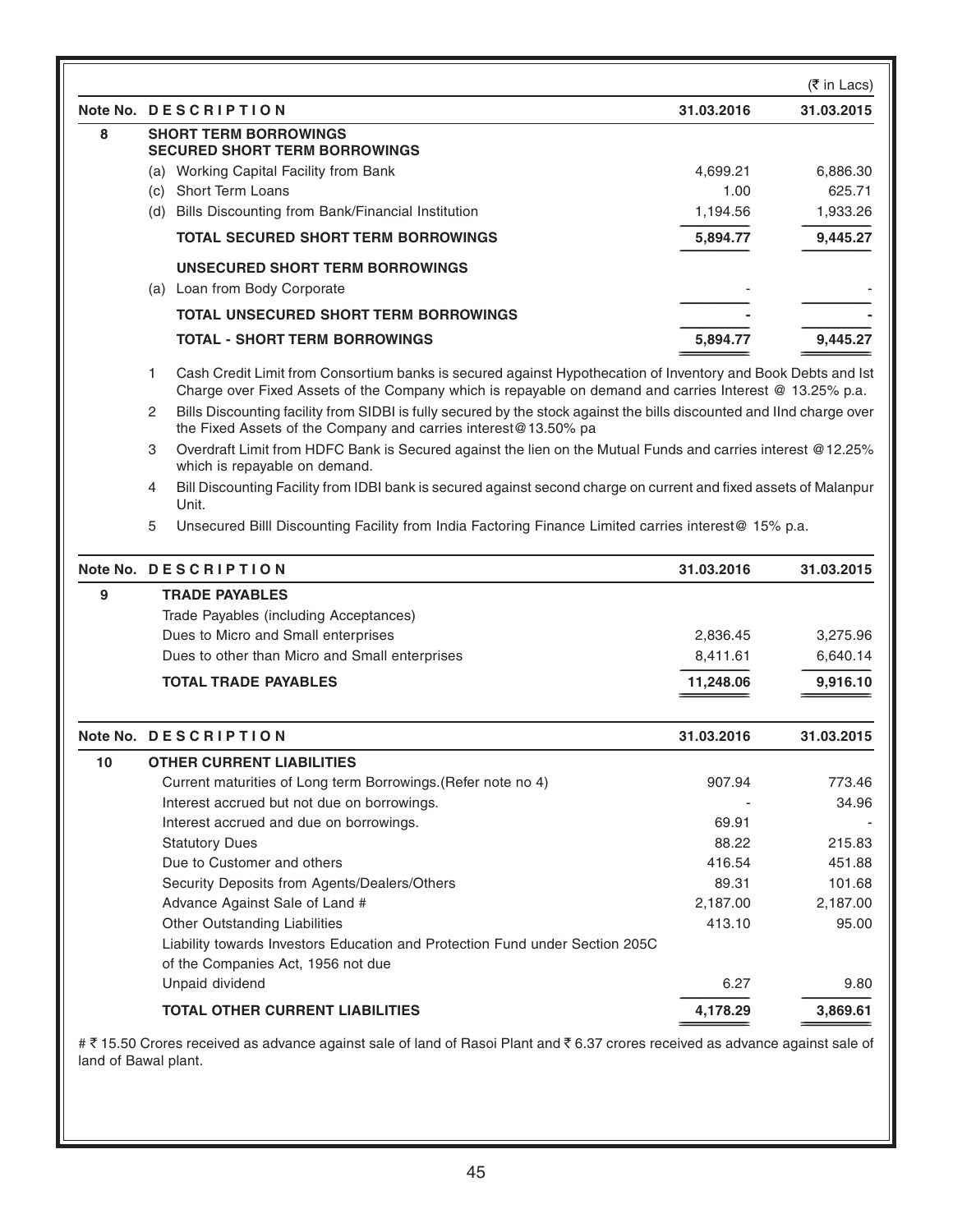| <b>11. FIXED ASSETS</b> |                           |                             |          |                 |                                          |                                |                                                                         | $(5 \in \text{Ln}$ Lacs) |
|-------------------------|---------------------------|-----------------------------|----------|-----------------|------------------------------------------|--------------------------------|-------------------------------------------------------------------------|--------------------------|
| <b>Particulars</b>      | Land &<br><b>Building</b> | Plant &<br><b>Machinery</b> | Computer | <b>Vehicles</b> | <b>Electrical</b><br><b>Installation</b> | <b>Furniture</b><br>& Fixtures | <b>Under</b><br>Const.<br>Installation<br>Building/<br><b>Machinery</b> | <b>Total</b>             |
| COST                    | ₹                         | ₹                           | ₹        | ₹               | ₹                                        | ₹                              | ₹                                                                       | ₹                        |
| As at 1st April, 2015   | 7,839.59                  | 8,239.43                    | 554.29   | 1,644.05        | 275.52                                   | 794.77                         | 428.42                                                                  | 19,776.07                |
| <b>Additions</b>        | 1,106.39                  | 197.99                      | 4.51     | 532.02          |                                          | 14.35                          |                                                                         | 1,855.27                 |
| Sales/Adjustment        | 961.83                    | 873.14                      | 2.25     | 249.76          |                                          | 1.61                           | 428.42                                                                  | 2,517.02                 |
| As at 31st March, 2016  | 7,984.15                  | 7,564.28                    | 556.55   | 1,926.30        | 275.52                                   | 807.52                         |                                                                         | 19,114.31                |
| <b>DEPRECIATION</b>     |                           |                             |          |                 |                                          |                                |                                                                         |                          |
| As at 1st April, 2015   | 2,524.25                  | 5,274.13                    | 512.48   | 1,014.00        | 236.82                                   | 570.17                         |                                                                         | 10,131.83                |
| For the Year            | 93.04                     | 207.68                      | 20.55    | 165.12          | 10.17                                    | 50.35                          |                                                                         | 546.90                   |
| Sales/Adjustment        | 197.65                    | 499.27                      | 2.06     | 196.13          |                                          | 1.53                           |                                                                         | 896.63                   |
| As at 31st March, 2016  | 2,419.63                  | 4,982.54                    | 530.97   | 982.98          | 246.99                                   | 618.98                         |                                                                         | 9,782.10                 |
| <b>NET ASSETS</b>       |                           |                             |          |                 |                                          |                                |                                                                         |                          |
| As at 31st March, 2016  | 5,564.52                  | 2,581.74                    | 25.57    | 943.32          | 28.53                                    | 188.53                         |                                                                         | 9,332.20                 |
| As at 31st March, 2015  | 5,315.35                  | 2,965.30                    | 41.81    | 630.05          | 38.70                                    | 224.61                         | 428.42                                                                  | 9,644.24                 |

| Note No.    | <b>DESCRIPTION</b>                                                                                                                                                                                                                                                         | 31.03.2016 |               | 31.03.2015           |                          |               |                      |                   |
|-------------|----------------------------------------------------------------------------------------------------------------------------------------------------------------------------------------------------------------------------------------------------------------------------|------------|---------------|----------------------|--------------------------|---------------|----------------------|-------------------|
|             |                                                                                                                                                                                                                                                                            |            | Face<br>Value | <b>Nos</b>           | <b>Amount</b><br>in Lacs | Face<br>Value | <b>Nos</b>           | Amount<br>in Lacs |
| 12          | <b>INVESTMENTS</b>                                                                                                                                                                                                                                                         |            |               |                      |                          |               |                      |                   |
|             | <b>NON CURRENT INVESTMENTS</b>                                                                                                                                                                                                                                             |            |               |                      |                          |               |                      |                   |
| Α           | <b>Investment in Shares of Wholly Owned</b><br><b>Subsidiary Companies Fully Paid (Unquoated)</b><br>50000 (Previous Year 50000) Equity Shares<br>of ₹10/- each fully paid up in ATLAS CYCLES<br>SONEPAT LTD.                                                              | [A]        | 10            | 50000                |                          | 10            | 50000                |                   |
|             | 50000 (Previous Year 50000) Equity Shares<br>of ₹10/- each fully paid up in ATLAS CYCLES<br>(SAHIBABAD) LTD.                                                                                                                                                               | [A]        | 10            | 50000                |                          | 10            | 50000                |                   |
|             | 50000 (Previous Year 50000) Equity Shares<br>of ₹10/- each fully paid up in ATLAS CYCLES<br>(MALANPUR) LTD.                                                                                                                                                                | [A]        | 10            | 50000                |                          | 10            | 50000                |                   |
|             | <b>Total A</b>                                                                                                                                                                                                                                                             |            |               |                      | 15.00                    |               |                      | 15.00             |
| в           | Equity Shares Fully Paid Up - Trade Un Quoted<br>Ambojini Property Developers Pvt. Ltd.<br>Amit Enterprises & Builders Pvt. Ltd.<br>Dardode Job Realities Pvt. Ltd.                                                                                                        |            | 10            | 1410                 |                          | 10            | 1410                 |                   |
|             | Lavim Developers Pvt. Ltd.<br>Godrej Landmark Redevelopers Pvt.Ltd.<br>Mantri Hamlet Pvt. Ltd.                                                                                                                                                                             |            | 1000<br>10    | 66<br>$\overline{c}$ |                          | 1000<br>10    | 66<br>$\overline{c}$ |                   |
|             | <b>Total B</b>                                                                                                                                                                                                                                                             |            |               |                      | 5.54                     |               |                      | 5.54              |
| $\mathbf c$ | Debentures Fully Paid Up - Un Quoted<br>10% OCD Godrej Landmark Redevelopers Pvt. Ltd.<br>10% OCD Ambojini Property Developers Pvt. Ltd.<br>10% OCD Amit Enterprises & Builders Pvt. Ltd.<br>10% OCD Dardode Jog Realities Pvt. Ltd.<br>15% OCD Lavim Developers Pvt. Ltd. |            | 100<br>100    | 10822<br>16062       |                          | 100<br>100    | 19680<br>16062       |                   |
|             | 10% OCD Mantri Hamlet Pvt. Ltd.                                                                                                                                                                                                                                            |            | 100           | 7399                 |                          | 100           | 7845                 |                   |
|             | <b>Total C</b>                                                                                                                                                                                                                                                             |            |               |                      | 34.28                    |               |                      | 43.59             |
| D           | <b>Unquoated Mutual Fund</b><br>THE OCIAN'S ART FUND-(D)<br><b>LESS Provosion for Investment</b>                                                                                                                                                                           | [D]        | 100           | 46000                |                          | 100           | 46000                |                   |
|             | <b>Total D</b>                                                                                                                                                                                                                                                             |            |               |                      |                          |               |                      |                   |
|             |                                                                                                                                                                                                                                                                            |            |               |                      |                          |               |                      |                   |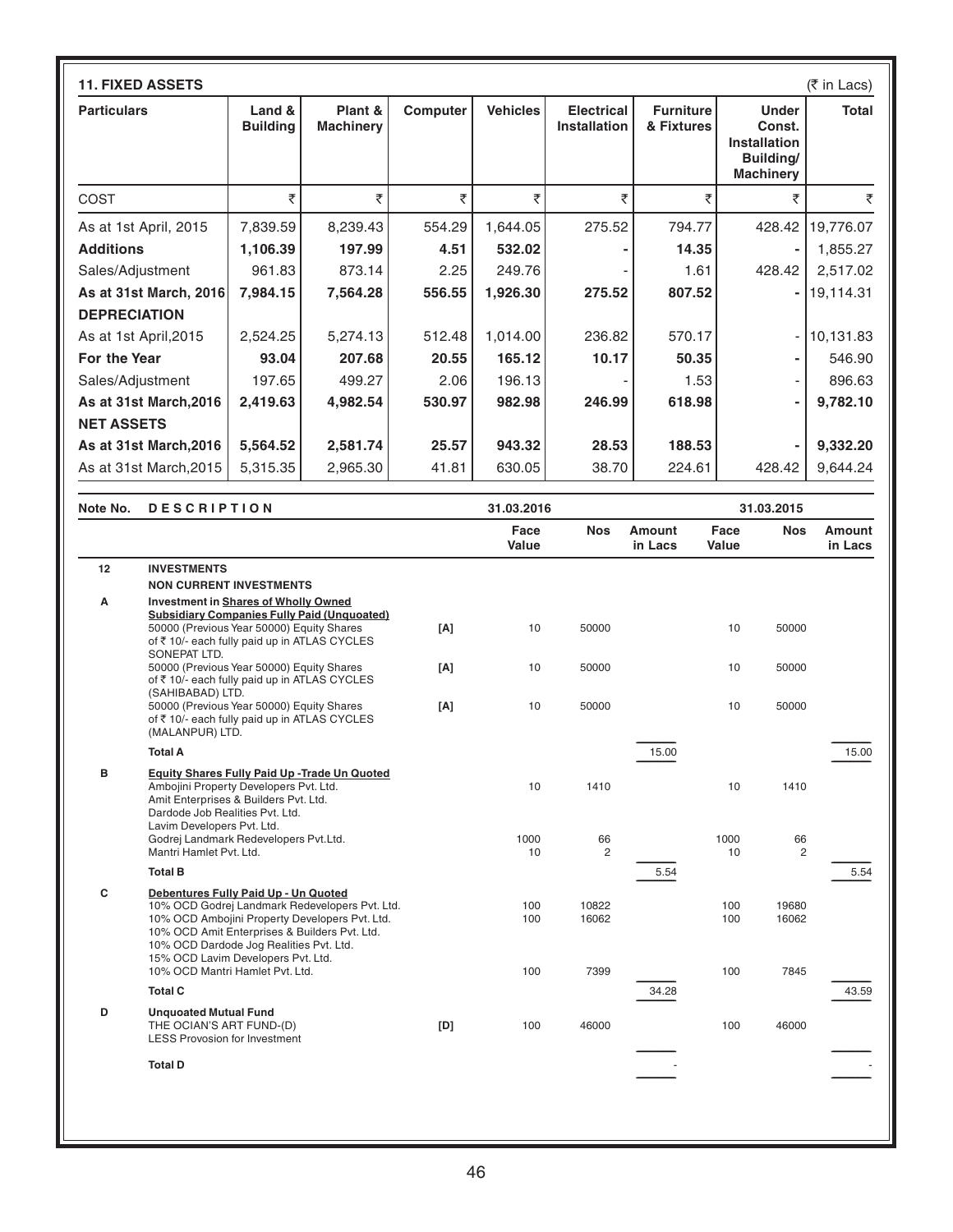| Note No. | <b>DESCRIPTION</b>                                                                                                                                                                                                            | 31.03.2016    |                   |                          |               | 31.03.2015        |                   |
|----------|-------------------------------------------------------------------------------------------------------------------------------------------------------------------------------------------------------------------------------|---------------|-------------------|--------------------------|---------------|-------------------|-------------------|
|          |                                                                                                                                                                                                                               | Face<br>Value | <b>Nos</b>        | <b>Amount</b><br>in Lacs | Face<br>Value | <b>Nos</b>        | Amount<br>in Lacs |
| Е        | <b>Unquoted Government Securities</b><br>12 years National Defence Certificate for the face value of<br>₹1750 each pledged with Government authorities 7 Years<br>National Savings Cerificate pledged with Excise authorities |               |                   |                          |               |                   |                   |
|          | Total (E)                                                                                                                                                                                                                     |               |                   | 0.12                     |               |                   | 0.12              |
| F        | <b>Unquoted Fixed Deposit</b><br>Fixed Deposits having Maturity more than 12 Months                                                                                                                                           |               |                   |                          |               |                   |                   |
|          | <b>Total F</b>                                                                                                                                                                                                                |               |                   | 36.43                    |               |                   |                   |
|          | TOTAL UNQUOTED NON CURRENT INVESTMENT<br>Total A-F                                                                                                                                                                            |               |                   | 91.37                    | Total A-F     |                   | 64.24             |
|          | Quoted Non Current Investment                                                                                                                                                                                                 |               |                   |                          |               |                   |                   |
| G        | <b>Quoted Shares</b><br>Central Bank of India<br><b>Total Quoted Non Current Investment G</b>                                                                                                                                 | 778           | 100.000           | 0.79                     | 778           | 100.000           | 0.79              |
|          | TOTAL NON CURRENT INVETMENT                                                                                                                                                                                                   |               |                   | 92.16                    |               |                   | 65.03             |
|          | <b>CURRENT INVESTMENTS</b><br>(At lower of Cost and Fair Value)                                                                                                                                                               |               |                   |                          |               |                   |                   |
| 12(b)    | <b>CURRENT INVESTMENTS</b><br>Investment in Mutual Fund (Quoated)#<br>BIRLA SUNLIFE MUTUAL FUND<br>Birla Sunlife Income Plus - Growth                                                                                         |               |                   |                          |               |                   |                   |
|          | Birla Sunlife Dynamic Bond Fund -Retail(D)                                                                                                                                                                                    | 10            | 475081            |                          | 10            | 475081            |                   |
|          | FRANKLIN TEMPLETON MUTUAL FUND<br>Templeton India Short Term Income Retail-G                                                                                                                                                  | 1000          | 4645              |                          | 1000          | 4645              |                   |
|          | HDFC MUTUAL FUND                                                                                                                                                                                                              |               |                   |                          |               |                   |                   |
|          | HDFC Corporate Debt Opp.Fund - R-G<br><b>HDFC MIP- Short Term- G</b>                                                                                                                                                          | 10<br>10      | 2681205<br>438245 |                          | 10<br>10      | 2681205<br>438245 |                   |
|          | <b>AXIS MUTUA FUND</b>                                                                                                                                                                                                        |               |                   |                          |               |                   |                   |
|          | Axis Short Term Fund-G                                                                                                                                                                                                        | 10            | 712721            |                          | 10            | 712721            |                   |
|          | <b>IDFC MUTUAL FUND</b><br>IDFC SSIF-Short Term-Plan-A-G                                                                                                                                                                      | 10            | 451267            |                          | 10            | 451267            |                   |
|          | IDFC SSIF-Medium Term-Plan-A-G                                                                                                                                                                                                | 10            | 427625            |                          | 10            | 427625            |                   |
|          | <b>IDFC SSIF-Investment-Plan-A-G</b>                                                                                                                                                                                          | 10            | 10                |                          |               |                   |                   |
|          | RELIANCE MUTUAL FUND<br><b>Reliance Medium Term Fund</b>                                                                                                                                                                      | 10            | 144               |                          | 10            | 4660              |                   |
|          | Reliance Dynamic Bond Fund-G<br>Reliance Fixed Horizo XXIV Sr 9 G                                                                                                                                                             | 10            | 1091996           |                          | 10            | 1091996           |                   |
|          | <b>HSBC MUTUAL FUND</b><br>HSBC Fixed Term Sr-94-Ten -G<br>HSBC Capital Protection Oriented Fund                                                                                                                              |               |                   |                          | 10            | 100000            |                   |
|          | UTI MUTUAL FUND-(G)<br>UTI Short Term Income Fund -Insti. - G                                                                                                                                                                 | 10            | 598770            |                          | 10            | 598770            |                   |
|          | KOTAK MUTUAL FUND-(D)<br>Kotak Liquid Scheme Plan - A D/D                                                                                                                                                                     | 1000          | 1238              |                          | 1000          | 1195              |                   |
|          | PRINCIPAL MUTUAL FUND-(D)<br>Principal PNB Fixed Maturity Plan                                                                                                                                                                |               |                   |                          |               |                   |                   |
|          | MORGAN STANLAY MUTUAL FUND<br>Morgan Stanlay Liquid Fund-D                                                                                                                                                                    |               |                   |                          |               |                   |                   |
|          | SUB TOTAL [B]                                                                                                                                                                                                                 |               |                   | 1,224.66                 |               |                   | 1,234.62          |
|          | NOTE : [GROWTH = $(G)$ ; DIVIDEND = $(D)$ ]                                                                                                                                                                                   |               |                   |                          |               |                   |                   |
|          | <b>MARKET VALUE OF THE MUTUAL FUND</b>                                                                                                                                                                                        |               |                   | 1,423.01                 |               |                   | 1,325.98          |
|          | <b>Aggregate value of Current Investment</b>                                                                                                                                                                                  |               |                   | 1,225                    |               |                   | 1,235             |
|          | Aggregate value of unquoted investment                                                                                                                                                                                        |               |                   | 91                       |               |                   | 64                |
|          | Aggregate value of quoted investment                                                                                                                                                                                          |               |                   | $\mathbf{1}$             |               |                   | 1                 |
|          | Market value of quoted investment                                                                                                                                                                                             |               |                   | 1,423                    |               |                   | 1,326             |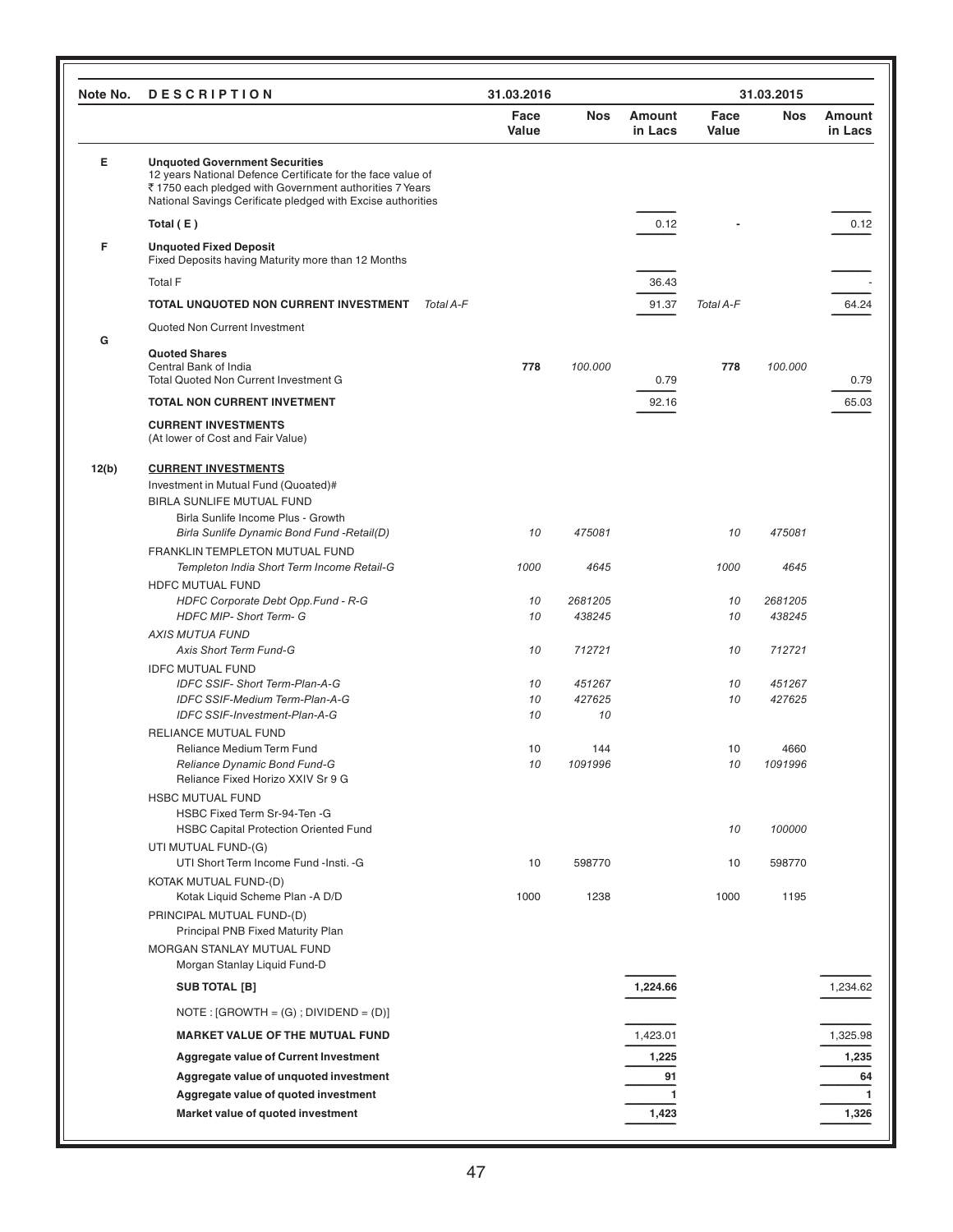|     |                                                                                              |                         |            |                                 | $(5 \in \text{Ln}$ Lacs) |
|-----|----------------------------------------------------------------------------------------------|-------------------------|------------|---------------------------------|--------------------------|
|     | Note No. DESCRIPTION                                                                         | Long-Term<br>31.03.2016 | 31.03.2015 | <b>Short-Term</b><br>31.03.2016 | 31.03.2015               |
| 13  | <b>LOANS AND ADVANCES</b><br>(Unsecured, Considered good unlesss<br>otherwise stated)        |                         |            |                                 |                          |
|     | Advance Recoverable in Cash or in kind<br>or the value to be received                        | 1,340.47                | 1,340.47   | 3,126.60                        | 2,924.16                 |
|     | Capital Advances                                                                             | 39.06                   | 49.06      |                                 |                          |
|     | <b>Security Deposits</b>                                                                     | 87.69                   | 73.98      | 306.32                          | 287.55                   |
|     | Claims Recoverable ( Refer Note No- 34)                                                      | 201.07                  | 341.07     |                                 |                          |
|     | <b>Prepaid Taxes</b>                                                                         |                         |            | 2,375.54                        | 2,431.48                 |
|     | <b>Prepaid Expenses</b>                                                                      |                         |            | 12.48                           | 35.78                    |
|     | <b>Balance with Goverment Authorities</b>                                                    | 0.68                    | 1.13       | 61.75                           | 53.62                    |
|     | <b>TOTAL - LOANS AND ADVANCES</b>                                                            | 1,668.97                | 1,805.71   | 5,882.69                        | 5,732.59                 |
|     | Note No. DESCRIPTION                                                                         |                         |            | 31.03.2016                      | 31.03.2015               |
| 14  | <b>OTHER NON CURRENT ASSETS</b>                                                              |                         |            |                                 |                          |
|     | Deposit with original Maturity of more then 12 month                                         |                         |            | 9.28                            |                          |
|     | Interest accrued on Investment /FDR                                                          |                         |            | 4.71                            | 10.46                    |
|     | <b>Total Other Non Current Assets</b>                                                        |                         |            | 13.99                           | 10.46                    |
|     |                                                                                              |                         |            |                                 |                          |
|     | Note No. DESCRIPTION                                                                         |                         |            | 31.03.2016                      | 31.03.2015               |
| 15  | <b>INVENTORIES</b><br>(As taken, valued and certifed by the Management)                      |                         |            |                                 |                          |
|     | (valued at lower of cost and net realisable value unless otherwise stated)                   |                         |            |                                 |                          |
|     | <b>Production Material</b>                                                                   |                         |            | 1,792.78                        | 1,836.87                 |
|     | Work in Progress                                                                             |                         |            | 199.96                          | 258.40                   |
|     | <b>Finished Goods</b>                                                                        |                         |            | 939.66                          | 1,225.55                 |
|     | Stock in Trade                                                                               |                         |            | 12.71                           | 56.42                    |
|     | Store, Spares and Components                                                                 |                         |            | 839.17                          | 1,004.91                 |
|     | Loose Tools                                                                                  |                         |            | 47.38                           | 59.48                    |
|     | Scrap                                                                                        |                         |            | 32.89                           | 36.01                    |
|     | <b>TOTAL - INVENTORIES</b>                                                                   |                         |            | 3,864.55                        | 4,477.64                 |
|     | Note No. DESCRIPTION                                                                         |                         |            | 31.03.2016                      | 31.03.2015               |
| 16  | <b>TRADE RECEIVABLES</b>                                                                     |                         |            |                                 |                          |
| (a) | (Unsecured, Considered goods unless otherwise stated)<br><b>OVERDUE EXCEEDING SIX MONTHS</b> |                         |            |                                 |                          |
|     | Unsecured, Considered good                                                                   |                         |            | 1,916.81                        | 3,170.34                 |
|     | Doubtful                                                                                     |                         |            | 590.48                          | 150.88                   |
|     | Less: Provision for doubtful receivable                                                      |                         |            | 590.48                          | 150.88                   |
|     |                                                                                              |                         |            | 1,916.81                        | 3,170.34                 |
| (b) | <b>OVERDUE LESS THAN SIX MONTHS</b>                                                          |                         |            | 8,628.48                        | 8,683.51                 |
|     | <b>TOTAL - TRADE RECEIVABLE</b>                                                              |                         |            | 10,545.29                       | 11,853.85                |
|     |                                                                                              |                         |            |                                 |                          |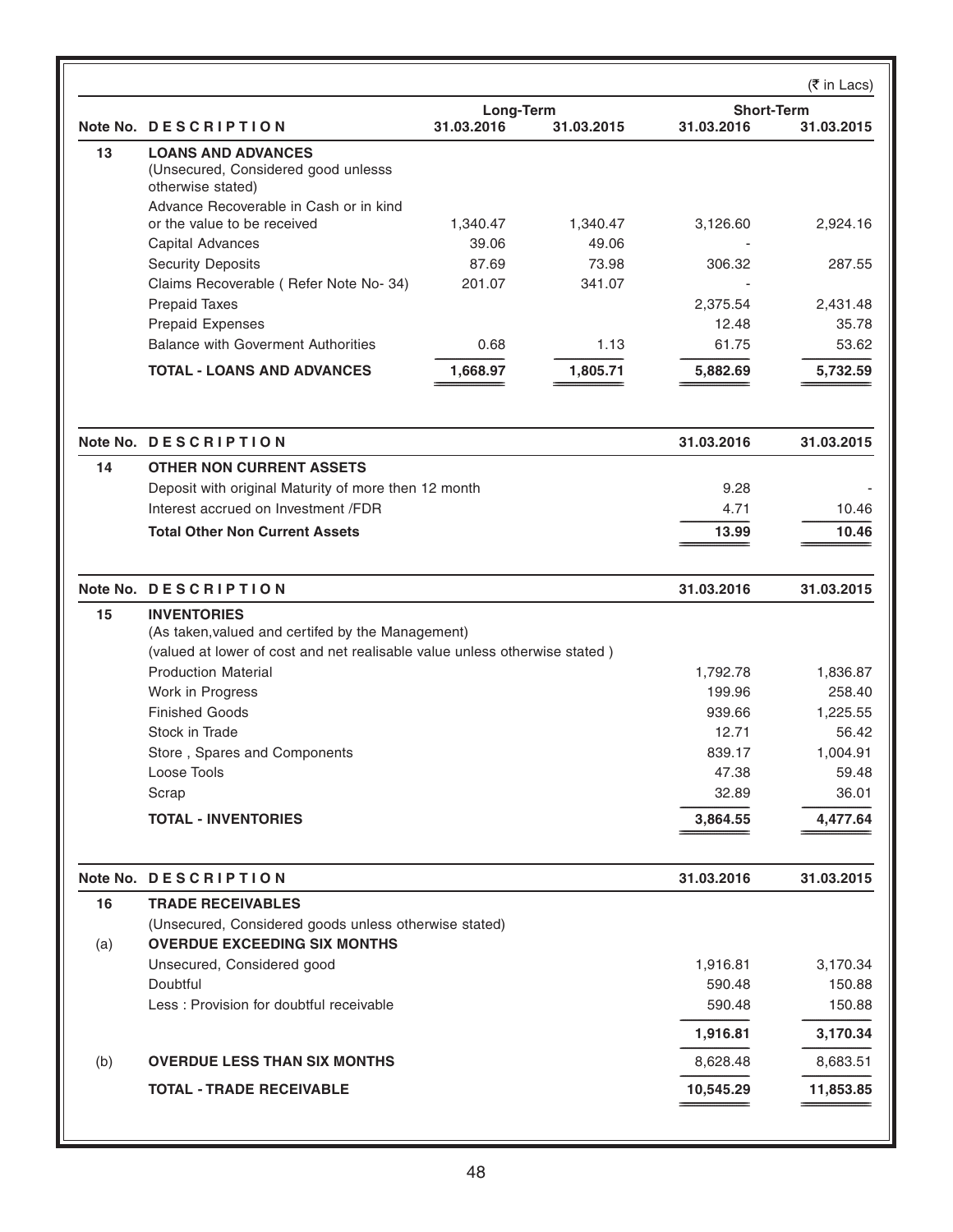|     | Note No. DESCRIPTION                                          | 31.03.2016 | 31.03.2015 |
|-----|---------------------------------------------------------------|------------|------------|
| 17  | <b>CASH AND BANK BALANCES</b>                                 |            |            |
|     | (a) CASH AND CASH EQUIVALENTS                                 |            |            |
|     | Balance with banks                                            | 167.64     | 343.65     |
|     | Bank deposits with original maturity of less than three month | 0.42       | 73.81      |
|     | Unpaid dividend accounts                                      | 6.27       | 9.80       |
|     | Cash in hand                                                  | 43.69      | 55.24      |
|     | <b>Total Cash and Cash Equivalents</b>                        | 218.02     | 482.50     |
|     | (b) OTHER BANK BALANCES                                       |            |            |
|     | Bank Deposits with original maturity of more than             |            |            |
|     | three month but less than 12 months                           | 22.55      | 22.97      |
|     | Bank Deposits with original maturity of more than 12 months * | 0.27       | 48.40      |
|     | <b>TOTAL OTHER BANKS BALANCES</b>                             | 22.82      | 71.37      |
|     | <b>TOTAL - CASH &amp; BANK BALANCES</b>                       | 240.84     | 553.87     |
|     |                                                               |            |            |
|     | Note No. DESCRIPTION                                          | 31.03.2016 | 31.03.2015 |
| 18  | <b>OTHER CURRENT ASSETS</b>                                   |            |            |
|     | (Unsecured, Considered good unlesss otherwise stated)         |            |            |
|     | Interest accrued on Investment /FDR                           | 13.07      | 6.02       |
|     | <b>TOTAL OTHER CURRENT ASSETS</b>                             | 13.07      | 6.02       |
|     |                                                               |            |            |
|     | Note No. DESCRIPTION                                          | 31.03.2016 | 31.03.2015 |
| 19  | <b>REVENUE FROM OPERATIONS</b>                                |            |            |
| (a) | <b>SALE OF PRODUCTS</b>                                       |            |            |
|     | <b>Finished Goods</b>                                         | 60,642.02  | 61,844.91  |
|     |                                                               | 60,642.02  | 61,844.91  |
|     |                                                               |            |            |
| (b) | <b>OTHER OPERATING REVENUE</b>                                |            |            |
|     | <b>Export Benefits</b>                                        | 181.05     | 230.89     |
|     | <b>Scrap Sales</b>                                            | 25.65      | 594.94     |
|     | Miscellaneous Income                                          | 2.00       | 1.18       |
|     |                                                               | 208.70     | 827.01     |
|     | <b>REVENUE FROM OPERATIONS (GROSS)</b>                        | 60,850.72  | 62,671.92  |
|     | <b>Rebate</b>                                                 | 2,661.68   | 2,095.11   |
|     | <b>EXCISE DUTY ON SALES</b>                                   | 1,090.04   | 1,118.18   |
|     | <b>REVENUE FROM OPERATIONS (NET)</b>                          | 57,099.00  | 59,458.63  |
|     |                                                               |            |            |
|     |                                                               |            |            |
|     |                                                               |            |            |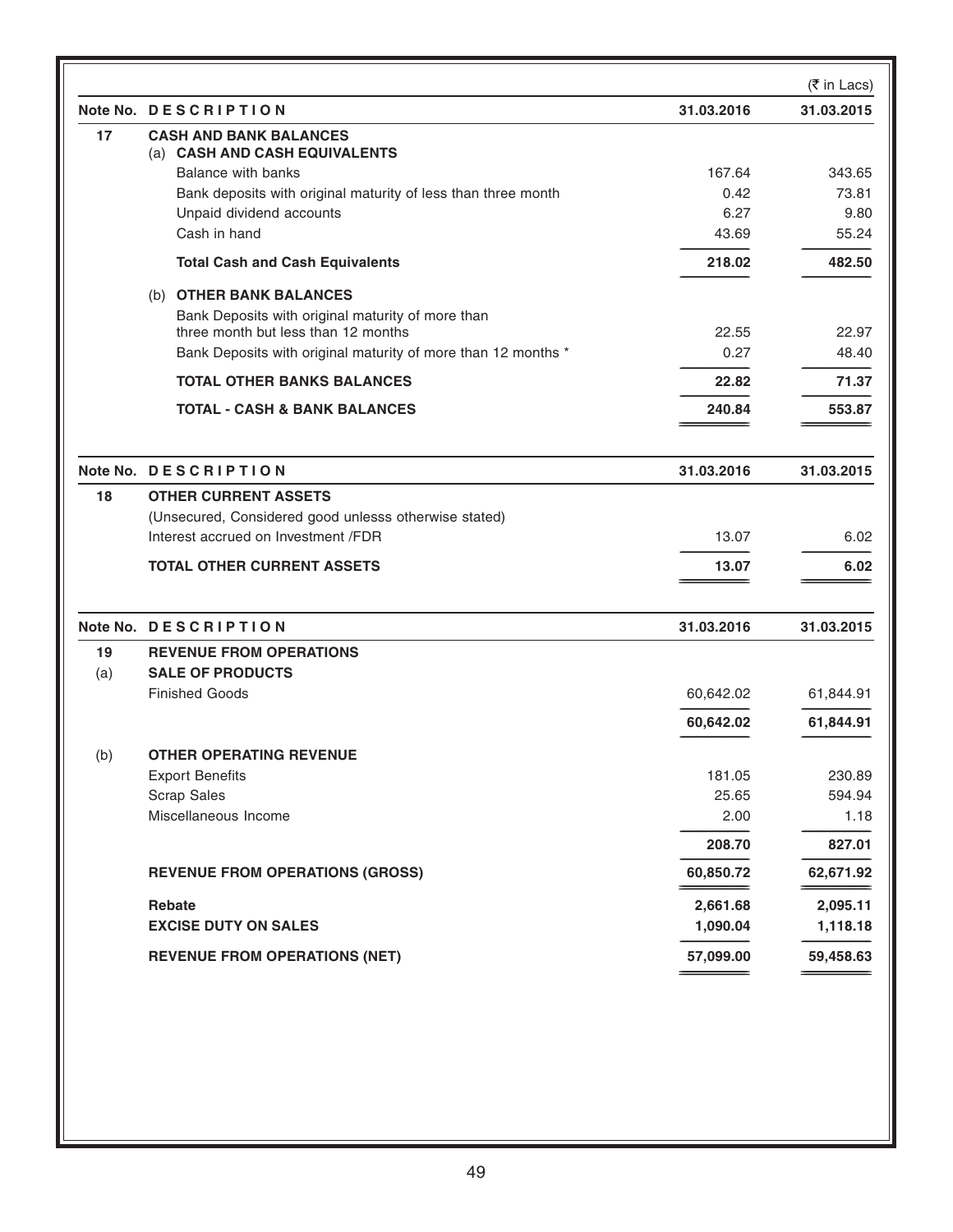|    |                                                                            |            | (₹ in Lacs) |
|----|----------------------------------------------------------------------------|------------|-------------|
|    | Note No. DESCRIPTION                                                       | 31.03.2016 | 31.03.2015  |
| 20 | <b>OTHER INCOME</b>                                                        |            |             |
|    | (a) INTEREST INCOME ON                                                     |            |             |
|    | Loans and Advances                                                         |            | 1.10        |
|    | <b>Banks</b>                                                               | 12.54      | 27.05       |
|    |                                                                            | 12.54      | 28.15       |
|    | (b) Dividend Income on Current Investment                                  | 19.93      | 56.71       |
|    | (c) NET GAIN/(LOSS) ON SALE OF CURRENT INVESTMENTS                         |            |             |
|    | Gain on Sale                                                               | 21.49      | 124.84      |
|    |                                                                            | 21.49      | 124.84      |
|    | (d) NET GAIN/(LOSS) ON SALE OF FIXED ASSETS                                |            |             |
|    | Gain on Sale                                                               | (18.80)    | 623.51      |
|    |                                                                            | (18.80)    | 623.51      |
|    | <b>OTHER NON-OPERATING INCOME (NET)</b>                                    |            |             |
|    | (f)<br>Lease Rent                                                          |            |             |
|    | <b>Misc Receipts</b>                                                       | 33.98      | 4.34        |
|    | Rent receipts                                                              | 9.49       | 13.17       |
|    |                                                                            | 43.47      | 17.51       |
|    | <b>TOTAL OTHER INCOME</b>                                                  | 78.63      | 850.72      |
|    |                                                                            |            |             |
|    | Note No. DESCRIPTION                                                       | 31.03.2016 | 31.03.2015  |
| 21 | <b>COST OF MATERIAL CONSUMED</b>                                           |            |             |
|    | Raw Material Consumed*                                                     | 40,301.64  | 44,744.04   |
|    | TOTAL COST OF MATERIAL CONSUMED                                            | 40,301.64  | 44,744.04   |
|    |                                                                            |            |             |
|    | *DETAIL OF RAW MATERIAL CONSUMED DURING THE YEAR<br>Sheets & Strips<br>(i) | 1,183.65   | 1,647.67    |
|    | <b>Tyres</b><br>(ii)                                                       | 4,493.19   | 4,642.89    |
|    | (iii) Tubes                                                                | 1,627.12   | 1,784.68    |
|    | (iv) Rims                                                                  | 3,616.02   | 3,234.95    |
|    | Other Items<br>(v)                                                         | 1,615.27   | 1,879.03    |
|    | (vi) Components                                                            | 27,766.40  | 31,554.81   |
|    |                                                                            | 40,301.64  | 44,744.04   |
|    |                                                                            |            |             |
|    |                                                                            |            |             |
|    |                                                                            |            |             |
|    |                                                                            |            |             |
|    |                                                                            |            |             |
|    |                                                                            |            |             |
|    |                                                                            |            |             |
|    |                                                                            |            |             |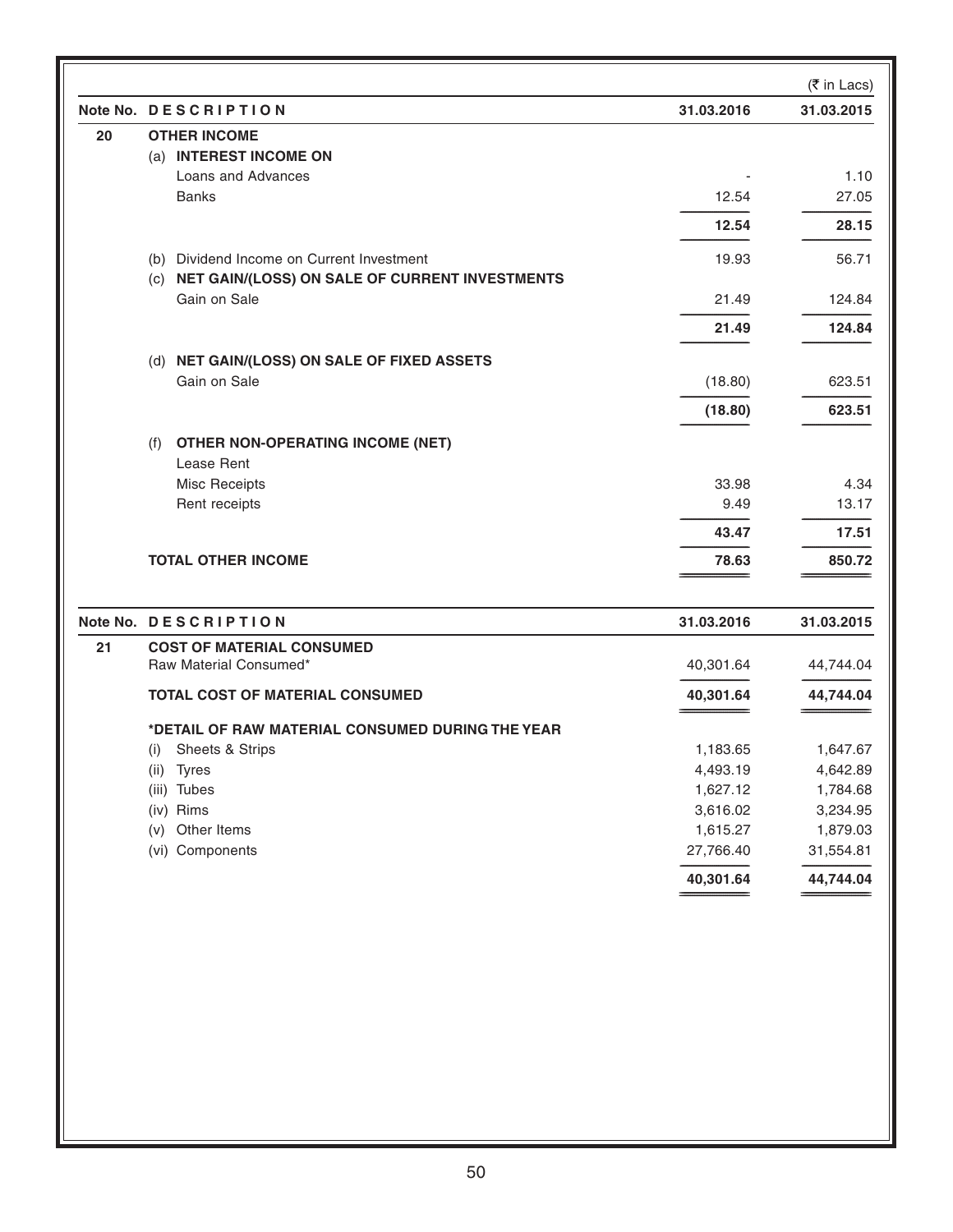|    | Note No. DESCRIPTION                                         | 31.03.2016 | 31.03.2015        |
|----|--------------------------------------------------------------|------------|-------------------|
| 22 | <b>CHANGES IN INVENTORIES OF FINISHED GOODS,</b>             |            |                   |
|    | <b>WORK IN PROGRESS AND TRADING GOODS</b>                    |            |                   |
|    | <b>OPENING STOCK</b>                                         |            |                   |
|    | <b>Finished Goods</b>                                        | 1,225.55   | 1,641.66          |
|    | Work in Progress                                             | 258.40     | 437.34            |
|    | Scrap                                                        | 36.01      | 36.72             |
|    | Stock In Trade                                               | 56.42      | 25.25             |
|    | <b>TOTAL OPENING STOCK</b>                                   | 1,576.38   | 2,140.97          |
|    | <b>CLOSING STOCK</b>                                         |            |                   |
|    | <b>Finished Goods</b>                                        | 939.66     | 1,225.55          |
|    | Work in Progress                                             | 199.96     | 258.40            |
|    | Scrap                                                        | 32.89      | 36.01             |
|    | Stock In Trade                                               | 12.71      | 56.42             |
|    | <b>TOTAL CLOSING STOCK</b>                                   | 1,185.22   | 1,576.38          |
|    | <b>TOTAL - CHANGES IN INVENTORIES</b>                        | 391.16     | 564.59            |
|    |                                                              |            |                   |
|    | Note No. DESCRIPTION                                         | 31.03.2016 | 31.03.2015        |
| 23 | <b>EMPLOYEE BENEFITS EXPENDITURE</b>                         |            |                   |
|    | Salaries, Wages, Bonus and Other benefits                    | 2,915.21   | 3,020.49          |
|    | Contribution to provident and other funds                    | 380.90     | 396.10            |
|    | <b>Staff Welfare Expenses</b>                                | 231.84     | 275.29            |
|    |                                                              |            |                   |
|    | <b>TOTAL - EMPLOYEE BENEFITS EXPENDITURE</b>                 | 3,527.95   | 3,691.88          |
|    | Note No. DESCRIPTION                                         | 31.03.2016 | 31.03.2015        |
|    |                                                              |            |                   |
| 24 | <b>FINANCE COST</b>                                          | 707.80     |                   |
|    | <b>Interest Expenses</b><br><b>Other Borrowing Costs</b>     |            | 1,062.19<br>45.24 |
|    |                                                              | 77.18      |                   |
|    | <b>TOTAL - FINANCE COST</b>                                  | 784.98     | 1,107.43          |
|    |                                                              |            |                   |
|    | Note No. DESCRIPTION                                         | 31.03.2016 | 31.03.2015        |
| 25 | <b>DEPRECIATION AND AMORTIZATION EXPENSES</b>                |            |                   |
|    | Depreciation on Fixed Assets<br><b>Amortisation Expenses</b> | 546.90     | 662.85            |
|    |                                                              | 546.90     | 662.85            |
|    | TOTAL - DEPRECIATION AND AMORTIZATION EXPENSES               |            |                   |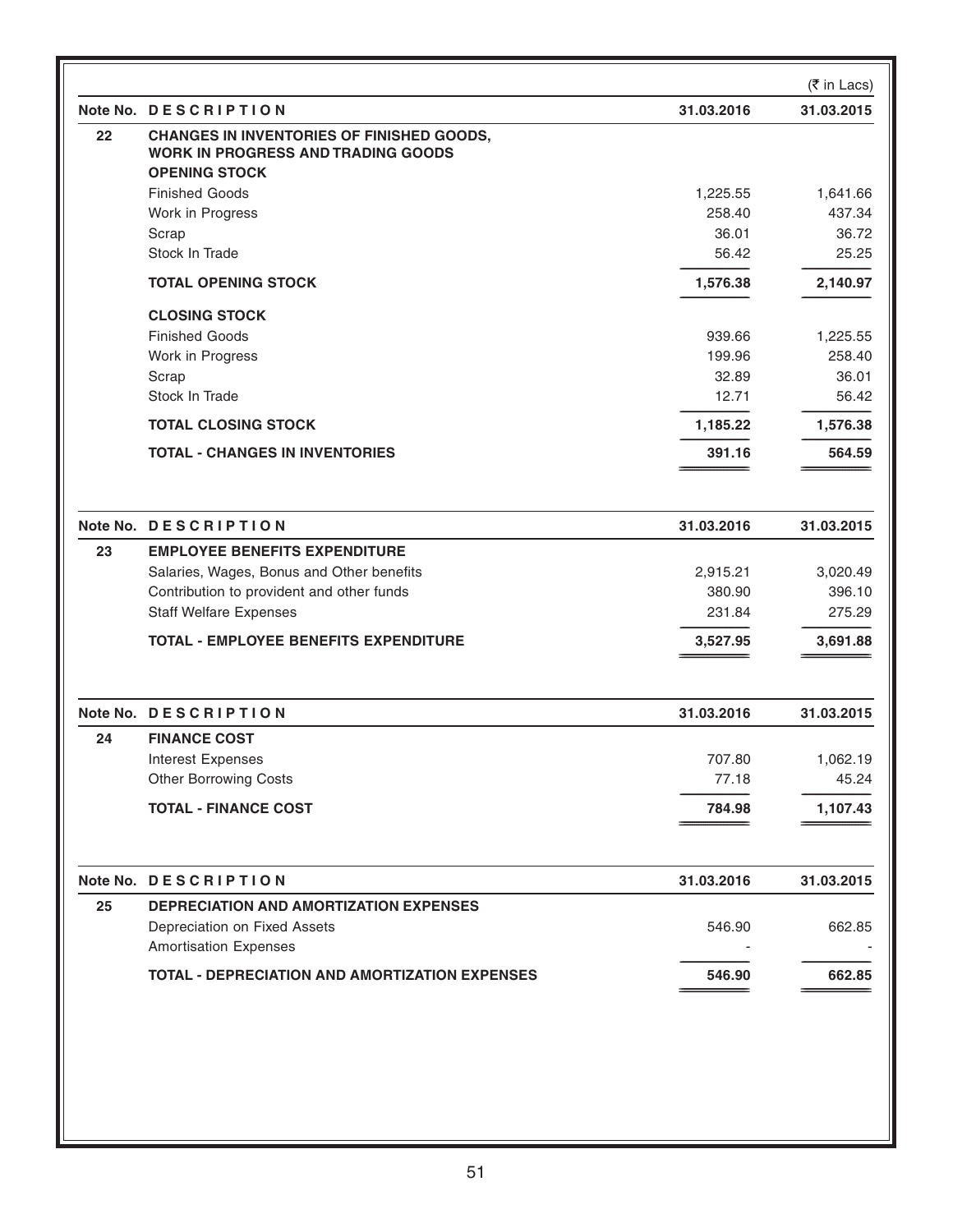|     | Note No. DESCRIPTION                         | 31.03.2016 | 31.03.2015 |
|-----|----------------------------------------------|------------|------------|
| 26  | <b>OTHER EXPENSES</b>                        |            |            |
| (a) | <b>MANUFACTURING EXPENSES</b>                |            |            |
|     | Consumption of Stores and Spare parts        | 2,863.84   | 3,498.52   |
|     | Packing Material Consumed                    | 2,075.36   | 1,881.31   |
|     | Power and Fuel                               | 756.74     | 899.40     |
|     | Labour Processing & Transportation Charges   | 632.82     | 241.61     |
|     | Repairs to Buildings                         | 159.77     | 178.01     |
|     | Repairs to Plant & Machinery                 | 123.91     | 208.89     |
|     | <b>Other Repairs</b>                         | 251.87     | 291.92     |
|     |                                              | 6,864.31   | 7,199.66   |
| (b) | <b>ADMINISTRATIVE EXPENSES</b>               |            |            |
|     | Insurance                                    | 38.08      | 35.99      |
|     | Rent                                         | 29.84      | 46.34      |
|     | Rates and Taxes                              | 100.08     | 169.10     |
|     | Legal and Professional                       | 79.27      | 150.61     |
|     | Printing & Stationary, Postage and Telephone | 132.05     | 115.53     |
|     | Travelling & Conveyance                      | 558.38     | 470.00     |
|     | <b>Director' Meeting Fees</b>                | 5.36       | 4.86       |
|     | Auditor's Remuneration*                      | 27.03      | 22.01      |
|     | Donation                                     | 2.07       | 2.45       |
|     | Miscellaneous Expenses                       | 720.93     | 536.14     |
|     |                                              | 1,693.09   | 1,553.03   |
| (c) | <b>SELLING EXPENSES</b>                      |            |            |
|     | Freight & Forwarding Expenses                | 2,195.36   | 2,396.99   |
|     | <b>Commission on Sales</b>                   | 116.08     | 111.52     |
|     | Provision for Doubtful Debts                 | 439.60     |            |
|     | <b>Bad Debts Written off</b>                 |            |            |
|     | Advertisement & Publicity                    | 628.90     | 550.62     |
|     |                                              | 3,379.94   | 3,059.13   |
|     | <b>TOTAL - OTHER EXPENSES</b>                | 11,937.34  | 11,811.82  |
|     | * Payment to Auditors Include followings     |            |            |
|     | (a) Audit Fee                                | 21.50      | 18.60      |
|     | (b) Tax Audit                                | 3.00       | 2.12       |
|     | (c) Other Certifications                     | 2.53       | 1.29       |
|     | <b>TOTAL</b>                                 | 27.03      | 22.01      |
|     |                                              |            |            |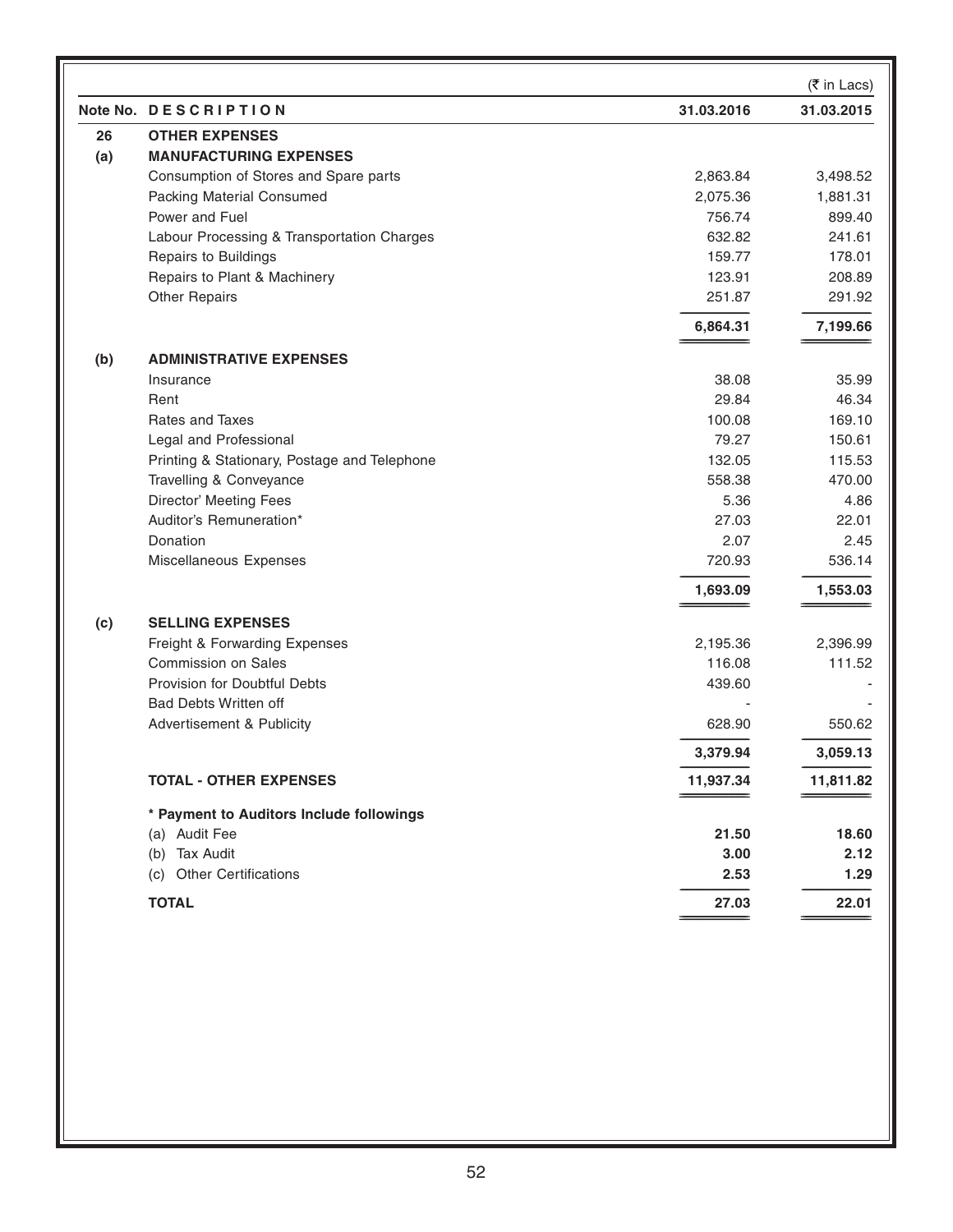# **27. Recognition of opening and closing balances of Defined Benefit Obligation**

| <b>GRATUITY</b>                                         | <b>Gratuity (Funded)</b> |           |
|---------------------------------------------------------|--------------------------|-----------|
|                                                         | 2015-16                  | 2014-15   |
| Defined Benefit obligation at the beginning of the year | 1168.00                  | 1217.00   |
| <b>Current Service Cost</b>                             | 39.74                    | 59        |
| Interest cost                                           | 90.46                    | 103       |
| Benefit paid                                            | $-183.10$                | $-211.00$ |
| Defined Benefit obligation at the year end              | 1115.10                  | 1168.00   |

| <b>INVESTMENT DETAILS</b>          |              | Investement as on<br>3/31/2016 | Investement as on<br>3/31/2015 |         |
|------------------------------------|--------------|--------------------------------|--------------------------------|---------|
| Investment Detail:                 | <b>Value</b> | $\%$                           | <b>Value</b>                   | $\%$    |
| <b>GOI Securities</b>              | 434.96       | 17.09%                         | 474.33                         | 19.48%  |
| <b>Public Securities</b>           | 650.62       | 25.57%                         | 650.62                         | 26.72%  |
| <b>State Government Securities</b> | 390.9        | 15.36%                         | 390.9                          | 16.06%  |
| <b>Private Securities</b>          | 809.58       | 31.81%                         | 815.7                          | 33.50%  |
| In banks                           | 258.85       | 10.17%                         | 103.03                         | 4.23%   |
|                                    | 2544.91      | 100.00%                        | 2434.58                        | 100.00% |

| <b>Acturial assumptions</b>              | <b>Gratuity (Funded)</b> |         |
|------------------------------------------|--------------------------|---------|
|                                          | 2015-16                  | 2014-15 |
| Discount rate (Per Annum)                | 8.00                     | 8.00    |
| Expected rate of return plan (Per Annum) | 8.35                     | 8.75    |
| Rate of escalation of salary (Per Annum) | 8.00                     | 8.00    |

The estimats of rate of escalation in salary considered in acturial valuation, takes into account seniority and promotion other relevant factors. The above information is certified by the actuary

As per the Accounting Standard 15 " Employees benefit", the disclosure as defined in the accounting Standard are given below:

| <b>Defined Contribution Plan</b>                | 31-Mar-16 | 31-Mar-15 |
|-------------------------------------------------|-----------|-----------|
| Employer's Contribution to Provident Fund       | 69.32     | 77.75     |
| Employers Contribution to Supper Annuation Fund | 15        | 16.       |
| Employers Contribution to Gratuity Fund         | 39.74     | 83.79     |

# **28 CONTIGENT LIABILITIES IN RESPECT OF**

|    | <b>Defined Contribution Plan</b>                                                                                                           | 31-Mar-16 | 31-Mar-15 |
|----|--------------------------------------------------------------------------------------------------------------------------------------------|-----------|-----------|
| a) | Surety bonds executed in favour of President of<br>India through Customs & Excise authorities for<br>payment of Central Excise/Custom duty | 0.00      | 165.00    |
| b) | Two surety bonds in favour of government of<br>Haryana for payment of Central & Local Sales Tax                                            | 30.40     | 30.40     |
| C) | Guarantees given by bank                                                                                                                   | 573.27    | 230.04    |
| d) | In respect of Entry Tax matters                                                                                                            | 37.95     | 0.00      |
| e) | In respect of Excise matters                                                                                                               | 52.00     | 0.00      |
|    | In respect of Sales Tax matters                                                                                                            | 729.05    | 580.50    |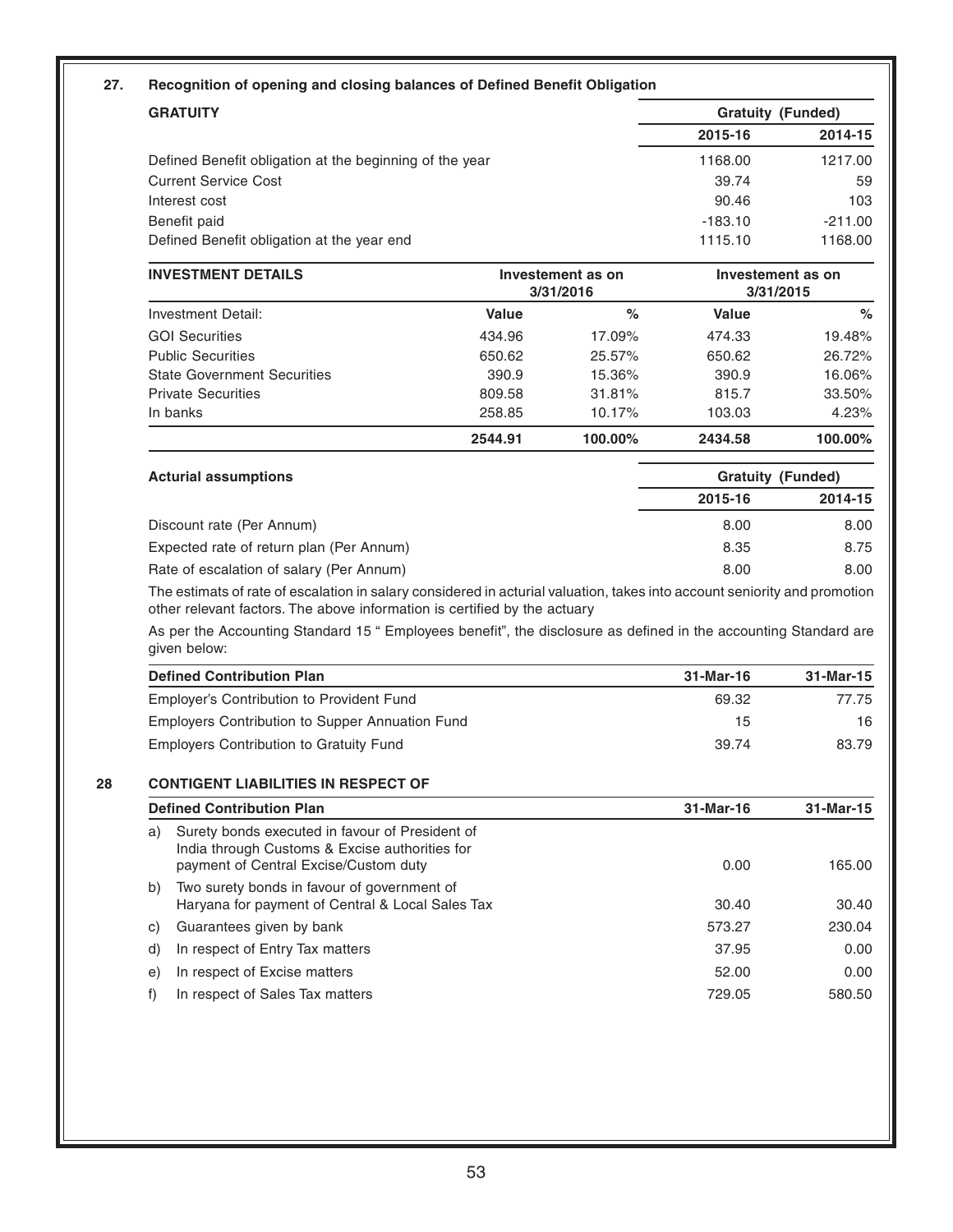#### **29 DETAILS OF RAW MATERIAL CONSUMED DURING THE YEAR**

|                                   |              | 2016                  |                   |                       | 2015              |  |  |
|-----------------------------------|--------------|-----------------------|-------------------|-----------------------|-------------------|--|--|
|                                   | <b>Units</b> | Quantity<br>(in lacs) | <b>Value</b><br>₹ | Quantity<br>(in lacs) | <b>Value</b><br>₹ |  |  |
| <b>Sheets &amp; Strips</b><br>(i) | Kgs.         | 26.55                 | 1,183.65          | 32.02                 | 1,647.67          |  |  |
| (ii)<br>Tyres                     | Nos.         | 42.03                 | 4,493.19          | 43.51                 | 4.642.89          |  |  |
| (iii)<br>Tubes                    | Nos.         | 40.07                 | 1,627.12          | 42.67                 | 1,784.68          |  |  |
| (iv)<br>Rims                      | Nos.         | 40.24                 | 3,616.02          | 34.65                 | 3,234.95          |  |  |
| Other Items<br>(v)                |              | ٠                     | 1,615.27          | ٠                     | 1,879.03          |  |  |
| (vi) Components                   |              | ۰                     | 27,766.40         | ۰                     | 31,581.42         |  |  |
|                                   |              |                       | 40,301.64         |                       | 44,770.64         |  |  |

# **30 VALUE OF IMPORTED AND INDIGENOUS RAW MATERIAL SPARE PARTS AND COMPONENTS CONSUMED**

| <b>DURING THE YEAR</b> |                     |             | Indigenous<br>3/31/2016 |                                 |            |
|------------------------|---------------------|-------------|-------------------------|---------------------------------|------------|
|                        |                     | Value (₹)   | Percentage              | Value $(\overline{\mathbf{x}})$ | Percentage |
| (i)                    | <b>Raw Material</b> | 10.919.97   | 100                     | <b>NIL</b>                      | 0          |
|                        |                     | (11,310.20) | (100)                   | <b>NIL</b>                      | (0)        |
| (ii)                   | Components          | 26,865.26   | 91.44                   | 2,516.40                        | 8.56       |
|                        |                     | (30372.98)  | (90.77)                 | (3087.46)                       | (9.23)     |

Previous Year figures are shown in brackets.

# **31 VALUE OF TOTAL IMPORTS ON CIF BASIS CONSUMING A SUMPLE OF TOTAL IMPORTS ON CIF BASIS CONSUMPLE A CONSUMPLE OF TOTAL**

|                                               | 2016 (₹)   | 2015 $(5)$ |
|-----------------------------------------------|------------|------------|
| Raw Material, Components & Spare Parts<br>(i) | 2,516.40   | 2,681.14   |
| Capital Goods<br>(ii)                         | -          |            |
|                                               | 2,516.40   | 2,681.14   |
| <b>EXPENDITURE IN FOREING CURRENCY</b>        |            |            |
|                                               | 2016 $(5)$ | 2015 $(5)$ |
| Commission on export<br>(i)                   | 36.07      | 30.35      |
| Foreign Tours<br>(ii)                         | 61.17      | 41.85      |
| Foreign Publicity & exhibition<br>(iii)       | 2.21       | 1.73       |
|                                               | 99.45      | 73.93      |
| <b>EARNINGS IN FOREIGN EXCHANGE</b>           |            |            |
|                                               | $2016$ (₹) | 2015(      |

| F.O.B. Value of goods exported | 1,735.38 | 2,791.09 |
|--------------------------------|----------|----------|
|                                |          |          |

**34** In the annual report of last financial year 2014-15, a sum of ₹ 3,41,07,212/- was shown recoverable. The said amount was recoverable against the unauthorised payment of rent made from the accounts of the company for residential accomodation availed by Mr Vikram Kapur and Mr Angad Kapur. Out of said amount, a sum of ₹1,40,00,000 (Rupees One Crore Fouty Lacs only) was received into the accounts of the company on 30th Sep 2015 and the balance recoverable amount is  $\bar{\tau}$  2,01,07,212/-. The company has already initiated appropriate legal proceedings against Mr Vikram Kapur and Mr Angad Kapur for misappropriation of said amount and the matter is pending adjudication in the court of Magistrate, Saket Courts, New Delhi.

# **35 RELATED PARTY DISCLOSURES UNDER ACCOUNTING STANDARD 18**

# **A. Name of associated parties and nature of related party relationship**

- i) **Associated Companies** : Milton Cycles Inds Ltd, Janki Das & Sons (P) Ltd,Romer Engineering Works (P) Ltd
- ii) **Subsidiary Companies are:** Atlas Cycles Sonepat Ltd, Atlas Cycles (Sahibabad) Ltd,
	- Atlas Cycles (Malanpur) Ltd.,

Directors & Employees (As at 31.03.2014) : Sh. I.D.Chugh,

Sh. H.K.Ahuja, Sh. H.L.Bhatia, Sh. Vikram Khosla, Sh. Kartik Roop Rai, Sh. Sanjiv Kavaljit Singh, Sh. Veena Buber, Sh. Vikram Kapur,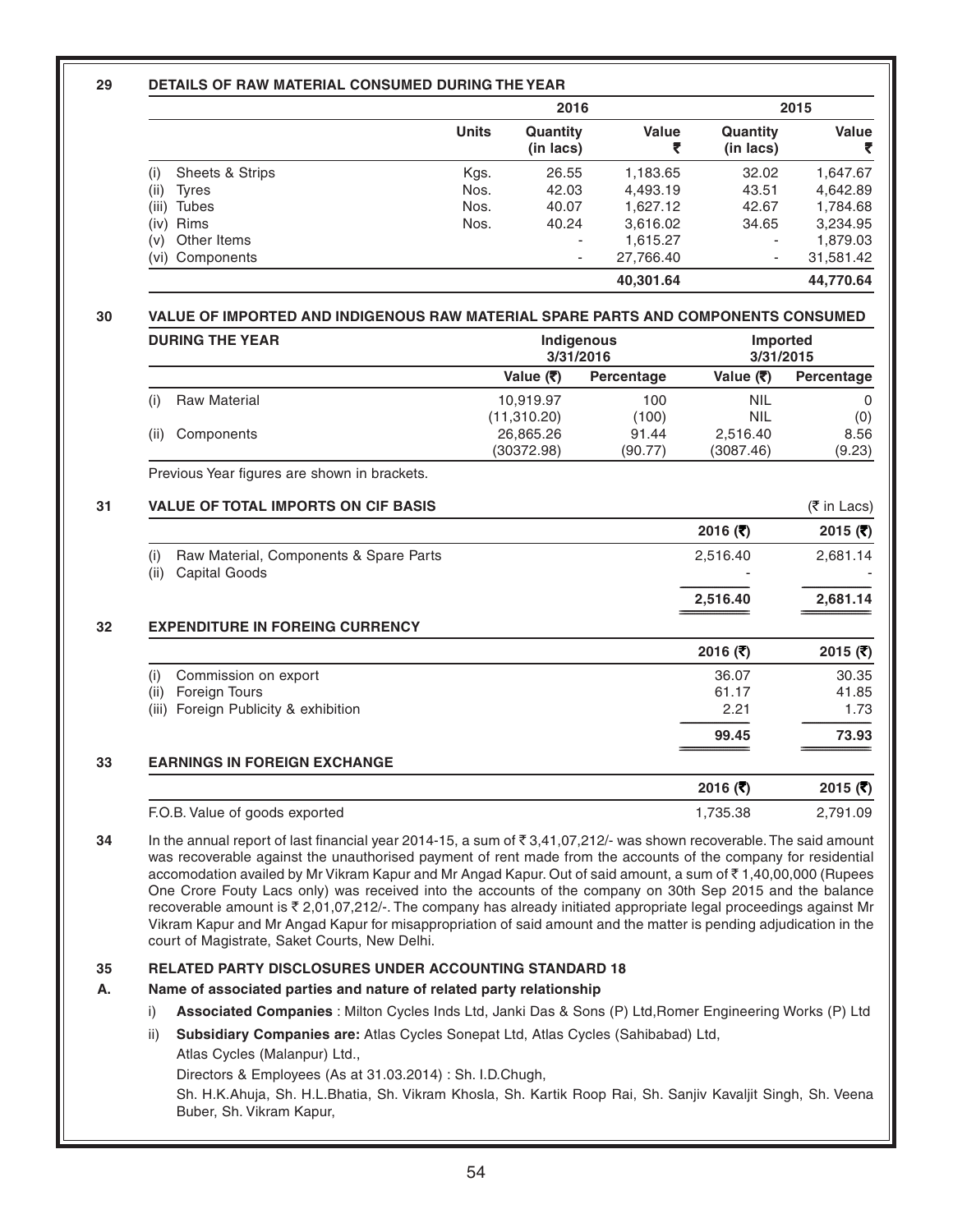Sh. Salil Kapur, Sh. Gautam Kapur, Sh. Girish Kapur, Sh. Sanjay Kapur, Sh. Rajiv Kapur, Sh. Angad Kapur, Sh. Rishav Kapur,

Sh. Prashant Kapur, Sh. Rahul Kapur,Sh.Sidhant Kapur,Sh.Abhinav Kapur,Sh.Ashwin Kapur.

| Transactions with the Associated Parties and Subsidiaries |            | (₹ in Lacs) |
|-----------------------------------------------------------|------------|-------------|
|                                                           | 2016 $(5)$ | 2015 $(5)$  |
| Sale of Goods                                             | 105.21     | 62.41       |
| Rent                                                      | 4.32       | 4.32        |
| Purchase of Goods                                         | 4003.05    | 3878.54     |
| Balances on year end                                      | 0.00       | 53.46       |
| Guarantee Given                                           | 0.00       | 20.00       |

# **C. Transactions with key managerial persons:**

Remunerations: ₹ 483.64 Lacs (Previous Year ₹ 430.59 Lacs)

# **36 Figure of the Previous Year have been re-arranged, wherever necessary.**

**37 The Computation of Net Profit in accordance with Section 198 of the Companies Act, 1956 and commission payable to Directors:**  $(\bar{\bar{\tau}}$  in Lacs)

|                                                                                  |                                                                  |                                    |                 | $(1 \text{ m} \text{sec})$        |
|----------------------------------------------------------------------------------|------------------------------------------------------------------|------------------------------------|-----------------|-----------------------------------|
|                                                                                  |                                                                  |                                    | 2016 $(5)$      | 2015 $(5)$                        |
| (a) Computation of profit for managerial remuneration                            |                                                                  |                                    |                 |                                   |
| Profit as per Profit & Loss A/c                                                  |                                                                  |                                    | $-593.61$       | -2797.718057                      |
| Add: Directors remuneration including perquisites                                |                                                                  |                                    | 13.54           | 13.38495                          |
| Add: Bad debts                                                                   |                                                                  |                                    |                 |                                   |
|                                                                                  |                                                                  |                                    | $-580.07$       | $-2784.33$                        |
| Less: Profit on Sale of Assets                                                   |                                                                  |                                    | $-18.8$         | 623.51                            |
| Add: Depreciation as per Profit & Loss A/c                                       |                                                                  |                                    | 546.9           | 662.85                            |
| Less: Depreciation as per Section 350 of companies Act, 1956                     |                                                                  |                                    | $-546.9$        | $-662.85$                         |
| <b>Net Profit</b>                                                                |                                                                  |                                    | (598.87)        | (2, 160.82)                       |
| Commission eligible for payment @ 0.5% of the Net Profit<br>(Previous Year 0.5%) |                                                                  |                                    |                 |                                   |
| Actual Commission Paid to a Whole Time Director                                  |                                                                  |                                    |                 | $\Omega$                          |
| (b) Remuneration paid to a whole time director                                   |                                                                  |                                    | 2016            | 2015                              |
| Salary                                                                           |                                                                  |                                    | 12.05           | 11.44                             |
| Long Service Allowance                                                           |                                                                  |                                    | 0.03            | 0.02                              |
| <b>Provident Fund Contribution</b>                                               |                                                                  |                                    | 0.96            | 0.91                              |
| Leave Travel Assistance                                                          |                                                                  |                                    |                 | 0.64                              |
| <b>Medical Expenses</b>                                                          |                                                                  |                                    | 0.50            | 0.37                              |
| Commission                                                                       |                                                                  |                                    |                 |                                   |
|                                                                                  |                                                                  |                                    | 13.54           | 13.38                             |
| <b>Narendra Pal Singh</b><br>C.E.O                                               | C.M.Dhall<br>C.F.O.<br>(Unit III)                                | <b>Ganesh lyer</b><br>(For Unit I) |                 | S.Khanna<br>(Unit II)             |
| <b>Jaspreet Singh Kohli</b><br><b>Company Secretary</b>                          | Sanjiv Kavaljit Singh<br>(DIN: 00015689)<br>Independent Director | <b>Hira Lal Bhatia</b>             | (DIN: 00159258) | Chairman & Non Executive Director |
|                                                                                  |                                                                  |                                    |                 | Delhi: the 24th August, 2016      |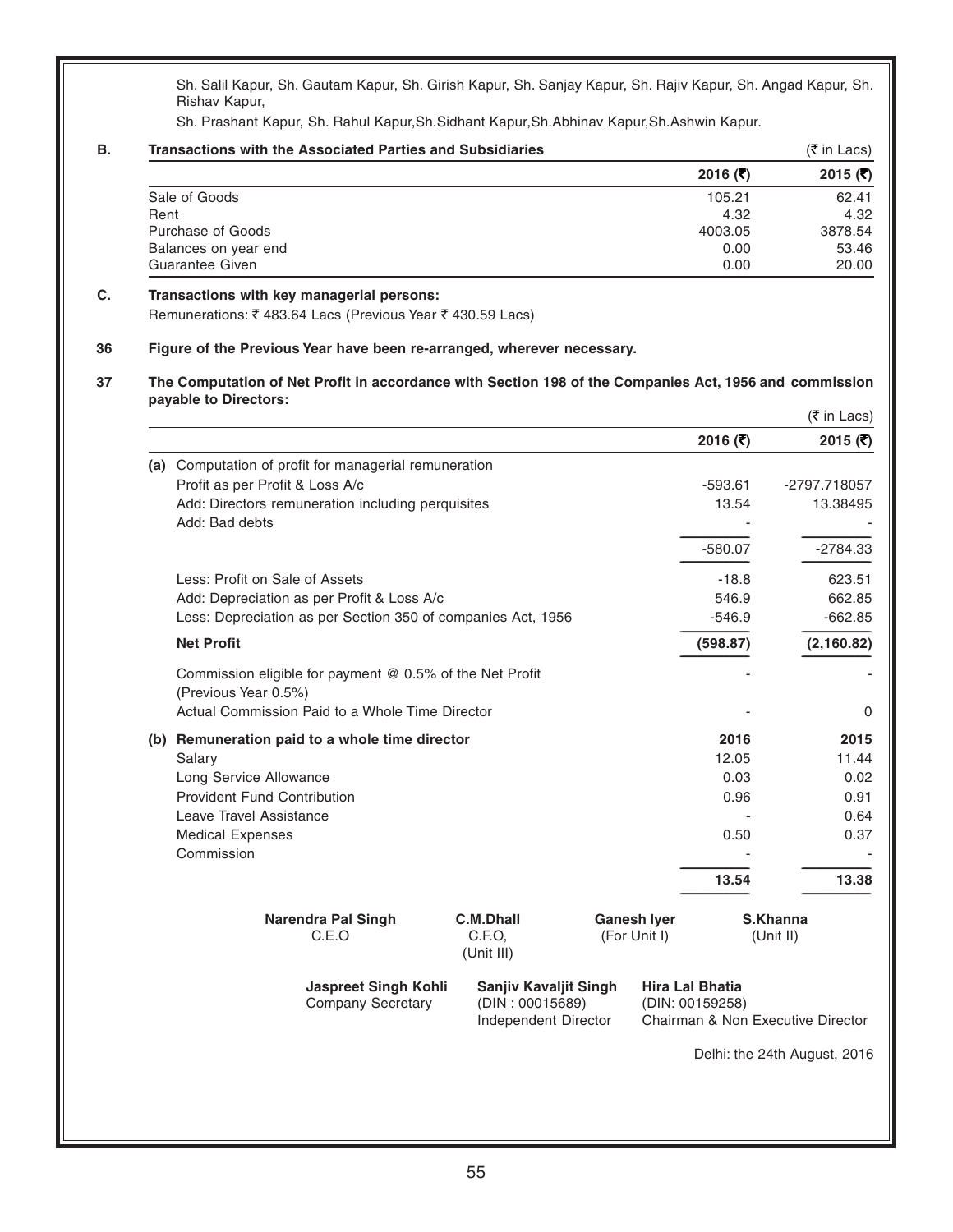# **INDEPENDENT AUDITOR'S OPINION**

# **To the Members of Atlas Cycles (Haryana) Limited**

# **Report on the Financial Statements**

We have audited the accompanying consolidated financial statements of Atlas Cycles (Haryana) Limited("the Company") and its Subsidiaries (collectively referred to as "the Group") which comprise the consolidated Balance Sheet as at 31st March, 2016, the consolidated Statement of Profit and Loss and the consolidated Cash Flow Statement for the year then ended, and a summary of the significant accounting policies and other explanatory information.

# **Management's Responsibility for the Financial Statements**

The Company's Management is responsible for the preparation of these consolidated financial statements that give a true and fair view of the consolidated financial position, consolidated financial performance and consolidated cash flows of the Group in accordance with the Accounting Principles generally accepted in India including Accounting Standards referred to in sub-section (3C) of section 211 of the Companies Act, 1956 ("the Act"). This responsibility includes the design, implementation and maintenance of internal control relevant to the preparation and presentation of the financial statements that give a true and fair view and are free from material misstatement, whether due to fraud or error.

# **Auditors' Responsibility**

Our responsibility is to express an opinion on these consolidated financial statements based on our audit. We conducted our audit in accordance with the Standards on Auditing issued by the Institute of Chartered Accountants of India. Those Standards require that we comply with the ethical requirements and plan and perform the audit to obtain reasonable assurance about whether the consolidated financial statements are free from material misstatement.

An audit involves performing procedures to obtain audit evidence about the amounts and the disclosures in the financial statements. The procedures selected depend on the auditor's judgment, including the assessment of the risks of material misstatement of the consolidated financial statements, whether due to fraud or error. In making those risk assessments, the auditor considers the internal control relevant to the Group's preparation and fair presentation of the financial statements in order to design audit procedures that are appropriate in the circumstances. An audit also includes evaluating the appropriateness of accounting policies used and the reasonableness of the accounting estimates made by the Management, as well as evaluating the overall presentation of the consolidated financial statements. We believe that the audit evidence we have obtained is sufficient and appropriate to provide a basis for our audit opinion.

# **Opinion**

*In our opinion and to the best of our information and according to the explanations given to us, subject to Note No 34 which is self-explanatory in itself, the financial statements give the information required by the Act in the manner so required and give a true and fair view in conformity with the accounting principles generally accepted in India:*

- (a) in the case of the Consolidated Balance Sheet, of the state of affairs of the Group as at 31st March, 2016;
- (b) in the case of the Consolidated Statement of Profit and Loss, of the loss of the Group for the year ended on that date, and
- (c) in the case of the Consolidated Cash Flow Statement, of the cash flows of the Group for the year ended on that date.

**For Mehra Khanna & Co** Chartered Accountants **Firm Registration No: 001141N**

Place: Delhi Partner Date: 24th August, 2016 Membership No:093845

**CA Rajiv Bhasin**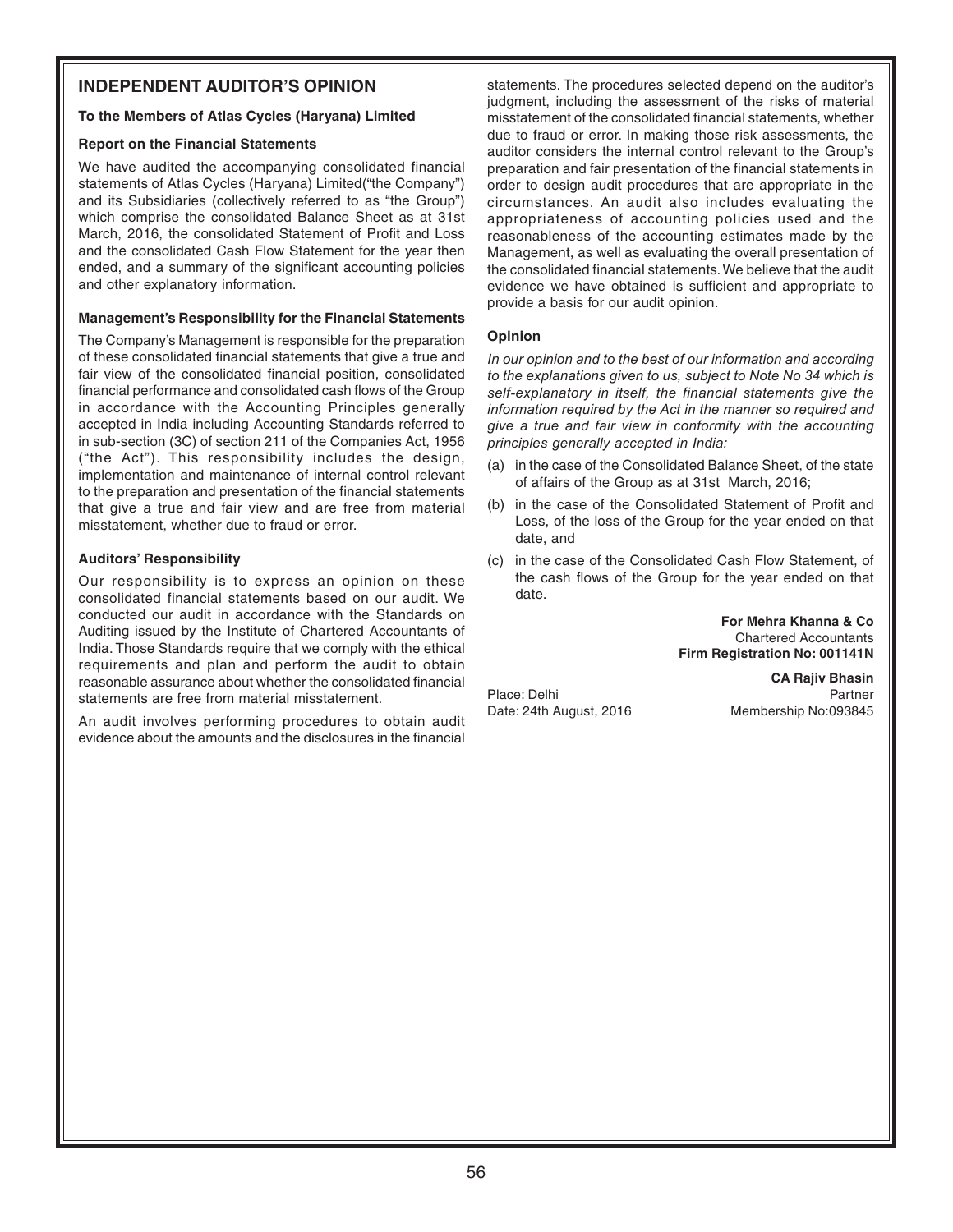| <b>Atlas Cycles (Haryana) Limited</b>                                                                                                         |                          |                      |                                         |                    |                    |                                   |
|-----------------------------------------------------------------------------------------------------------------------------------------------|--------------------------|----------------------|-----------------------------------------|--------------------|--------------------|-----------------------------------|
| <b>Consolidated Balance Sheet as at 31st March, 2016</b>                                                                                      |                          |                      |                                         |                    |                    | (₹ in Lacs)                       |
| <b>DESCRIPTION</b>                                                                                                                            |                          |                      | Note No.                                |                    | 31.03.2016         | 31.03.2015                        |
| <b>EQUITY AND LIABILITIES</b>                                                                                                                 |                          |                      |                                         |                    |                    |                                   |
| <b>SHAREHOLDERS FUNDS</b>                                                                                                                     |                          |                      |                                         |                    |                    |                                   |
| <b>Share Capital</b>                                                                                                                          |                          |                      | 2                                       |                    | 325.19             | 325.19                            |
| Reserves and Surplus                                                                                                                          |                          |                      | 3                                       |                    | 9,073.64           | 9,401.60<br>9,726.79              |
|                                                                                                                                               |                          |                      |                                         |                    | 9,398.83           |                                   |
| <b>SHARE APPLICATION MONEY PENDING ALLOTMENT</b><br><b>NON-CURRENT LIABILITIES</b>                                                            |                          |                      |                                         |                    |                    |                                   |
| Long-term borrowings                                                                                                                          |                          |                      | 4                                       |                    | 160.73             | 79.24                             |
| Deferred tax liabilities (net)                                                                                                                |                          |                      | 5                                       |                    |                    |                                   |
| Other Long term liabilities<br>Long-term provisions                                                                                           |                          |                      | $\,6\,$<br>$\overline{7}$               |                    | 281.85<br>65.21    | 271.<br>82.37                     |
|                                                                                                                                               |                          |                      |                                         |                    | 507.79             | 433.49                            |
|                                                                                                                                               |                          |                      |                                         |                    |                    |                                   |
| <b>CURRENT LIABILITIES</b><br>Short-term borrowings                                                                                           |                          |                      | 8                                       |                    | 5,894.77           | 9,445.27                          |
| Trade payables                                                                                                                                |                          |                      | 9                                       |                    | 11,248.06          | 9,916.10                          |
| Other current liabilities                                                                                                                     |                          |                      | 10                                      |                    | 4,178.38           | 3,869.70                          |
| Short-term provisions                                                                                                                         |                          |                      | $\overline{7}$                          |                    | 2,459.81           | 2,536.24                          |
|                                                                                                                                               |                          |                      |                                         |                    | 23,781.02          | 25,767.31                         |
| <b>TOTAL</b>                                                                                                                                  |                          |                      |                                         |                    | 33,687.64          | 35,927.58                         |
| <b>ASSETS</b><br><b>NON-CURRENT ASSETS</b>                                                                                                    |                          |                      |                                         |                    |                    |                                   |
| <b>Fixed Assets</b>                                                                                                                           |                          |                      | 11                                      |                    |                    |                                   |
| Tangible assets                                                                                                                               |                          |                      |                                         |                    | 9,332.20           | 9,215.81                          |
| Intangible assets                                                                                                                             |                          |                      |                                         |                    |                    |                                   |
| Capital work-in-progress<br>Intangible assets under development                                                                               |                          |                      |                                         |                    |                    | 428.42                            |
| Non-current investments                                                                                                                       |                          |                      | 12                                      |                    | 77.16              | 50.03                             |
| Deferred tax assets (net)                                                                                                                     |                          |                      | 5                                       |                    | 811.35             | 543.48                            |
| Long-term loans and advances                                                                                                                  |                          |                      | 13<br>14                                |                    | 1,668.97           | 1,805.71<br>17.04                 |
| Other non-current assets                                                                                                                      |                          |                      |                                         |                    | 20.57<br>11,910.25 | 12,060.49                         |
|                                                                                                                                               |                          |                      |                                         |                    |                    |                                   |
| <b>CURRENT ASSETS</b><br><b>Current investments</b>                                                                                           |                          |                      | 12                                      |                    | 1,224.66           | 1,234.62                          |
| Inventories                                                                                                                                   |                          |                      | 15                                      |                    | 3,864.55           | 4,477.64                          |
| Trade receivables                                                                                                                             |                          |                      | 16                                      |                    | 10,545.29          | 11,853.85                         |
| Cash and Bank Balances                                                                                                                        |                          |                      | 17                                      |                    | 247.13             | 562.38                            |
| Short-term loans and advances<br>Other current assets                                                                                         |                          |                      | 13<br>18                                |                    | 5,882.69<br>13.07  | 5,732.58<br>6.02                  |
|                                                                                                                                               |                          |                      |                                         |                    | 21,777.39          | 23,867.09                         |
| <b>TOTAL</b>                                                                                                                                  |                          |                      |                                         |                    | 33,687.64          | 35,927.58                         |
| <b>Significant Accounting Policies</b>                                                                                                        |                          |                      | 1                                       |                    |                    |                                   |
|                                                                                                                                               | Narendra Pal Singh       | C.M.Dhall            |                                         | <b>Ganesh Iyer</b> |                    | S.Khanna                          |
|                                                                                                                                               | C.E.O                    | C.F.O,<br>(Unit III) |                                         | (For Unit I)       |                    | (Unit II)                         |
| Notes referred to above form an integral part of the financial statements<br>This is the Balance Sheet referred to in our report of even date |                          |                      |                                         |                    |                    |                                   |
| For <b>MEHRA KHANNA &amp; CO</b><br><b>Chartered Accountants</b><br>FRN:01141N                                                                |                          |                      |                                         |                    |                    |                                   |
| <b>CA.RAJIV BHASIN</b>                                                                                                                        | Jaspreet Singh Kohli     |                      | Sanjiv Kavaljit Singh                   |                    | Hira Lal Bhatia    |                                   |
| <b>PARTNER</b><br>M.NO:093845                                                                                                                 | <b>Company Secretary</b> |                      | (DIN: 00015689)<br>Independent Director |                    | (DIN: 00159258)    | Chairman & Non Executive Director |
| Delhi: the 24th August, 2016                                                                                                                  |                          |                      |                                         |                    |                    | Delhi: the 24th August, 2016      |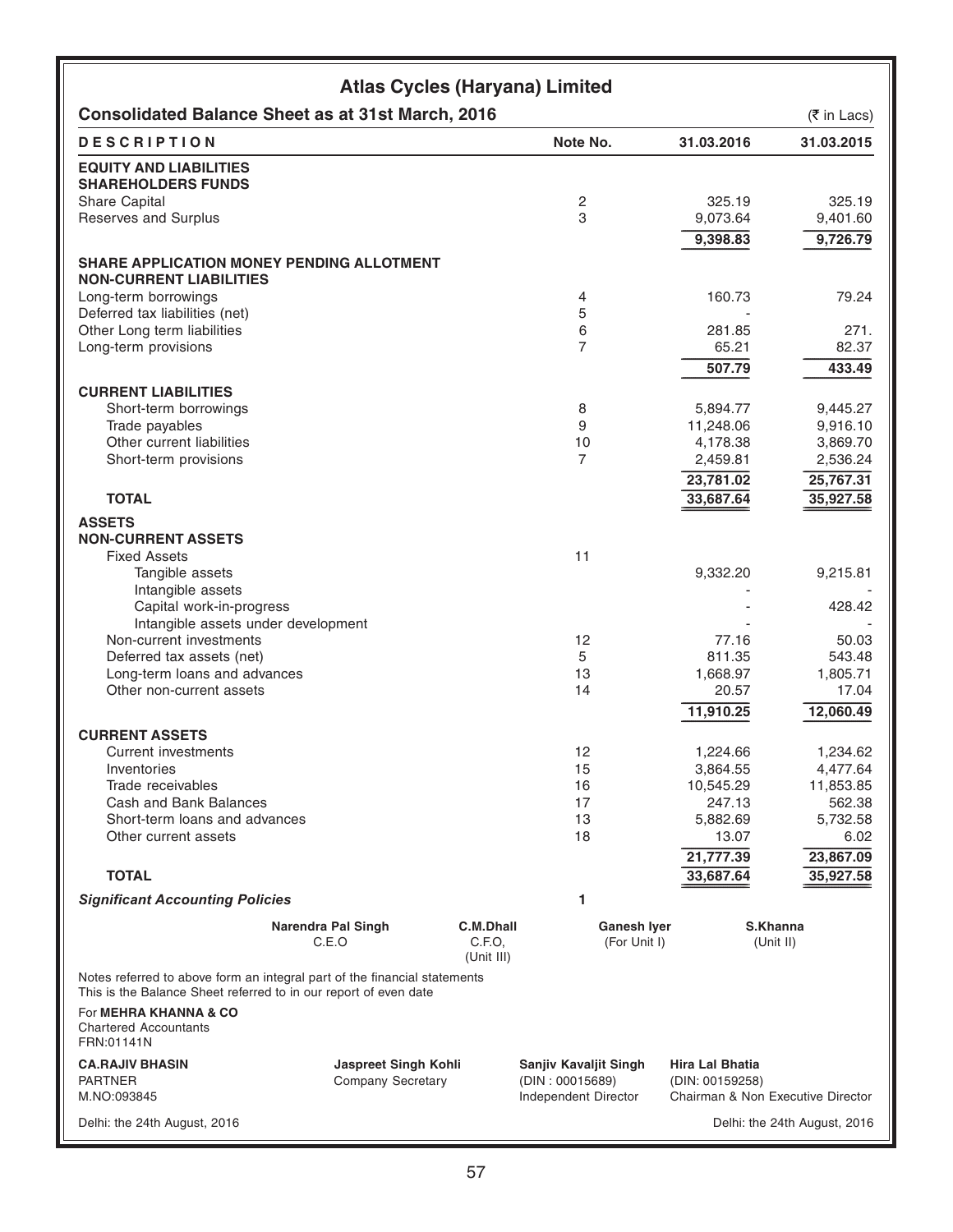|                                                                                                                                               |                                                  |                                          | <b>Atlas Cycles (Haryana) Limited</b>                            |                                                                                |                              |
|-----------------------------------------------------------------------------------------------------------------------------------------------|--------------------------------------------------|------------------------------------------|------------------------------------------------------------------|--------------------------------------------------------------------------------|------------------------------|
| Consolidated Statement of Profit & Loss for the year ended 31st March, 2016                                                                   |                                                  |                                          |                                                                  |                                                                                | (₹ in Lacs)                  |
| <b>DESCRIPTION</b>                                                                                                                            |                                                  |                                          | Note No.                                                         | 31.03.2016                                                                     | 31.03.2015                   |
| <b>INCOME</b>                                                                                                                                 |                                                  |                                          |                                                                  |                                                                                |                              |
| Revenue from operations (gross)                                                                                                               |                                                  |                                          | 19                                                               | 60,850.72                                                                      | 62,671.92                    |
| Less :- Rebate                                                                                                                                |                                                  |                                          |                                                                  | 2,661.68                                                                       | 2,095.11                     |
| Less :- Excise Duty on sales                                                                                                                  |                                                  |                                          |                                                                  | 1,090.04                                                                       | 1,118.18                     |
| Revenue from operations (net)                                                                                                                 |                                                  |                                          |                                                                  | 57,099.00                                                                      | 59,458.63                    |
| Other Income                                                                                                                                  |                                                  |                                          | 20                                                               | 78.63                                                                          | 850.72                       |
| <b>TOTAL</b>                                                                                                                                  |                                                  |                                          |                                                                  | 57,177.63                                                                      | 60,309.35                    |
|                                                                                                                                               |                                                  |                                          |                                                                  |                                                                                |                              |
| <b>EXPENSES</b>                                                                                                                               |                                                  |                                          |                                                                  |                                                                                |                              |
| Cost of materials consumed                                                                                                                    |                                                  |                                          | 21                                                               | 40,301.64<br>281.27                                                            | 44,744.04                    |
| Purchases of trading goods<br>Changes in inventories of finished goods,                                                                       |                                                  |                                          |                                                                  |                                                                                | 524.46                       |
| work in progress and trading goods                                                                                                            |                                                  |                                          | 22                                                               | 391.16                                                                         | 564.59                       |
| Employee benefits expense                                                                                                                     |                                                  |                                          | 23                                                               | 3,527.95                                                                       | 3,691.88                     |
| Finance costs                                                                                                                                 |                                                  |                                          | 24                                                               | 784.98                                                                         | 1,107.43                     |
| Depreciation and amortization expense                                                                                                         |                                                  |                                          | 25                                                               | 546.90                                                                         | 662.85                       |
| <b>Other expenses</b>                                                                                                                         |                                                  |                                          | 26                                                               |                                                                                |                              |
| Manufacturing expenses                                                                                                                        |                                                  |                                          |                                                                  | 6,864.31                                                                       | 7,199.66                     |
| Administration expenses                                                                                                                       |                                                  |                                          |                                                                  | 1,695.31                                                                       | 1,553.03                     |
| Selling expenses                                                                                                                              |                                                  |                                          |                                                                  | 3,379.94                                                                       | 3,059.13                     |
| <b>TOTAL</b>                                                                                                                                  |                                                  |                                          |                                                                  | 57,773.46                                                                      | 63,107.07                    |
| Profit before exceptional and extraordinary items and tax                                                                                     |                                                  |                                          |                                                                  | (595.83)                                                                       | (2,797.72)                   |
| Profit before extraordinary items and tax                                                                                                     |                                                  |                                          |                                                                  | (595.83)                                                                       | (2,797.72)                   |
| <b>Profit before tax</b>                                                                                                                      |                                                  |                                          |                                                                  | (595.83)                                                                       | (2,797.72)                   |
| Tax expense                                                                                                                                   |                                                  |                                          |                                                                  |                                                                                |                              |
| Provision for current tax                                                                                                                     |                                                  |                                          |                                                                  |                                                                                | 5.00                         |
| Provision for deferred tax                                                                                                                    |                                                  |                                          |                                                                  | (267.87)                                                                       | (907.48)                     |
| Profit / (Loss) for the year from continuing operations                                                                                       |                                                  |                                          |                                                                  | (327.96)                                                                       | (1,895.24)                   |
| Profit/(Loss) for the year                                                                                                                    |                                                  |                                          |                                                                  | (327.96)                                                                       | (1,895.24)                   |
| Earnings per share (in ₹)                                                                                                                     |                                                  |                                          |                                                                  |                                                                                |                              |
| <b>Basic</b>                                                                                                                                  |                                                  |                                          |                                                                  | (10.02)                                                                        | (58.28)                      |
| <b>Diluted</b>                                                                                                                                |                                                  |                                          |                                                                  | (10.02)                                                                        | (58.28)                      |
| <b>Significant Accounting Policies</b>                                                                                                        |                                                  |                                          | 1                                                                |                                                                                |                              |
|                                                                                                                                               | Narendra Pal Singh<br>C.E.O                      | <b>C.M.Dhall</b><br>C.F.O.<br>(Unit III) | <b>Ganesh Iyer</b><br>(For Unit I)                               |                                                                                | S.Khanna<br>(Unit II)        |
| Notes referred to above form an integral part of the financial statements<br>This is the Balance Sheet referred to in our report of even date |                                                  |                                          |                                                                  |                                                                                |                              |
| For MEHRA KHANNA & CO<br><b>Chartered Accountants</b><br>FRN:01141N                                                                           |                                                  |                                          |                                                                  |                                                                                |                              |
| <b>CA.RAJIV BHASIN</b><br><b>PARTNER</b><br>M.NO:093845                                                                                       | Jaspreet Singh Kohli<br><b>Company Secretary</b> |                                          | Sanjiv Kavaljit Singh<br>(DIN: 00015689)<br>Independent Director | <b>Hira Lal Bhatia</b><br>(DIN: 00159258)<br>Chairman & Non Executive Director |                              |
| Delhi: the 24th August, 2016                                                                                                                  |                                                  |                                          |                                                                  |                                                                                | Delhi: the 24th August, 2016 |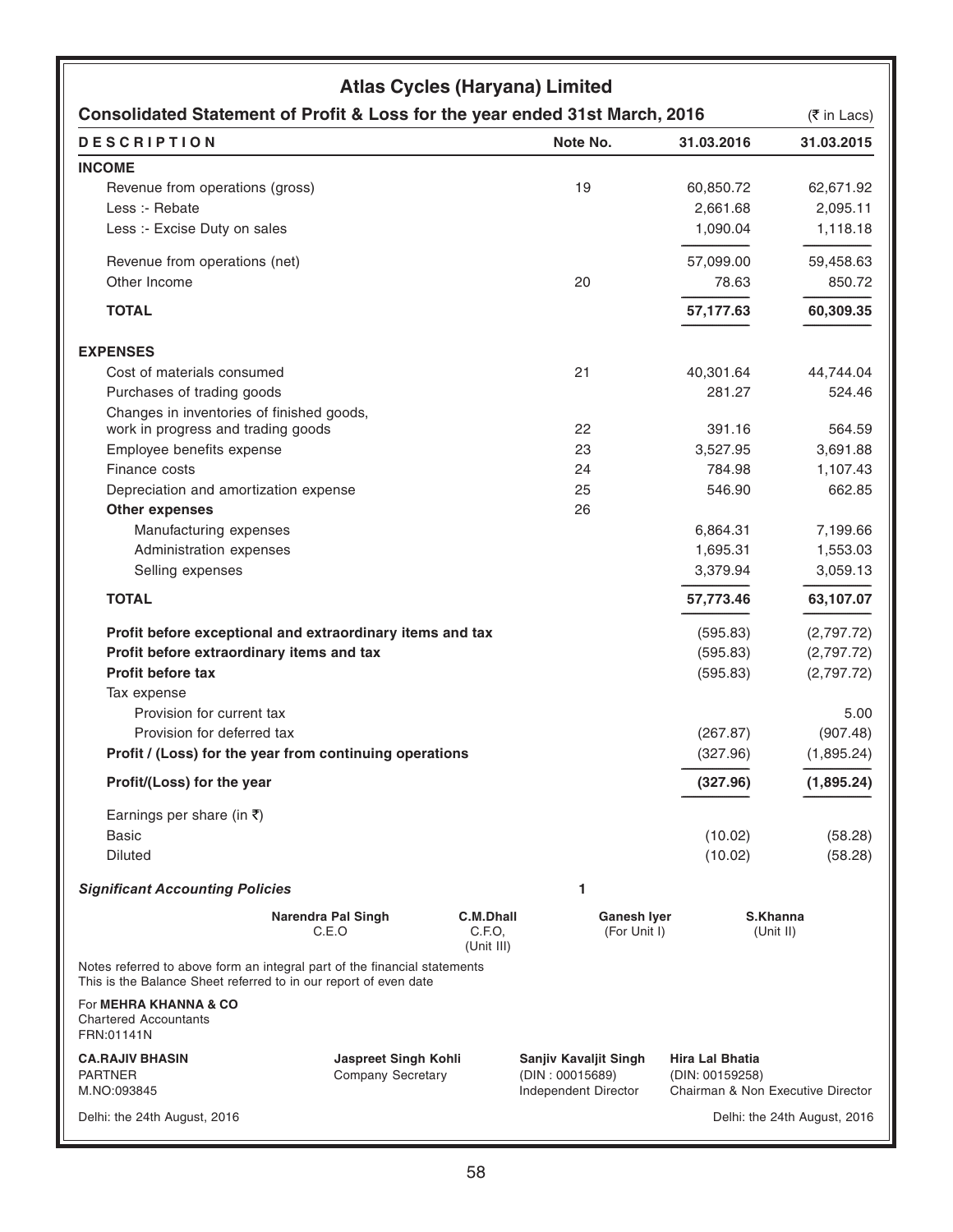|   |                                                                                                                                                                                                                                 | <b>Atlas Cycles (Haryana) Limited</b>    |                                         |                                    |                                                      |                              |
|---|---------------------------------------------------------------------------------------------------------------------------------------------------------------------------------------------------------------------------------|------------------------------------------|-----------------------------------------|------------------------------------|------------------------------------------------------|------------------------------|
|   | CONSOLIDATED CASH FLOW STATEMENT FOR THE YEAR ENDED 31ST MARCH, 2016                                                                                                                                                            |                                          |                                         |                                    |                                                      | $(5 \in \text{In}$ Lacs)     |
|   | <b>PARTICULARS</b>                                                                                                                                                                                                              |                                          |                                         |                                    | 31.03.2016                                           | 31.03.2015                   |
| A | <b>CASH FLOW FROM OPERATING ACTIVITIES</b>                                                                                                                                                                                      |                                          |                                         |                                    |                                                      |                              |
|   | Net Profit before Interest tax and extra ordinary items                                                                                                                                                                         |                                          |                                         |                                    | 153.96                                               | (2,523.47)                   |
|   | Adjustments for<br>Depreciation & Misc. Write Offs                                                                                                                                                                              |                                          |                                         |                                    | 546.90                                               | 662.65                       |
|   | <b>Operating Profit before Working Capital Changes</b>                                                                                                                                                                          |                                          |                                         |                                    | 700.85                                               | (1,860.81)                   |
|   | Adjustments for:                                                                                                                                                                                                                |                                          |                                         |                                    |                                                      |                              |
|   | (Increase)/Decrease in Trade & other Receivables                                                                                                                                                                                |                                          |                                         |                                    | 1,308.56                                             | 4,383.81                     |
|   | (Increase)/Decrease in Inventories                                                                                                                                                                                              |                                          |                                         |                                    | 613.09                                               | 4,790.09                     |
|   | (Increase)/Decrease in Loans and Advances                                                                                                                                                                                       |                                          |                                         |                                    | (31.34)                                              | (1,000.30)                   |
|   | (Decrease)/Increase in Trade Payables                                                                                                                                                                                           |                                          |                                         |                                    | 1,331.99                                             | (2,695.54)                   |
|   | (Decrease)/Increase in Other Current Liabilities                                                                                                                                                                                |                                          |                                         |                                    | 95.89                                                | (1,438.42)                   |
|   | Direct Taxes Paid /refund                                                                                                                                                                                                       |                                          |                                         |                                    | 54.18                                                | (80.29)                      |
|   | <b>Net Cash Flow from Operating Activities</b>                                                                                                                                                                                  |                                          |                                         |                                    | 4,073.22                                             | 2,098.54                     |
|   | <b>B. CASH FLOW FROM INVESTING ACTIVITIES</b>                                                                                                                                                                                   |                                          |                                         |                                    |                                                      |                              |
|   | Purchase of Fixed Assets                                                                                                                                                                                                        |                                          |                                         |                                    | (324.73)                                             | (920.00)                     |
|   | Proceeds on Sale of Fixed Assets                                                                                                                                                                                                |                                          |                                         |                                    | 71.06                                                | 713.37                       |
|   | Dividend Income                                                                                                                                                                                                                 |                                          |                                         |                                    | 19.93                                                | 56.71                        |
|   | Net proceds /(Purchase) from sale of Investments                                                                                                                                                                                |                                          |                                         |                                    | 4.32                                                 | 30.14                        |
|   | <b>Net Cash Used in Investing Activities</b>                                                                                                                                                                                    |                                          |                                         |                                    | (229.42)                                             | (119.79)                     |
|   | C. CASH FLOW FROM FINANCING ACTIVITIES                                                                                                                                                                                          |                                          |                                         |                                    |                                                      |                              |
|   | Proceeds/ (Repayment) from Borrowings                                                                                                                                                                                           |                                          |                                         |                                    | (3,334.53)                                           | (664.24)                     |
|   | <b>Interest Paid</b>                                                                                                                                                                                                            |                                          |                                         |                                    | (784.98)                                             | (1, 107.43)                  |
|   | <b>Interest Received</b>                                                                                                                                                                                                        |                                          |                                         |                                    | 12.54                                                | 28.15                        |
|   | Dividends Paid                                                                                                                                                                                                                  |                                          |                                         |                                    | (3.53)                                               | (8.33)                       |
|   | <b>Net Cash Used in Financing Activities</b>                                                                                                                                                                                    |                                          |                                         |                                    | (4, 110.51)                                          | (1,751.85)                   |
|   | Net Increase/(Decrease) in Cash and Cash Equivalents                                                                                                                                                                            |                                          |                                         |                                    | (266.71)                                             | 226.90                       |
|   | Cash & Cash Equivalents as on 01.04.2015                                                                                                                                                                                        |                                          |                                         |                                    | 491.01                                               | 264.11                       |
|   | Cash and Cash Equivalents as on 31.03.2016                                                                                                                                                                                      |                                          |                                         |                                    | 224.30                                               | 491.01                       |
|   | Note: Figures of the previous year have been re-grouped & re-arranged, whereever necessary.<br>: Figures in brackets represent negative figures.                                                                                |                                          |                                         |                                    |                                                      |                              |
|   | Narendra Pal Singh<br>C.E.O                                                                                                                                                                                                     | <b>C.M.Dhall</b><br>C.F.O.<br>(Unit III) |                                         | <b>Ganesh Iyer</b><br>(For Unit I) | S.Khanna<br>(Unit II)                                |                              |
|   | Notes referred to above form an integral part of the financial statements<br>This is the Balance Sheet referred to in our report of even date<br>For <b>MEHRA KHANNA &amp; CO</b><br><b>Chartered Accountants</b><br>FRN:01141N |                                          |                                         |                                    |                                                      |                              |
|   | <b>CA.RAJIV BHASIN</b><br><b>PARTNER</b>                                                                                                                                                                                        | Jaspreet Singh Kohli                     | Sanjiv Kavaljit Singh                   |                                    | Hira Lal Bhatia                                      |                              |
|   | M.NO:093845                                                                                                                                                                                                                     | <b>Company Secretary</b>                 | (DIN: 00015689)<br>Independent Director |                                    | (DIN: 00159258)<br>Chairman & Non Executive Director |                              |
|   | Delhi: the 24th August, 2016                                                                                                                                                                                                    |                                          |                                         |                                    |                                                      | Delhi: the 24th August, 2016 |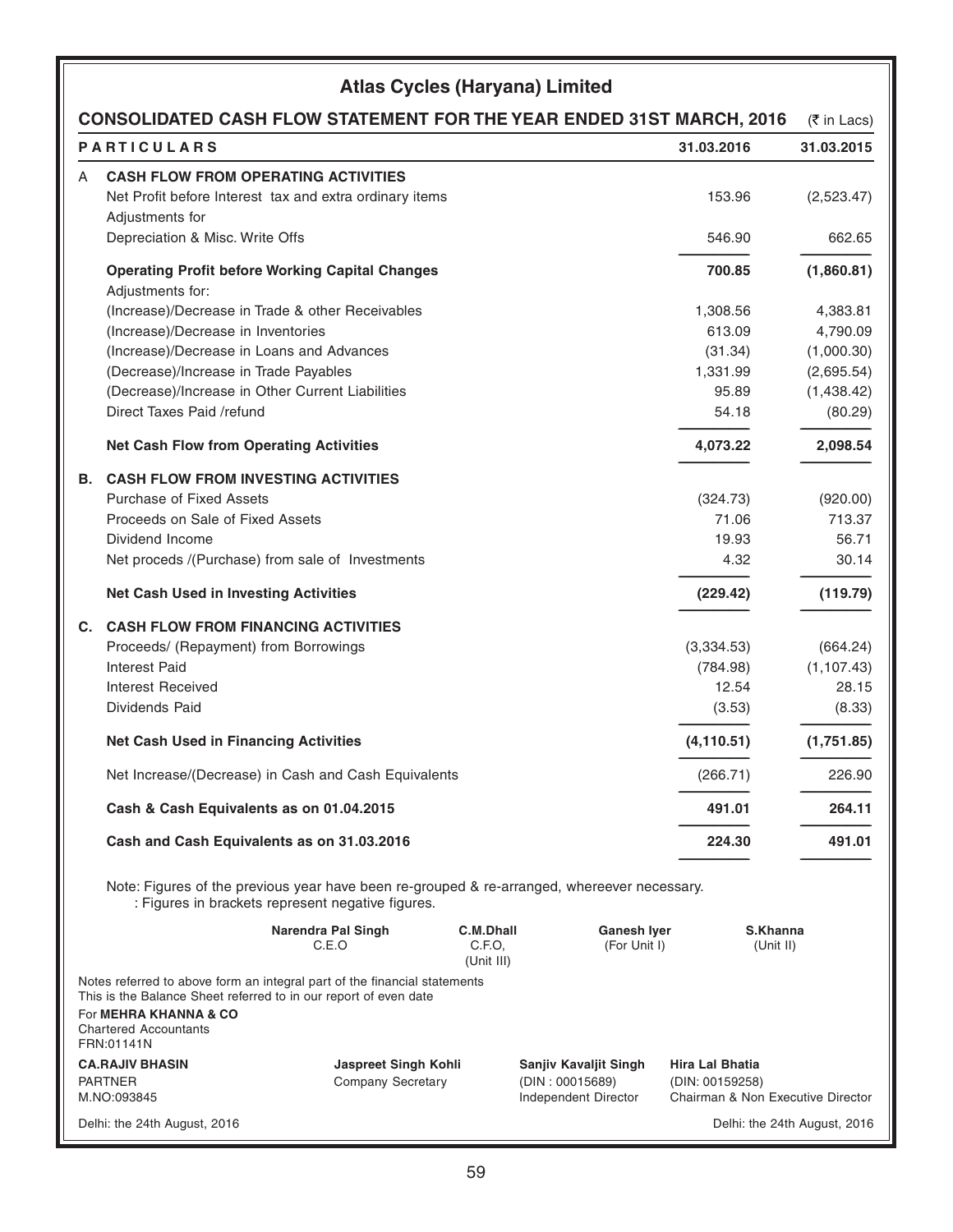#### **Note No. DESCRIPTION**

# **1. SIGNIFICANT ACCOUNTING POLICIES**

# **1. BASIS OF PREPARATION OF FINANCIAL STATEMENTS**

These financial statements have been prepared to comply with the Generally Accepted Accounting Principles in India (Indian GAAP), including the Accounting Standards notified under the relevant provisions of the Companies Act, 2013. The financial statements are prepared on accrual basis under the historical cost convention, except for certain Fixed Assets which are carried at revalued amounts. The financial statements are presented in Indian rupees rounded off to the nearest rupees in lacs.

# **2. USE OF ESTIMATES**

The preparation of financial statements in conformity with Indian GAAP requires judgements, estimates and assumptions to be made that affect the reported amount of assets and liabilities, disclosure of contingent liabilities on the date of the financial statements and the reported amount of revenues and expenses during the reporting period. Difference between the actual results and estimates are recognised in the period in which the results are known/materialised.

# **3. FIXED ASSETS**

Tangible Assets are stated at cost net of recoverable taxes, trade discounts and rebates and include amounts added on revaluation, less accumulated depreciation and impairment loss, if any. The cost of Tangible Assets comprises its purchase price, borrowing cost and any cost directly attributable to bringing the asset to its working condition for its intended use, net charges on foreign exchange contracts and adjustments arising from exchange rate variations attributable to the assets.

Subsequent expenditures related to an item of Tangible Asset are added to its book value only if they increase the future benefits from the existing asset beyond its previously assessed standard of performance.

Projects under which assets are not ready for their intended use are disclosed under Capital Work-in-Progress.

Land and Building at Sonepat and at Rasoi were revalued on 30th June, 1986.Subsequent additions to these units are shown at cost.

#### **4. Depreciation**

Depreciation on Fixed Assets is provided to the extent of depreciable amount on the Written down Value (WDV) Method except in case of assets pertaining to Sahibabad, Malanpur and Bawal Unit where depreciation is provided on Straight Line Method (SLM). Depreciation is provided based on useful life of the assets as prescribed in Schedule II to the Companies Act, 2013.

#### **5. Revenue Recognition**

Revenue is recognised only when risks and rewards incidental to ownership are transferred to the customer, it can be reliably measured and it is reasonable to expect ultimate collection. Gross sales are inclusive of applicable excise duty and but are exclusive of sales tax.Dividend income is recognised when the right to receive payment is established.Interest income is recognised on a time proportion basis taking into account the amount outstanding and the interest rate applicable.

#### **6. Investments**

Current investments are carried at lower of cost and quoted/fair value, computed category-wise. Non-Current investments are stated at cost. Provision for diminution in the value of Non-Current investments is made only if such a decline is other than temporary.

#### **7. Inventories**

Items of inventories are measured at lower of cost and net realisable value after providing for obsolescence, if any, except in case of by-products which are valued at net realisable value. Cost of inventories comprises of cost of purchase, cost of conversion and other costs including manufacturing overheads incurred in bringing them to their respective present location and condition.

# **8. Borrowing Costs**

Borrowing costs include exchange differences arising from foreign currency borrowings to the extent they are regarded as an adjustment to the interest cost. Borrowing costs that are attributable to the acquisition or construction of qualifying assets are capitalised as part of the cost of such assets. A qualifying asset is one that necessarily takes substantial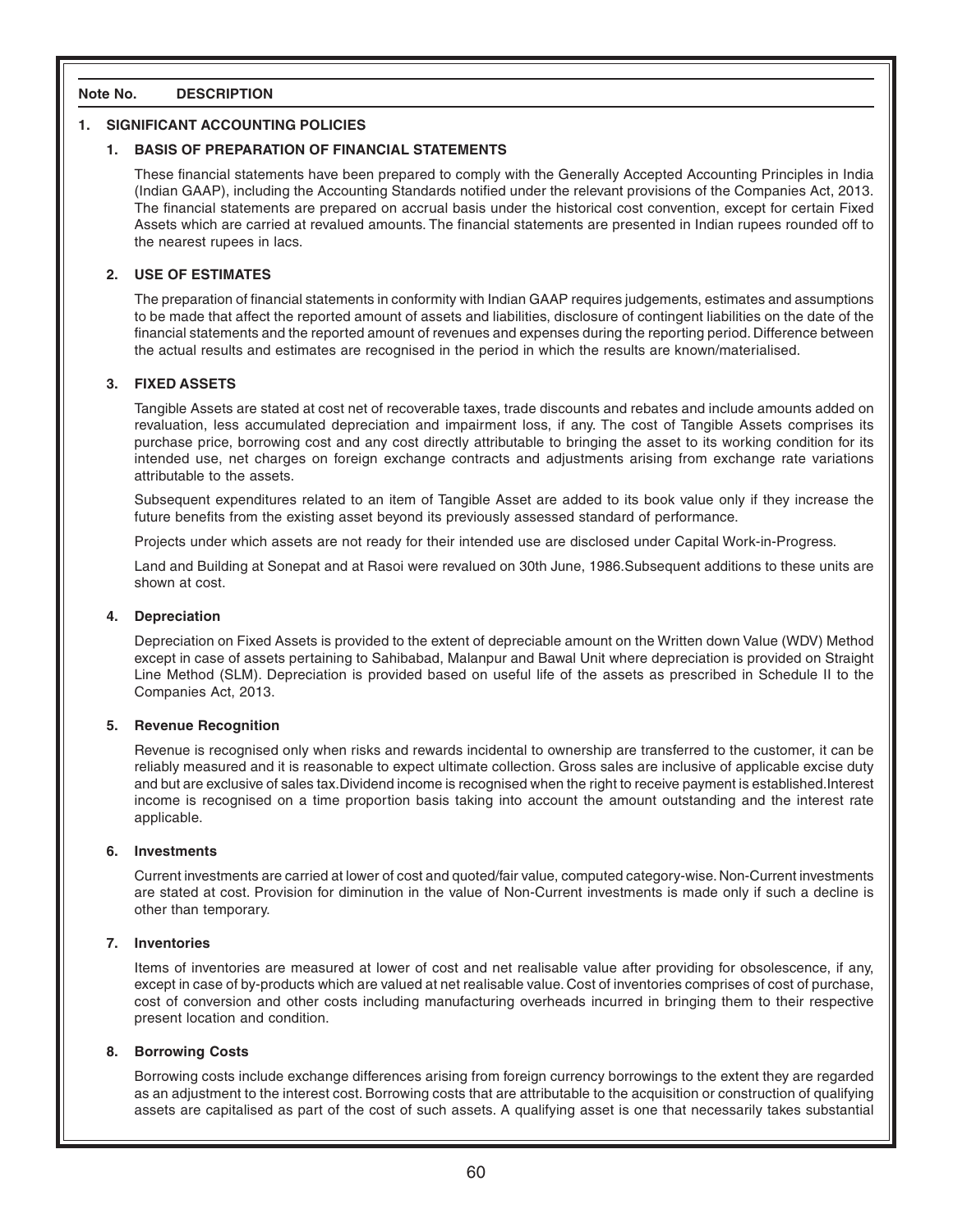period of time to get ready for its intended use. All other borrowing costs are charged to the Profit and Loss Statement in the period in which they are incurred.

# **9. Provisions, Contingent Liabilities and Contingent Assets**

Provision is recognised in the accounts when there is a present obligation as a result of past event(s) and it is probable that an outflow of resources will be required to settle the obligation and a reliable estimate can be made. Provisions are not discounted to their present value and are determined based on the best estimate required to settle the obligation at the reporting date. These estimates are reviewed at each reporting date and adjusted to reflect the current best estimates. Contingent liabilities are disclosed unless the possibility of outflow of resources is remote. Contingent assets are neither recognised nor disclosed in the financial statements.

# **10. Income Taxes**

Tax expense comprises of current tax and deferred tax. Current tax is measured at the amount expected to be paid to the tax authorities, using the applicable tax rates. Deferred income tax reflect the current period timing differences between taxable income and accounting income for the period and reversal of timing differences of earlier years/period. Deferred tax assets are recognised only to the extent that there is a reasonable certainty that sufficient future income will be available except that deferred tax assets, in case there are unabsorbed depreciation or losses, are recognised if there is virtual certainty that sufficient future taxable income will be available to realise the same. Deferred tax assets and liabilities are measured using the tax rates and tax law that have been enacted or substantively enacted by the Balance Sheet date.

# **11. Research and Development Expenses**

Revenue expenditure pertaining to research is charged to the Profit and Loss Statement. Development costs of products are charged to the Profit and Loss Statement unless a product's technological feasibility has been established, in which case such expenditure is capitalised.

> **Narendra Pal Singh C.M.Dhall Ganesh Iyer S.Khanna** C.E.O C.F.O, (For Unit I) (Unit II)

(Unit III)

Jaspreet Singh Kohli Sanjiv Kavaljit Singh Hira Lal Bhatia Company Secretary (DIN : 00015689) (DIN: 00159258)

Independent Director Chairman & Non Executive Director

Delhi: the 24th August, 2016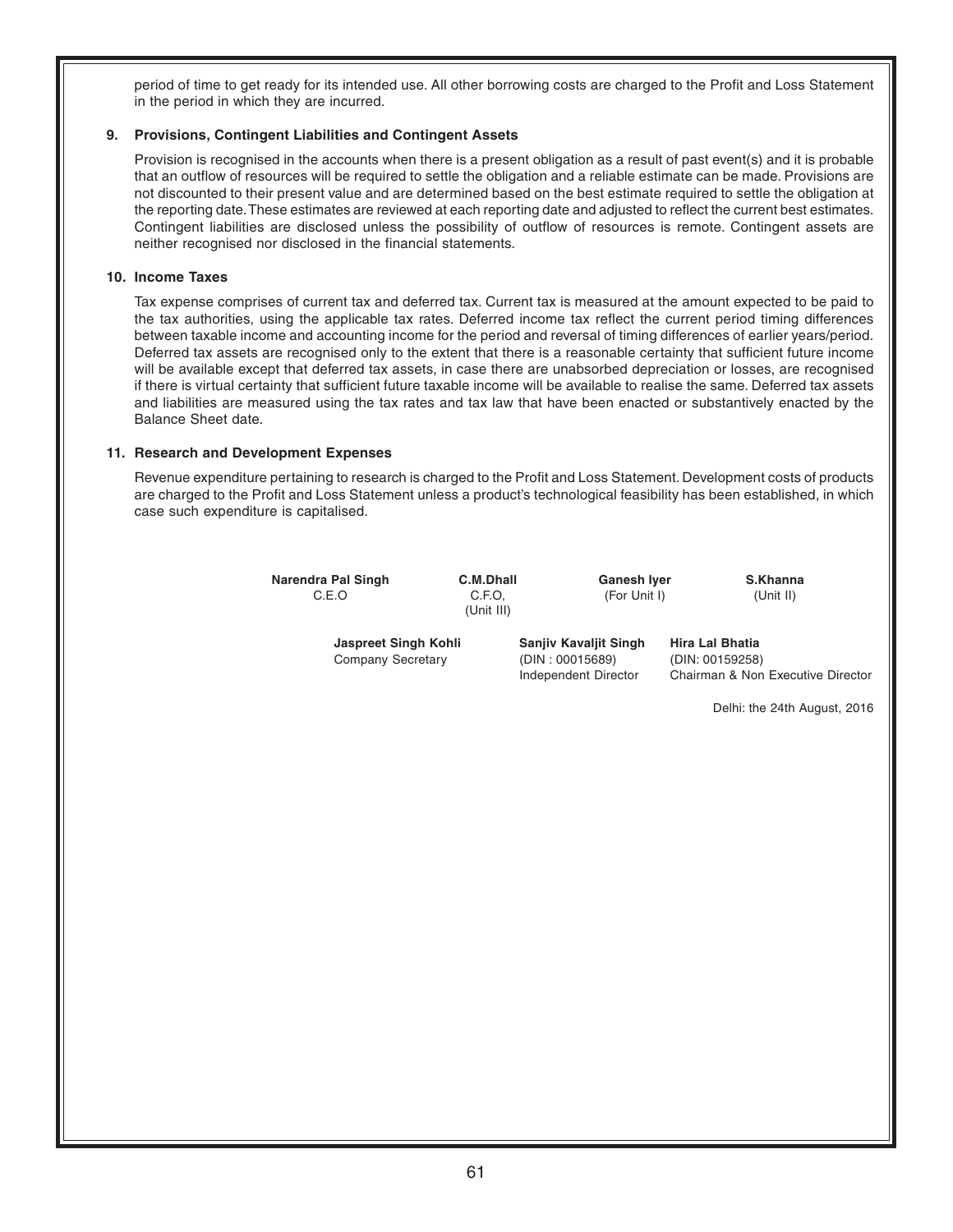|                |          | <b>Atlas Cycles (Haryana) Limited</b>                                                                                                                                                                                                                                                                                                                                                                                                                                                                                                                 |                                                    |                                                    |
|----------------|----------|-------------------------------------------------------------------------------------------------------------------------------------------------------------------------------------------------------------------------------------------------------------------------------------------------------------------------------------------------------------------------------------------------------------------------------------------------------------------------------------------------------------------------------------------------------|----------------------------------------------------|----------------------------------------------------|
|                |          | <b>Notes to Financial Statements</b>                                                                                                                                                                                                                                                                                                                                                                                                                                                                                                                  |                                                    | (₹ in Lacs)                                        |
|                |          | Note No. DESCRIPTION                                                                                                                                                                                                                                                                                                                                                                                                                                                                                                                                  | 31.03.2016                                         | 31.03.2015                                         |
| $\overline{2}$ |          | <b>SHARE CAPITAL</b><br><b>AUTHORISED</b><br>30,000 (30,000) 6 1/4% P.A. free of Income tax cumulative<br>redeemable Preference shares of ₹100 each<br>97,00,000(97,00,000) Equity Shares of ₹10/- each                                                                                                                                                                                                                                                                                                                                               | 30.00<br>970.00<br>1,000.00                        | 30.00<br>970.00<br>1,000.00                        |
|                |          | <b>ISSUED, SUBSCRIBED AND PAID UP</b><br>32,51,919 (32,51,919) Equity Shares of ₹10/-each fully paid up                                                                                                                                                                                                                                                                                                                                                                                                                                               | 325.19                                             | 325.19                                             |
|                |          | <b>TOTAL - SHARE CAPITAL</b>                                                                                                                                                                                                                                                                                                                                                                                                                                                                                                                          | 325.19                                             | 325.19                                             |
|                |          | (a) RECONCILIATION OF THE NUMBER OF EQUITY<br><b>SHARES OUTSTANDING AT THE BEGINNING AND</b><br>AT THE END OF THE REPORTING YEAR<br><b>END OF THE REPORTING YEAR</b>                                                                                                                                                                                                                                                                                                                                                                                  | No. of Shares                                      | No. of Shares                                      |
|                |          | Equity Shares outstanding at the beginning of the year<br>Equity Shares issued during the year                                                                                                                                                                                                                                                                                                                                                                                                                                                        | 3,251,919                                          | 3,251,919                                          |
|                |          | Shares outstanding at the end of the year                                                                                                                                                                                                                                                                                                                                                                                                                                                                                                             | 3,251,919                                          | 3,251,919                                          |
|                |          | (b) TERMS/RIGHT ATTACHED TO EQUITY SHARES<br>The company has only one class of equity shares having a par value of ₹10 per share. Each holder of equity shares is entitled<br>to one vote per share. The company declares and pays dividends in Indian rupees. The dividend proposed, if any, by the<br>Board of Directors is subject to the approval of the shareholders in the ensuing Annual General Meeting and also has equal<br>right in distribution of Profit/Surplus in proportions to the number of equity shares held by the shareholders. |                                                    |                                                    |
|                |          | (c) EQUITY SHARES IN THE COMPANY HELD BY EACH SHAREHOLDER HOLDING MORE THAN 5% SHARES ARE AS<br><b>UNDER:</b>                                                                                                                                                                                                                                                                                                                                                                                                                                         |                                                    |                                                    |
|                | d)<br>e) | 2016<br><b>No. of Shares</b><br><b>NAME OF THE EQUITY SHAREHOLDER</b><br>%<br>Milton Cycles Industries Ltd<br>325846<br>10.02%<br>7.92%<br>Limrose Enng Works Pvt Ltd<br>257650<br>Company has not issued any ESOP Plan, or Conversion of Bonds/Debentures<br>Company has not issued any shares by way of Bonus/ Right Shares and has not By-back any shares in the preceding five<br>years                                                                                                                                                           | No. of Shares<br>325846<br>257650                  | 2015<br>%<br>10.02%<br>7.92%                       |
|                |          | Note No. DESCRIPTION                                                                                                                                                                                                                                                                                                                                                                                                                                                                                                                                  | 31.03.2016                                         | 31.03.2015                                         |
| 3              |          | <b>RESERVES AND SURPLUS</b><br>(a) <b>SECURITY PREMIUM ACCOUNT</b><br>As per last account<br>Add: On Conversion of Foreign Currency Convertible Bonds                                                                                                                                                                                                                                                                                                                                                                                                 | 606.20<br>606.20                                   | 606.20<br>606.20                                   |
|                |          | (b) FIXED ASSETS REVALUATION RESERVE<br>As per last account<br>Add:- Transferred from Statement of Profit and Loss<br>Less:- Written Back during the year                                                                                                                                                                                                                                                                                                                                                                                             | 389.74                                             | 389.74                                             |
|                |          | (c) GENERAL RESERVE<br>As per last account                                                                                                                                                                                                                                                                                                                                                                                                                                                                                                            | 389.74<br>11,158.83                                | 389.74<br>11,158.83                                |
|                |          | Add: Transferred from Statement of Profit and Loss                                                                                                                                                                                                                                                                                                                                                                                                                                                                                                    | 11,158.83                                          | 11,158.83                                          |
|                |          | (d) SURPLUS - STATEMENT OF PROFIT AND LOSS<br>As per last account<br>Add: Profit after Tax for the year<br><b>NET PROFIT</b><br>Amount Available for appropriation<br><b>APPROPRIATIONS</b><br>Debenture Redemption Reserve                                                                                                                                                                                                                                                                                                                           | (2,753.17)<br>(327.96)<br>(3,081.13)<br>(3,081.13) | (857.93)<br>(1,895.24)<br>(2,753.17)<br>(2,753.17) |
|                |          | <b>General Reserve</b><br><b>Proposed Dividend</b><br>Corporate Dividend Tax                                                                                                                                                                                                                                                                                                                                                                                                                                                                          |                                                    |                                                    |

Net Surplus in the Statement of Profit and Loss  $\overline{\text{3,081.13}}$   $\overline{\text{3,081.13}}$   $\overline{\text{3,081.13}}$   $\overline{\text{2,753.17}}$ <br>TOTAL - RESERVE & SURPLUS  $\overline{\text{9,073.64}}$   $\overline{\text{9,401.60}}$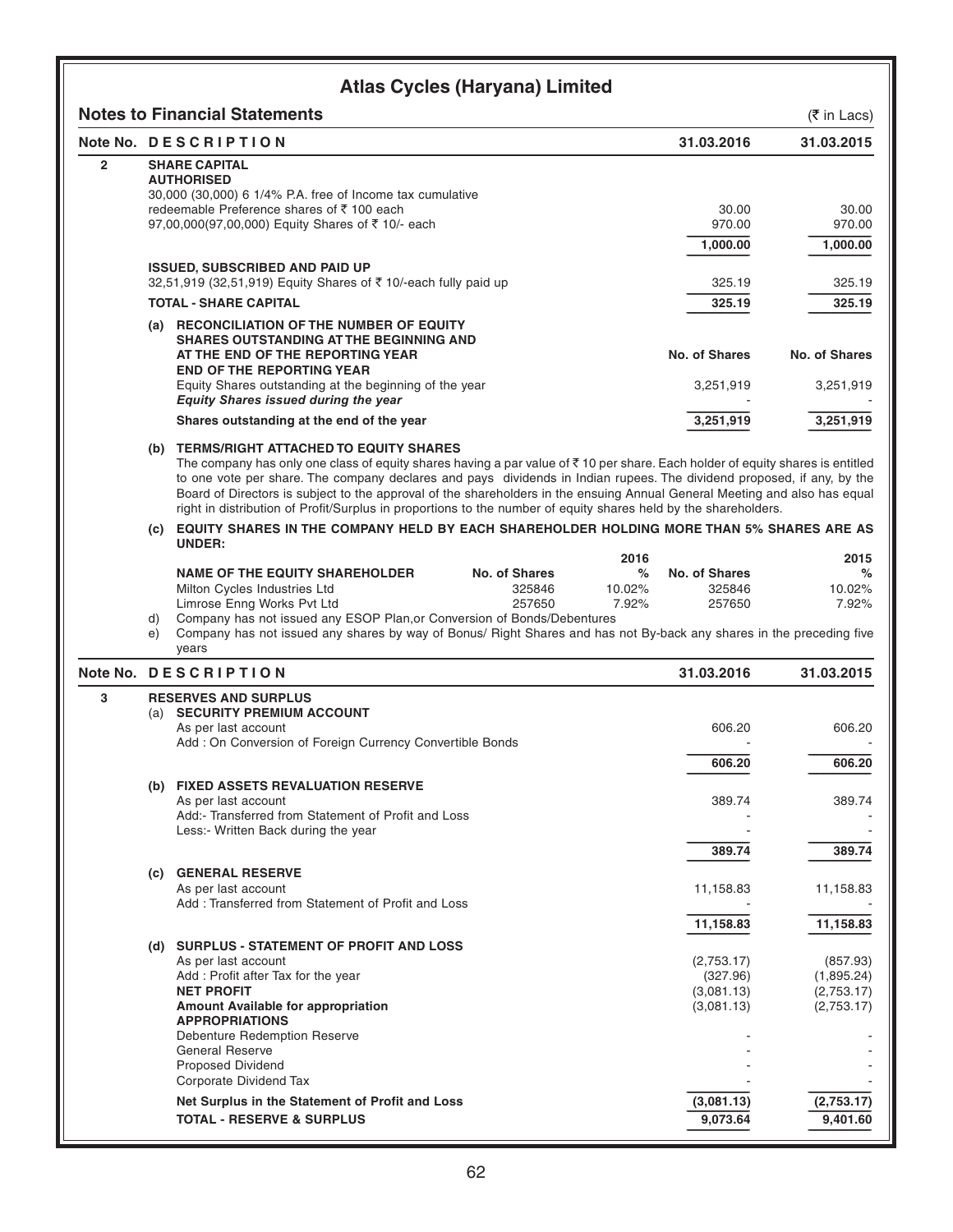|   |                                                                                                                                                                                                                                                                                                                                                    |                            |            |                         | $(5 \in \text{In}$ Lacs) |
|---|----------------------------------------------------------------------------------------------------------------------------------------------------------------------------------------------------------------------------------------------------------------------------------------------------------------------------------------------------|----------------------------|------------|-------------------------|--------------------------|
|   |                                                                                                                                                                                                                                                                                                                                                    | <b>Non-Current Portion</b> |            | <b>Current Maturity</b> |                          |
|   | Note No. DESCRIPTION                                                                                                                                                                                                                                                                                                                               | 31.03.2016                 | 31.03.2015 | 31.03.2016              | 31.03.2015               |
| 4 | <b>LONG-TERM BORROWINGS</b><br><b>SECURED</b>                                                                                                                                                                                                                                                                                                      |                            |            |                         |                          |
|   | <b>TERM LOAN FROM BANKS</b><br>(a)<br>Rupee term loan                                                                                                                                                                                                                                                                                              |                            |            |                         | 661.39                   |
|   | (b) CAR LOAN FROM BANKS<br><b>TOTAL SECURED LONG</b>                                                                                                                                                                                                                                                                                               | 160.73                     | 79.24      | 139.25                  | 87.14                    |
|   | <b>TERM BORROWINGS</b>                                                                                                                                                                                                                                                                                                                             | 160.73                     | 79.24      | 139.25                  | 748.53                   |
|   | UNSECURED LONG TERM BORROWINGS<br>(a) PUBLIC FIXED DEPOSITS<br><b>TOTAL UNSECURED LONG TERM</b>                                                                                                                                                                                                                                                    |                            |            | 768.69                  | 686.32                   |
|   | <b>BORROWINGS</b>                                                                                                                                                                                                                                                                                                                                  |                            |            | 768.69                  | 686.32                   |
|   | <b>TOTAL - LONG TERM BORROWINGS</b>                                                                                                                                                                                                                                                                                                                | 160.73                     | 79.24      | 907.94                  | 1,434.85                 |
|   | Term Loan from Central Bank Of India is secured against first pari passu charge on respective unit's immovable<br>property and future assets which it may acquire in future and carries interest @ 13% p.a and is repayable on 3<br>yearly equal installments.property and future assets which it may acquire in future and carries interest @ 13% |                            |            |                         |                          |

p.a and is repayable on 3 yearly equal installments. 2 The Company accepted fixed deposits from the public which carries interest @ 11% p.a. for FDRs less than ` 2,00,000/- for a period of one year and 11.5% p.a for more than one year irrespective of amount.However, company is repaying fixed deposit as and when becoming due for payment.

3 Vehicle loans are secured by way of hypothecation of vehicle concerned and carries interest from 8.5% p.a. to 13% p.a. on different loans and repayable in 36 / 48 equal installments.

|   | Note No. DESCRIPTION                                                                                                                       | <b>Deferred Tax</b><br><b>Liability/Asset</b><br>as at 31.03.2015 | <b>Charge/(Credit)</b><br>for the year | <b>Deferred Tax</b><br><b>Liability/Asset</b><br>as at 31,03,2016 |
|---|--------------------------------------------------------------------------------------------------------------------------------------------|-------------------------------------------------------------------|----------------------------------------|-------------------------------------------------------------------|
| 5 | DEFERRED TAX LIABILITY (NET)<br><b>DEFERRED TAX LIABILITY</b><br>(a)<br>Difference between book & tax depreciation<br>& Accumulated Losses |                                                                   |                                        |                                                                   |
|   |                                                                                                                                            | 543.48                                                            | (267.87)                               | 811.35                                                            |
|   | <b>Total Deferred Tax Liability</b>                                                                                                        | 543.48                                                            | (267.87)                               | 811.35                                                            |
|   | DEFERRED TAX LIABILITY (NET)                                                                                                               | 543.48                                                            | (267.87)                               | 811.35                                                            |
|   | Note No. DESCRIPTION                                                                                                                       |                                                                   | 31.03.2016                             | 31.03.2015                                                        |
| 6 | <b>OTHER LONG TERM LIABILITIES</b>                                                                                                         |                                                                   |                                        |                                                                   |
|   | <b>Security Deposits</b>                                                                                                                   |                                                                   | 270.64                                 | 260.67                                                            |
|   | <b>LADT Payable</b>                                                                                                                        |                                                                   | 11.21                                  | 11.21                                                             |
|   | <b>TOTAL - OTHER LONG TERM LIABILITIES</b>                                                                                                 |                                                                   | 281.85                                 | 271.88                                                            |

|   |                            |            | Long-Term  |            | <b>Short-Term</b> |  |
|---|----------------------------|------------|------------|------------|-------------------|--|
|   | Note No. DESCRIPTION       | 31.03.2016 | 31.03.2015 | 31.03.2016 | 31.03.2015        |  |
| 7 | <b>PROVISIONS</b>          |            |            |            |                   |  |
|   | For Employee Beneifts      |            |            | 130.42     | 122.08            |  |
|   | Leave Encashment etc       | 65.21      | 82.37      | -          |                   |  |
|   | For Taxation               |            |            | 1,938.21   | 1,939.97          |  |
|   | For Proposed Dividend      |            |            |            |                   |  |
|   | For Corporate Dividend Tax |            |            |            |                   |  |
|   | For Dealers Discount       |            |            | 81.10      | 34.05             |  |
|   | For Bills Payable          |            |            | 72.15      | 65.59             |  |
|   | Others                     |            |            | 237.93     | 374.55            |  |
|   | <b>TOTAL - PROVISIONS</b>  | 65.21      | 82.37      | 2,459.81   | 2,536.24          |  |
|   |                            |            |            |            |                   |  |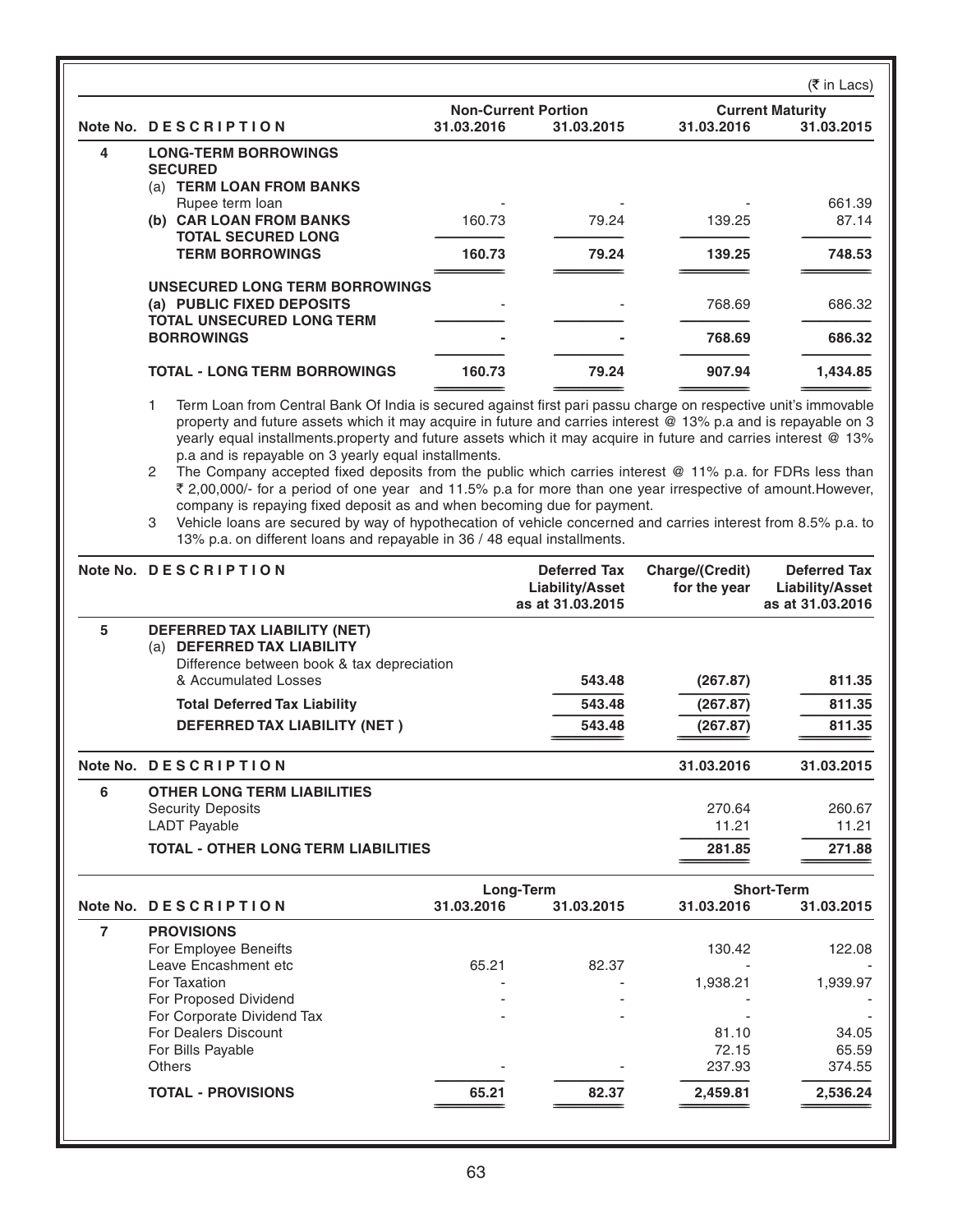|    |                                                                                                                                                                                                                               |                  | (₹ in Lacs)        |  |  |  |  |
|----|-------------------------------------------------------------------------------------------------------------------------------------------------------------------------------------------------------------------------------|------------------|--------------------|--|--|--|--|
|    | Note No. DESCRIPTION                                                                                                                                                                                                          | 31.03.2016       | 31.03.2015         |  |  |  |  |
| 8  | <b>SHORT TERM BORROWINGS</b><br><b>SECURED SHORT TERM BORROWINGS</b>                                                                                                                                                          |                  |                    |  |  |  |  |
|    | (a) Working Capital Facility from Bank                                                                                                                                                                                        | 4,699.21         | 6,886.30           |  |  |  |  |
|    | (c) Short Term Loans<br>Bills Discounting from Bank/Financial Institution<br>(d)                                                                                                                                              | 1.00<br>1,194.56 | 625.71<br>1,933.26 |  |  |  |  |
|    |                                                                                                                                                                                                                               |                  |                    |  |  |  |  |
|    | <b>TOTAL SECURED SHORT TERM BORROWINGS</b>                                                                                                                                                                                    | 5,894.77         | 9,445.27           |  |  |  |  |
|    | UNSECURED SHORT TERM BORROWINGS<br>(a) Loan from Body Corporate                                                                                                                                                               |                  |                    |  |  |  |  |
|    | TOTAL UNSECURED SHORT TERM BORROWINGS                                                                                                                                                                                         |                  |                    |  |  |  |  |
|    | <b>TOTAL - SHORT TERM BORROWINGS</b>                                                                                                                                                                                          | 5,894.77         | 9,445.27           |  |  |  |  |
|    | Cash Credit Limit from Consortium banks is secured against Hypothecation of Inventory and Book Debts and Ist<br>1.<br>Charge over Fixed Assets of the Company which is repayable on demand and carries Interest @ 13.25% p.a. |                  |                    |  |  |  |  |
|    | Bills Discounting facility from SIDBI is fully secured by the stock against the bills discounted and IInd charge over<br>$\overline{2}$<br>the Fixed Assets of the Company and carries interest@13.50% pa                     |                  |                    |  |  |  |  |
|    | Overdraft Limit from HDFC Bank is Secured against the lien on the Mutual Funds and carries interest @12.25%<br>3<br>which is repayable on demand.                                                                             |                  |                    |  |  |  |  |
|    | Bill Discounting Facility from IDBI bank is secured against second charge on current and fixed assets of Malanpur<br>4<br>Unit.                                                                                               |                  |                    |  |  |  |  |
|    | Unsecured Billl Discounting Facility from India Factoring Finance Limited carries interest@ 15% p.a.<br>5                                                                                                                     |                  |                    |  |  |  |  |
|    | Note No. DESCRIPTION                                                                                                                                                                                                          | 31.03.2016       | 31.03.2015         |  |  |  |  |
| 9  | <b>TRADE PAYABLES</b>                                                                                                                                                                                                         |                  |                    |  |  |  |  |
|    | Trade Payables (including Acceptances)                                                                                                                                                                                        |                  |                    |  |  |  |  |
|    | Dues to Micro and Small enterprises                                                                                                                                                                                           | 2,836.45         | 3,275.96           |  |  |  |  |
|    | Dues to other than Micro and Small enterprises                                                                                                                                                                                | 8,411.61         | 6,640.14           |  |  |  |  |
|    | <b>TOTAL TRADE PAYABLES</b>                                                                                                                                                                                                   | 11,248.06        | 9,916.10           |  |  |  |  |
|    | Note No. DESCRIPTION                                                                                                                                                                                                          | 31.03.2016       | 31.03.2015         |  |  |  |  |
| 10 | <b>OTHER CURRENT LIABILITIES</b>                                                                                                                                                                                              |                  |                    |  |  |  |  |
|    | Current maturities of Long term Borrowings. (Refer note no 4)                                                                                                                                                                 | 907.94           | 773.46             |  |  |  |  |
|    | Interest accrued but not due on borrowings.                                                                                                                                                                                   |                  | 34.96              |  |  |  |  |
|    | Interest accrued and due on borrowings.                                                                                                                                                                                       | 69.91            |                    |  |  |  |  |
|    | <b>Statutory Dues</b>                                                                                                                                                                                                         | 88.22            | 215.83             |  |  |  |  |
|    | Due to Customer and others                                                                                                                                                                                                    | 416.54           | 451.88             |  |  |  |  |
|    | Security Deposits from Agents/Dealers/Others                                                                                                                                                                                  | 89.31            | 101.68             |  |  |  |  |
|    | Advance Against Sale of Land #                                                                                                                                                                                                | 2,187.00         | 2,187.00           |  |  |  |  |
|    | Other Outstanding Liabilities<br>Liability towards Investors Education and Protection Fund                                                                                                                                    | 413.19           | 95.09              |  |  |  |  |
|    | under Section 205C of the Companies Act, 1956 not due                                                                                                                                                                         |                  |                    |  |  |  |  |
|    | Unpaid dividend                                                                                                                                                                                                               | 6.27             | 9.80               |  |  |  |  |
|    | <b>TOTAL OTHER CURRENT LIABILITIES</b>                                                                                                                                                                                        | 4,178.38         | 3,869.70           |  |  |  |  |
|    |                                                                                                                                                                                                                               |                  |                    |  |  |  |  |

# ₹ 15.50 Crores received as advance against sale of land of Rasoi Plant and ₹ 6.37 crores received as advance against sale of land of Bawal plant.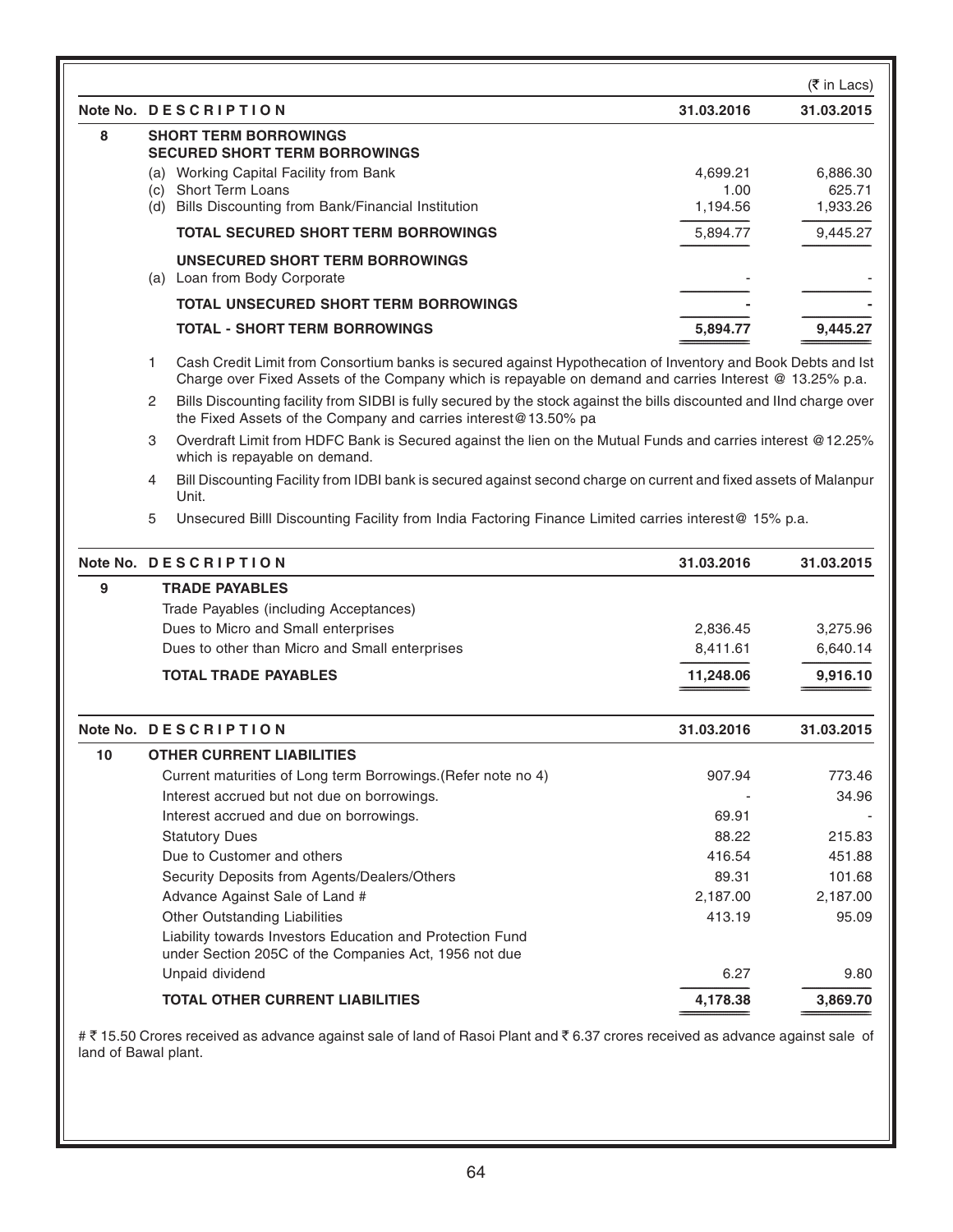|                       | <b>11. FIXED ASSETS</b>                                                                                                                          |                           |                                                                                                                                                   |          |                 |                                          |                                |                                                                                | (₹ in Lacs)              |
|-----------------------|--------------------------------------------------------------------------------------------------------------------------------------------------|---------------------------|---------------------------------------------------------------------------------------------------------------------------------------------------|----------|-----------------|------------------------------------------|--------------------------------|--------------------------------------------------------------------------------|--------------------------|
| <b>Particulars</b>    |                                                                                                                                                  | Land &<br><b>Building</b> | Plant &<br><b>Machinery</b>                                                                                                                       | Computer | <b>Vehicles</b> | <b>Electrical</b><br><b>Installation</b> | <b>Furniture</b><br>& Fixtures | <b>Under</b><br>Const.<br><b>Installation</b><br>Building/<br><b>Machinery</b> | <b>Total</b>             |
| COST                  |                                                                                                                                                  | ₹                         | ₹                                                                                                                                                 | ₹        | ₹               | ₹                                        | ₹                              | ₹                                                                              | ₹                        |
| As at 1st April, 2015 |                                                                                                                                                  | 7,839.59                  | 8,239.43                                                                                                                                          | 554.29   | 1,644.05        | 275.52                                   | 794.77                         | 428.42                                                                         | 19,776.07                |
| <b>Additions</b>      |                                                                                                                                                  | 1,106.39                  | 197.99                                                                                                                                            | 4.51     | 532.02          |                                          | 14.35                          |                                                                                | 1,855.27                 |
| Sales/Adjustment      |                                                                                                                                                  | 961.83                    | 873.14                                                                                                                                            | 2.25     | 249.76          |                                          | 1.61                           | 428.42                                                                         | 2,517.02                 |
| <b>DEPRECIATION</b>   | As at 31st March, 2016                                                                                                                           | 7,984.15                  | 7,564.28                                                                                                                                          | 556.55   | 1,926.30        | 275.52                                   | 807.52                         |                                                                                | 19,114.31                |
| As at 1st April, 2015 |                                                                                                                                                  | 2,524.25                  | 5,274.13                                                                                                                                          | 512.48   | 1,014.00        | 236.82                                   | 570.17                         |                                                                                | 10,131.83                |
| For the Year          |                                                                                                                                                  | 93.04                     | 207.68                                                                                                                                            | 20.55    | 165.12          | 10.17                                    | 50.35                          | ٠                                                                              | 546.90                   |
| Sales/Adjustment      |                                                                                                                                                  | 197.65                    | 499.27                                                                                                                                            | 2.06     | 196.13          |                                          | 1.53                           | ٠                                                                              | 896.63                   |
| <b>NET ASSETS</b>     | As at 31st March, 2016                                                                                                                           | 2,419.63                  | 4,982.54                                                                                                                                          | 530.97   | 982.98          | 246.99                                   | 618.98                         |                                                                                | 9,782.10                 |
|                       | As at 31st March, 2016                                                                                                                           | 5,564.52                  | 2,581.74                                                                                                                                          | 25.57    | 943.32          | 28.53                                    | 188.53                         |                                                                                | 9,332.20                 |
|                       | As at 31st March, 2015                                                                                                                           | 5,315.35                  | 2,965.30                                                                                                                                          | 41.81    | 630.05          | 38.70                                    | 224.61                         | 428.42                                                                         | 9,644.24                 |
| Note No.              | <b>DESCRIPTION</b>                                                                                                                               |                           |                                                                                                                                                   |          | 31.03.2016      |                                          |                                | 31.03.2015                                                                     |                          |
|                       |                                                                                                                                                  |                           |                                                                                                                                                   |          | Face<br>Value   | Nos                                      | Amount<br>in Lacs              | Face<br><b>Nos</b><br>Value                                                    | <b>Amount</b><br>in Lacs |
| 12                    | <b>INVESTMENTS</b>                                                                                                                               |                           |                                                                                                                                                   |          |                 |                                          |                                |                                                                                |                          |
| Α                     | <b>NON CURRENT INVESTMENTS</b>                                                                                                                   |                           | <b>Equity Shares Fully Paid Up - Trade Un Quoted</b>                                                                                              |          |                 |                                          |                                |                                                                                |                          |
|                       | Ambojini Property Developers Pvt. Ltd.<br>Amit Enterprises & Builders Pvt. Ltd.<br>Dardode Job Realities Pvt. Ltd.<br>Lavim Developers Pvt. Ltd. |                           |                                                                                                                                                   |          | 10              | 1410                                     |                                | 10<br>1410                                                                     |                          |
|                       | Godrej Landmark Redevelopers Pvt.Ltd.<br>Mantri Hamlet Pvt. Ltd.                                                                                 |                           |                                                                                                                                                   |          | 1000<br>10      | 66<br>2                                  |                                | 1000<br>66<br>$\overline{2}$<br>10                                             |                          |
|                       | <b>Total B</b>                                                                                                                                   |                           |                                                                                                                                                   |          |                 |                                          | 5.54                           |                                                                                | 5.54                     |
| в                     | Debentures Fully Paid Up - Un Quoted<br>10% OCD Dardode Jog Realities Pvt. Ltd.<br>15% OCD Lavim Developers Pvt. Ltd.                            |                           | 10% OCD Godrej Landmark Redevelopers Pvt. Ltd.<br>10% OCD Ambojini Property Developers Pvt. Ltd.<br>10% OCD Amit Enterprises & Builders Pvt. Ltd. |          | 100<br>100      | 10822<br>16062                           |                                | 19680<br>100<br>16062<br>100                                                   |                          |
|                       | 10% OCD Mantri Hamlet Pvt. Ltd.<br><b>Total C</b>                                                                                                |                           |                                                                                                                                                   |          | 100             | 7399                                     | 34.28                          | 100<br>7845                                                                    | 43.59                    |
| c                     | <b>Unquoated Mutual Fund</b><br>THE OCIAN'S ART FUND-(D)                                                                                         |                           |                                                                                                                                                   | [D]      | 100             | 46000                                    |                                | 100<br>46000                                                                   |                          |
|                       | <b>LESS Provosion for Investment</b><br><b>Total D</b>                                                                                           |                           |                                                                                                                                                   |          |                 |                                          |                                |                                                                                |                          |
| D                     | <b>Unquoted Government Securities</b><br>Cerificate pledged with Excise authorities<br>Total (E)                                                 |                           | 12 years National Defence Certificate for the face value of ₹1750<br>each pledged with Government authorities 7 Years National Savings            |          |                 |                                          | 0.12                           |                                                                                | 0.12                     |
| Е                     | <b>Unquoted Fixed Deposit</b>                                                                                                                    |                           |                                                                                                                                                   |          |                 |                                          |                                |                                                                                |                          |
|                       | <b>Total F</b>                                                                                                                                   |                           | Fixed Deposits having Maturity more than 12 Months                                                                                                |          |                 |                                          | 36.43                          |                                                                                |                          |
|                       |                                                                                                                                                  |                           | TOTAL UNQUOTED NON CURRENT INVESTMENT                                                                                                             |          | Total A-F       |                                          | 76.37                          | <b>Total A-F</b>                                                               | 49.24                    |
| F                     | Quoted Non Current Investment<br><b>Quoted Shares</b><br>Central Bank of India<br><b>Total Quoted Non Current Investment G</b>                   |                           |                                                                                                                                                   |          | 778             | 100.000                                  | 0.79                           | 778<br>100.000                                                                 | 0.79                     |
|                       | TOTAL NON CURRENT INVETMENT<br><b>CURRENT INVESTMENTS</b><br>(At lower of Cost and Fair Value)                                                   |                           |                                                                                                                                                   |          |                 |                                          | 77.16                          |                                                                                | 50.03                    |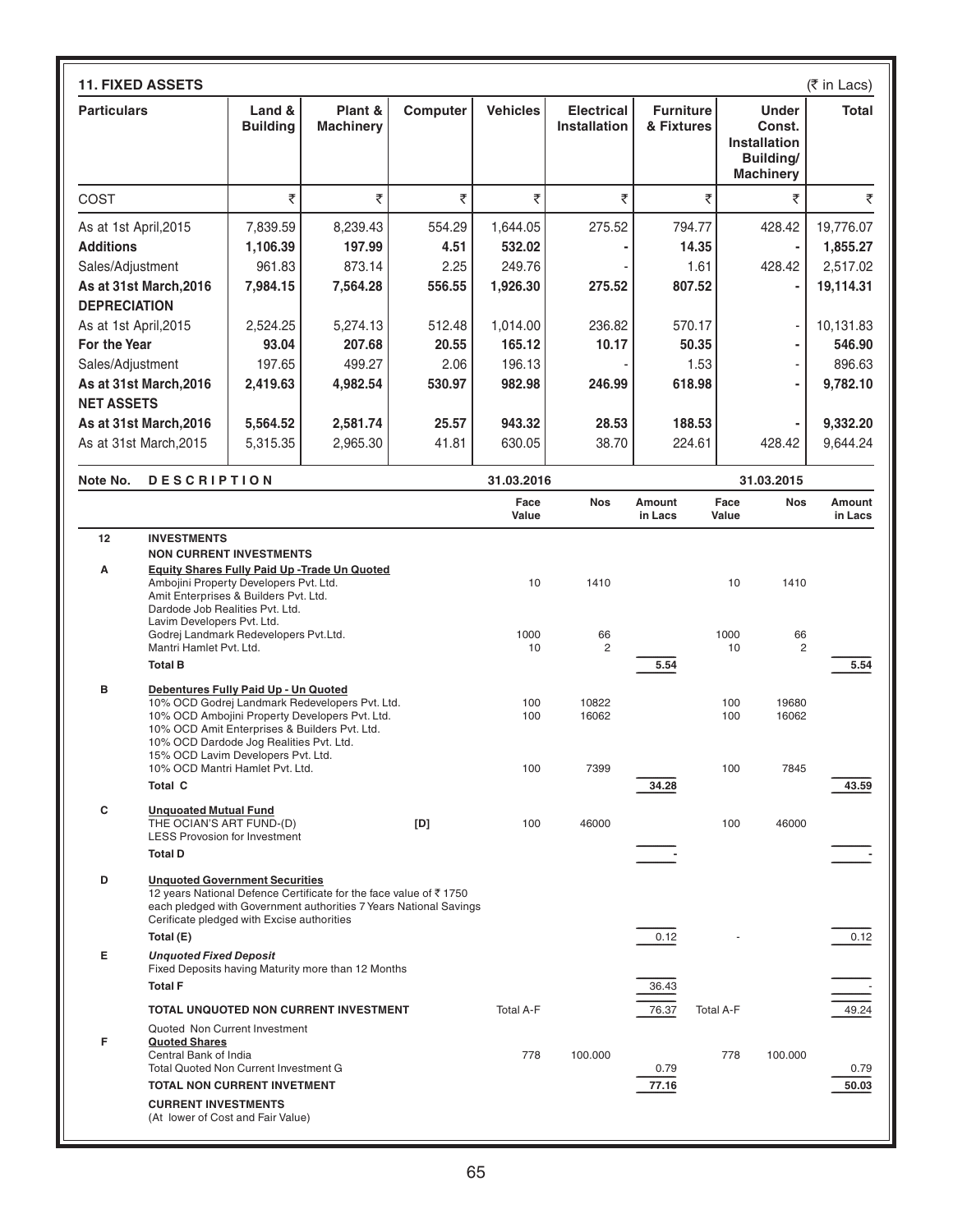| Note No. | <b>DESCRIPTION</b>                                              | 31.03.2016    |                  |                          |               | 31.03.2015       |                          |
|----------|-----------------------------------------------------------------|---------------|------------------|--------------------------|---------------|------------------|--------------------------|
|          | Investment in Mutual Fund (Quoated) #                           | Face<br>Value | <b>Nos</b>       | <b>Amount</b><br>in Lacs | Face<br>Value | <b>Nos</b>       | <b>Amount</b><br>in Lacs |
| 12(b)    | <b>CURRENT INVESTMENTS</b>                                      |               |                  |                          |               |                  |                          |
|          | Investment in Mutual Fund (Quoated)#                            |               |                  |                          |               |                  |                          |
|          | BIRLA SUNLIFE MUTUAL FUND                                       |               |                  |                          |               |                  |                          |
|          | Birla Sunlife Income Plus - Growth                              |               |                  |                          |               |                  |                          |
|          | Birla Sunlife Dynamic Bond Fund - Retail (D)                    | 10            | 475081           |                          | 10            | 475081           |                          |
|          | FRANKLIN TEMPLETON MUTUAL FUND                                  |               |                  |                          |               |                  |                          |
|          | Templeton India Short Term Income Retail-G                      | 1000          | 4645             |                          | 1000          | 4645             |                          |
|          | HDFC MUTUAL FUND                                                |               |                  |                          |               |                  |                          |
|          | HDFC Corporate Debt Opp.Fund - R-G                              | 10            | 2681205          |                          | 10            | 2681205          |                          |
|          | <b>HDFC MIP- Short Term- G</b>                                  | 10            | 438245           |                          | 10            | 438245           |                          |
|          | AXIS MUTUA FUND                                                 |               |                  |                          |               |                  |                          |
|          | Axis Short Term Fund-G                                          | 10            | 712721           |                          | 10            | 712721           |                          |
|          | <b>IDFC MUTUAL FUND</b>                                         |               |                  |                          |               |                  |                          |
|          | IDFC SSIF-Short Term-Plan-A-G<br>IDFC SSIF-Medium Term-Plan-A-G | 10<br>10      | 451267<br>427625 |                          | 10<br>10      | 451267<br>427625 |                          |
|          | <b>IDFC SSIF-Investment-Plan-A-G</b>                            | 10            |                  |                          | 10            |                  |                          |
|          | RELIANCE MUTUAL FUND                                            |               |                  |                          |               |                  |                          |
|          | Reliance Medium Term Fund                                       | 10            | 144              |                          | 10            | 4660             |                          |
|          | Reliance Dynamic Bond Fund-G                                    | 10            | 1091996          |                          | 10            | 1091996          |                          |
|          | Reliance Fixed Horizo XXIV Sr 9 G                               |               |                  |                          |               |                  |                          |
|          | <b>HSBC MUTUAL FUND</b>                                         |               |                  |                          |               |                  |                          |
|          | HSBC Fixed Term Sr-94-Ten-G                                     |               |                  |                          |               |                  |                          |
|          | <b>HSBC Capital Protection Oriented Fund</b>                    |               |                  |                          | 10            | 100000           |                          |
|          | UTI MUTUAL FUND-(G)                                             |               |                  |                          |               |                  |                          |
|          | UTI Short Term Income Fund -Insti. - G                          | 10            | 598770           |                          | 10            | 598770           |                          |
|          | KOTAK MUTUAL FUND-(D)                                           |               |                  |                          |               |                  |                          |
|          | Kotak Liquid Scheme Plan -A D/D                                 | 1000          | 1238             |                          | 1000          | 1195             |                          |
|          | PRINCIPAL MUTUAL FUND-(D)                                       |               |                  |                          |               |                  |                          |
|          | <b>Principal PNB Fixed Maturity Plan</b>                        |               |                  |                          |               |                  |                          |
|          | MORGAN STANLAY MUTUAL FUND                                      |               |                  |                          |               |                  |                          |
|          | Morgan Stanlay Liquid Fund-D                                    |               |                  |                          |               |                  |                          |
|          | SUB TOTAL [B]                                                   |               |                  | 1,224.66                 |               |                  | 1,234.62                 |
|          | $NOTE: [GROWTH = (G); DIVIDEND = (D)]$                          |               |                  |                          |               |                  |                          |
|          | <b>MARKET VALUE OF THE MUTUAL FUND</b>                          |               |                  | 1,423.01                 |               |                  | 1,325.98                 |
|          | <b>Aggregate value of Current Investment</b>                    |               |                  | 1,225                    |               |                  | 1,235                    |
|          | Aggregate value of unquoted investment                          |               |                  | 76                       |               |                  | 49                       |
|          | Aggregate value of quoted investment                            |               |                  | 1                        |               |                  | $\mathbf{1}$             |
|          | Market value of quoted investment                               |               |                  | 1,423                    |               |                  | 1,326                    |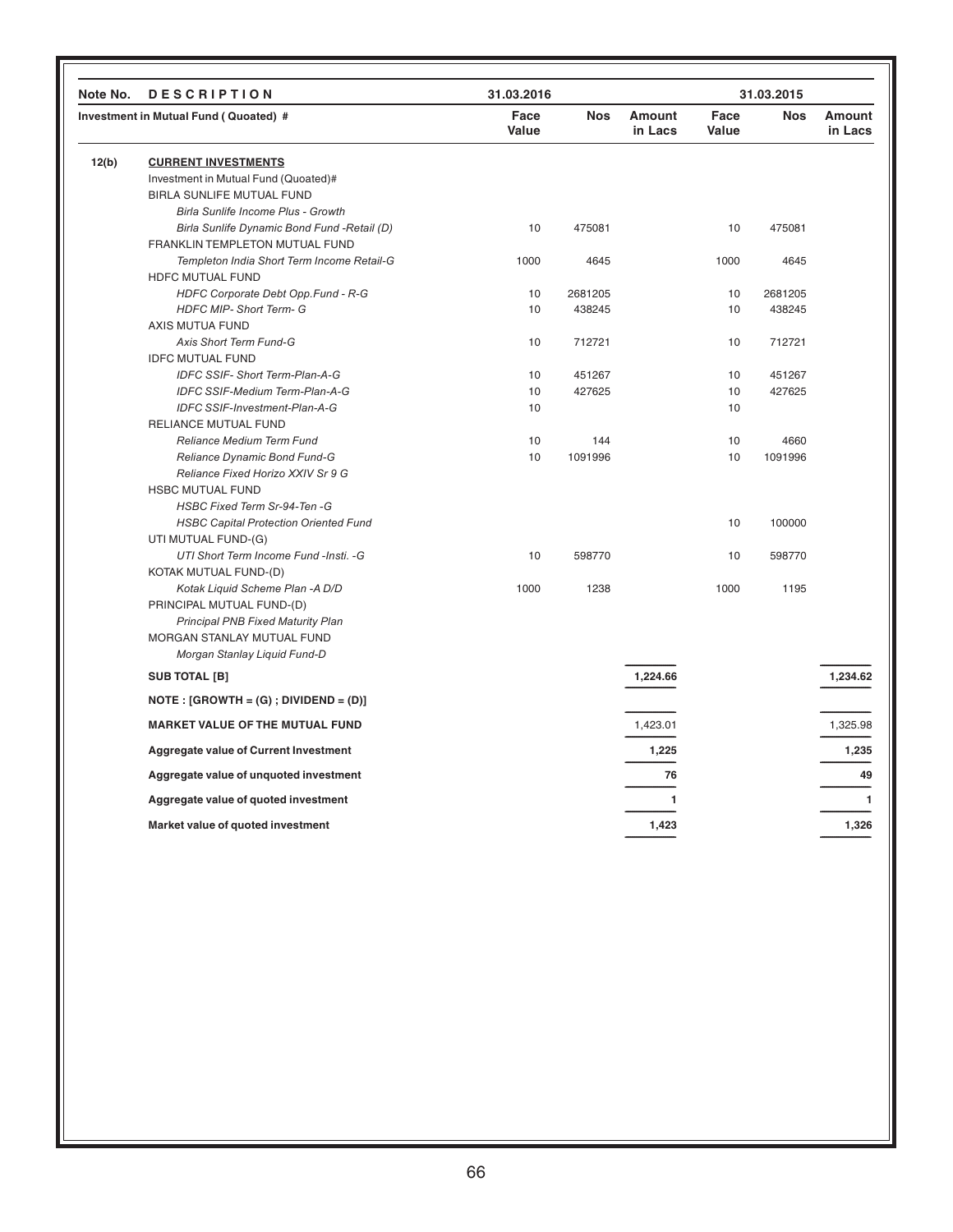|     |                                                                                                                                 |                         |                |                                 | $(5 \in \text{Ln}$ Lacs) |
|-----|---------------------------------------------------------------------------------------------------------------------------------|-------------------------|----------------|---------------------------------|--------------------------|
|     | Note No. DESCRIPTION                                                                                                            | Long-Term<br>31.03.2016 | 31.03.2015     | <b>Short-Term</b><br>31.03.2016 | 31.03.2015               |
| 13  | <b>LOANS AND ADVANCES</b><br>(Unsecured, Considered good unlesss<br>otherwise stated)                                           |                         |                |                                 |                          |
|     | Advance Recoverable in Cash or in                                                                                               |                         |                |                                 |                          |
|     | kind or the value to be received                                                                                                | 1,340.47<br>39.06       | 1,340.47       | 3,126.60                        | 2,924.16                 |
|     | Capital Advances<br><b>Security Deposits</b>                                                                                    | 87.69                   | 49.06<br>73.98 | 306.32                          | 287.55                   |
|     | Claims Recoverable (Refer Note No- 34)                                                                                          | 201.07                  | 341.07         |                                 |                          |
|     | <b>Prepaid Taxes</b>                                                                                                            |                         |                | 2,375.54                        | 2,431.48                 |
|     | <b>Prepaid Expenses</b>                                                                                                         |                         |                | 12.48                           | 35.78                    |
|     | <b>Balance with Goverment Authorities</b>                                                                                       | 0.68                    | 1.13           | 61.75                           | 53.61                    |
|     | <b>TOTAL - LOANS AND ADVANCES</b>                                                                                               | 1,668.97                | 1,805.71       | 5,882.69                        | 5,732.58                 |
|     | Note No. DESCRIPTION                                                                                                            |                         |                | 31.03.2016                      | 31.03.2015               |
| 14  | <b>OTHER NON CURRENT ASSETS</b>                                                                                                 |                         |                |                                 |                          |
|     | Deposit with original Maturity of more then 12 month                                                                            | 9.28                    |                |                                 |                          |
|     | Interest accrued on Investment /FDR                                                                                             |                         |                | 4.71                            | 10.46                    |
|     | Preliminary Expenses/Pre-operative Expenses                                                                                     | 6.58                    | 6.58           |                                 |                          |
|     | <b>Total Other Non Current Assets</b>                                                                                           |                         |                | 20.57                           | 17.04                    |
|     | Note No. DESCRIPTION                                                                                                            |                         |                | 31.03.2016                      | 31.03.2015               |
| 15  | <b>INVENTORIES</b>                                                                                                              |                         |                |                                 |                          |
|     | (As taken, valued and certifed by the Management)<br>(valued at lower of cost and net realisable value unless otherwise stated) |                         |                |                                 |                          |
|     | <b>Production Material</b>                                                                                                      |                         |                | 1,792.78                        | 1,836.87                 |
|     | Work in Progress                                                                                                                |                         |                | 199.96                          | 258.40                   |
|     | <b>Finished Goods</b>                                                                                                           |                         |                | 939.66                          | 1,225.55                 |
|     | Stock in Trade                                                                                                                  |                         |                | 12.71                           | 56.42                    |
|     | Store, Spares and Components                                                                                                    |                         |                | 839.17                          | 1,004.91                 |
|     | Loose Tools                                                                                                                     |                         |                | 47.38                           | 59.48                    |
|     | Scrap                                                                                                                           |                         |                | 32.89                           | 36.01                    |
|     | <b>TOTAL - INVENTORIES</b>                                                                                                      |                         |                | 3,864.55                        | 4,477.64                 |
|     | Note No. DESCRIPTION                                                                                                            |                         |                | 31.03.2016                      | 31.03.2015               |
| 16  | <b>TRADE RECEIVABLES</b>                                                                                                        |                         |                |                                 |                          |
| (a) | (Unsecured, Considered goods unless otherwise stated)<br><b>OVERDUE EXCEEDING SIX MONTHS</b>                                    |                         |                |                                 |                          |
|     | Unsecured, Considered good                                                                                                      |                         |                | 1,916.81                        | 3,170.34                 |
|     | Doubtful                                                                                                                        |                         |                | 590.48                          | 150.88                   |
|     | Less: Provision for doubtful receivable                                                                                         |                         |                | 590.48                          | 150.88                   |
|     |                                                                                                                                 |                         |                | 1,916.81                        | 3,170.34                 |
| (b) | <b>OVERDUE LESS THAN SIX MONTHS</b>                                                                                             |                         |                | 8,628.48                        | 8,683.51                 |
|     | <b>TOTAL - TRADE RECEIVABLE</b>                                                                                                 |                         |                | 10,545.29                       | 11,853.85                |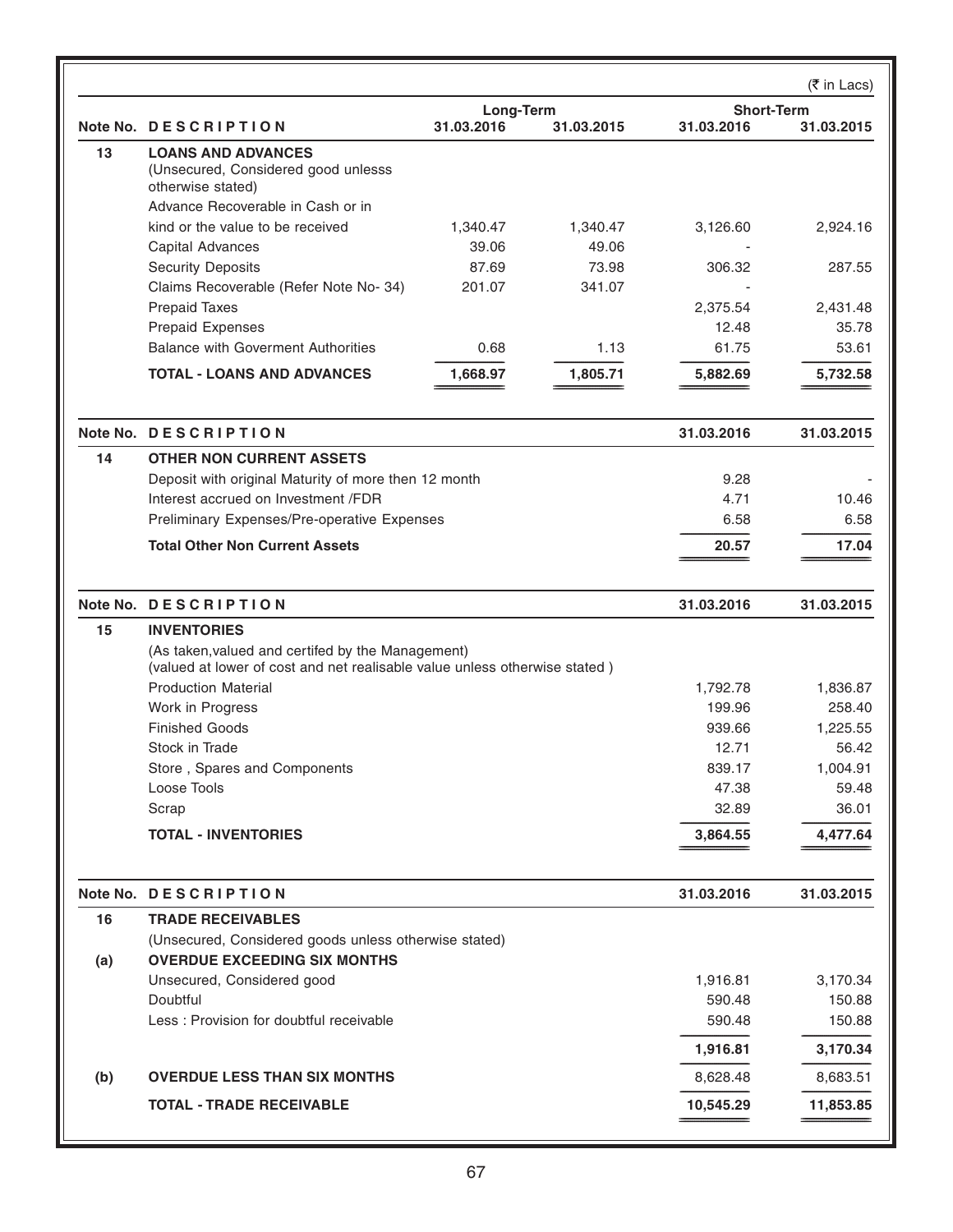|     | Note No. DESCRIPTION                                          | 31.03.2016 | 31.03.2015 |
|-----|---------------------------------------------------------------|------------|------------|
| 17  | <b>CASH AND BANK BALANCES</b>                                 |            |            |
|     | (a) CASH AND CASH EQUIVALENTS                                 |            |            |
|     | Balance with banks                                            | 173.93     | 352.16     |
|     | Bank deposits with original maturity of less than three month | 0.42       | 73.81      |
|     | Unpaid dividend accounts                                      | 6.27       | 9.80       |
|     | Cash in hand                                                  | 43.69      | 55.24      |
|     | <b>Total Cash and Cash Equivalents</b>                        | 224.31     | 491.01     |
|     | (b) OTHER BANK BALANCES                                       |            |            |
|     | Bank Deposits with original maturity of more than three       |            |            |
|     | month but less than 12 months                                 | 22.55      | 22.97      |
|     | Bank Deposits with original maturity of more than 12 months * | 0.27       | 48.40      |
|     | <b>TOTAL OTHER BANKS BALANCES</b>                             | 22.82      | 71.37      |
|     | <b>TOTAL - CASH &amp; BANK BALANCES</b>                       | 247.13     | 562.38     |
|     |                                                               |            |            |
|     | Note No. DESCRIPTION                                          | 31.03.2016 | 31.03.2015 |
| 18  | <b>OTHER CURRENT ASSETS</b>                                   |            |            |
|     | (Unsecured, Considered good unlesss otherwise stated)         |            |            |
|     | Interest accrued on Investment /FDR                           | 13.07      | 6.02       |
|     | <b>TOTAL OTHER CURRENT ASSETS</b>                             | 13.07      | 6.02       |
|     |                                                               |            |            |
|     | Note No. DESCRIPTION                                          | 31.03.2016 | 31.03.2015 |
| 19  | <b>REVENUE FROM OPERATIONS</b>                                |            |            |
| (a) | <b>SALE OF PRODUCTS</b>                                       |            |            |
|     | <b>Finished Goods</b>                                         | 60,642.02  | 61,844.91  |
|     |                                                               | 60,642.02  | 61,844.91  |
|     | <b>OTHER OPERATING REVENUE</b>                                |            |            |
| (b) | <b>Export Benefits</b>                                        | 181.05     | 230.89     |
|     | <b>Scrap Sales</b>                                            | 25.65      | 594.94     |
|     | Miscellaneous Income                                          | 2.00       | 1.18       |
|     |                                                               | 208.70     | 827.01     |
|     | <b>REVENUE FROM OPERATIONS (GROSS)</b>                        | 60,850.72  | 62,671.92  |
|     |                                                               |            |            |
|     | <b>Rebate</b>                                                 | 2,661.68   | 2,095.11   |
|     | <b>EXCISE DUTY ON SALES</b>                                   | 1,090.04   | 1,118.18   |
|     | <b>REVENUE FROM OPERATIONS (NET)</b>                          | 57,099.00  | 59,458.63  |
|     |                                                               |            |            |
|     |                                                               |            |            |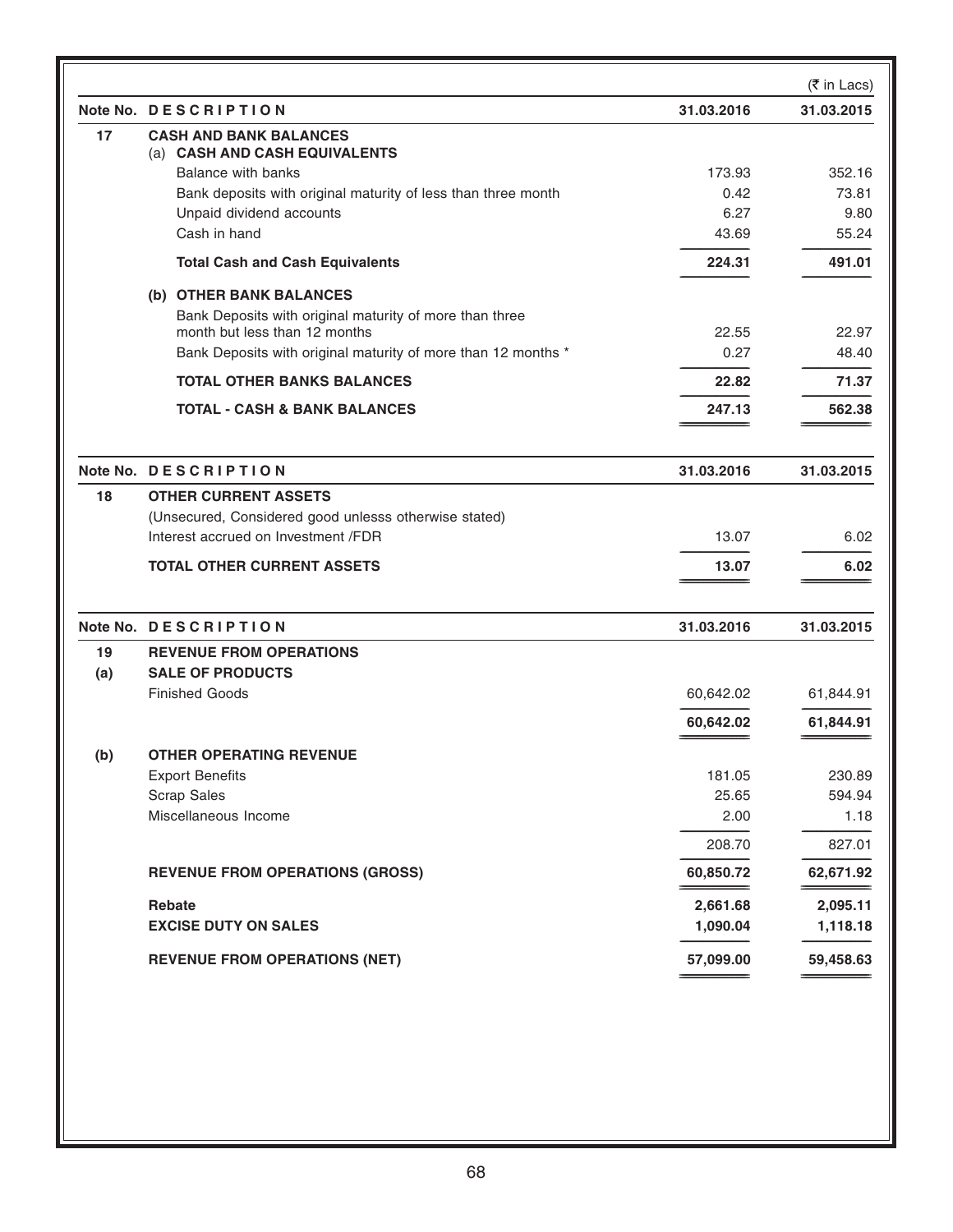|    | Note No. DESCRIPTION                                               | 31.03.2016            | (₹ in Lacs)<br>31.03.2015                                             |
|----|--------------------------------------------------------------------|-----------------------|-----------------------------------------------------------------------|
| 20 | <b>OTHER INCOME</b>                                                |                       |                                                                       |
|    | (a) INTEREST INCOME ON                                             |                       |                                                                       |
|    | Loans and Advances                                                 |                       | 1.10                                                                  |
|    | <b>Banks</b>                                                       | 12.54                 | 27.05                                                                 |
|    |                                                                    | 12.54                 | 28.15                                                                 |
|    |                                                                    |                       |                                                                       |
|    | (b) Dividend Income on Current Investment                          | 19.93                 | 56.71                                                                 |
|    | (c) NET GAIN/(LOSS) ON SALE OF CURRENT INVESTMENTS<br>Gain on Sale |                       |                                                                       |
|    |                                                                    | 21.49                 | 124.84                                                                |
|    |                                                                    | 21.49                 | 124.84                                                                |
|    | (d) NET GAIN/(LOSS) ON SALE OF FIXED ASSETS                        |                       |                                                                       |
|    | Gain on Sale                                                       | (18.80)               | 623.51                                                                |
|    |                                                                    | (18.80)               | 623.51                                                                |
|    |                                                                    |                       |                                                                       |
|    | <b>OTHER NON-OPERATING INCOME (NET)</b><br>(f)                     |                       |                                                                       |
|    | Lease Rent                                                         |                       |                                                                       |
|    | Misc Receipts                                                      | 33.98                 | 4.34                                                                  |
|    | Rent receipts                                                      | 9.49                  | 13.17                                                                 |
|    |                                                                    | 43.47                 | 17.51                                                                 |
|    | <b>TOTAL OTHER INCOME</b>                                          | 78.63                 | 850.72                                                                |
|    |                                                                    |                       |                                                                       |
|    | Note No. DESCRIPTION                                               | 31.03.2016            | 31.03.2015                                                            |
| 21 | <b>COST OF MATERIAL CONSUMED</b>                                   |                       |                                                                       |
|    | Raw Material Consumed*                                             | 40,301.64             | 44,744.04                                                             |
|    | TOTAL COST OF MATERIAL CONSUMED                                    | 40,301.64             | 44,744.04                                                             |
|    |                                                                    |                       |                                                                       |
|    | *DETAIL OF RAW MATERIAL CONSUMED DURING THE YEAR                   |                       |                                                                       |
|    | Sheets & Strips<br>(i)                                             | 1,183.65              |                                                                       |
|    | (ii) Tyres                                                         | 4,493.19              |                                                                       |
|    | (iii) Tubes                                                        | 1,627.12              |                                                                       |
|    | (iv) Rims                                                          | 3,616.02              |                                                                       |
|    | Other Items<br>(v)<br>(vi) Components                              | 1,615.27<br>27,766.40 | 1,647.67<br>4,642.89<br>1,784.68<br>3,234.95<br>1,879.03<br>31,554.81 |
|    |                                                                    | 40,301.64             | 44,744.04                                                             |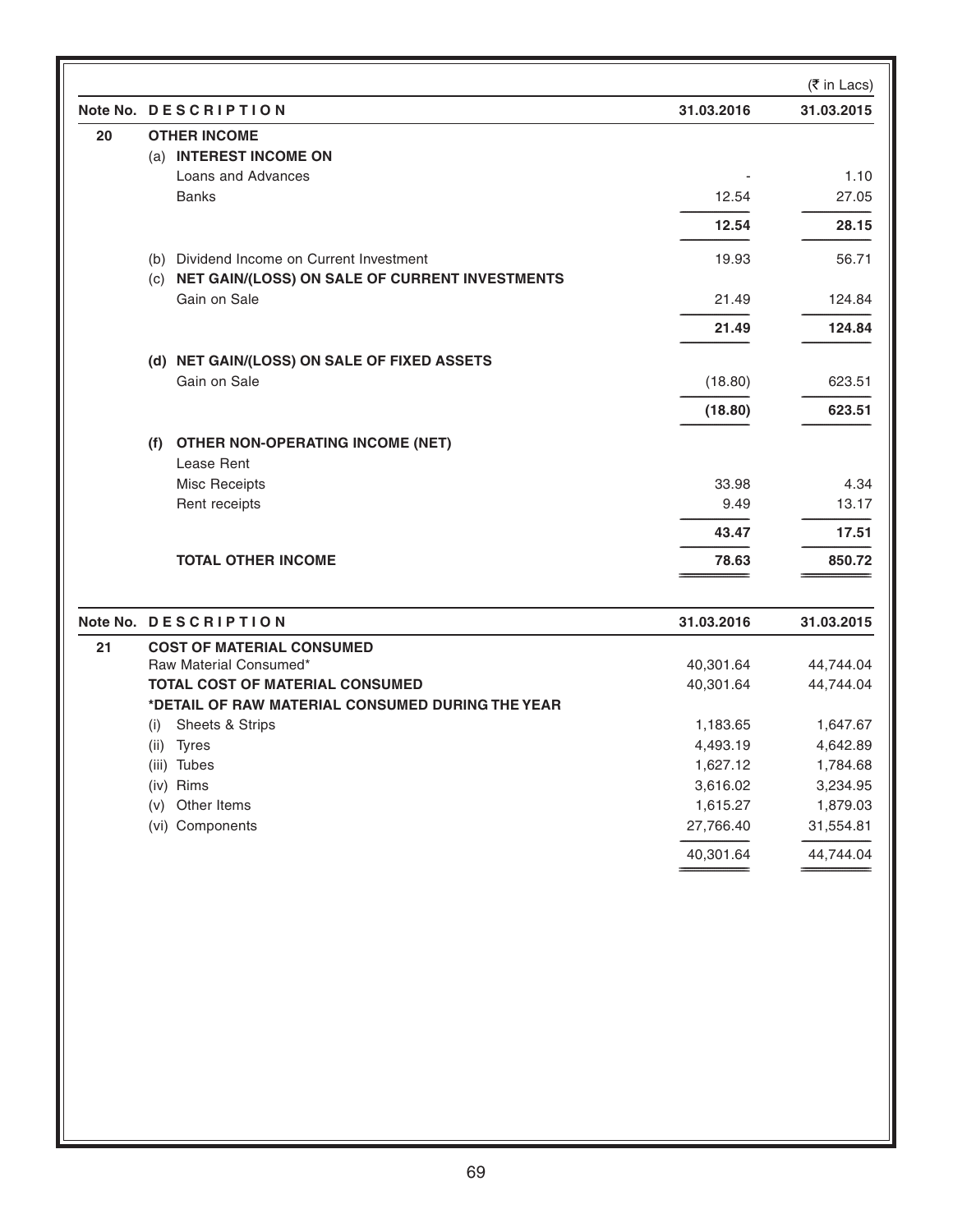| 22 | Note No. DESCRIPTION<br><b>CHANGES IN INVENTORIES OF FINISHED GOODS,</b><br><b>WORK IN PROGRESS AND TRADING GOODS</b><br><b>OPENING STOCK</b><br><b>Finished Goods</b><br>Work in Progress<br>Scrap | 31.03.2016<br>1,225.55 | 31.03.2015     |
|----|-----------------------------------------------------------------------------------------------------------------------------------------------------------------------------------------------------|------------------------|----------------|
|    |                                                                                                                                                                                                     |                        |                |
|    |                                                                                                                                                                                                     |                        |                |
|    |                                                                                                                                                                                                     |                        | 1,641.66       |
|    |                                                                                                                                                                                                     | 258.40                 | 437.34         |
|    | Stock In Trade                                                                                                                                                                                      | 36.01<br>56.42         | 36.72<br>25.25 |
|    |                                                                                                                                                                                                     |                        |                |
|    | <b>TOTAL OPENING STOCK</b>                                                                                                                                                                          | 1,576.38               | 2,140.97       |
|    | <b>CLOSING STOCK</b>                                                                                                                                                                                |                        |                |
|    | <b>Finished Goods</b>                                                                                                                                                                               | 939.66                 | 1,225.55       |
|    | Work in Progress                                                                                                                                                                                    | 199.96                 | 258.40         |
|    | Scrap                                                                                                                                                                                               | 32.89                  | 36.01          |
|    | Stock In Trade                                                                                                                                                                                      | 12.71                  | 56.42          |
|    | <b>TOTAL CLOSING STOCK</b>                                                                                                                                                                          | 1,185.22               | 1,576.38       |
|    | <b>TOTAL - CHANGES IN INVENTORIES</b>                                                                                                                                                               | 391.16                 | 564.59         |
|    |                                                                                                                                                                                                     |                        |                |
|    | Note No. DESCRIPTION                                                                                                                                                                                | 31.03.2016             | 31.03.2015     |
| 23 | <b>EMPLOYEE BENEFITS EXPENDITURE</b>                                                                                                                                                                |                        |                |
|    | Salaries, Wages, Bonus and Other benefits                                                                                                                                                           | 2,915.21               | 3,020.49       |
|    | Contribution to provident and other funds                                                                                                                                                           | 380.90                 | 396.10         |
|    | <b>Staff Welfare Expenses</b>                                                                                                                                                                       | 231.84                 | 275.29         |
|    | <b>TOTAL - EMPLOYEE BENEFITS EXPENDITURE</b>                                                                                                                                                        | 3,527.95               | 3,691.88       |
|    | Note No. DESCRIPTION                                                                                                                                                                                | 31.03.2016             | 31.03.2015     |
| 24 | <b>FINANCE COST</b>                                                                                                                                                                                 |                        |                |
|    | <b>Interest Expenses</b>                                                                                                                                                                            | 707.80                 | 1,062.19       |
|    | <b>Other Borrowing Costs</b>                                                                                                                                                                        | 77.18                  | 45.24          |
|    |                                                                                                                                                                                                     |                        |                |
|    | <b>TOTAL - FINANCE COST</b>                                                                                                                                                                         | 784.98                 | 1,107.43       |
|    | Note No. DESCRIPTION                                                                                                                                                                                | 31.03.2016             | 31.03.2015     |
| 25 | DEPRECIATION AND AMORTIZATION EXPENSES                                                                                                                                                              |                        |                |
|    | Depreciation on Fixed Assets                                                                                                                                                                        | 546.90                 | 662.85         |
|    | <b>Amortisation Expenses</b>                                                                                                                                                                        |                        |                |
|    | TOTAL - DEPRECIATION AND AMORTIZATION EXPENSES                                                                                                                                                      | 546.90                 | 662.85         |
|    |                                                                                                                                                                                                     |                        |                |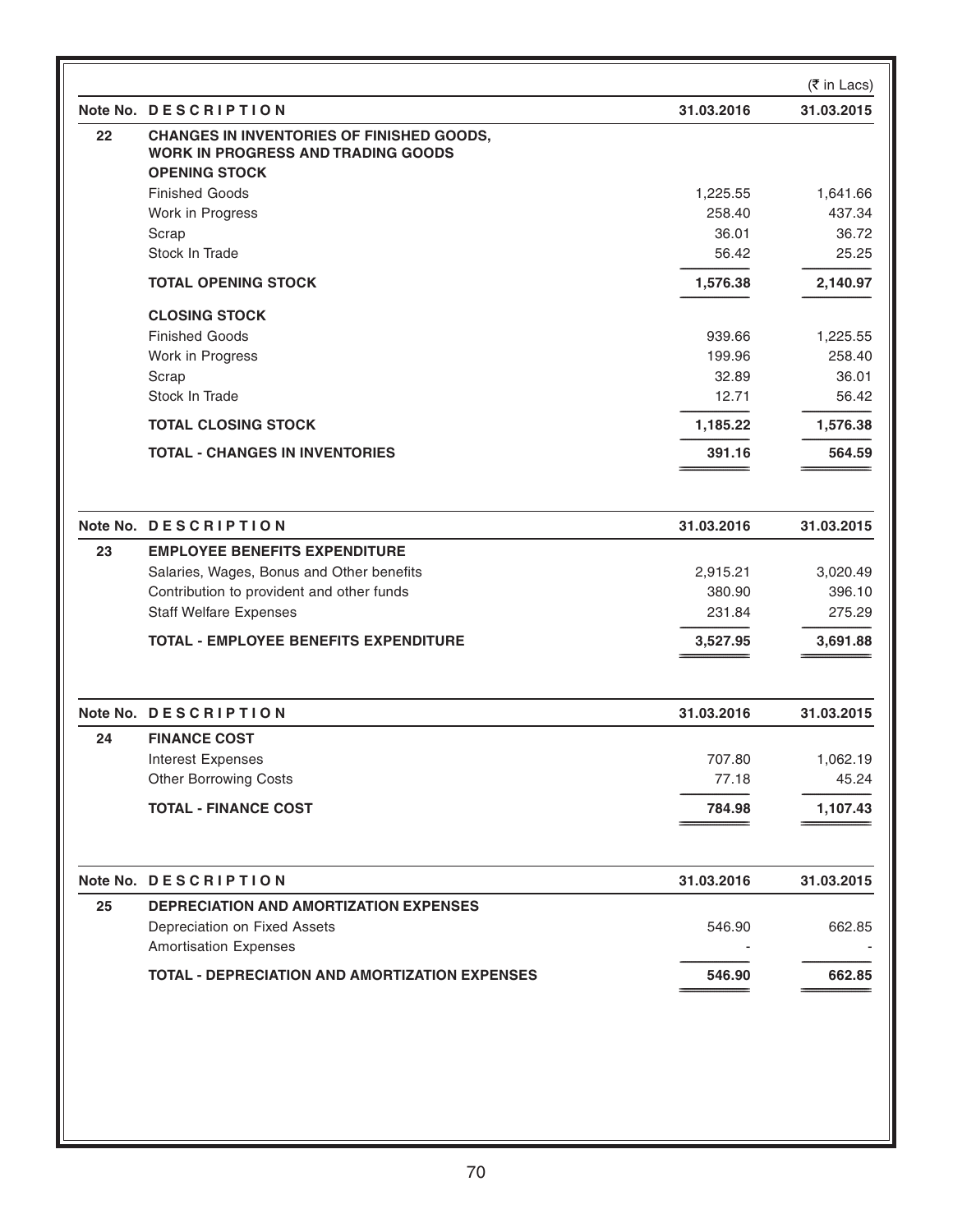|     | Note No. DESCRIPTION                         | 31.03.2016 | 31.03.2015 |
|-----|----------------------------------------------|------------|------------|
| 26  | <b>OTHER EXPENSES</b>                        |            |            |
| (a) | <b>MANUFACTURING EXPENSES</b>                |            |            |
|     | Consumption of Stores and Spare parts        | 2,863.84   | 3,498.52   |
|     | Packing Material Consumed                    | 2,075.36   | 1,881.31   |
|     | Power and Fuel                               | 756.74     | 899.40     |
|     | Labour Processing & Transportation Charges   | 632.82     | 241.61     |
|     | Repairs to Buildings                         | 159.77     | 178.01     |
|     | Repairs to Plant & Machinery                 | 123.91     | 208.89     |
|     | <b>Other Repairs</b>                         | 251.87     | 291.92     |
|     |                                              | 6,864.31   | 7,199.66   |
| (b) | <b>ADMINISTRATIVE EXPENSES</b>               |            |            |
|     | Insurance                                    | 38.08      | 35.99      |
|     | Rent                                         | 29.84      | 46.34      |
|     | <b>Rates and Taxes</b>                       | 100.08     | 169.10     |
|     | Legal and Professional                       | 80.25      | 150.61     |
|     | Printing & Stationary, Postage and Telephone | 132.05     | 115.53     |
|     | Travelling & Conveyance                      | 558.38     | 470.00     |
|     | <b>Director' Meeting Fees</b>                | 5.45       | 4.86       |
|     | Auditor's Remuneration*                      | 27.10      | 22.01      |
|     | Donation                                     | 2.07       | 2.45       |
|     | Miscellaneous Expenses                       | 722.02     | 536.14     |
|     |                                              | 1,695.31   | 1,553.03   |
| (c) | <b>SELLING EXPENSES</b>                      |            |            |
|     | Freight & Forwarding Expenses                | 2,195.36   | 2,396.99   |
|     | <b>Commission on Sales</b>                   | 116.08     | 111.52     |
|     | Provision for Doubtful Debts                 | 439.60     |            |
|     | <b>Bad Debts Written off</b>                 |            |            |
|     | Advertisement & Publicity                    | 628.90     | 550.62     |
|     |                                              | 3,379.94   | 3,059.13   |
|     | <b>TOTAL - OTHER EXPENSES</b>                | 11,939.56  | 11,811.82  |
|     | * Payment to Auditors Include followings     |            |            |
|     | (a) Audit Fee                                | 21.57      | 18.60      |
|     | (b) Tax Audit                                | 3.00       | 2.12       |
|     | (c) Other Certifications                     | 2.53       | 1.29       |
|     | <b>TOTAL</b>                                 | 27.10      | 22.01      |
|     |                                              |            |            |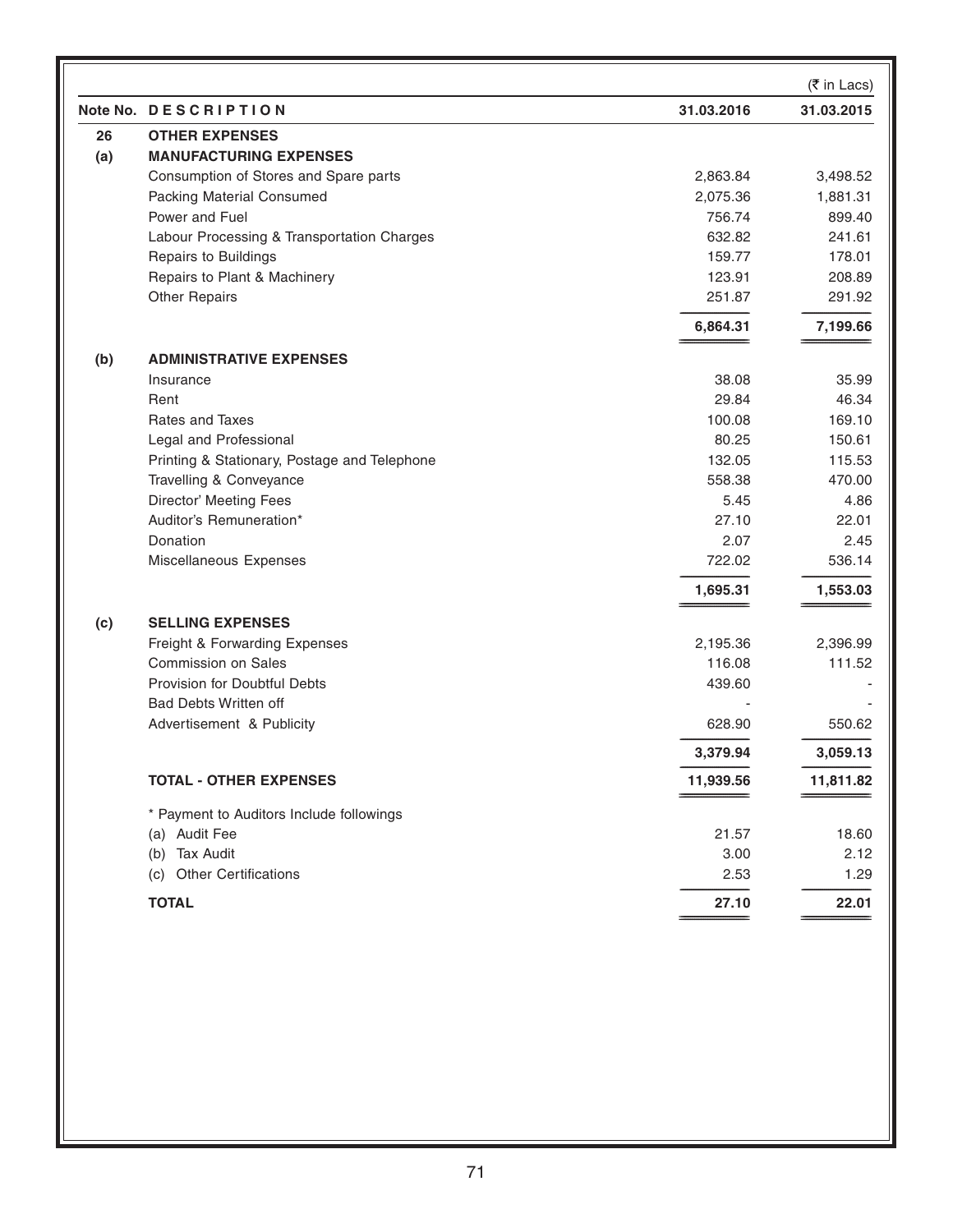# **27. Recognition of opening and closing balances of Defined Benefit Obligation**

| <b>GRATUITY</b><br>Defined Benefit obligation at the beginning of the year | <b>Gratuity (Funded)</b> |           |  |
|----------------------------------------------------------------------------|--------------------------|-----------|--|
|                                                                            | 2015-16                  | 2014-15   |  |
|                                                                            | 1168.00                  | 1217.00   |  |
| <b>Current Service Cost</b>                                                | 39.74                    | 59        |  |
| Interest cost                                                              | 90.46                    | 103       |  |
| Benefit paid                                                               | $-183.10$                | $-211.00$ |  |
| Defined Benefit obligation at the year end                                 | 1115.10                  | 1168.00   |  |

| <b>INVESTMENT DETAILS</b>          |         | Investement as on<br>3/31/2016 | Investement as on<br>3/31/2015 |         |  |
|------------------------------------|---------|--------------------------------|--------------------------------|---------|--|
| <b>Investment Detail:</b>          | Value   | $\%$                           | <b>Value</b>                   |         |  |
| <b>GOI Securities</b>              | 434.96  | 17.09%                         | 474.33                         | 19.48%  |  |
| <b>Public Securities</b>           | 650.62  | 25.57%                         | 650.62                         | 26.72%  |  |
| <b>State Government Securities</b> | 390.9   | 15.36%                         | 390.9                          | 16.06%  |  |
| <b>Private Securities</b>          | 809.58  | 31.81%                         | 815.7                          | 33.50%  |  |
| In banks                           | 258.85  | 10.17%                         | 103.03                         | 4.23%   |  |
|                                    | 2544.91 | 100.00%                        | 2434.58                        | 100.00% |  |

| <b>Acturial assumptions</b>              | <b>Gratuity (Funded)</b> |         |
|------------------------------------------|--------------------------|---------|
|                                          | 2015-16                  | 2014-15 |
| Discount rate (Per Annum)                | 8.00                     | 8.00    |
| Expected rate of return plan (Per Annum) | 8.35                     | 8.75    |
| Rate of escalation of salary (Per Annum) | 8.00                     | 8.00    |

The estimats of rate of escalation in salary considered in acturial valuation, takes into account seniority and promotion other relevant factors. The above information is certified by the actuary

As per the Accounting Standard 15 " Employees benefit", the disclosure as defined in the accounting Standard are given below:

| <b>Defined Contribution Plan</b>                | 31-Mar-16 | 31-Mar-15 |
|-------------------------------------------------|-----------|-----------|
| Employer                                        |           |           |
| Employer's Contribution to Provident Fund       | 69.32     | 77.75     |
| Employers Contribution to Supper Annuation Fund | 15        | 16        |
| <b>Employers Contribution to Gratuity Fund</b>  | 39.74     | 83.79     |

## **28 CONTIGENT LIABILITIES IN RESPECT OF**

|    | <b>Defined Contribution Plan</b>                                                                                                           | 31-Mar-16 | 31-Mar-15 |  |
|----|--------------------------------------------------------------------------------------------------------------------------------------------|-----------|-----------|--|
| a) | Surety bonds executed in favour of President of<br>India through Customs & Excise authorities for<br>payment of Central Excise/Custom duty | 0.00      | 165.00    |  |
| b) | Two surety bonds in favour of government of<br>Haryana for payment of Central & Local Sales Tax                                            | 30.40     | 30.40     |  |
| C) | Guarantees given by bank                                                                                                                   | 573.27    | 230.04    |  |
| d) | In respect of Entry Tax matters                                                                                                            | 37.95     | 0.00      |  |
| e) | In respect of Excise matters                                                                                                               | 52.00     | 0.00      |  |
| f) | In respect of Sales Tax matters                                                                                                            | 729.05    | 580.50    |  |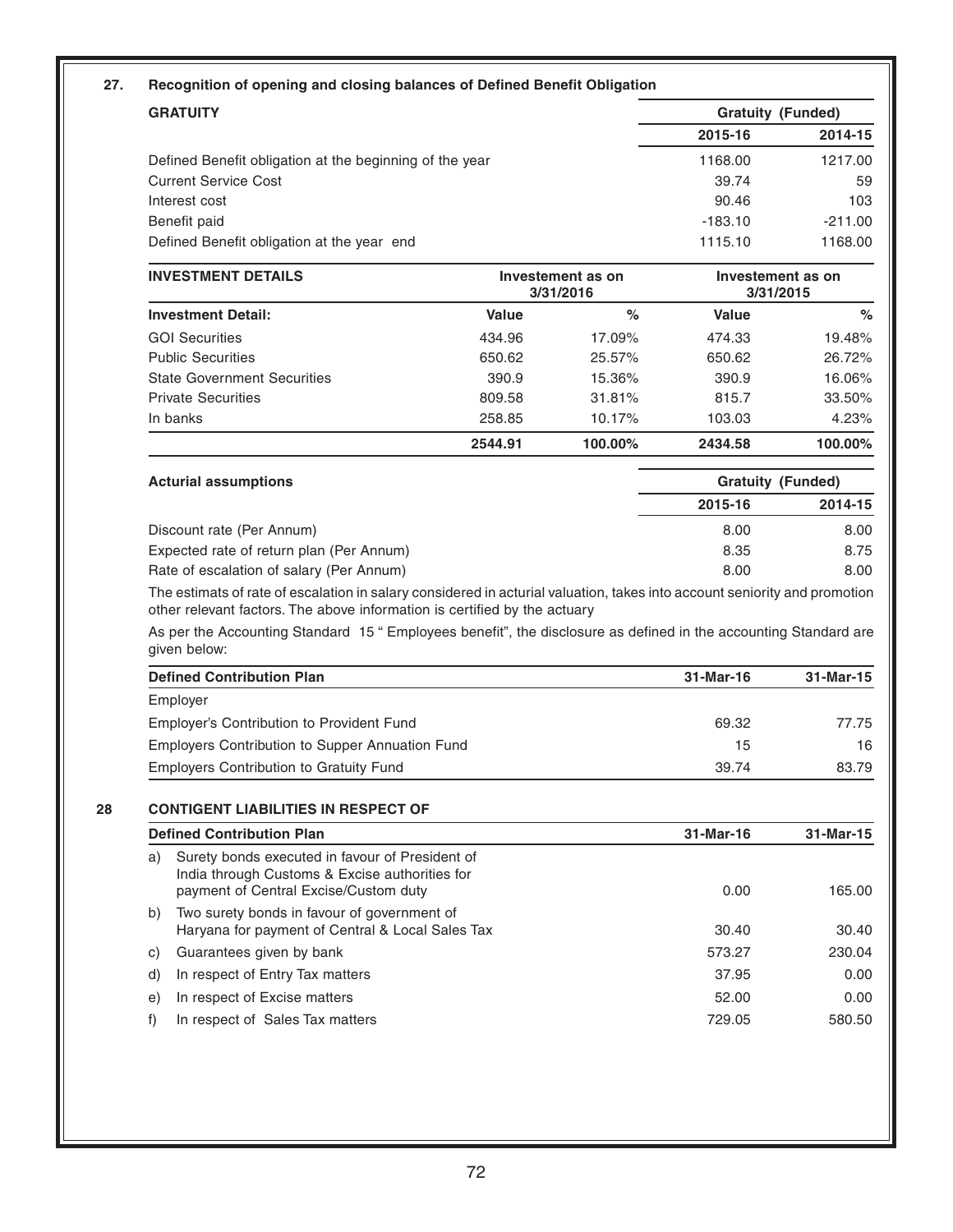#### **29 DETAILS OF RAW MATERIAL CONSUMED DURING THE YEAR**

|                        |              | 2016                  |                   | 2015                  |            |
|------------------------|--------------|-----------------------|-------------------|-----------------------|------------|
|                        | <b>Units</b> | Quantity<br>(in lacs) | <b>Value</b><br>₹ | Quantity<br>(in lacs) | Value<br>₹ |
| (i)<br>Sheets & Strips | Kgs.         | 26.55                 | 1,183.65          | 32.02                 | 1,647.67   |
| (ii)<br>Tyres          | Nos.         | 42.03                 | 4.493.19          | 43.51                 | 4.642.89   |
| (iii)<br>Tubes         | Nos.         | 40.07                 | 1,627.12          | 42.67                 | 1,784.68   |
| (iv)<br>Rims           | Nos.         | 40.24                 | 3,616.02          | 34.65                 | 3,234.95   |
| Other Items<br>(v)     |              | ٠                     | 1,615.27          | ٠                     | 1,879.03   |
| (vi) Components        |              | ٠                     | 27,766.40         | ٠                     | 31,581.42  |
|                        |              |                       | 40,301.64         |                       | 44.770.64  |

# **30 VALUE OF IMPORTED AND INDIGENOUS RAW MATERIAL SPARE PARTS AND COMPONENTS CONSUMED**

| <b>DURING THE YEAR</b> |                     |             | Indigenous<br>3/31/2016 |            |            |
|------------------------|---------------------|-------------|-------------------------|------------|------------|
|                        |                     | Value (そ)   | Percentage              | Value (₹)  | Percentage |
| (i)                    | <b>Raw Material</b> | 10,919.97   | 100                     | <b>NIL</b> | 0          |
|                        |                     | (11,310.20) | (100)                   | <b>NIL</b> | (0)        |
| (ii)                   | Components          | 26,865.26   | 91.44                   | 2,516.40   | 8.56       |
|                        |                     | (30372.98)  | (90.77)                 | (3087.46)  | (9.23)     |

Previous Year figures are shown in brackets.

## **31 VALUE OF TOTAL IMPORTS ON CIF BASIS CONSUMING A SET ALCONSTANT CONSUMING A SET ALCONSTANT CONSUMING A SET ALCONSTANT CONSUMING A SET ALCONSUM**

|                                                                               | 2016 $(5)$  | 2015 $(5)$  |
|-------------------------------------------------------------------------------|-------------|-------------|
| Raw Material, Components & Spare Parts<br>(i)<br>(ii)<br><b>Capital Goods</b> | 2,516.40    | 2,681.14    |
|                                                                               | 2,516.40    | 2,681.14    |
| <b>EXPENDITURE IN FOREING CURRENCY</b>                                        |             |             |
|                                                                               | 2016 $($ ₹) | 2015 $($ ₹) |
| Commission on export<br>(i)                                                   | 36.07       | 30.35       |
| Foreign Tours<br>(ii)                                                         | 61.17       | 41.85       |
| Foreign Publicity & exhibition<br>(iii)                                       | 2.21        | 1.73        |
|                                                                               | 99.45       | 73.93       |
| <b>EARNINGS IN FOREIGN EXCHANGE</b>                                           |             |             |
|                                                                               | $2016$ (₹)  | 2015 $(5)$  |
| F.O.B. Value of goods exported                                                | 1,735.38    | 2,791.09    |

**34** In the annual report of last financial year 2014-15, a sum of ₹ 3,41,07,212/- was shown recoverable. The said amount was recoverable against the unauthorised payment of rent made from the accounts of the company for residential accomodation availed by Mr Vikram Kapur and Mr Angad Kapur. Out of said amount, a sum of  $\bar{\tau}$  1,40,00,000 (Rupees One Crore Fouty Lacs only) was received into the accounts of the company on 30th Sep 2015 and the balance recoverable amount is  $\bar{\tau}$  2,01,07,212/-. The company has already initiated appropriate legal proceedings against Mr Vikram Kapur and Mr Angad Kapur for misappropriation of said amount and the matter is pending adjudication in the court of Magistrate, Saket Courts, New Delhi.

#### **35 RELATED PARTY DISCLOSURES UNDER ACCOUNTING STANDARD 18**

#### **A. Name of associated parties and nature of related party relationship**

- **i) Associated Companies :** Milton Cycles Inds Ltd, Janki Das & Sons (P) Ltd,Romer Engineering Works (P) Ltd
- **ii) Subsidiary Companies are:** Atlas Cycles (Sonipat) Ltd, Atlas Cycles (Sahibabad) Ltd,
	- Atlas Cycles (Malanpur) Ltd.,

Directors & Employees (As at 31.03.2014) : Sh. I.D.Chugh,

Sh. H.K.Ahuja, Sh. H.L.Bhatia, Sh. Vikram Khosla, Sh. Kartik Roop Rai, Sh. Sanjiv Kavaljit Singh, Sh. Veena Buber, Sh. Vikram Kapur,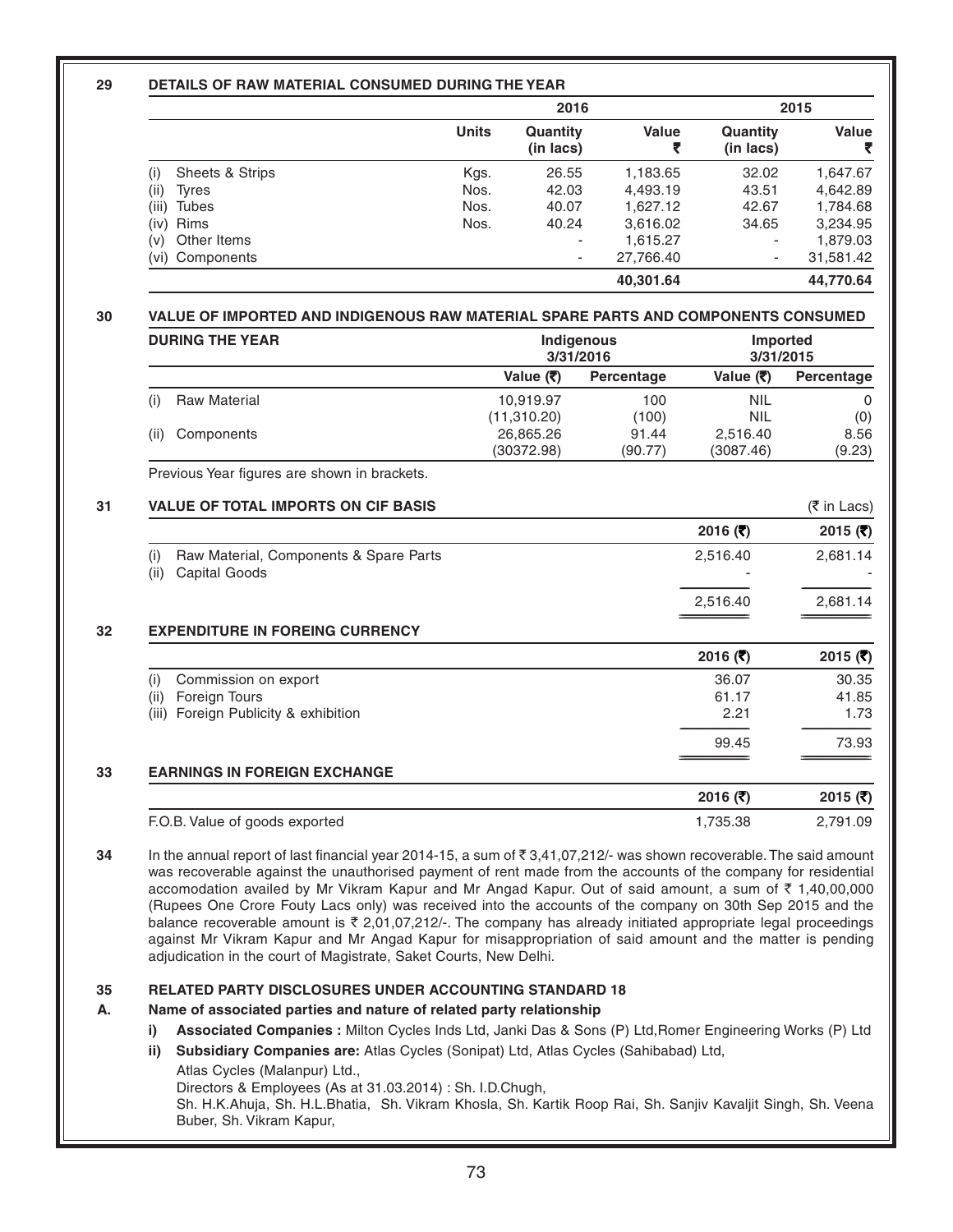Sh. Salil Kapur, Sh. Gautam Kapur, Sh. Girish Kapur, Sh. Sanjay Kapur, Sh. Rajiv Kapur, Sh. Angad Kapur, Sh. Rishav Kapur,

Sh.Prashant Kapur, Sh. Rahul Kapur,Sh.Sidhant Kapur,Sh.Abhinav Kapur,Sh.Ashwin Kapur.

| Transactions with the Associated Parties and Subsidiaries |          | $(5 \in \text{In}$ Lacs) |
|-----------------------------------------------------------|----------|--------------------------|
|                                                           | 2016 (₹) | 2015 (₹)                 |
| Sale of Goods                                             | 105.21   | 62.41                    |
| Rent                                                      | 4.32     | 4.32                     |
| Purchase of Goods                                         | 4003.05  | 3878.54                  |
| Balances on year end                                      | 0.00     | 53.46                    |
| Guarantee Given                                           | 0.00     | 20.00                    |

## **C. Transactions with key managerial persons:**

Remunerations: ₹ 483.64 Lacs (Previous Year ₹ 430.59 Lacs)

#### **36 Figure of the Previous Year have been re-arranged, wherever necessary.**

**37 The Computation of Net Profit in accordance with Section 198 of the Companies Act, 1956 and commission payable to Directors:**  $(5 \infty)$ 

|                                    |                       |                                                                                                                                                                                                                                                                                                                |                                                                                                                                       | $(1 \text{ m} \text{ LAV})$                                       |
|------------------------------------|-----------------------|----------------------------------------------------------------------------------------------------------------------------------------------------------------------------------------------------------------------------------------------------------------------------------------------------------------|---------------------------------------------------------------------------------------------------------------------------------------|-------------------------------------------------------------------|
|                                    |                       |                                                                                                                                                                                                                                                                                                                | 2016 $(5)$                                                                                                                            | 2015 $(5)$                                                        |
|                                    |                       |                                                                                                                                                                                                                                                                                                                |                                                                                                                                       |                                                                   |
| Profit as per Profit & Loss A/c    |                       |                                                                                                                                                                                                                                                                                                                | $-593.61$                                                                                                                             | -2797.718057                                                      |
|                                    |                       |                                                                                                                                                                                                                                                                                                                | 13.54                                                                                                                                 | 13.38495                                                          |
|                                    |                       |                                                                                                                                                                                                                                                                                                                |                                                                                                                                       |                                                                   |
|                                    |                       |                                                                                                                                                                                                                                                                                                                | $-580.07$                                                                                                                             | $-2784.33$                                                        |
| Less: Profit on Sale of Assets     |                       |                                                                                                                                                                                                                                                                                                                | $-18.8$                                                                                                                               | 623.51                                                            |
|                                    |                       |                                                                                                                                                                                                                                                                                                                | 546.9                                                                                                                                 | 662.85                                                            |
|                                    |                       |                                                                                                                                                                                                                                                                                                                | $-546.9$                                                                                                                              | $-662.85$                                                         |
| <b>Net Profit</b>                  |                       |                                                                                                                                                                                                                                                                                                                | (598.87)                                                                                                                              | (2, 160.82)                                                       |
| (Previous Year 0.5%)               |                       |                                                                                                                                                                                                                                                                                                                |                                                                                                                                       |                                                                   |
|                                    |                       |                                                                                                                                                                                                                                                                                                                |                                                                                                                                       | $\Omega$                                                          |
|                                    |                       |                                                                                                                                                                                                                                                                                                                | 2016                                                                                                                                  | 2015                                                              |
| Salary                             |                       |                                                                                                                                                                                                                                                                                                                | 12.05                                                                                                                                 | 11.44                                                             |
| Long Service Allowance             |                       |                                                                                                                                                                                                                                                                                                                | 0.03                                                                                                                                  | 0.02                                                              |
| <b>Provident Fund Contribution</b> |                       |                                                                                                                                                                                                                                                                                                                | 0.96                                                                                                                                  | 0.91                                                              |
| Leave Travel Assistance            |                       |                                                                                                                                                                                                                                                                                                                |                                                                                                                                       | 0.64                                                              |
| <b>Medical Expenses</b>            |                       |                                                                                                                                                                                                                                                                                                                | 0.50                                                                                                                                  | 0.37                                                              |
| Commission                         |                       |                                                                                                                                                                                                                                                                                                                |                                                                                                                                       |                                                                   |
|                                    |                       |                                                                                                                                                                                                                                                                                                                | 13.54                                                                                                                                 | 13.38                                                             |
| <b>Narendra Pal Singh</b><br>C.E.O | C.F.O.<br>(Unit III)  |                                                                                                                                                                                                                                                                                                                |                                                                                                                                       | S.Khanna<br>(Unit II)                                             |
|                                    |                       | Sanjiv Kavaljit Singh<br>(DIN: 00015689)<br>Independent Director                                                                                                                                                                                                                                               | <b>Hira Lal Bhatia</b><br>(DIN: 00159258)                                                                                             | Chairman & Non Executive Director<br>Delhi: the 24th August, 2016 |
|                                    | Add: Bad debts<br>(b) | (a) Computation of profit for managerial remuneration<br>Add: Directors remuneration including perquisites<br>Add : Depreciation as per Profit & Loss A/c<br>Actual Commission Paid to a Whole Time Director<br>Remuneration paid to a whole time director<br>Jaspreet Singh Kohli<br><b>Company Secretary</b> | Less: Depreciation as per Section 350 of companies Act, 1956<br>Commission eligible for payment @ 0.5% of the Net Profit<br>C.M.Dhall | <b>Ganesh Iver</b><br>(For Unit I)                                |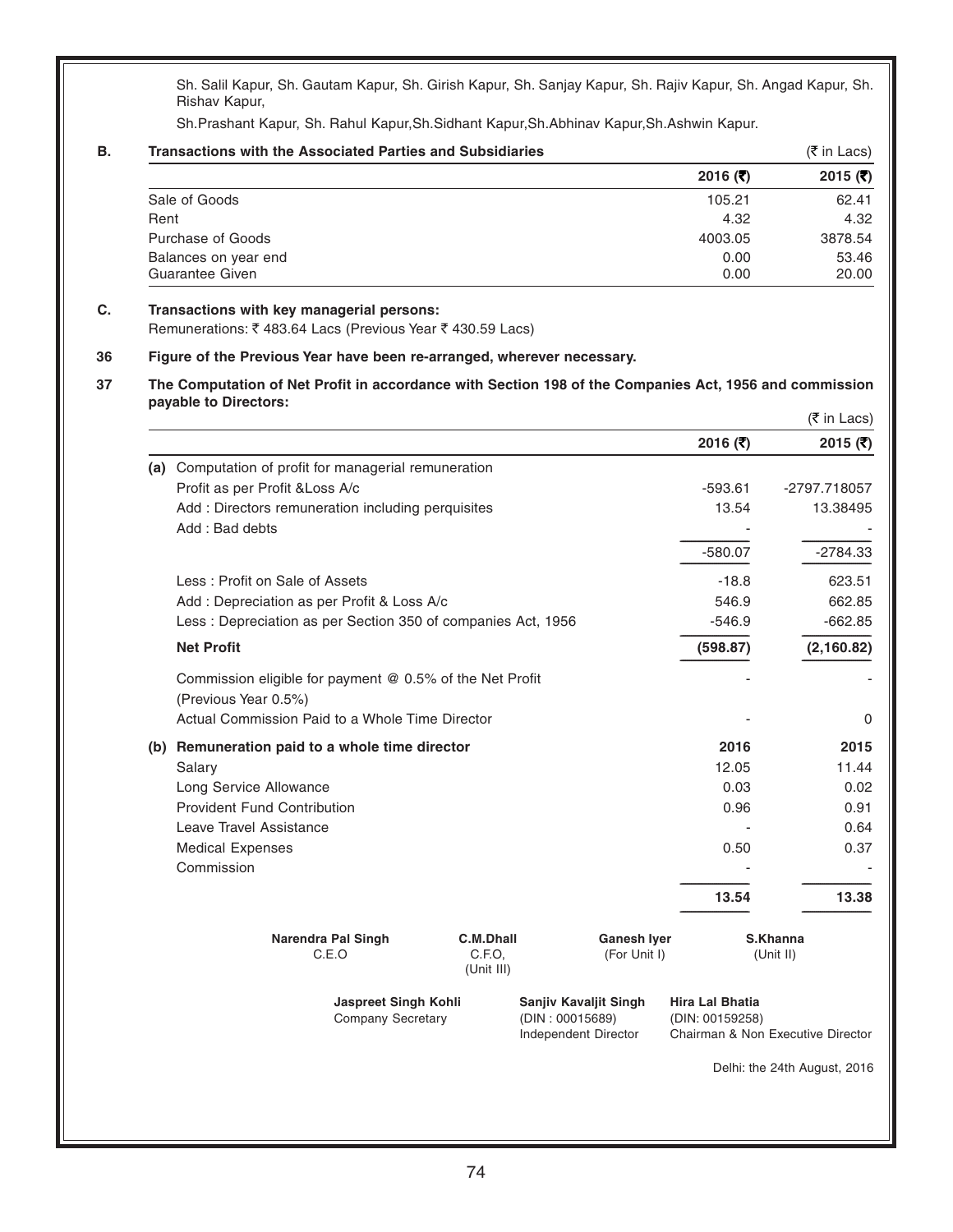## **ATLAS CYCLES (HARYANA) LIMITED CIN: L35923HR1950PLC001614**

Registered office: Industrial Area, Atlas Road, sonepat-131001, Haryana (India).

Dear Shareholders,

## **Sub: Green Initiative**

We value your relationship with Atlas Cycles (Haryana) Limited and thank you for all your support.

Ministry of Corporate Affairs (MCA) has issued a Circular No. 17/2011 dated 21.04.2011 propagating "Green Initiative", by allowing paperless compliances by serving documents through electronic mode (e-mail). We, therefore intend to send all future Shareholders' communication like Notices, Company's Annual Report through electronic mode. This will ensure prompt receipt of communication and avoid postal delay.

We request you to inform **your e-mail address**, if, you have to your Depository Participant and also register e-mail ID at our Registrar and Share Transfer Agents viz. "M/s Mas Services Limited" at the website **www.masserv.com**, in case you have not already registered the same.

**You are also requested to intimate to the Depository Participants (DP), changes, if any, in your registered addresses, e-mail ID and /or changes in your bank account details.**

### **Further for registration you need letter ID and password which has been mentioned on your attendance slip.**

Please note that, as the member of the Company, you will be entitled to be furnished, free of cost, with a printed copy of the Balance Sheet of the Company and all other documents required by law to be attached thereto including the Profit & Loss Account and Auditors' Report etc. and all other communication that may be sent to you, through electronic mode of Communication.

Soliciting your co-operation and continued patronage.

Thanking You,

For **Atlas Cycles (Haryana) Limited**

Sd/- **(JASPREET SINGH) Company Secretary**